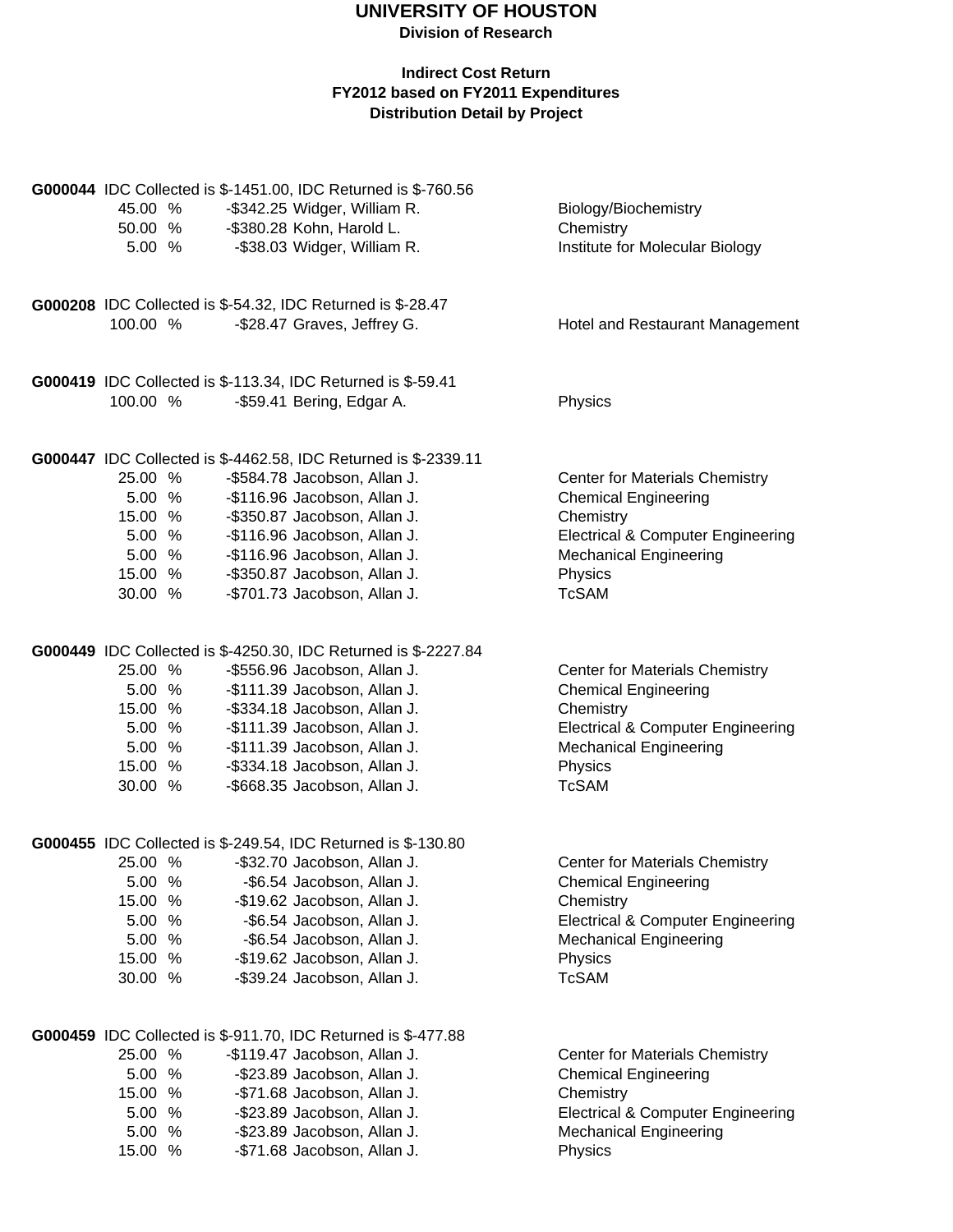| 30.00 %  |                     | -\$143.36 Jacobson, Allan J.                                           | <b>TcSAM</b>                                 |
|----------|---------------------|------------------------------------------------------------------------|----------------------------------------------|
|          |                     | <b>G000461</b> IDC Collected is \$-2623.32, IDC Returned is \$-1375.04 |                                              |
| 25.00 %  |                     | -\$343.76 Jacobson, Allan J.                                           | <b>Center for Materials Chemistry</b>        |
| 5.00 %   |                     | -\$68.75 Jacobson, Allan J.                                            | <b>Chemical Engineering</b>                  |
| 15.00 %  |                     | -\$206.26 Jacobson, Allan J.                                           | Chemistry                                    |
| 5.00 %   |                     | -\$68.75 Jacobson, Allan J.                                            | <b>Electrical &amp; Computer Engineering</b> |
| 5.00 %   |                     | -\$68.75 Jacobson, Allan J.                                            | <b>Mechanical Engineering</b>                |
| 15.00 %  |                     | -\$206.26 Jacobson, Allan J.                                           | Physics                                      |
| 30.00 %  |                     | -\$412.51 Jacobson, Allan J.                                           | <b>TcSAM</b>                                 |
|          |                     | <b>G000465</b> IDC Collected is \$-538.25, IDC Returned is \$-282.13   |                                              |
| 25.00 %  |                     | -\$70.53 Jacobson, Allan J.                                            | <b>Center for Materials Chemistry</b>        |
| 5.00 %   |                     | -\$14.11 Jacobson, Allan J.                                            | <b>Chemical Engineering</b>                  |
| 15.00 %  |                     | -\$42.32 Jacobson, Allan J.                                            | Chemistry                                    |
| 5.00 %   |                     | -\$14.11 Jacobson, Allan J.                                            | <b>Electrical &amp; Computer Engineering</b> |
| 5.00 %   |                     | -\$14.11 Jacobson, Allan J.                                            | <b>Mechanical Engineering</b>                |
| 15.00 %  |                     | -\$42.32 Jacobson, Allan J.                                            | Physics                                      |
| 30.00 %  |                     | -\$84.64 Jacobson, Allan J.                                            | <b>TcSAM</b>                                 |
|          |                     | <b>G000471</b> IDC Collected is \$-41.82, IDC Returned is \$-21.92     |                                              |
| 100.00 % |                     | -\$21.92 Wlezien, Christopher                                          | <b>Political Science</b>                     |
|          |                     | <b>G000473</b> IDC Collected is \$-313.52, IDC Returned is \$-164.33   |                                              |
| 25.00 %  |                     | -\$41.08 Jacobson, Allan J.                                            | <b>Center for Materials Chemistry</b>        |
| 5.00 %   |                     | -\$8.22 Jacobson, Allan J.                                             | <b>Chemical Engineering</b>                  |
| 15.00 %  |                     | -\$24.65 Jacobson, Allan J.                                            | Chemistry                                    |
| 5.00 %   |                     | -\$8.22 Jacobson, Allan J.                                             | <b>Electrical &amp; Computer Engineering</b> |
| 5.00 %   |                     | -\$8.22 Jacobson, Allan J.                                             | <b>Mechanical Engineering</b>                |
| 15.00 %  |                     | -\$24.65 Jacobson, Allan J.                                            | Physics                                      |
| 30.00 %  |                     | -\$49.30 Jacobson, Allan J.                                            | <b>TcSAM</b>                                 |
|          |                     | <b>G000499</b> IDC Collected is \$-2810.02, IDC Returned is \$-1472.90 |                                              |
| 50.00 %  |                     | -\$736.45 Hussain, Fazle                                               | Institute for Fluid Dynamics and Turbulence  |
| 50.00 %  |                     | -\$736.45 Hussain, Fazle                                               | <b>Mechanical Engineering</b>                |
|          |                     | G000632 IDC Collected is \$-15877.21, IDC Returned is \$-8322.20       |                                              |
| 10.00 %  |                     | -\$832.22 Cleveland, Theodore G.                                       | <b>Civil Engineering</b>                     |
| 5.00 %   |                     | -\$416.11 Mau, Sheng-Taur                                              | <b>Civil Engineering</b>                     |
| 15.00 %  |                     | -\$1,248.33 Roberts, Deborah J.                                        | <b>Civil Engineering</b>                     |
| 10.00 %  |                     | -\$832.22 Vipulanandan, Cumaraswamy                                    | <b>Civil Engineering</b>                     |
| 10.00 %  |                     | -\$832.22 Wang, Keh-Han                                                | <b>Civil Engineering</b>                     |
| 15.00 %  | -\$1,248.33 Liu, Ce |                                                                        | <b>Electrical &amp; Computer Engineering</b> |
| 5.00 %   |                     | -\$416.11 Shen, Liang C.                                               | <b>Electrical &amp; Computer Engineering</b> |
| 15.00 %  |                     | -\$1,248.33 Weiher, Gregory R.                                         | Hobby Center for Public Policy               |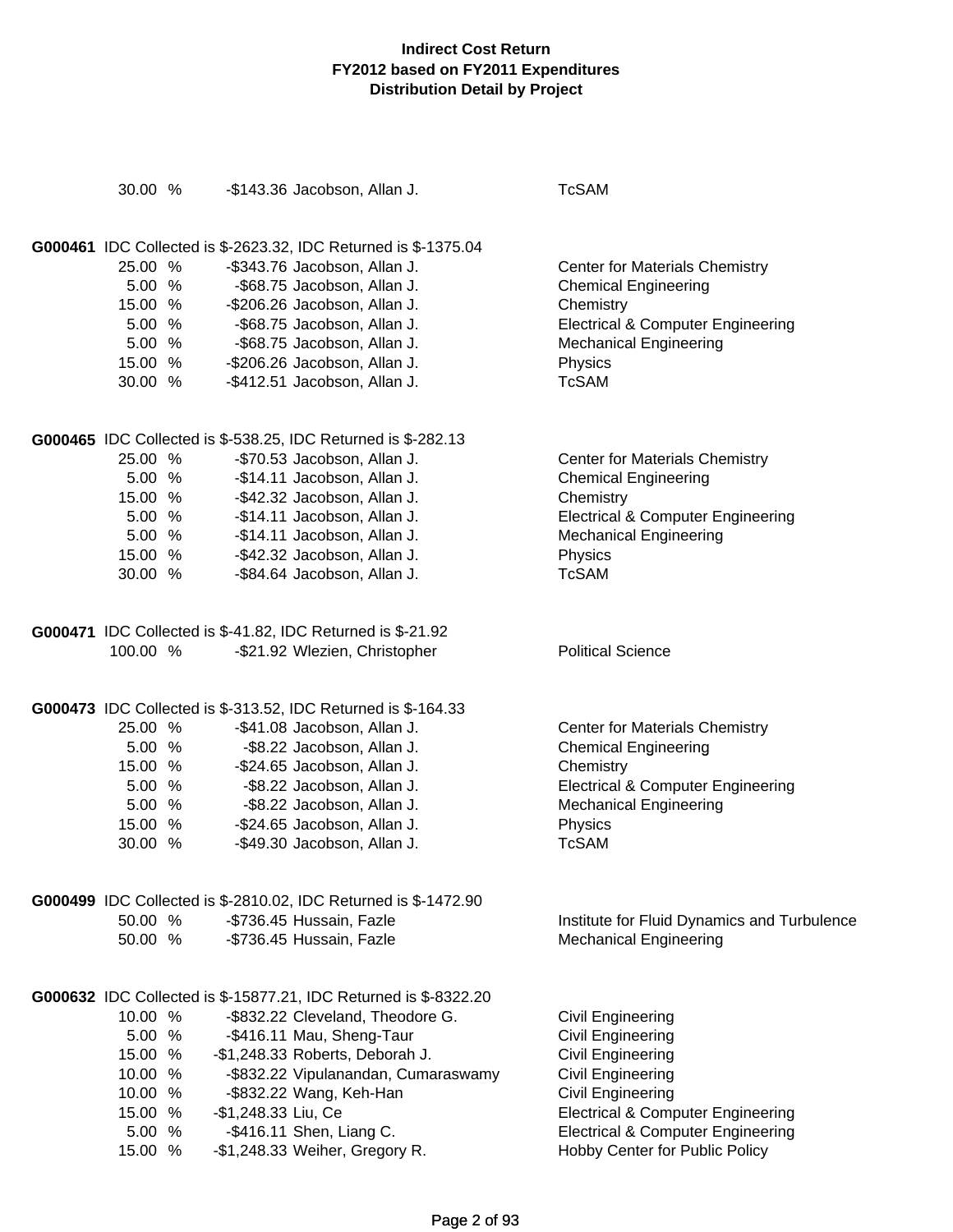| 15.00 %            | -\$1,248.33 Heller, Miriam                                                                                                           | <b>Industrial Engineering</b>                              |
|--------------------|--------------------------------------------------------------------------------------------------------------------------------------|------------------------------------------------------------|
| 100.00 %           | G000693 IDC Collected is \$-651.51, IDC Returned is \$-341.50<br>-\$341.50 Gregory, Paul R.                                          | Economics                                                  |
| 50.00 %<br>50.00 % | G000719 IDC Collected is \$-75.97, IDC Returned is \$-39.82<br>-\$19.91 Vipulanandan, Cumaraswamy<br>-\$19.91 Mau, Sheng-Taur        | Center/Innovative Grouting Mat & Tech<br>Civil Engineering |
| 100.00 %           | G001316 IDC Collected is \$-168.90, IDC Returned is \$-88.53<br>-\$88.53 Sanderson, Marcia R.                                        | <b>Community Projects - Social Work</b>                    |
| 50.00 %<br>50.00 % | <b>G001362</b> IDC Collected is \$-28.06, IDC Returned is \$-14.71<br>-\$7.35 Carbonari, Joseph P.<br>-\$7.35 Velasquez, Mary Marden | Psychology<br>Psychology                                   |
| 100.00 %           | <b>G001492</b> IDC Collected is \$-20.03, IDC Returned is \$-10.50<br>-\$10.50 Zou, Yali                                             | Dean, Education                                            |
| 100.00 %           | G001506 IDC Collected is \$-110.20, IDC Returned is \$-57.76<br>-\$57.76 Vipulanandan, Cumaraswamy                                   | Center/Innovative Grouting Mat & Tech                      |
| 100.00 %           | G001558 IDC Collected is \$-656.78, IDC Returned is \$-344.26<br>-\$344.26 Vipulanandan, Cumaraswamy                                 | Center/Innovative Grouting Mat & Tech                      |
| 100.00 %           | G001582 IDC Collected is \$79.12, IDC Returned is \$41.47<br>\$41.47 Reitz-Pustejovs, Marilyn                                        | <b>Continuing Education</b>                                |
| 50.00 %<br>50.00 % | G002628 IDC Collected is \$-115.55, IDC Returned is \$-60.57<br>-\$30.28 Pettitt, B. Montgomery<br>-\$30.28 Pettitt, B. Montgomery   | Chemistry<br>Institute for Molecular Design                |
| 100.00 %           | G002648 IDC Collected is \$-96.70, IDC Returned is \$-50.69<br>-\$50.69 Hannay, H. Julia                                             | Psychology                                                 |
| 100.00 %           | <b>G002764</b> IDC Collected is \$-0.82, IDC Returned is \$-0.43<br>-\$0.43 Hannay, H. Julia                                         | Psychology                                                 |

**G002786** IDC Collected is \$-247.76, IDC Returned is \$-129.87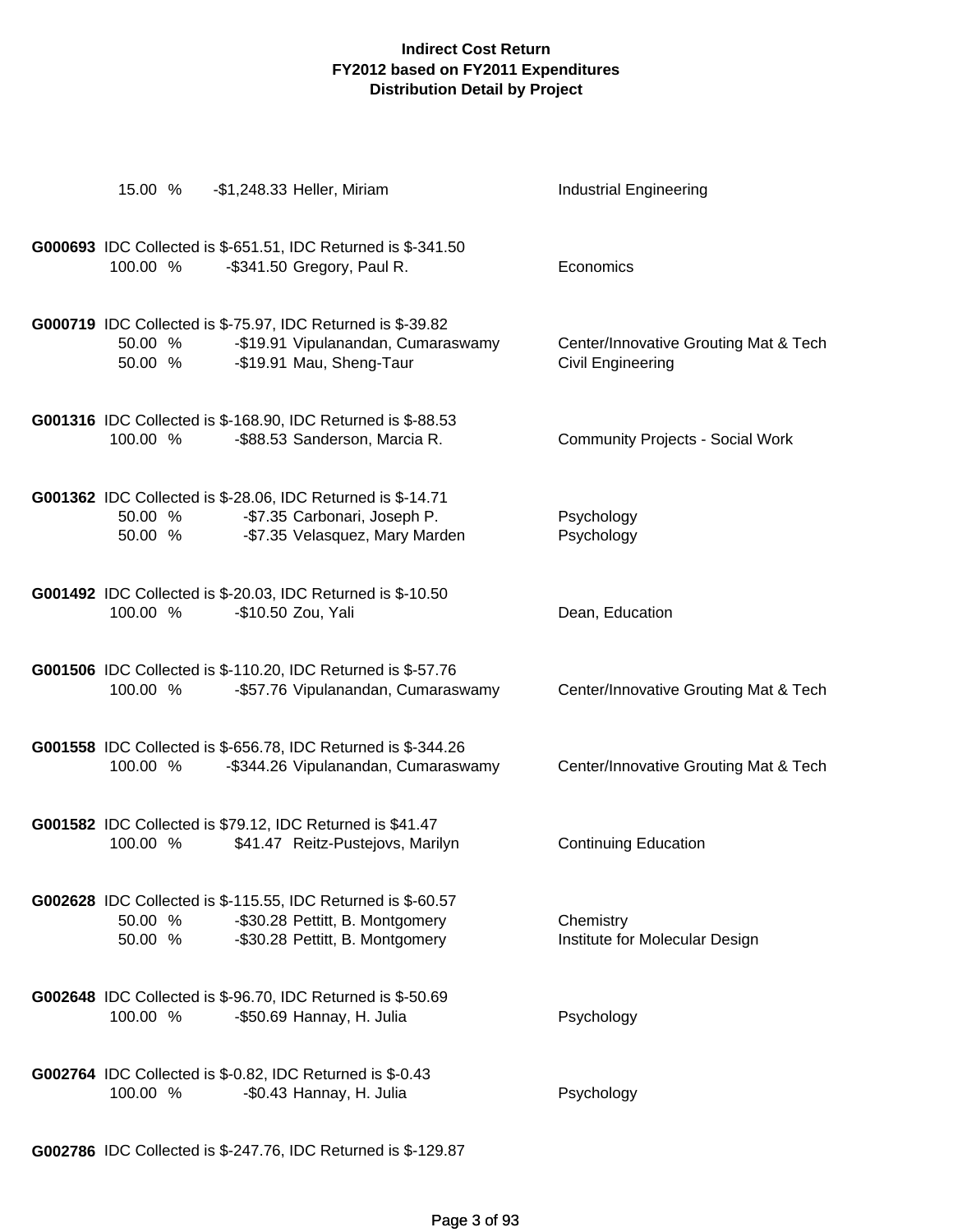| 100.00 %                                            | -\$129.87 Chapman, Barbara M.                                                                                                                                                                           | <b>Computer Science</b>                                                                                                                                                    |
|-----------------------------------------------------|---------------------------------------------------------------------------------------------------------------------------------------------------------------------------------------------------------|----------------------------------------------------------------------------------------------------------------------------------------------------------------------------|
| 100.00 %                                            | <b>G002997</b> IDC Collected is \$-24.92, IDC Returned is \$-13.06<br>-\$13.06 Metcalfe, Ralph W.                                                                                                       | Institute for Fluid Dynamics and Turbulence                                                                                                                                |
| 100.00 %                                            | G003693 IDC Collected is \$-343.24, IDC Returned is \$-179.91<br>-\$179.91 Vipulanandan, Cumaraswamy                                                                                                    | Center/Innovative Grouting Mat & Tech                                                                                                                                      |
| 100.00 %                                            | G003713 IDC Collected is \$-1.58, IDC Returned is \$-0.83<br>-\$0.83 Vant-Hull, Lorin L.                                                                                                                | Physics                                                                                                                                                                    |
| 90.00 %<br>10.00 %                                  | G003751 IDC Collected is \$-2364.42, IDC Returned is \$-1239.33<br>-\$1,115.40 Pai, David M.<br>-\$123.93 Pai, David M.                                                                                 | <b>Electrical &amp; Computer Engineering</b><br><b>Energy Laboratory</b>                                                                                                   |
| 100.00 %                                            | G004553 IDC Collected is \$2002.10, IDC Returned is \$1049.42<br>\$1,049.42 Vipulanandan, Cumaraswamy                                                                                                   | Center/Innovative Grouting Mat & Tech                                                                                                                                      |
| 100.00 %                                            | <b>G004928</b> IDC Collected is \$-22.66, IDC Returned is \$-11.88<br>-\$11.88 Dottavio, Diane                                                                                                          | Biology/Biochemistry                                                                                                                                                       |
| 100.00 %                                            | G004941 IDC Collected is \$959.24, IDC Returned is \$502.80<br>\$502.80 Vipulanandan, Cumaraswamy                                                                                                       | <b>Civil Engineering</b>                                                                                                                                                   |
| 25.00 %<br>20.00 %<br>25.00 %<br>20.00 %<br>10.00 % | G004974 IDC Collected is \$-1410.47, IDC Returned is \$-739.31<br>-\$184.83 Le, Han Quang<br>-\$147.86 Pei, Shin Shem<br>-\$184.83 Le, Han Quang<br>-\$147.86 Pei, Shin Shem<br>-\$73.93 Pei, Shin Shem | <b>Electrical &amp; Computer Engineering</b><br><b>Electrical &amp; Computer Engineering</b><br>Space Vacuum Epitaxy Center<br>Space Vacuum Epitaxy Center<br><b>TcSAM</b> |
| 100.00 %                                            | <b>G005040</b> IDC Collected is \$-265.33, IDC Returned is \$-139.08<br>-\$139.08 Wolfe, John C.                                                                                                        | <b>Electrical &amp; Computer Engineering</b>                                                                                                                               |
| 100.00 %                                            | <b>G005069</b> IDC Collected is \$-187.97, IDC Returned is \$-98.53<br>-\$98.53 Houston, W. Robert                                                                                                      | Institute for Urban Education                                                                                                                                              |
| 100.00 %                                            | G005073 IDC Collected is \$-34.26, IDC Returned is \$-17.96<br>-\$17.96 Vipulanandan, Cumaraswamy                                                                                                       | Center/Innovative Grouting Mat & Tech                                                                                                                                      |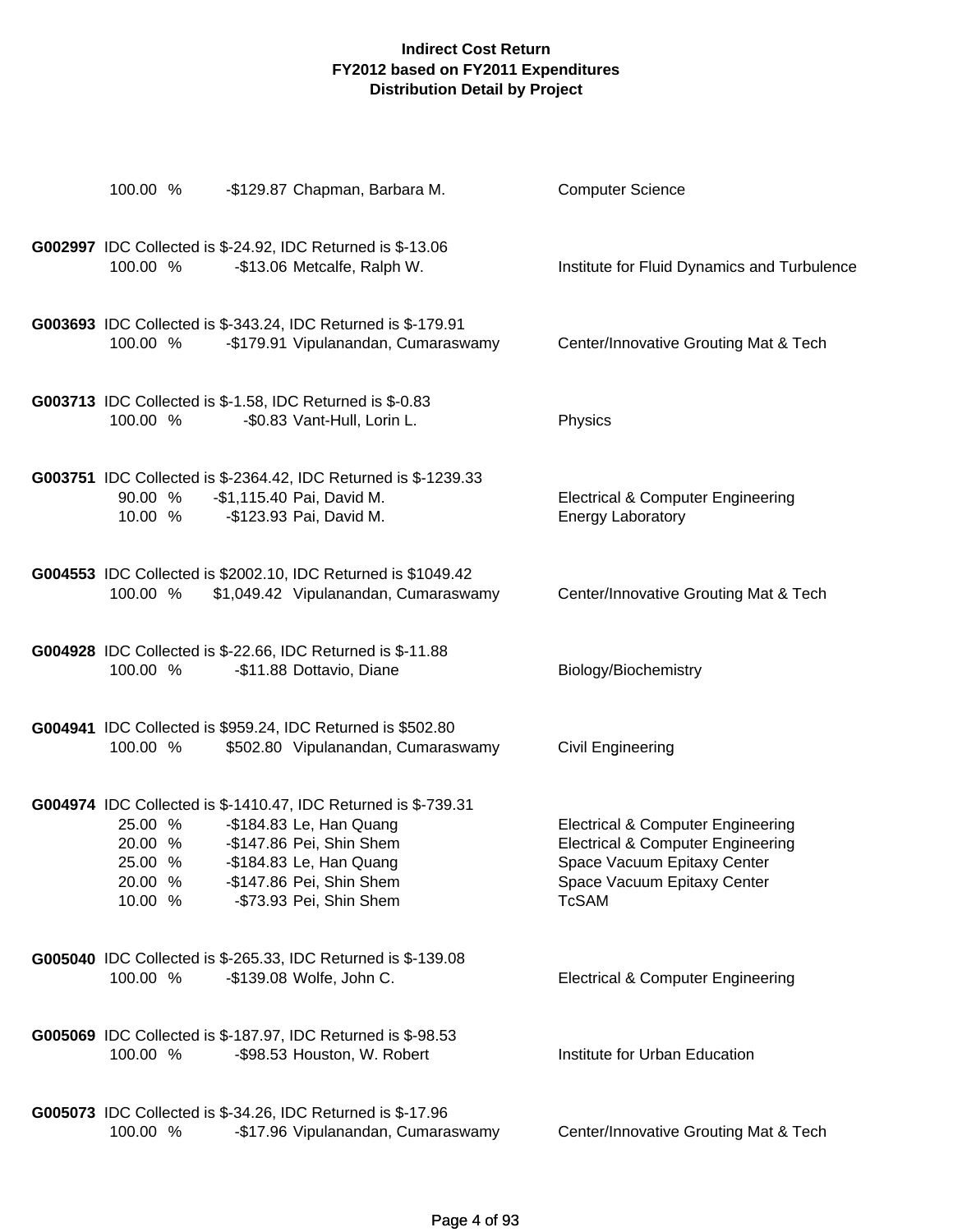| G005091 IDC Collected is \$-103.21, IDC Returned is \$-54.10<br>37.00 %<br>-\$20.02 Charlson, Earl J.<br>38.00 %<br>-\$20.56 Wolfe, John C.<br>-\$7.03 Charlson, Earl J.<br>13.00 %<br>12.00 %<br>-\$6.49 Wolfe, John C. | <b>Electrical &amp; Computer Engineering</b><br><b>Electrical &amp; Computer Engineering</b><br><b>TcSAM</b><br><b>TcSAM</b> |
|--------------------------------------------------------------------------------------------------------------------------------------------------------------------------------------------------------------------------|------------------------------------------------------------------------------------------------------------------------------|
| G005127 IDC Collected is \$553.74, IDC Returned is \$290.25<br>100.00 %<br>\$290.25 Rifai, Hanadi                                                                                                                        | <b>Civil Engineering</b>                                                                                                     |
| G005155 IDC Collected is \$-698.66, IDC Returned is \$-366.21<br>-\$366.21 Hodge, Selesta<br>100.00 %                                                                                                                    | VP-Research                                                                                                                  |
| G005169 IDC Collected is \$-170.64, IDC Returned is \$-89.44<br>-\$89.44 Vipulanandan, Cumaraswamy<br>100.00 %                                                                                                           | Center/Innovative Grouting Mat & Tech                                                                                        |
| G005175 IDC Collected is \$-25.13, IDC Returned is \$-13.17<br>100.00 %<br>-\$13.17 Gordon, Andrew J.                                                                                                                    | Anthropology                                                                                                                 |
| <b>G005209</b> IDC Collected is \$-30.89, IDC Returned is \$-16.19<br>100.00 %<br>-\$16.19 Smith III, Earl L.                                                                                                            | Clinical Optometry - Old Dept                                                                                                |
| G005245 IDC Collected is \$-1752.45, IDC Returned is \$-918.56<br>100.00 %<br>-\$918.56 Carlson, Coleen                                                                                                                  | Psychology                                                                                                                   |
| <b>G005266</b> IDC Collected is \$-23.15, IDC Returned is \$-12.13<br>100.00 %<br>-\$12.13 Bergmanson, Jan P. G.                                                                                                         | Clinical Optometry - Old Dept                                                                                                |
| G005297 IDC Collected is \$-389.35, IDC Returned is \$-204.08<br>100.00 %<br>-\$204.08 Vipulanandan, Cumaraswamy                                                                                                         | Center/Innovative Grouting Mat & Tech                                                                                        |
| G005303 IDC Collected is \$-29.30, IDC Returned is \$-15.36<br>-\$14.59 Eskin, Arnold<br>95.00 %<br>5.00 %<br>-\$0.77 Eskin, Arnold                                                                                      | Biology/Biochemistry<br>Institute for Molecular Biology                                                                      |
| G005331 IDC Collected is \$-54.04, IDC Returned is \$-28.33<br>50.00 %<br>-\$14.16 Daniel, Patrick<br>-\$14.16 Grindon, Angelina C.<br>50.00 %                                                                           | <b>Parent Education Project</b><br><b>Parent Education Project</b>                                                           |

**G005345** IDC Collected is \$-39.38, IDC Returned is \$-20.64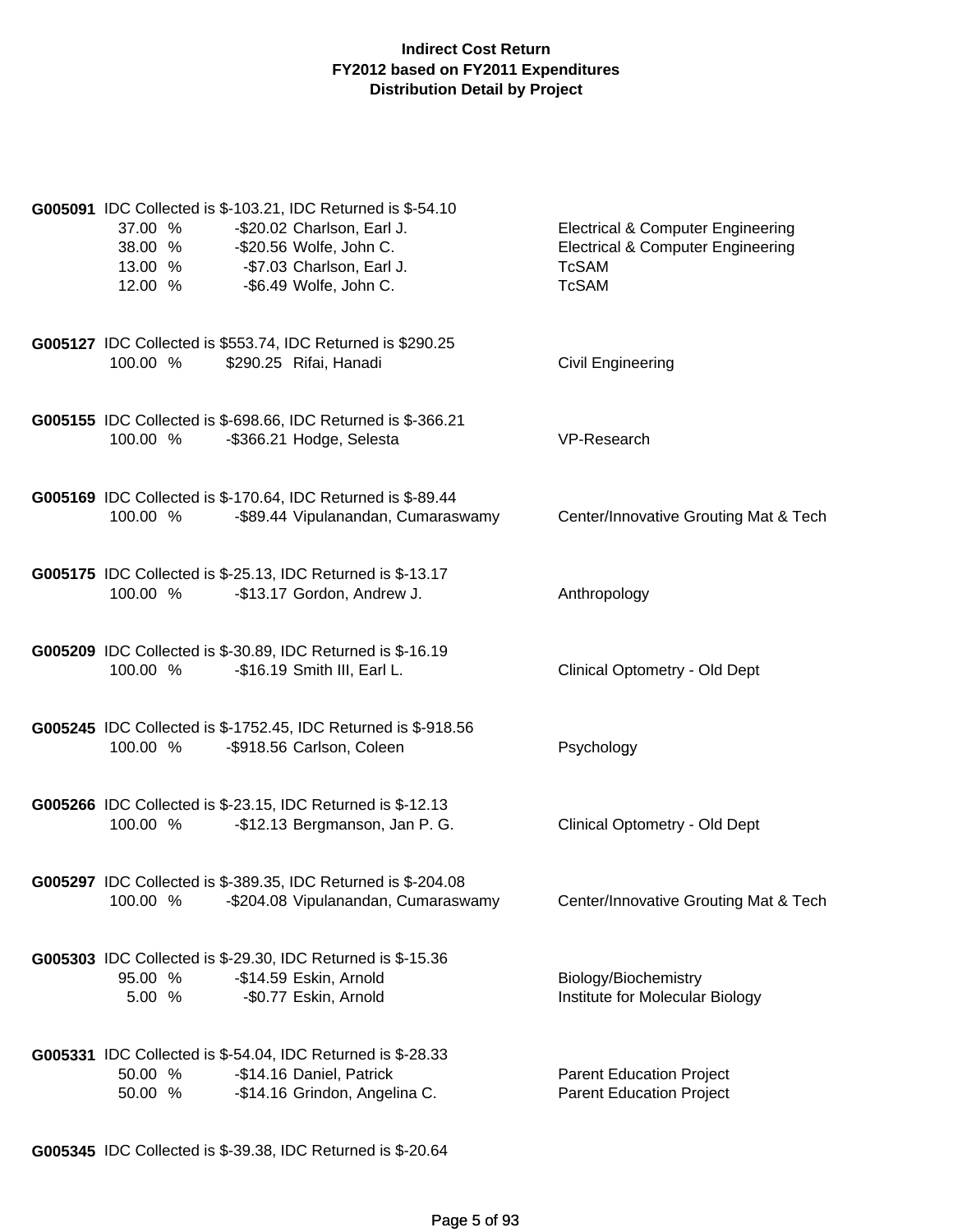| 100.00 %                      | -\$20.64 Jacobson, Allan J.                                                                                                                                             | <b>Center for Materials Chemistry</b>                                                                         |
|-------------------------------|-------------------------------------------------------------------------------------------------------------------------------------------------------------------------|---------------------------------------------------------------------------------------------------------------|
| 50.00 %<br>50.00 %            | <b>G082679</b> IDC Collected is \$-1.87, IDC Returned is \$-0.98<br>-\$0.49 Jackson, David R.<br>-\$0.49 Wilton, Donald R.                                              | <b>Electrical &amp; Computer Engineering</b><br><b>Electrical &amp; Computer Engineering</b>                  |
| 100.00 %                      | G083501 IDC Collected is \$-295.98, IDC Returned is \$-155.14<br>-\$155.14 Bobinski, Mary Anne                                                                          | Law-UH                                                                                                        |
| 100.00 %                      | <b>G083990</b> IDC Collected is \$-6.71, IDC Returned is \$-3.52<br>-\$3.52 Chellam, Shankar                                                                            | <b>Civil Engineering</b>                                                                                      |
| 100.00 %                      | <b>G085773</b> IDC Collected is \$-69.79, IDC Returned is \$-36.58<br>-\$36.58 Hannay, H. Julia                                                                         | Psychology                                                                                                    |
| 100.00 %                      | G085776 IDC Collected is \$-37.33, IDC Returned is \$-19.57<br>-\$19.57 Hannay, H. Julia                                                                                | Psychology                                                                                                    |
| 50.00 %<br>50.00 %            | G085912 IDC Collected is \$552.90, IDC Returned is \$289.81<br>\$144.90 Hoffman, David M.<br>\$144.90 Hoffman, David M.                                                 | <b>Center for Materials Chemistry</b><br>Chemistry                                                            |
| 100.00 %                      | G086114 IDC Collected is \$80.85, IDC Returned is \$42.38<br>\$42.38 Weglein, Arthur B.                                                                                 | Physics                                                                                                       |
| 100.00 %                      | G086231 IDC Collected is \$-311.09, IDC Returned is \$-163.06<br>-\$163.06 Vipulanandan, Cumaraswamy                                                                    | <b>Civil Engineering</b>                                                                                      |
| 25.00 %<br>50.00 %<br>25.00 % | G086252 IDC Collected is \$-1540.46, IDC Returned is \$-807.45<br>-\$201.86 Mohanty, Kishore K.<br>-\$403.72 Vipulanandan, Cumaraswamy<br>-\$201.86 Mohanty, Kishore K. | Center/Innovative Grouting Mat & Tech<br>Center/Innovative Grouting Mat & Tech<br><b>Chemical Engineering</b> |
| 100.00 %                      | G086693 IDC Collected is \$2620.70, IDC Returned is \$1373.67<br>\$1,373.67 Stokes, Donna W.                                                                            | Physics                                                                                                       |
| 100.00 %                      | G086776 IDC Collected is \$-91.29, IDC Returned is \$-47.85<br>-\$47.85 Weiher, Gregory R.                                                                              | <b>Political Science</b>                                                                                      |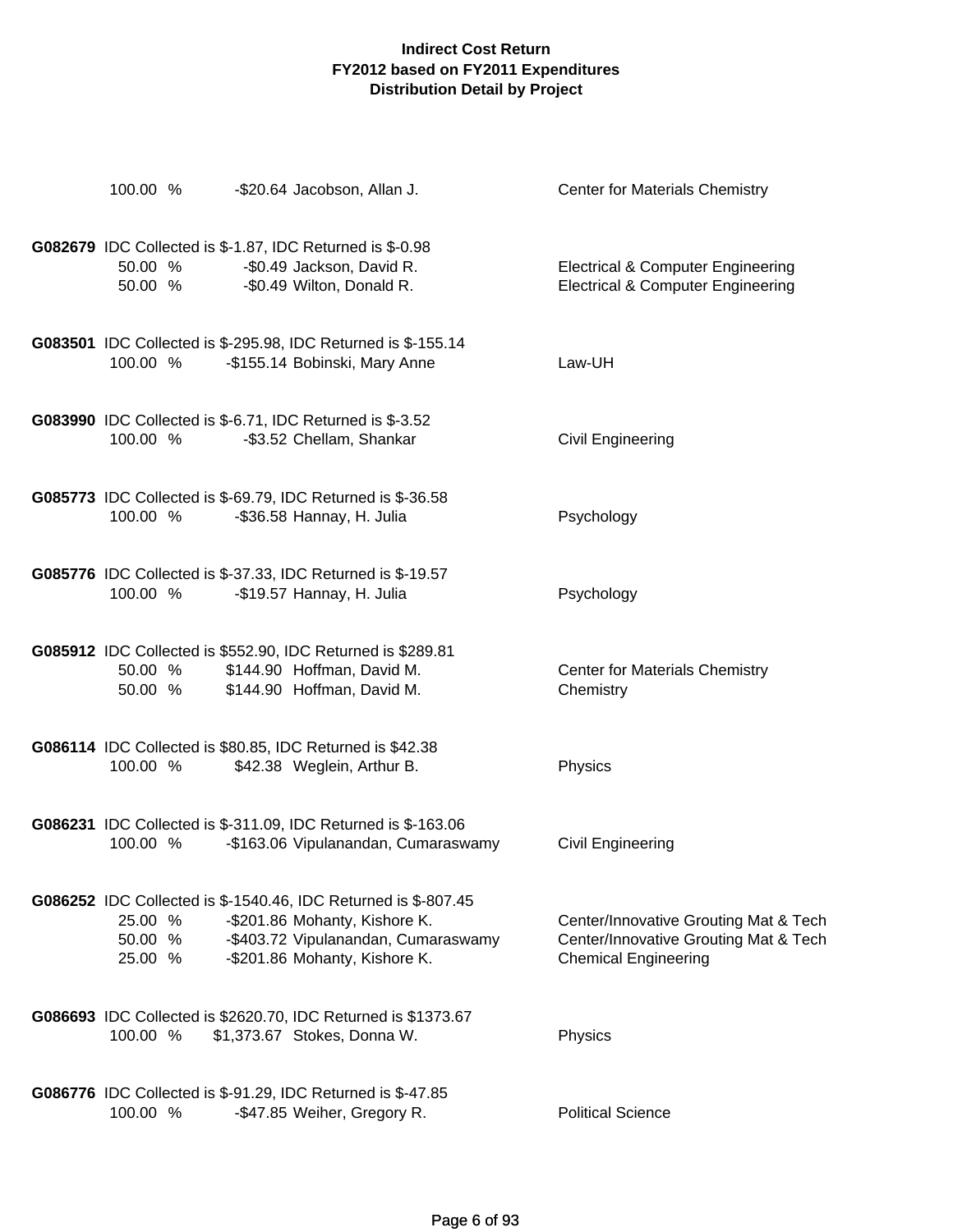| 100.00 %                                                                                              | G087078 IDC Collected is \$4244.85, IDC Returned is \$2224.98<br>\$2,224.98 Lee, T. Randall                                       | Chemistry                                                                                                                                    |
|-------------------------------------------------------------------------------------------------------|-----------------------------------------------------------------------------------------------------------------------------------|----------------------------------------------------------------------------------------------------------------------------------------------|
| G087168 IDC Collected is \$-543.35, IDC Returned is \$-284.80<br>100.00 %                             | -\$284.80 Verma, Rakesh M.                                                                                                        | <b>Computer Science</b>                                                                                                                      |
| G087222 IDC Collected is \$65.96, IDC Returned is \$34.57<br>90.00 %<br>10.00 %                       | \$31.12 Cahill, Gregory M.<br>\$3.46 Cahill, Gregory M.                                                                           | Biology/Biochemistry<br>Institute for Molecular Biology                                                                                      |
| G087345 IDC Collected is \$-313.40, IDC Returned is \$-164.27<br>100.00 %                             | -\$164.27 Freiberg, H. Jerome                                                                                                     | <b>Consistency Mgmt and Coop Disc</b>                                                                                                        |
| G087902 IDC Collected is \$-290.82, IDC Returned is \$-152.44<br>50.00 %<br>50.00 %                   | -\$76.22 Kakadiaris, Ioannis<br>-\$76.22 Kakadiaris, Ioannis                                                                      | <b>Computer Science</b><br><b>Texas Learning/Computation Center</b>                                                                          |
| 50.00 %<br>50.00 %                                                                                    | G087963 IDC Collected is \$-2058.10, IDC Returned is \$-1078.77<br>-\$539.39 Kakadiaris, Ioannis<br>-\$539.39 Kakadiaris, Ioannis | <b>Computer Science</b><br><b>Texas Learning/Computation Center</b>                                                                          |
| G088376 IDC Collected is \$-3.70, IDC Returned is \$-1.94<br>50.00 %<br>40.00 %<br>10.00 %            | -\$0.97 Pettitt, B. Montgomery<br>-\$0.78 Pettitt, B. Montgomery<br>-\$0.19 Pettitt, B. Montgomery                                | Chemistry<br>Institute for Molecular Design<br><b>Texas Learning/Computation Center</b>                                                      |
| G088425 IDC Collected is \$-0.13, IDC Returned is \$-0.07<br>25.00 %<br>25.00 %<br>25.00 %<br>25.00 % | -\$0.02 Marfurt, Kurt J.<br>-\$0.02 Wiley, Robert<br>-\$0.02 Marfurt, Kurt J.<br>-\$0.02 Wiley, Robert                            | <b>Allied Geophysical Laboratories</b><br><b>Allied Geophysical Laboratories</b><br>Geosciences<br>Geosciences                               |
| G088454 IDC Collected is \$-102.24, IDC Returned is \$-53.59<br>100.00 %                              | -\$53.59 Grindon, Angelina C.                                                                                                     | Learning and Assessment Services                                                                                                             |
| G088549 IDC Collected is \$-142.22, IDC Returned is \$-74.55<br>20.00 %<br>30.00 %<br>50.00 %         | -\$14.91 Chen, Xuemin<br>-\$22.36 Li, Jing<br>-\$37.27 Liu, Ce                                                                    | <b>Electrical &amp; Computer Engineering</b><br><b>Electrical &amp; Computer Engineering</b><br><b>Electrical &amp; Computer Engineering</b> |

**G088807** IDC Collected is \$-0.19, IDC Returned is \$-0.10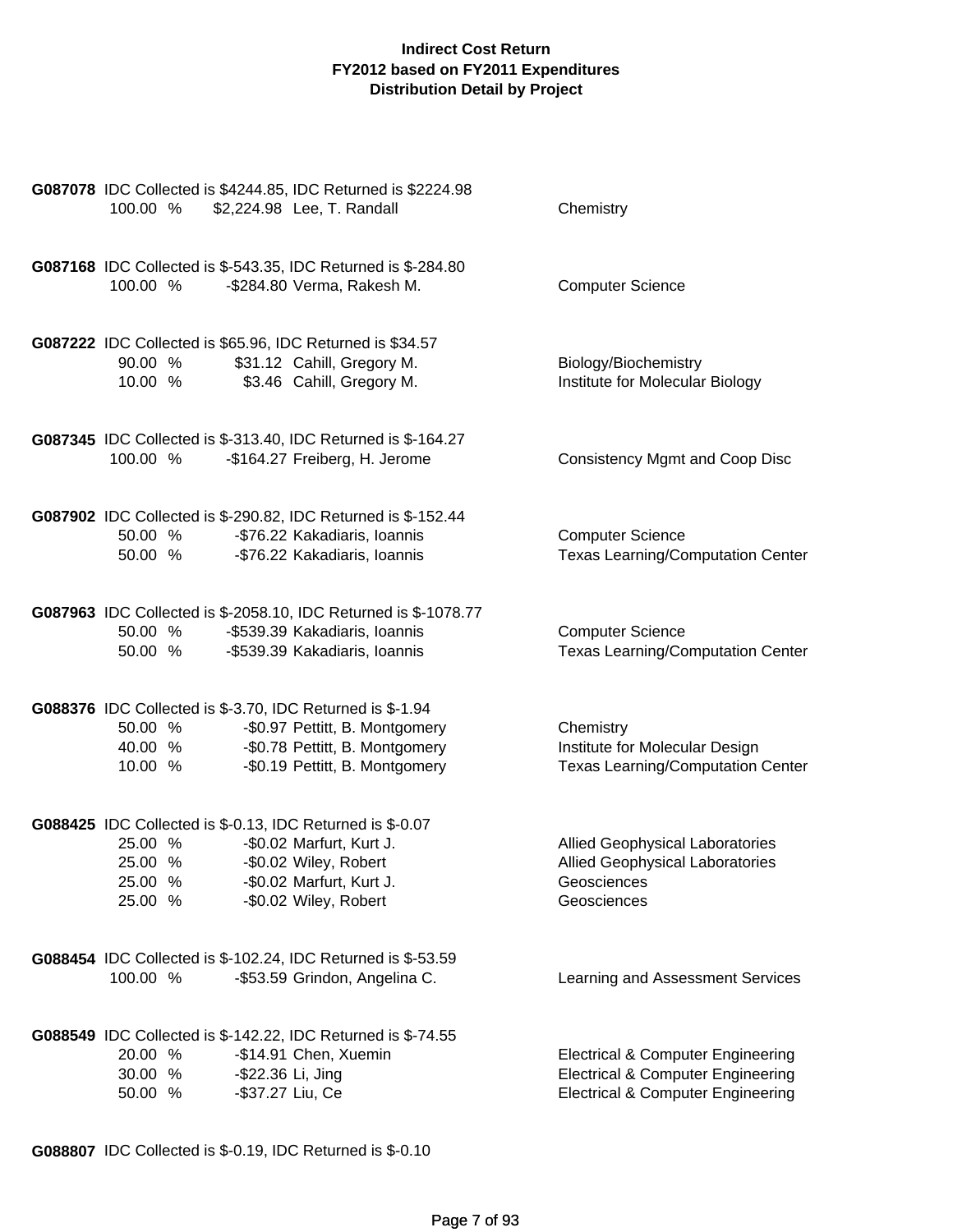| 100.00 % |         | -\$0.10 Benhaddou, Driss                                                                                | <b>Engineering Technology</b>                |
|----------|---------|---------------------------------------------------------------------------------------------------------|----------------------------------------------|
|          |         |                                                                                                         |                                              |
|          |         | G089062 IDC Collected is \$-2473.42, IDC Returned is \$-1296.47                                         |                                              |
| 16.00 %  |         | -\$207.43 Kouri, Donald J.                                                                              |                                              |
|          | 33.00 % |                                                                                                         | Chemistry<br><b>Mathematics</b>              |
|          |         | -\$427.83 Papadakis, Emanuel I.                                                                         |                                              |
| 17.00 %  |         | -\$220.40 Kouri, Donald J.                                                                              | <b>Texas Learning/Computation Center</b>     |
| 34.00 %  |         | -\$440.80 Papadakis, Emanuel I.                                                                         | <b>Texas Learning/Computation Center</b>     |
|          |         | G089192 IDC Collected is \$-189.24, IDC Returned is \$-99.19                                            |                                              |
| 10.00 %  |         | -\$9.92 Kouri, Donald J.                                                                                | Chemistry                                    |
| 30.00 %  |         | -\$29.76 Papadakis, Emanuel I.                                                                          | <b>Mathematics</b>                           |
| 10.00 %  |         | -\$9.92 Kouri, Donald J.                                                                                | Physics                                      |
| 30.00 %  |         | -\$29.76 Kouri, Donald J.                                                                               | <b>Texas Learning/Computation Center</b>     |
| 20.00 %  |         | -\$19.84 Papadakis, Emanuel I.                                                                          | <b>Texas Learning/Computation Center</b>     |
|          |         |                                                                                                         |                                              |
|          |         | G089270 IDC Collected is \$-61.93, IDC Returned is \$-32.46                                             |                                              |
|          | 50.00 % | -\$16.23 Pavlidis, Ioannis                                                                              | <b>Computer Science</b>                      |
|          | 50.00 % | -\$16.23 Pavlidis, Ioannis                                                                              | <b>Texas Learning/Computation Center</b>     |
|          |         |                                                                                                         |                                              |
|          |         | G089294 IDC Collected is \$-832.75, IDC Returned is \$-436.49                                           |                                              |
|          | 34.00 % | -\$148.41 Glowinski, Roland                                                                             | <b>Mathematics</b>                           |
|          |         |                                                                                                         | <b>Mathematics</b>                           |
|          |         | 133.00 % -3144.04 Josic, Kresimir<br>33.00 % -\$144.04 Josic, Kresimir<br>33.00 % -5144.04 Timefove : " | Mathematics                                  |
|          |         | G089667 IDC Collected is \$-504.29, IDC Returned is \$-264.33                                           |                                              |
| 50.00 %  |         | -\$132.16 Fofanov, Yuriy                                                                                | <b>Computer Science</b>                      |
| 50.00 %  |         | -\$132.16 Fofanov, Yuriy                                                                                | <b>Texas Learning/Computation Center</b>     |
|          |         |                                                                                                         |                                              |
|          |         | G089767 IDC Collected is \$-12287.48, IDC Returned is \$-6440.61                                        |                                              |
| 100.00 % |         | $-$ \$6,440.61 Cheung, Monit                                                                            | <b>Community Projects - Social Work</b>      |
|          |         | G089827 IDC Collected is \$-7.99, IDC Returned is \$-4.19                                               |                                              |
| 100.00 % |         | -\$4.19 Frishman, Laura J.                                                                              | Optometry, Community                         |
|          |         |                                                                                                         |                                              |
|          |         | G089870 IDC Collected is \$549.58, IDC Returned is \$288.07                                             |                                              |
| 90.00 %  |         | \$259.26 Coyle, Elizabeth A.                                                                            | Clinical Sciences and Administration         |
| 5.00 %   |         | \$14.40 Lewis, Russell                                                                                  | <b>Clinical Sciences and Administration</b>  |
| 5.00 %   |         | \$14.40 Prince, Randall A.                                                                              | <b>Clinical Sciences and Administration</b>  |
|          |         | <b>G089883</b> IDC Collected is \$-176.96, IDC Returned is \$-92.76                                     |                                              |
| 50.00 %  |         | -\$46.38 Jackson, David R.                                                                              | <b>Electrical &amp; Computer Engineering</b> |
| 50.00 %  |         | -\$46.38 Wilton, Donald R.                                                                              | <b>Electrical &amp; Computer Engineering</b> |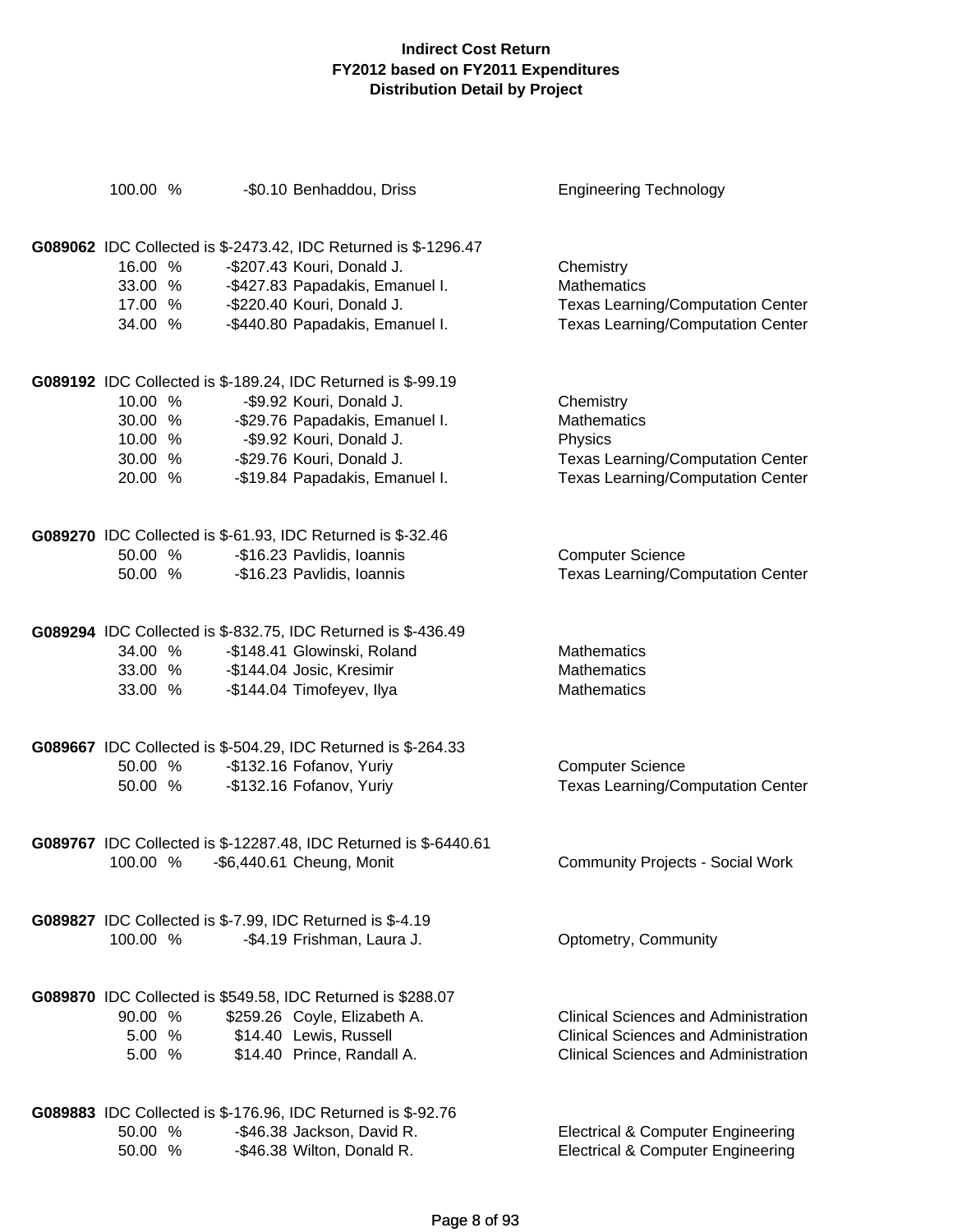| G089898 IDC Collected is \$539.70, IDC Returned is \$282.89<br>\$282.89 Glasser, Adrian<br>100.00 %                                                                                                                  | Optometry, Community                                                                 |
|----------------------------------------------------------------------------------------------------------------------------------------------------------------------------------------------------------------------|--------------------------------------------------------------------------------------|
| G090037 IDC Collected is \$1584.11, IDC Returned is \$830.33<br>50.00 %<br>\$415.16 Canic, Suncica<br>\$207.58 Glowinski, Roland<br>25.00 %<br>0.00%<br>\$0.00 Kim, Tae-Beom<br>\$207.58 Pan, Tsorng-Whay<br>25.00 % | <b>Mathematics</b><br><b>Mathematics</b><br><b>Mathematics</b><br><b>Mathematics</b> |
| G090041 IDC Collected is \$26025.29, IDC Returned is \$13641.42<br>100.00 % \$13,641.42 Lee, Rebecca E.                                                                                                              | Health and Human Performance                                                         |
| G090114 IDC Collected is \$1499.47, IDC Returned is \$785.96<br>50.00 % \$392.98 Vilalta, Ricardo<br>50.00 % \$392.98 Vilalta, Ricardo                                                                               | <b>Computer Science</b><br><b>Texas Learning/Computation Center</b>                  |
| G090128 IDC Collected is \$-1194.50, IDC Returned is \$-626.11<br>100.00 %<br>-\$626.11 Bear, John L.                                                                                                                | Dean, Natural Sciences and Mathematics                                               |
| G090148 IDC Collected is \$-390.96, IDC Returned is \$-204.93<br>100.00 %<br>-\$204.93 Wang, Keh-Han                                                                                                                 | Civil Engineering                                                                    |
| G090238 IDC Collected is \$477.23, IDC Returned is \$250.14<br>50.00 % \$125.07 Byun, Daewon<br>\$125.07 Byun, Daewon<br>50.00 %                                                                                     | Geosciences<br><b>IMAQS</b>                                                          |
| G090269 IDC Collected is \$53.18, IDC Returned is \$27.87<br>100.00 %<br>\$27.87 Anderson, Franklin J.                                                                                                               | Learning and Assessment Services                                                     |
| G090297 IDC Collected is \$38788.27, IDC Returned is \$20331.26<br>100.00 %<br>\$20,331.26 Smith III, Earl L.                                                                                                        | Optometry, Community                                                                 |
| G090302 IDC Collected is \$-3914.56, IDC Returned is \$-2051.86<br>50.00 %<br>-\$1,025.93 Pavlidis, Ioannis<br>50.00 % - \$1,025.93 Pavlidis, Ioannis                                                                | <b>Computer Science</b><br><b>Texas Learning/Computation Center</b>                  |
| G090331 IDC Collected is \$-70.34, IDC Returned is \$-36.87<br>100.00 %<br>-\$36.87 Marfurt, Kurt J.                                                                                                                 | <b>Allied Geophysical Laboratories</b>                                               |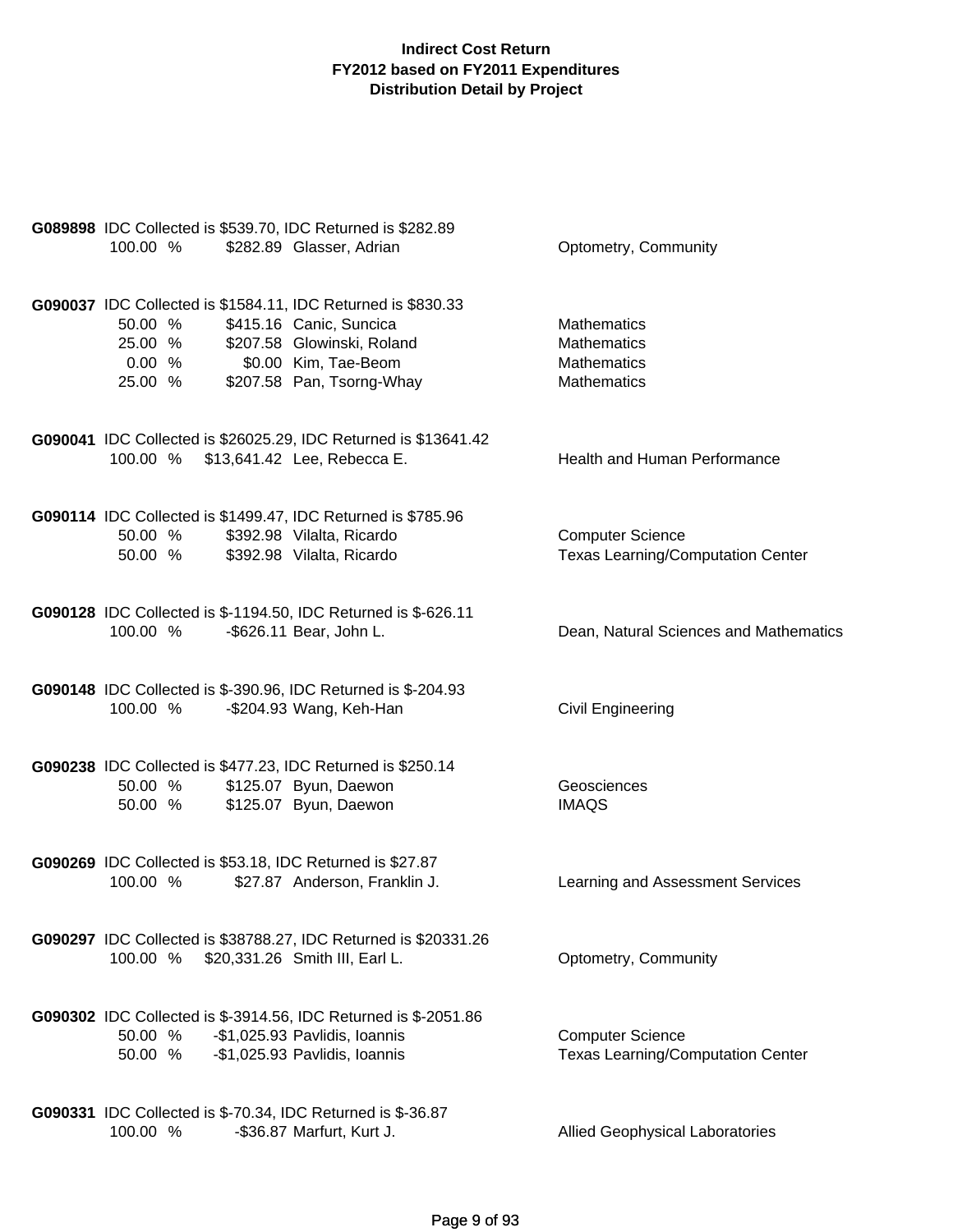| 100.00 %                                                                                                   | G090360 IDC Collected is \$-65.46, IDC Returned is \$-34.31<br>-\$34.31 Freiberg, H. Jerome                                                                                                                                                                                                                                                                                                           | Consistency Mgmt and Coop Disc                                                                                                                                                                                                                                                                                                                                  |
|------------------------------------------------------------------------------------------------------------|-------------------------------------------------------------------------------------------------------------------------------------------------------------------------------------------------------------------------------------------------------------------------------------------------------------------------------------------------------------------------------------------------------|-----------------------------------------------------------------------------------------------------------------------------------------------------------------------------------------------------------------------------------------------------------------------------------------------------------------------------------------------------------------|
| 100.00 %                                                                                                   | G090653 IDC Collected is \$-0.01, IDC Returned is \$-0.01<br>-\$0.01 McDermott, Alison                                                                                                                                                                                                                                                                                                                | Optometry, Community                                                                                                                                                                                                                                                                                                                                            |
| 50.00 %<br>50.00 %                                                                                         | G090655 IDC Collected is \$57511.77, IDC Returned is \$30145.37<br>\$15,072.68 Lokhandwala, Mustafa F.<br>\$15,072.68 Lokhandwala, Mustafa F.                                                                                                                                                                                                                                                         | Heart and Kidney Institute<br><b>PPS</b>                                                                                                                                                                                                                                                                                                                        |
| 20.00 %<br>70.00 %                                                                                         | G090663 IDC Collected is \$91308.56, IDC Returned is \$47860.29<br>\$9,572.06 Francis, David J.<br>10.00 % \$4,786.03 Francis, David J.<br>\$33,502.21 Francis, David J.                                                                                                                                                                                                                              | Psychology<br><b>Texas Learning/Computation Center</b><br><b>TIMES</b>                                                                                                                                                                                                                                                                                          |
| 100.00 %                                                                                                   | G090731 IDC Collected is \$25.91, IDC Returned is \$13.58<br>\$13.58 Casey, John F.                                                                                                                                                                                                                                                                                                                   | Center for Applied Geoscience Excellence                                                                                                                                                                                                                                                                                                                        |
| 70.00 %                                                                                                    | G090806 IDC Collected is \$189877.93, IDC Returned is \$99526.42<br>20.00 % \$19,905.28 Francis, David J.<br>10.00 % \$9,952.64 Francis, David J.<br>\$69,668.49 Francis, David J.                                                                                                                                                                                                                    | Psychology<br><b>Texas Learning/Computation Center</b><br><b>TIMES</b>                                                                                                                                                                                                                                                                                          |
| 100.00 %                                                                                                   | G091086 IDC Collected is \$250.43, IDC Returned is \$131.27<br>\$131.27 Hannay, H. Julia                                                                                                                                                                                                                                                                                                              | Psychology                                                                                                                                                                                                                                                                                                                                                      |
| 10.00 %<br>10.00 %<br>10.00 %<br>10.00 %<br>10.00 %<br>10.00 %<br>10.00 %<br>10.00 %<br>10.00 %<br>10.00 % | G091103 IDC Collected is \$-26685.32, IDC Returned is \$-13987.38<br>-\$1,398.74 Garbey, Marc<br>-\$1,398.74 Kakadiaris, Ioannis<br>-\$1,398.74 Pavlidis, Ioannis<br>-\$1,398.74 Vilalta, Ricardo<br>-\$1,398.74 Zouridakis, George<br>-\$1,398.74 Garbey, Marc<br>-\$1,398.74 Kakadiaris, Ioannis<br>-\$1,398.74 Pavlidis, Ioannis<br>-\$1,398.74 Vilalta, Ricardo<br>-\$1,398.74 Zouridakis, George | <b>Computer Science</b><br><b>Computer Science</b><br><b>Computer Science</b><br><b>Computer Science</b><br><b>Computer Science</b><br><b>Texas Learning/Computation Center</b><br><b>Texas Learning/Computation Center</b><br><b>Texas Learning/Computation Center</b><br><b>Texas Learning/Computation Center</b><br><b>Texas Learning/Computation Center</b> |
| 25.00 %<br>25.00 %<br>50.00 %                                                                              | G091248 IDC Collected is \$-40.99, IDC Returned is \$-21.49<br>-\$5.37 Chen, Xuemin<br>-\$5.37 Li, Jing<br>-\$10.74 Liu, Ce                                                                                                                                                                                                                                                                           | <b>Electrical &amp; Computer Engineering</b><br><b>Electrical &amp; Computer Engineering</b><br><b>Electrical &amp; Computer Engineering</b>                                                                                                                                                                                                                    |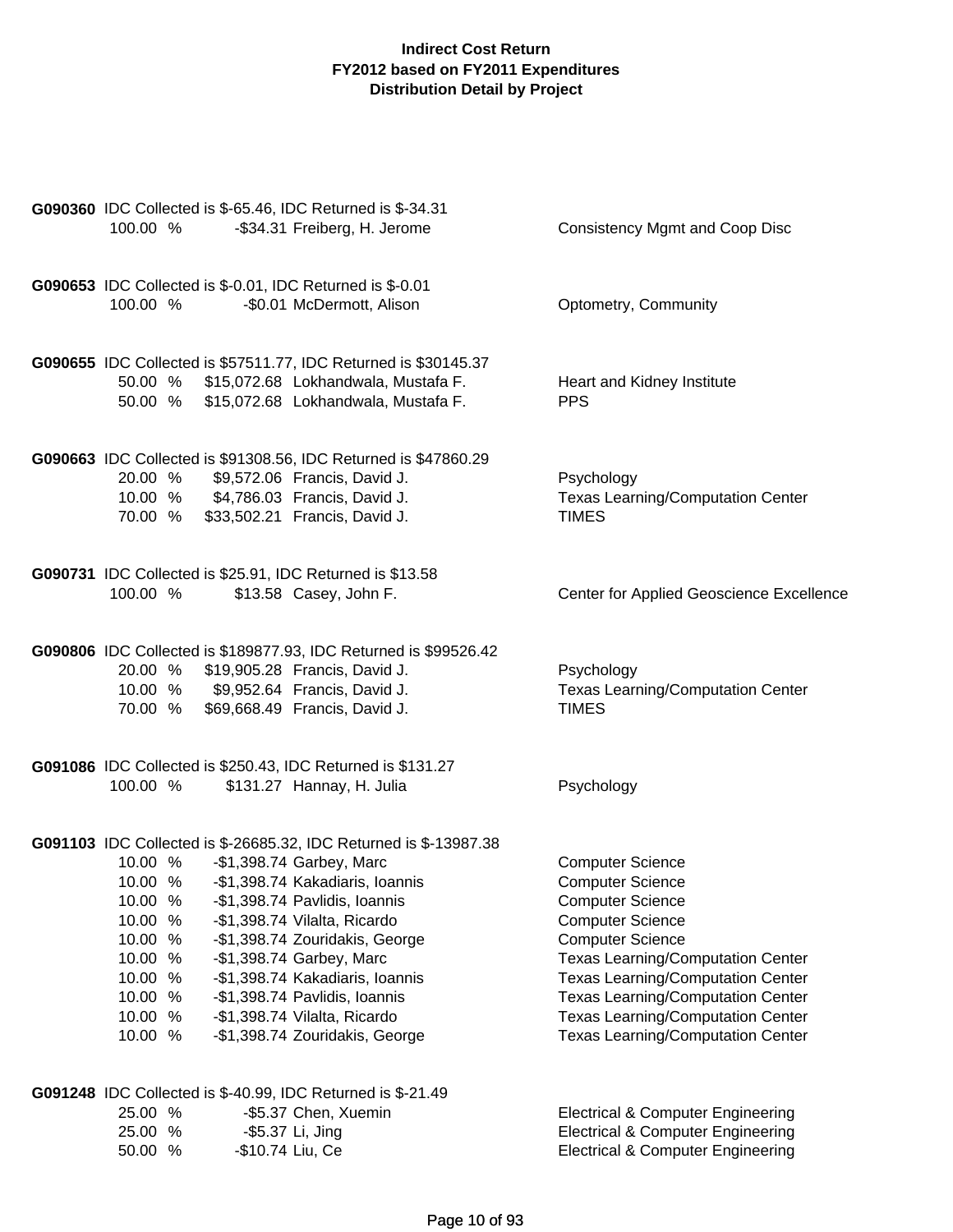| G091266 IDC Collected is \$1562.54, IDC Returned is \$819.02<br>92.00 %<br>8.00 %              | \$753.50 Valdez, Avelardo<br>\$65.52 Cepeda, Alice                                                   | Office for Drug SPR<br>Sociology                                                |
|------------------------------------------------------------------------------------------------|------------------------------------------------------------------------------------------------------|---------------------------------------------------------------------------------|
| <b>G091287</b> IDC Collected is \$-1.21, IDC Returned is \$-0.63<br>15.00 %<br>85.00 %         | -\$0.10 Jansen, Ben H.<br>-\$0.54 Jansen, Ben H.                                                     | Ctr/Neuro-Engin & Cognitive Sci<br><b>Electrical &amp; Computer Engineering</b> |
| 100.00 %                                                                                       | G091295 IDC Collected is \$98121.64, IDC Returned is \$51431.44<br>\$51,431.44 Applegate, Raymond A. | Optometry, Community                                                            |
| 100.00 % \$17,184.92 Smith III, Earl L.                                                        | G091343 IDC Collected is \$32785.64, IDC Returned is \$17184.92                                      | Optometry, Community                                                            |
| G091453 IDC Collected is \$-36.00, IDC Returned is \$-18.87<br>100.00 %                        | -\$18.87 Bergmanson, Jan P. G.                                                                       | Optometry, Community                                                            |
| G091520 IDC Collected is \$-954.55, IDC Returned is \$-500.34<br>20.00 %<br>10.00 %<br>70.00 % | -\$100.07 Francis, David J.<br>-\$50.03 Francis, David J.<br>-\$350.24 Francis, David J.             | Psychology<br><b>Texas Learning/Computation Center</b><br><b>TIMES</b>          |
| G091609 IDC Collected is \$-60.63, IDC Returned is \$-31.78<br>20.00 %<br>80.00 %              | -\$6.36 Francis, David J.<br>-\$25.42 Francis, David J.                                              | Psychology<br><b>TIMES</b>                                                      |
| G091640 IDC Collected is \$-100.40, IDC Returned is \$-52.63<br>50.00 %<br>50.00 %             | -\$26.31 Miertschin, Susan L.<br>-\$26.31 Willis, Cheryl L.                                          | Information & Logistics Technology<br>Information & Logistics Technology        |
| G091642 IDC Collected is \$-1.74, IDC Returned is \$-0.91<br>50.00 %<br>50.00 %                | -\$0.46 Benhaddou, Driss<br>-\$0.46 Gurkan, Deniz                                                    | <b>Engineering Technology</b><br><b>Engineering Technology</b>                  |
| G091674 IDC Collected is \$8326.02, IDC Returned is \$4364.17<br>100.00 %                      | \$4,364.17 Shireen, Wajiha                                                                           | <b>Engineering Technology</b>                                                   |
| G091675 IDC Collected is \$-4.90, IDC Returned is \$-2.57<br>100.00 %                          | -\$2.57 Manny, Ruth E.                                                                               | Optometry, Community                                                            |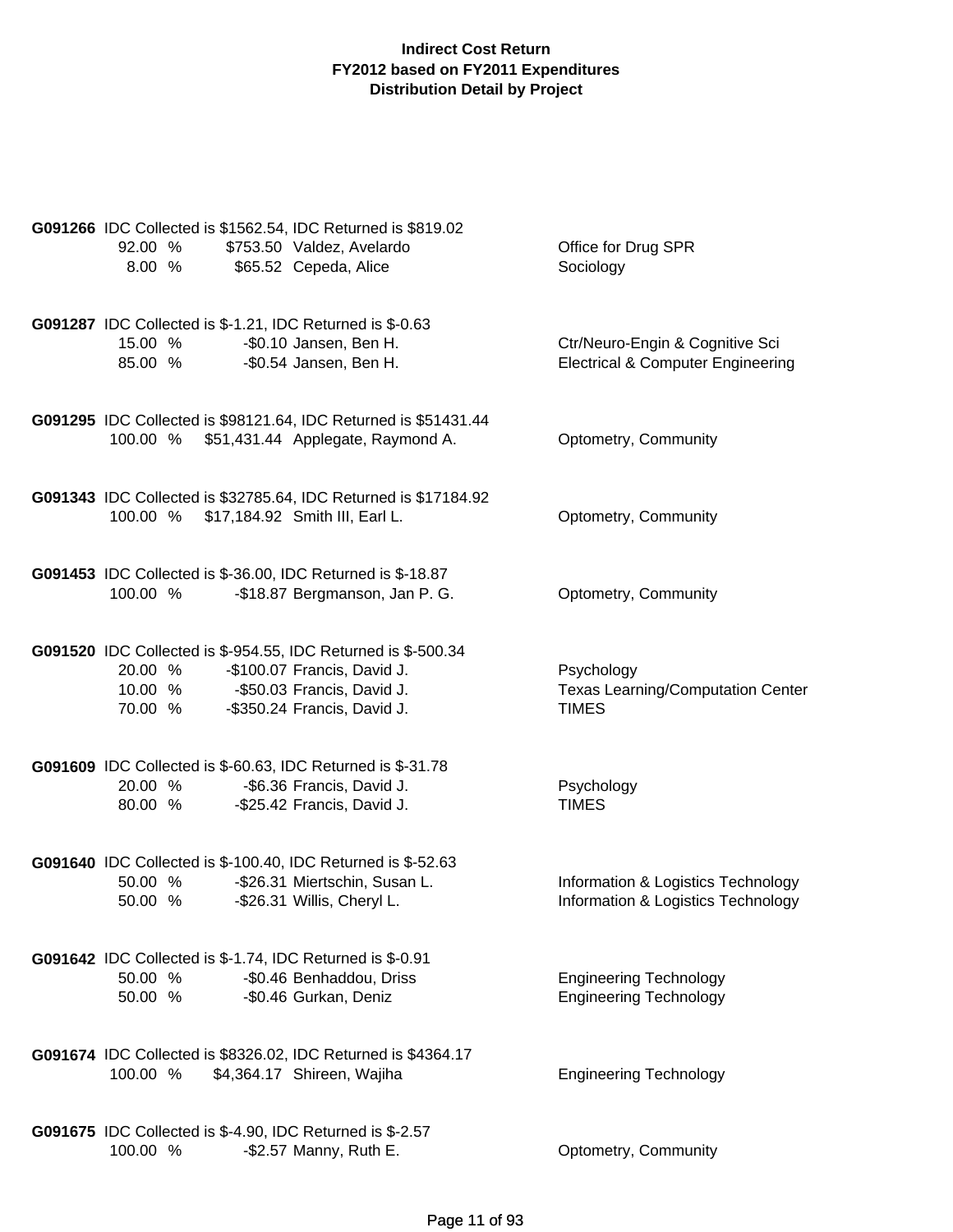|                                | G091878 IDC Collected is \$16366.39, IDC Returned is \$8578.61                                               |                                              |
|--------------------------------|--------------------------------------------------------------------------------------------------------------|----------------------------------------------|
| 50.00 % \$4,289.30 Zheng, Rong |                                                                                                              | <b>Computer Science</b>                      |
| 50.00 %                        | \$4,289.30 Zheng, Rong                                                                                       | <b>Texas Learning/Computation Center</b>     |
|                                |                                                                                                              |                                              |
|                                | G091879 IDC Collected is \$1108.73, IDC Returned is \$581.15                                                 |                                              |
| 100.00 %                       | \$581.15 Howard, Sherry L.                                                                                   | Vice President, Student Affairs              |
|                                |                                                                                                              |                                              |
|                                | G092100 IDC Collected is \$26424.45, IDC Returned is \$13850.64                                              |                                              |
| 50.00 %                        | \$6,925.32 Franchek, Matthew                                                                                 | <b>Mechanical Engineering</b>                |
| 50.00 %                        | \$6,925.32 Metcalfe, Ralph W.                                                                                | <b>Mechanical Engineering</b>                |
|                                |                                                                                                              |                                              |
|                                | G092123 IDC Collected is \$992.99, IDC Returned is \$520.49                                                  |                                              |
| 30.00 %                        | \$156.15 Kalatsky, Valery                                                                                    | Ctr/Neuro-Engin & Cognitive Sci              |
| 70.00 %                        | \$364.34 Kalatsky, Valery                                                                                    | <b>Electrical &amp; Computer Engineering</b> |
|                                |                                                                                                              |                                              |
|                                | G092136 IDC Collected is \$45132.35, IDC Returned is \$23656.57                                              |                                              |
|                                | 100.00 % \$23,656.57 Hussain, Fazle                                                                          | <b>Mechanical Engineering</b>                |
|                                |                                                                                                              |                                              |
|                                | G092166 IDC Collected is \$-1672.02, IDC Returned is \$-876.41                                               |                                              |
| 100.00 %                       | -\$876.41 Paulsen, Vern I.                                                                                   | <b>Mathematics</b>                           |
|                                |                                                                                                              |                                              |
|                                |                                                                                                              |                                              |
| 80.00 %                        | G092257 IDC Collected is \$12.11, IDC Returned is \$6.35<br>\$5.08 Valdez, Avelardo                          | Office for Drug SPR                          |
| 20.00 %                        | \$1.27 Cepeda, Alice                                                                                         | Sociology                                    |
|                                |                                                                                                              |                                              |
|                                |                                                                                                              |                                              |
|                                | G092265 IDC Collected is \$13309.55, IDC Returned is \$6976.33<br>70.00 % \$4,883.43 Grigoriadis, Karolos M. | <b>Mechanical Engineering</b>                |
| 30.00 %                        | \$2,092.90 Song, Gangbing                                                                                    | <b>Mechanical Engineering</b>                |
|                                |                                                                                                              |                                              |
|                                |                                                                                                              |                                              |
| 20.00 %                        | G092267 IDC Collected is \$5.75, IDC Returned is \$3.01<br>\$0.60 Francis, David J.                          | Psychology                                   |
| 10.00 %                        | \$0.30 Francis, David J.                                                                                     | <b>Texas Learning/Computation Center</b>     |
| 70.00 %                        | \$2.11 Francis, David J.                                                                                     | <b>TIMES</b>                                 |
|                                |                                                                                                              |                                              |
|                                | G092273 IDC Collected is \$145.49, IDC Returned is \$76.26                                                   |                                              |
| 20.00 %                        | \$15.25 Francis, David J.                                                                                    | Psychology                                   |
| 10.00 %                        | \$7.63 Francis, David J.                                                                                     | Texas Learning/Computation Center            |
| 70.00 %                        | \$53.38 Francis, David J.                                                                                    | <b>TIMES</b>                                 |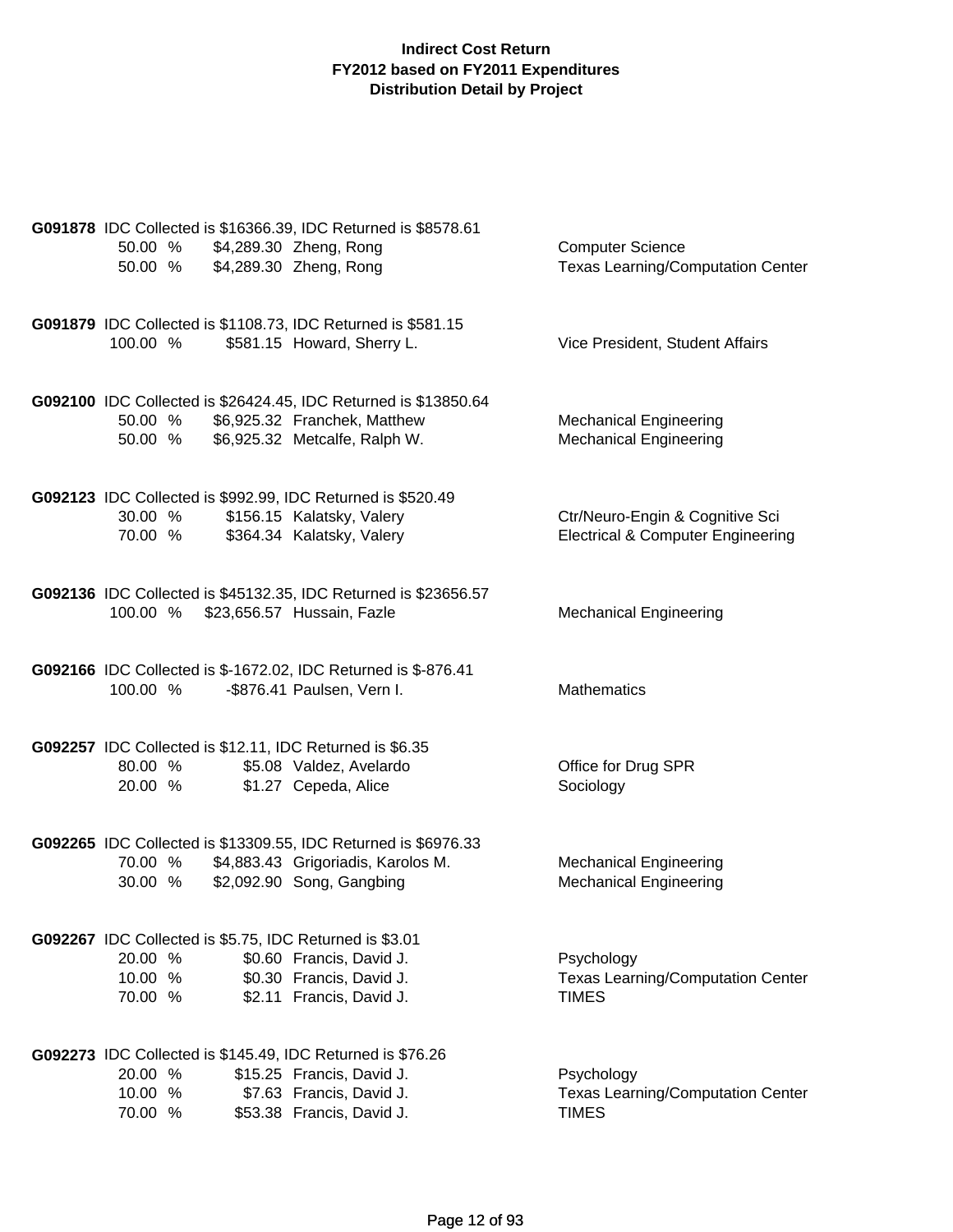| G092274 IDC Collected is \$-864.04, IDC Returned is \$-452.90<br>20.00 %<br>10.00 %<br>70.00 %              | -\$90.58 Francis, David J.<br>-\$45.29 Francis, David J.<br>-\$317.03 Francis, David J.                                  | Psychology<br><b>Texas Learning/Computation Center</b><br><b>TIMES</b>                                                                     |
|-------------------------------------------------------------------------------------------------------------|--------------------------------------------------------------------------------------------------------------------------|--------------------------------------------------------------------------------------------------------------------------------------------|
| 100.00 %                                                                                                    | G092343 IDC Collected is \$99306.63, IDC Returned is \$52052.56<br>\$52,052.56 Harwerth, Ronald S.                       | Optometry, Community                                                                                                                       |
| G092357 IDC Collected is \$1004.93, IDC Returned is \$526.74<br>100.00 %                                    | \$526.74 Josic, Kresimir                                                                                                 | <b>Mathematics</b>                                                                                                                         |
| G092363 IDC Collected is \$10835.81, IDC Returned is \$5679.70<br>100.00 %                                  | \$5,679.70 Norton, Peter J.                                                                                              | Psychology                                                                                                                                 |
| G092445 IDC Collected is \$-426.29, IDC Returned is \$-223.44<br>33.00 %<br>34.00 %<br>23.00 %<br>10.00 %   | -\$73.74 Nicol, Matthew<br>-\$75.97 Torok, Andrei S.<br>-\$51.39 Gunaratne, Gemunu H.<br>-\$22.34 Gunaratne, Gemunu H.   | <b>Mathematics</b><br><b>Mathematics</b><br>Physics<br><b>TcSUH</b>                                                                        |
| G092465 IDC Collected is \$1431.32, IDC Returned is \$750.24<br>100.00 %                                    | \$750.24 Sultan, Terrie                                                                                                  | <b>Blaffer Gallery</b>                                                                                                                     |
| G092506 IDC Collected is \$-36.00, IDC Returned is \$-18.87<br>100.00 %                                     | -\$18.87 Bergmanson, Jan P. G.                                                                                           | Optometry, Community                                                                                                                       |
| G092508 IDC Collected is \$-4484.45, IDC Returned is \$-2350.57<br>25.00 %<br>10.00 %<br>25.00 %<br>40.00 % | -\$587.64 Fofanov, Yuriy<br>-\$235.06 Johnsson, S. Lennart<br>-\$587.64 Fofanov, Yuriy<br>-\$940.23 Johnsson, S. Lennart | <b>Computer Science</b><br><b>Computer Science</b><br><b>Texas Learning/Computation Center</b><br><b>Texas Learning/Computation Center</b> |
| G092555 IDC Collected is \$338.52, IDC Returned is \$177.44<br>25.00 %<br>75.00 %                           | \$44.36 Makarenko, Boris<br>\$133.08 Rabalais, J. Wayne                                                                  | Chemistry<br>Chemistry                                                                                                                     |
| 100.00 %                                                                                                    | G092602 IDC Collected is \$43797.05, IDC Returned is \$22956.66<br>\$22,956.66 Thummel, Randolph P.                      | Chemistry                                                                                                                                  |
| G092627 IDC Collected is \$-0.19, IDC Returned is \$-0.10<br>50.00 %                                        | -\$0.05 Donnelly, Vincent M.                                                                                             | <b>Chemical Engineering</b>                                                                                                                |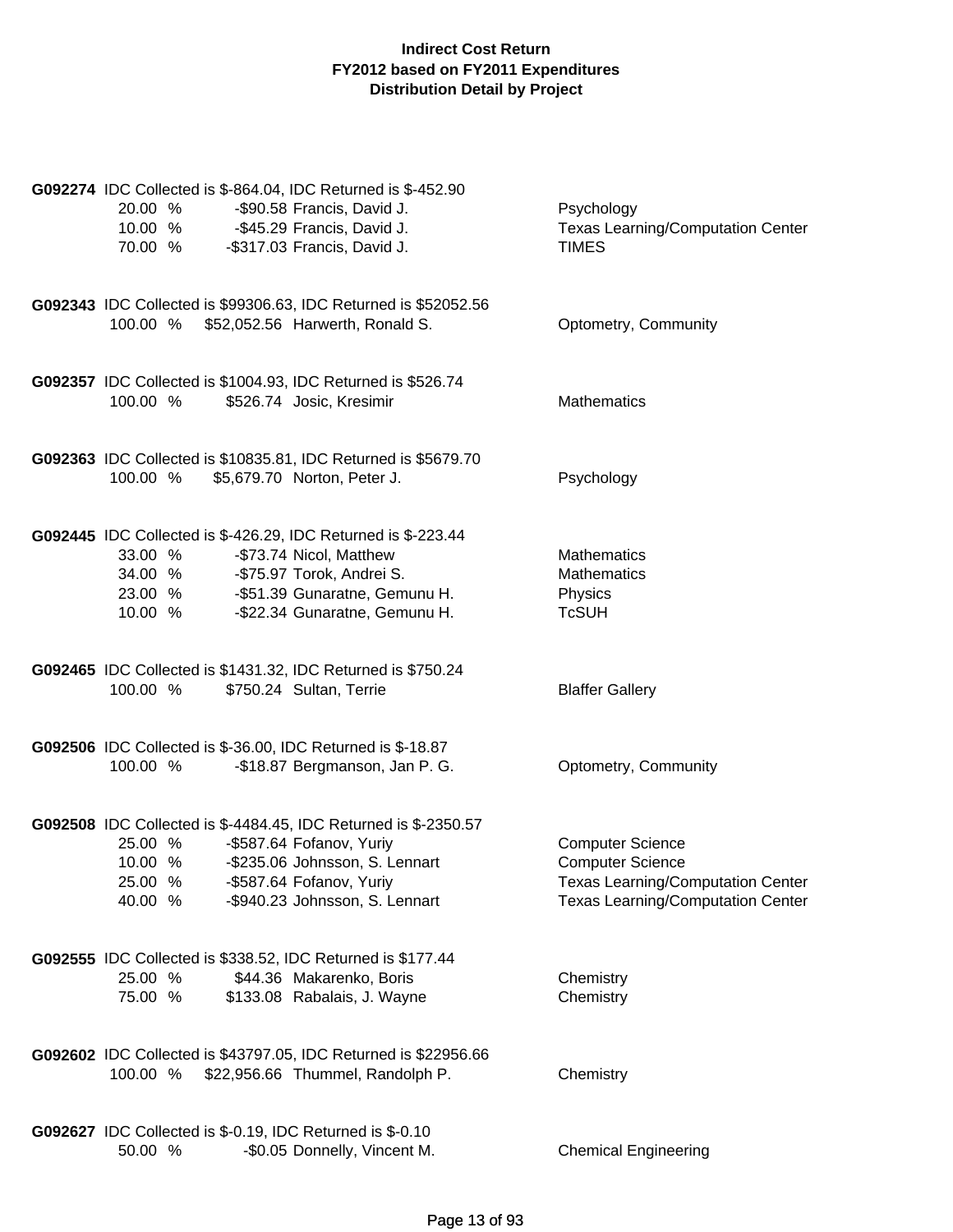| 50.00 %                                                                      | -\$0.05 Economou, Demetre J.                                                                                                                                                                                          | <b>Chemical Engineering</b>                                                                        |
|------------------------------------------------------------------------------|-----------------------------------------------------------------------------------------------------------------------------------------------------------------------------------------------------------------------|----------------------------------------------------------------------------------------------------|
| 72.00 %<br>4.60 %<br>5.00 %<br>2.30 % \$57.39 Francis, David J.<br>16.10 %   | G092681 IDC Collected is \$4760.28, IDC Returned is \$2495.15<br>\$1,796.51 Fletcher, Jack M.<br>\$114.78 Francis, David J.<br>\$124.76 Hannay, H. Julia<br>\$401.72 Francis, David J.                                | Psychology<br>Psychology<br>Psychology<br><b>Texas Learning/Computation Center</b><br><b>TIMES</b> |
| 72.00 %<br>4.60 %<br>5.00 % \$153.85 Hannay, H. Julia<br>2.30 %<br>16.10 %   | G092682 IDC Collected is \$5870.46, IDC Returned is \$3077.06<br>\$2,215.48 Fletcher, Jack M.<br>\$141.54 Francis, David J.<br>\$70.77 Francis, David J.<br>\$495.41 Francis, David J.                                | Psychology<br>Psychology<br>Psychology<br><b>Texas Learning/Computation Center</b><br><b>TIMES</b> |
| 72.00 %<br>4.60 %<br>5.00 %<br>2.30 %<br>16.10 %                             | G092683 IDC Collected is \$11294.87, IDC Returned is \$5920.32<br>\$4,262.63 Fletcher, Jack M.<br>\$272.33 Francis, David J.<br>\$296.02 Hannay, H. Julia<br>\$136.17 Francis, David J.<br>\$953.17 Francis, David J. | Psychology<br>Psychology<br>Psychology<br><b>Texas Learning/Computation Center</b><br><b>TIMES</b> |
| 100.00 %                                                                     | G092696 IDC Collected is \$22926.62, IDC Returned is \$12017.22<br>\$12,017.22 Pennings, Steve C.                                                                                                                     | Biology/Biochemistry                                                                               |
|                                                                              | G092748 IDC Collected is \$-7943.38, IDC Returned is \$-4163.60<br>50.00 % - \$2,081.80 Franchek, Matthew<br>50.00 % - \$2,081.80 Grigoriadis, Karolos M.                                                             | <b>Mechanical Engineering</b><br><b>Mechanical Engineering</b>                                     |
| <b>G092759</b> IDC Collected is \$-7.68, IDC Returned is \$-4.03<br>100.00 % | -\$4.03 Fletcher, Jack M.                                                                                                                                                                                             | Psychology                                                                                         |
| 50.00 %<br>50.00 %                                                           | G092761 IDC Collected is \$27427.51, IDC Returned is \$14376.40<br>\$7,188.20 Lefer, Barry<br>\$7,188.20 Lefer, Barry                                                                                                 | Geosciences<br><b>IMAQS</b>                                                                        |
| 100.00 %                                                                     | G092862 IDC Collected is \$-5881.58, IDC Returned is \$-3082.89<br>$-$ \$3,082.89 Song, Gangbing                                                                                                                      | <b>Mechanical Engineering</b>                                                                      |
| 100.00 %                                                                     | G093002 IDC Collected is \$84770.51, IDC Returned is \$44433.31<br>\$44,433.31 Yeo, Hye-Jeong                                                                                                                         | Biology/Biochemistry                                                                               |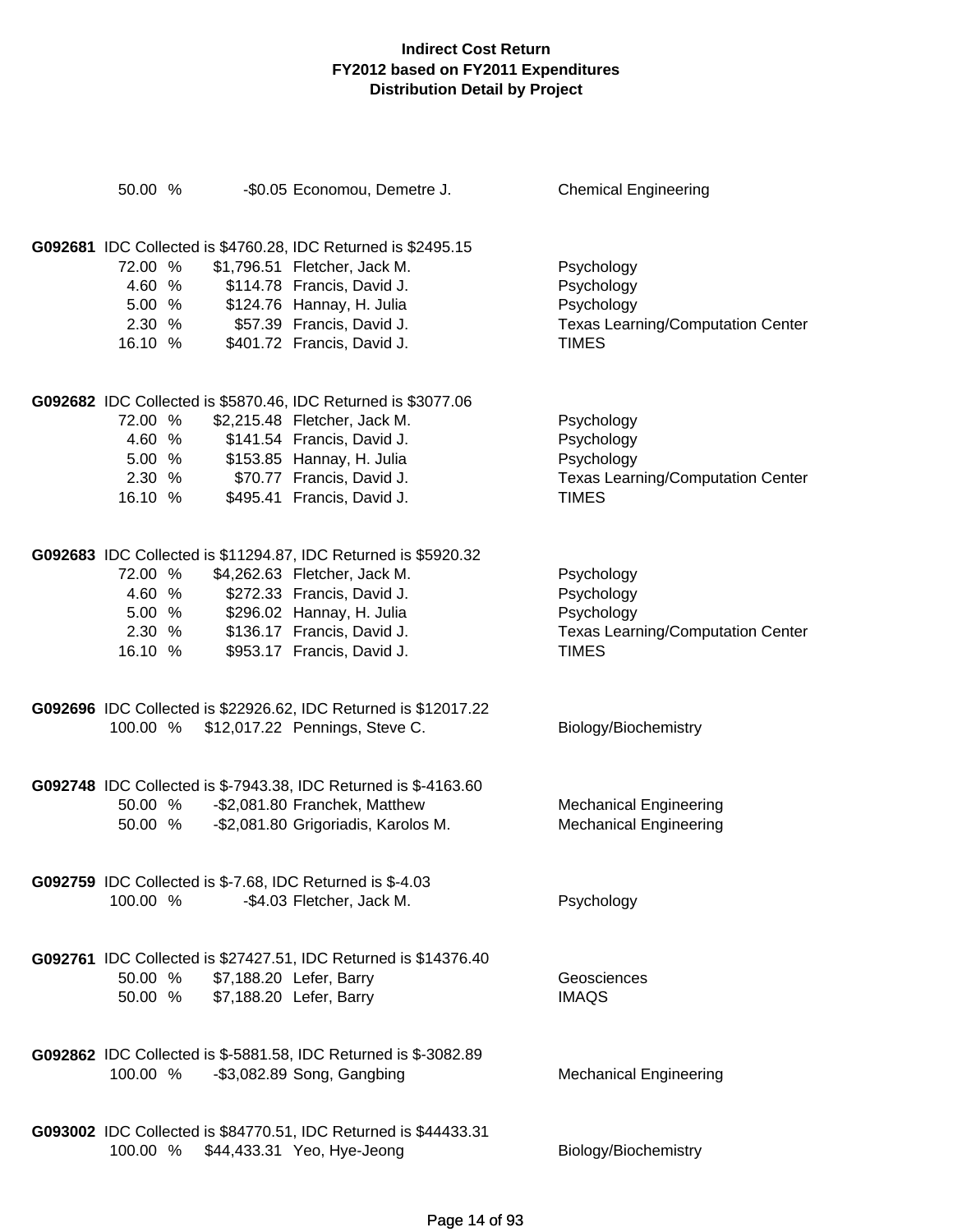| 50.00 %<br>40.00 %<br>10.00 %                                                                   | G093014 IDC Collected is \$10815.62, IDC Returned is \$5669.12<br>\$2,834.56 Pettitt, B. Montgomery<br>\$2,267.65 Pettitt, B. Montgomery<br>\$566.91 Pettitt, B. Montgomery                       | Chemistry<br>Institute for Molecular Design<br><b>Texas Learning/Computation Center</b> |
|-------------------------------------------------------------------------------------------------|---------------------------------------------------------------------------------------------------------------------------------------------------------------------------------------------------|-----------------------------------------------------------------------------------------|
| 100.00 %                                                                                        | G093071 IDC Collected is \$58442.80, IDC Returned is \$30633.38<br>\$30,633.38 Chapman, Barbara M.                                                                                                | <b>Computer Science</b>                                                                 |
| G093075 IDC Collected is \$-928.05, IDC Returned is \$-486.45<br>-\$486.45 Chen, Ji<br>100.00 % |                                                                                                                                                                                                   | <b>Electrical &amp; Computer Engineering</b>                                            |
| 50.00 %<br>50.00 %                                                                              | G093108 IDC Collected is \$11779.49, IDC Returned is \$6174.34<br>\$3,087.17 Andrews, Nicole M.<br>\$3,087.17 Houston, W. Robert                                                                  | Curriculum and Instruction<br>Institute for Urban Education                             |
| G093176 IDC Collected is \$-36.23, IDC Returned is \$-18.99<br>80.00 %<br>20.00 %               | -\$15.19 Alemu, Andenet<br>-\$3.80 Alemu, Andenet                                                                                                                                                 | <b>Center for Advanced Materials</b><br>Physics                                         |
| G093177 IDC Collected is \$-158.64, IDC Returned is \$-83.15<br>80.00 %<br>20.00 %              | -\$66.52 Wu, Naijuan<br>-\$16.63 Wu, Naijuan                                                                                                                                                      | <b>Center for Advanced Materials</b><br>Physics                                         |
| G093179 IDC Collected is \$-17.10, IDC Returned is \$-8.96<br>100.00 %                          | -\$8.96 Mohanty, Kishore K.                                                                                                                                                                       | <b>Chemical Engineering</b>                                                             |
| 54.00 %<br>9.00 %<br>5.00 %<br>32.00 %                                                          | G093240 IDC Collected is \$27050.19, IDC Returned is \$14178.63<br>\$7,656.46 Fletcher, Jack M.<br>\$1,276.08 Francis, David J.<br>\$708.93 Francis, David J.<br>\$4,537.16 Francis, David J.     | Psychology<br>Psychology<br><b>Texas Learning/Computation Center</b><br><b>TIMES</b>    |
| 54.00 %<br>9.00%<br>5.00 %<br>32.00 %                                                           | G093241 IDC Collected is \$80826.44, IDC Returned is \$42365.99<br>\$22,877.63 Fletcher, Jack M.<br>\$3,812.94 Francis, David J.<br>\$2,118.30 Francis, David J.<br>\$13,557.12 Francis, David J. | Psychology<br>Psychology<br><b>Texas Learning/Computation Center</b><br><b>TIMES</b>    |
| G093305 IDC Collected is \$9504.57, IDC Returned is \$4981.92<br>54.00 %                        | \$2,690.23 Fletcher, Jack M.                                                                                                                                                                      | Psychology                                                                              |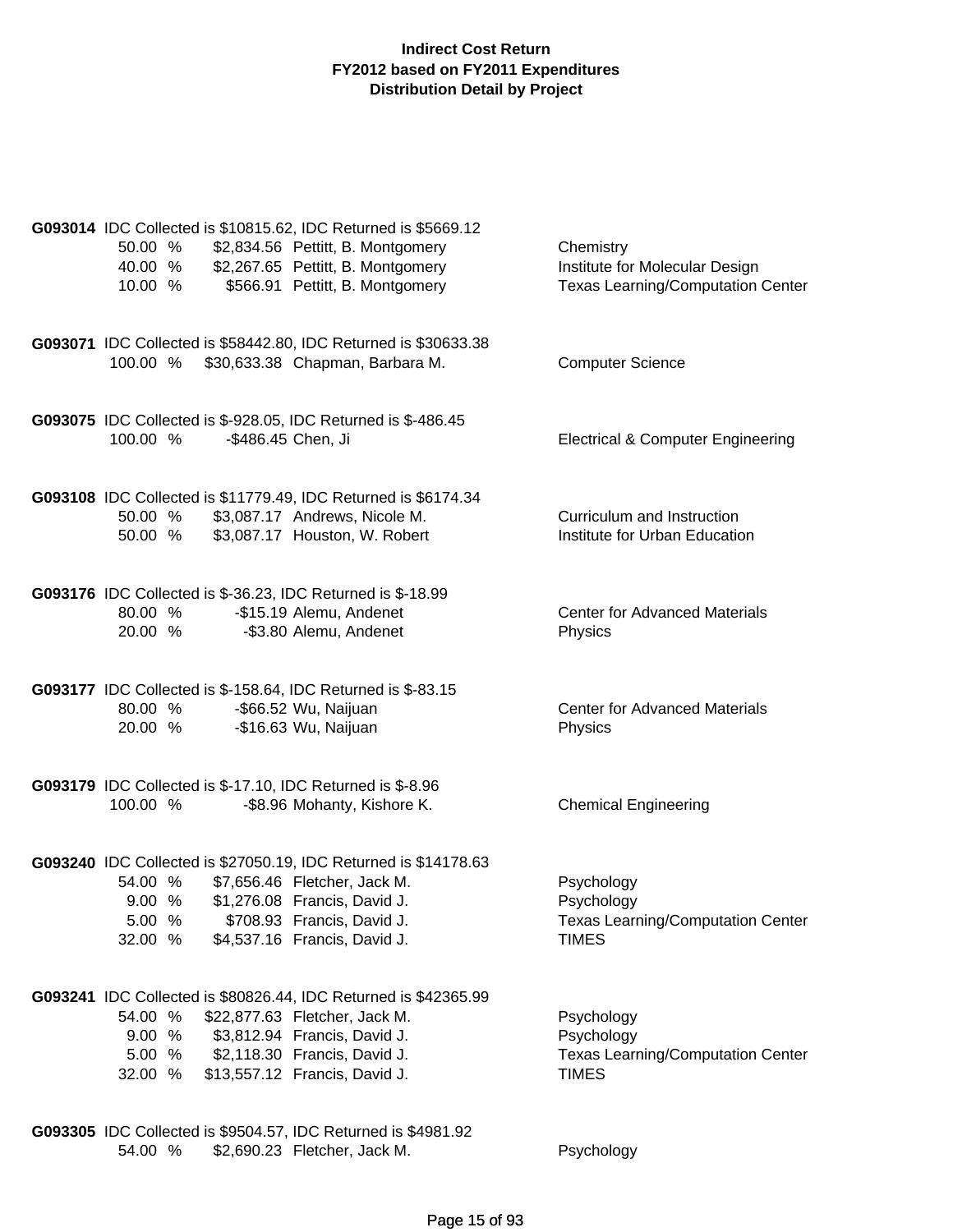| 9.00%<br>5.00 %<br>32.00 %   |                       | \$448.37 Francis, David J.<br>\$249.10 Francis, David J.<br>\$1,594.21 Francis, David J.                                                                                                                         | Psychology<br><b>Texas Learning/Computation Center</b><br><b>TIMES</b>               |
|------------------------------|-----------------------|------------------------------------------------------------------------------------------------------------------------------------------------------------------------------------------------------------------|--------------------------------------------------------------------------------------|
| 50.00 %<br>50.00 %           |                       | G093451 IDC Collected is \$2326.28, IDC Returned is \$1219.34<br>\$609.67 Jiang, Xun<br>\$609.67 Jiang, Xun                                                                                                      | Geosciences<br><b>IMAQS</b>                                                          |
| 50.00 %<br>50.00 %           |                       | G093467 IDC Collected is \$13230.53, IDC Returned is \$6934.91<br>\$3,467.46 Lefer, Barry<br>\$3,467.46 Lefer, Barry                                                                                             | Geosciences<br><b>IMAQS</b>                                                          |
| 54.00 %<br>32.00 %           |                       | G093473 IDC Collected is \$172096.23, IDC Returned is \$90205.96<br>\$48,711.22 Fletcher, Jack M.<br>9.00 % \$8,118.54 Francis, David J.<br>5.00 % \$4,510.30 Francis, David J.<br>\$28,865.91 Francis, David J. | Psychology<br>Psychology<br><b>Texas Learning/Computation Center</b><br><b>TIMES</b> |
| 54.00 %<br>9.00 %<br>32.00 % |                       | G093474 IDC Collected is \$16897.52, IDC Returned is \$8857.00<br>\$4,782.78 Fletcher, Jack M.<br>\$797.13 Francis, David J.<br>5.00 % \$442.85 Francis, David J.<br>\$2,834.24 Francis, David J.                | Psychology<br>Psychology<br><b>Texas Learning/Computation Center</b><br><b>TIMES</b> |
| 50.00 %<br>50.00 %           |                       | G093476 IDC Collected is \$1329.89, IDC Returned is \$697.08<br>\$348.54 Pennings, Steve C.<br>\$348.54 Pennings, Steve C.                                                                                       | <b>Biology of Behavior Institute</b><br>Biology/Biochemistry                         |
| 100.00 %                     |                       | G093510 IDC Collected is \$78239.44, IDC Returned is \$41009.98<br>\$41,009.98 Daugulis, Olafs                                                                                                                   | Chemistry                                                                            |
| 100.00 %                     |                       | G093513 IDC Collected is \$8968.03, IDC Returned is \$4700.68<br>\$4,700.68 Glasser, Adrian                                                                                                                      | Optometry, Community                                                                 |
| 50.00 %<br>50.00 %           |                       | G093568 IDC Collected is \$25882.57, IDC Returned is \$13566.61<br>\$6,783.30 Kakadiaris, Ioannis<br>\$6,783.30 Kakadiaris, Ioannis                                                                              | <b>Computer Science</b><br><b>Texas Learning/Computation Center</b>                  |
| 100.00 %                     | \$8,554.35 Li, Aibing | G093707 IDC Collected is \$16320.12, IDC Returned is \$8554.35                                                                                                                                                   | Geosciences                                                                          |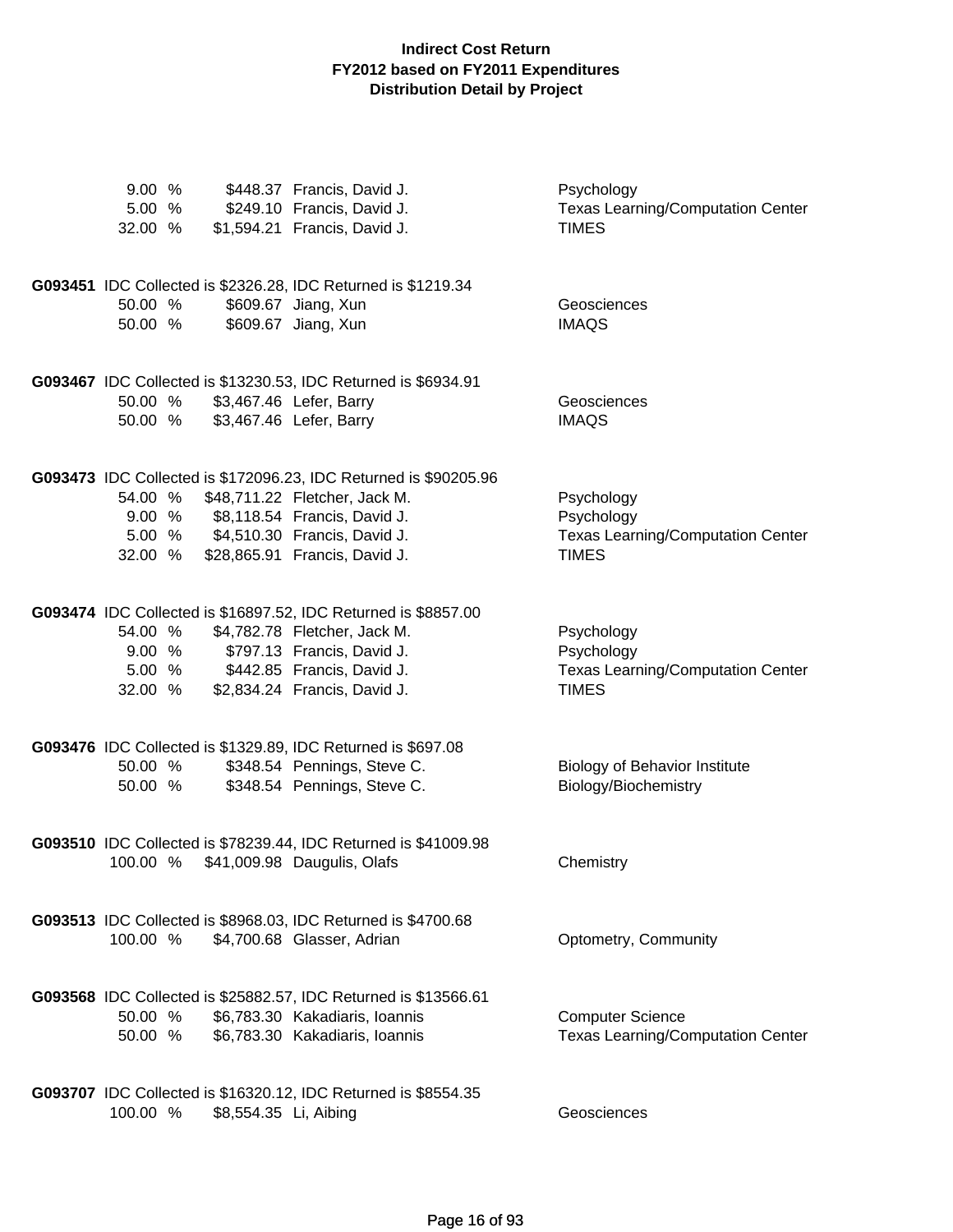| G093767 IDC Collected is \$-1196.83, IDC Returned is \$-627.33<br>50.00 %<br>-\$313.67 Pavlidis, Ioannis<br>-\$313.67 Pavlidis, Ioannis<br>50.00 %    | <b>Computer Science</b><br>Texas Learning/Computation Center                                 |
|-------------------------------------------------------------------------------------------------------------------------------------------------------|----------------------------------------------------------------------------------------------|
| G093831 IDC Collected is \$21617.00, IDC Returned is \$11330.77<br>\$5,665.38 Claydon, Frank<br>50.00 %<br>\$5,665.38 Long, Stuart A.<br>50.00 %      | <b>Electrical &amp; Computer Engineering</b><br><b>Electrical &amp; Computer Engineering</b> |
| G093834 IDC Collected is \$649.21, IDC Returned is \$340.29<br>\$136.12 Lapen, Thomas J.<br>40.00 %<br>\$204.17 Snow, Jonathan E.<br>60.00 %          | Geosciences<br>Geosciences                                                                   |
| G093847 IDC Collected is \$1220.39, IDC Returned is \$639.68<br>\$639.68 Bering, Edgar A.<br>100.00 %                                                 | Physics                                                                                      |
| G093905 IDC Collected is \$-1445.98, IDC Returned is \$-757.92<br>100.00 %<br>-\$757.92 Maher, Lynn M.                                                | <b>Communication Disorders</b>                                                               |
| G093918 IDC Collected is \$13742.35, IDC Returned is \$7203.19<br>\$2,881.28 Halasyamani, Shiv<br>40.00 %<br>\$4,321.91 Halasyamani, Shiv<br>60.00 %  | <b>Center for Materials Chemistry</b><br>Chemistry                                           |
| G093925 IDC Collected is \$86.07, IDC Returned is \$45.11<br>\$18.05 Baldelli, Steve<br>40.00 %<br>\$27.07 Baldelli, Steve<br>60.00 %                 | <b>Center for Materials Chemistry</b><br>Chemistry                                           |
| G094095 IDC Collected is \$3552.82, IDC Returned is \$1862.25<br>100.00 %<br>\$1,862.25 Ignatiev, Alex                                                | <b>Center for Advanced Materials</b>                                                         |
| G094103 IDC Collected is \$11685.42, IDC Returned is \$6125.03<br>100.00 %<br>\$6,125.03 Chapman, Barbara M.                                          | <b>Computer Science</b>                                                                      |
| G094124 IDC Collected is \$52474.05, IDC Returned is \$27504.80<br>50.00 %<br>\$13,752.40 Litvinov, Dmitri<br>\$13,752.40 Litvinov, Dmitri<br>50.00 % | Center for Integrated Bio and Nano Systems<br><b>Electrical &amp; Computer Engineering</b>   |
| G094158 IDC Collected is \$-2312.88, IDC Returned is \$-1212.32<br>50.00 %<br>-\$606.16 Pavlidis, Ioannis<br>50.00 %<br>-\$606.16 Pavlidis, Ioannis   | <b>Computer Science</b><br><b>Texas Learning/Computation Center</b>                          |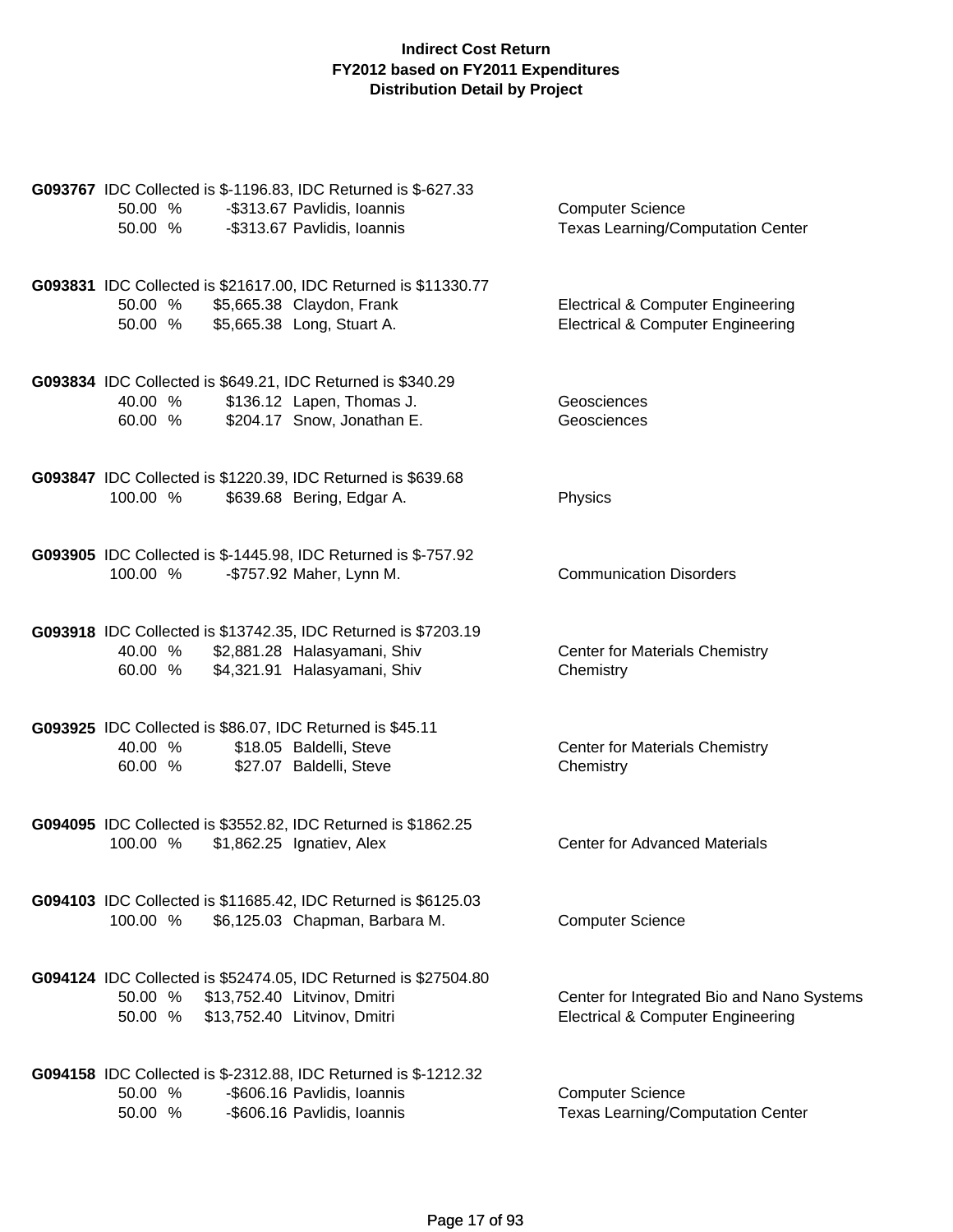| 100.00 %                                                       | G094165 IDC Collected is \$10230.08, IDC Returned is \$5362.20<br>\$5,362.20 Castagna, John                                                                                                                                             | Center for Applied Geoscience Excellence                                                                                                                                                           |
|----------------------------------------------------------------|-----------------------------------------------------------------------------------------------------------------------------------------------------------------------------------------------------------------------------------------|----------------------------------------------------------------------------------------------------------------------------------------------------------------------------------------------------|
|                                                                | G094184 IDC Collected is \$14091.50, IDC Returned is \$7386.20<br>100.00 % \$7,386.20 Houston, W. Robert                                                                                                                                | Institute for Urban Education                                                                                                                                                                      |
| 45.00 %<br>55.00 %                                             | G094198 IDC Collected is \$2992.09, IDC Returned is \$1568.33<br>\$705.75 Roman, Gregg<br>\$862.58 Roman, Gregg                                                                                                                         | <b>Biology of Behavior Institute</b><br>Biology/Biochemistry                                                                                                                                       |
| 100.00 %                                                       | G094207 IDC Collected is \$-975.47, IDC Returned is \$-511.30<br>-\$511.30 Hu, Ming                                                                                                                                                     | <b>PPS</b>                                                                                                                                                                                         |
| 100.00 %                                                       | G094270 IDC Collected is \$37.24, IDC Returned is \$19.52<br>\$19.52 Leasure, J. Leigh                                                                                                                                                  | Psychology                                                                                                                                                                                         |
| 70.00 %                                                        | G094292 IDC Collected is \$7116.23, IDC Returned is \$3730.04<br>\$2,611.03 Cai, Chengzhi<br>30.00 % \$1,119.01 McDermott, Alison                                                                                                       | Chemistry<br>Optometry, Community                                                                                                                                                                  |
| 60.00 %<br>40.00 %                                             | G094293 IDC Collected is \$10112.58, IDC Returned is \$5300.61<br>\$3,180.37 Jacobson, Allan J.<br>\$2,120.24 Jacobson, Allan J.                                                                                                        | Chemistry<br><b>TcSUH</b>                                                                                                                                                                          |
| 17.00 %<br>17.00 %<br>16.00 %<br>16.00 %<br>17.00 %<br>17.00 % | G094325 IDC Collected is \$4210.51, IDC Returned is \$2206.98<br>\$375.19 Glowinski, Roland<br>\$375.19 Hoppe, Ronald<br>\$353.12 Pan, Tsorng-Whay<br>\$353.12 Glowinski, Roland<br>\$375.19 Hoppe, Ronald<br>\$375.19 Pan, Tsorng-Whay | <b>Mathematics</b><br><b>Mathematics</b><br><b>Mathematics</b><br><b>Texas Learning/Computation Center</b><br><b>Texas Learning/Computation Center</b><br><b>Texas Learning/Computation Center</b> |
| 50.00 %<br>50.00 %                                             | G094336 IDC Collected is \$1407.36, IDC Returned is \$737.68<br>\$368.84 Gunaratne, Gemunu H.<br>\$368.84 Gunaratne, Gemunu H.                                                                                                          | Physics<br><b>Texas Learning/Computation Center</b>                                                                                                                                                |
| 60.00 %<br>40.00 %                                             | G094351 IDC Collected is \$-910.26, IDC Returned is \$-477.12<br>-\$286.27 Bittner, Eric R.<br>-\$190.85 Bittner, Eric R.                                                                                                               | Chemistry<br><b>TcSUH</b>                                                                                                                                                                          |
|                                                                |                                                                                                                                                                                                                                         |                                                                                                                                                                                                    |

**G094356** IDC Collected is \$708.58, IDC Returned is \$371.41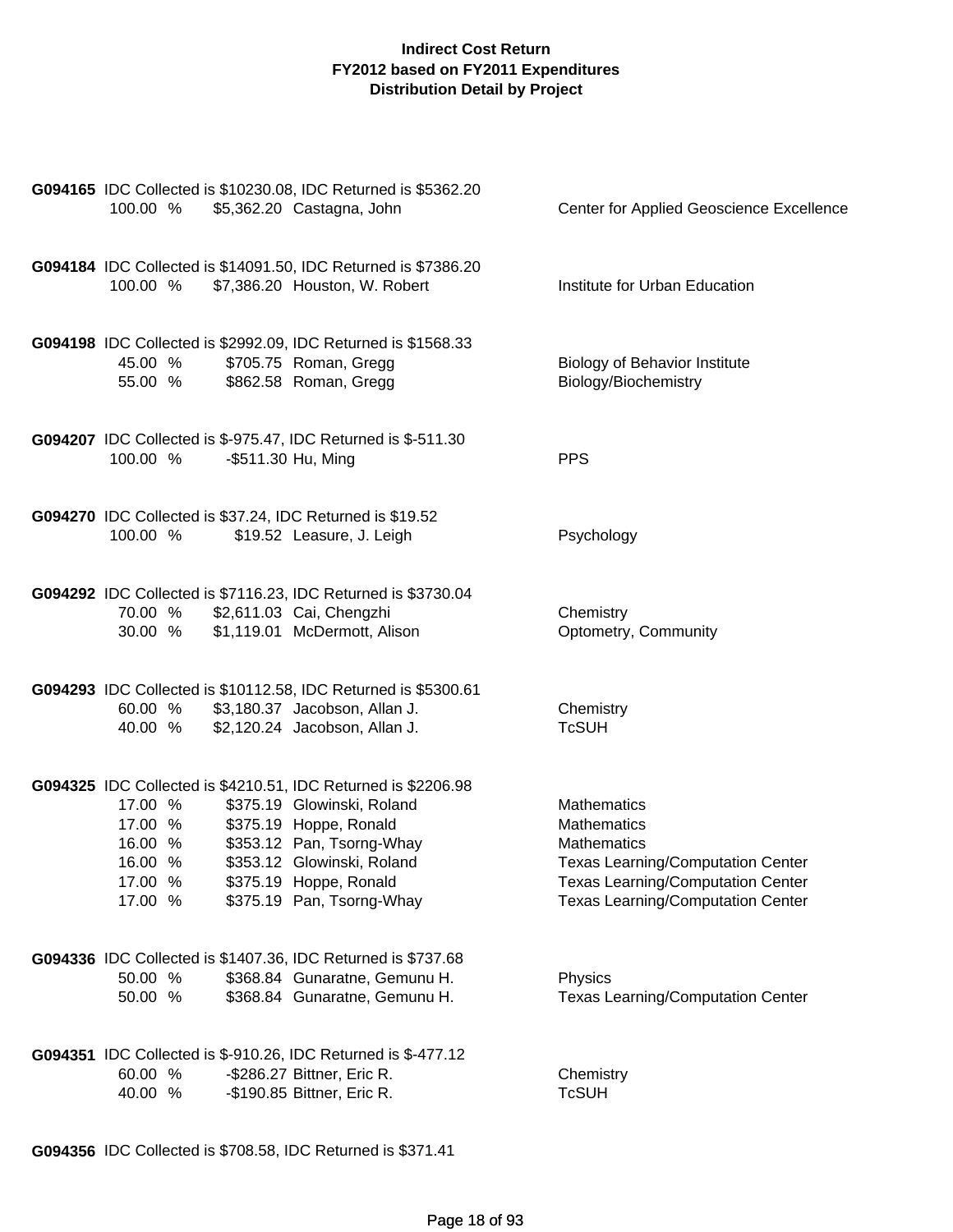| 100.00 %                                                                          | \$371.41 Ghose, Romi  |                                                                                                                                                              | <b>PPS</b>                                                                       |
|-----------------------------------------------------------------------------------|-----------------------|--------------------------------------------------------------------------------------------------------------------------------------------------------------|----------------------------------------------------------------------------------|
| 50.00 %<br>50.00 %                                                                |                       | G094359 IDC Collected is \$8554.89, IDC Returned is \$4484.13<br>\$2,242.07 Krishnamoorti, Ramanan<br>\$2,242.07 Sharma, Pradeep                             | <b>Chemical Engineering</b><br><b>Mechanical Engineering</b>                     |
| 100.00 %                                                                          | \$216.34 Chen, Yuhua  | G094371 IDC Collected is \$412.73, IDC Returned is \$216.34                                                                                                  | <b>Electrical &amp; Computer Engineering</b>                                     |
| 50.00 %<br>50.00 %                                                                |                       | G094432 IDC Collected is \$-469.89, IDC Returned is \$-246.30<br>-\$123.15 Pavlidis, Ioannis<br>-\$123.15 Pavlidis, Ioannis                                  | <b>Computer Science</b><br><b>Texas Learning/Computation Center</b>              |
| 30.00 %<br>50.00 %<br>20.00 %                                                     |                       | G094434 IDC Collected is \$-3545.01, IDC Returned is \$-1858.15<br>-\$557.45 Lapen, Thomas J.<br>-\$929.08 Murphy, Michael<br>-\$371.63 Robinson, Alexander  | Geosciences<br>Geosciences<br>Geosciences                                        |
| 100.00 %                                                                          |                       | G094451 IDC Collected is \$15733.84, IDC Returned is \$8247.05<br>\$8,247.05 Timofeyev, Ilya                                                                 | <b>Mathematics</b>                                                               |
|                                                                                   |                       | G094463 IDC Collected is \$29551.05, IDC Returned is \$15489.48<br>100.00 % \$15,489.48 Thummel, Randolph P.                                                 | Chemistry                                                                        |
| 100.00 %                                                                          | \$3,701.28 Lau, Kwong | G094465 IDC Collected is \$7061.36, IDC Returned is \$3701.28                                                                                                | Physics                                                                          |
| 100.00 % \$25,706.32 Morgan, Jeffrey J.                                           |                       | G094486 IDC Collected is \$49042.89, IDC Returned is \$25706.32                                                                                              | Mathematics                                                                      |
| G094493 IDC Collected is \$-97.18, IDC Returned is \$-50.94<br>90.00 %<br>10.00 % |                       | -\$45.84 Hutchins, Holly<br>-\$5.09 Waight, Consuelo                                                                                                         | Human Development and Consumer Science<br>Human Development and Consumer Science |
| 40.00 %<br>24.00 %<br>36.00 %                                                     |                       | G094524 IDC Collected is \$32344.52, IDC Returned is \$16953.70<br>\$6,781.48 Widger, William R.<br>\$4,068.89 Miller, John H.<br>\$6,103.33 Miller, John H. | Biology/Biochemistry<br>Physics<br><b>TcSUH</b>                                  |

**G094557** IDC Collected is \$5275.06, IDC Returned is \$2764.98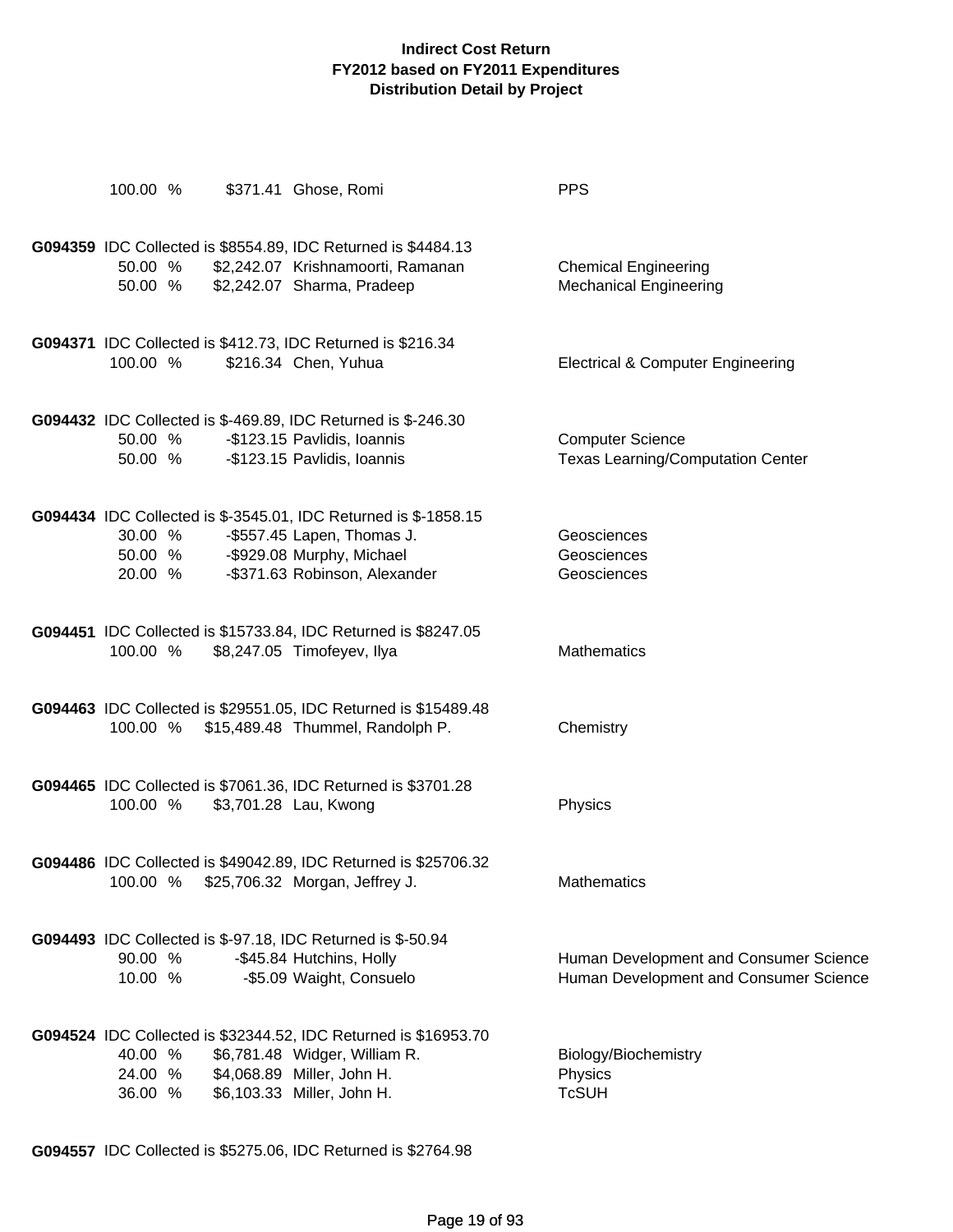| 100.00 %                                            | \$2,764.98 Rusakova, Irene                                                                                                                                                                               | <b>TcSUH</b>                                                                                                                                                                         |
|-----------------------------------------------------|----------------------------------------------------------------------------------------------------------------------------------------------------------------------------------------------------------|--------------------------------------------------------------------------------------------------------------------------------------------------------------------------------------|
| 10.00 %<br>10.00 %<br>10.00 %<br>10.00 %<br>60.00 % | G094559 IDC Collected is \$8295.88, IDC Returned is \$4348.37<br>\$434.84 Mo, Yi-Lung<br>\$434.84 Shieh, Leang-San<br>\$434.84 Malki, Heidar A.<br>\$434.84 Hutchins, Holly<br>\$2,609.02 Song, Gangbing | <b>Civil Engineering</b><br><b>Electrical &amp; Computer Engineering</b><br><b>Engineering Technology</b><br>Human Development and Consumer Science<br><b>Mechanical Engineering</b> |
| 100.00 %                                            | G094561 IDC Collected is \$1015.24, IDC Returned is \$532.15<br>\$532.15 Khan, Shuhab D.                                                                                                                 | Geosciences                                                                                                                                                                          |
| 100.00 %                                            | G094577 IDC Collected is \$1405.18, IDC Returned is \$736.54<br>\$736.54 Larin, Kirill                                                                                                                   | <b>Mechanical Engineering</b>                                                                                                                                                        |
| 10.00 %<br>45.00 %<br>45.00 %                       | G094602 IDC Collected is \$-705.83, IDC Returned is \$-369.97<br>-\$37.00 Crowder, Jerome W.<br>-\$166.49 Crowder, Jerome W.<br>-\$166.49 Crowder, Jerome W.                                             | Anthropology<br>Dean, Technology<br><b>Texas Learning/Computation Center</b>                                                                                                         |
|                                                     | G094680 IDC Collected is \$4499.37, IDC Returned is \$2358.39<br>50.00 % \$1,179.19 Mo, Yi-Lung<br>50.00 % \$1,179.19 Song, Gangbing                                                                     | <b>Civil Engineering</b><br><b>Mechanical Engineering</b>                                                                                                                            |
|                                                     | G094776 IDC Collected is \$37462.96, IDC Returned is \$19636.59<br>100.00 % \$19,636.59 Bhattacharya, Janok P.                                                                                           | Geosciences                                                                                                                                                                          |
| 100.00 %                                            | G094777 IDC Collected is \$45768.09, IDC Returned is \$23989.80<br>\$23,989.80 Han, De-Hua                                                                                                               | Geosciences                                                                                                                                                                          |
| 50.00 %<br>50.00 %                                  | G094778 IDC Collected is \$3392.10, IDC Returned is \$1778.00<br>\$889.00 Andrews, Nicole M.<br>\$889.00 Houston, W. Robert                                                                              | Curriculum and Instruction<br>Institute for Urban Education                                                                                                                          |
| 100.00 %                                            | G094786 IDC Collected is \$89374.32, IDC Returned is \$46846.44<br>\$46,846.44 Weglein, Arthur B.                                                                                                        | Physics                                                                                                                                                                              |
| 50.00 %<br>50.00 %                                  | G094848 IDC Collected is \$134.75, IDC Returned is \$70.63<br>\$35.32 Ruan, Ke-He<br>\$35.32 Ruan, Ke-He                                                                                                 | Ctr/Experimental Therapeutics/Pharma<br><b>PPS</b>                                                                                                                                   |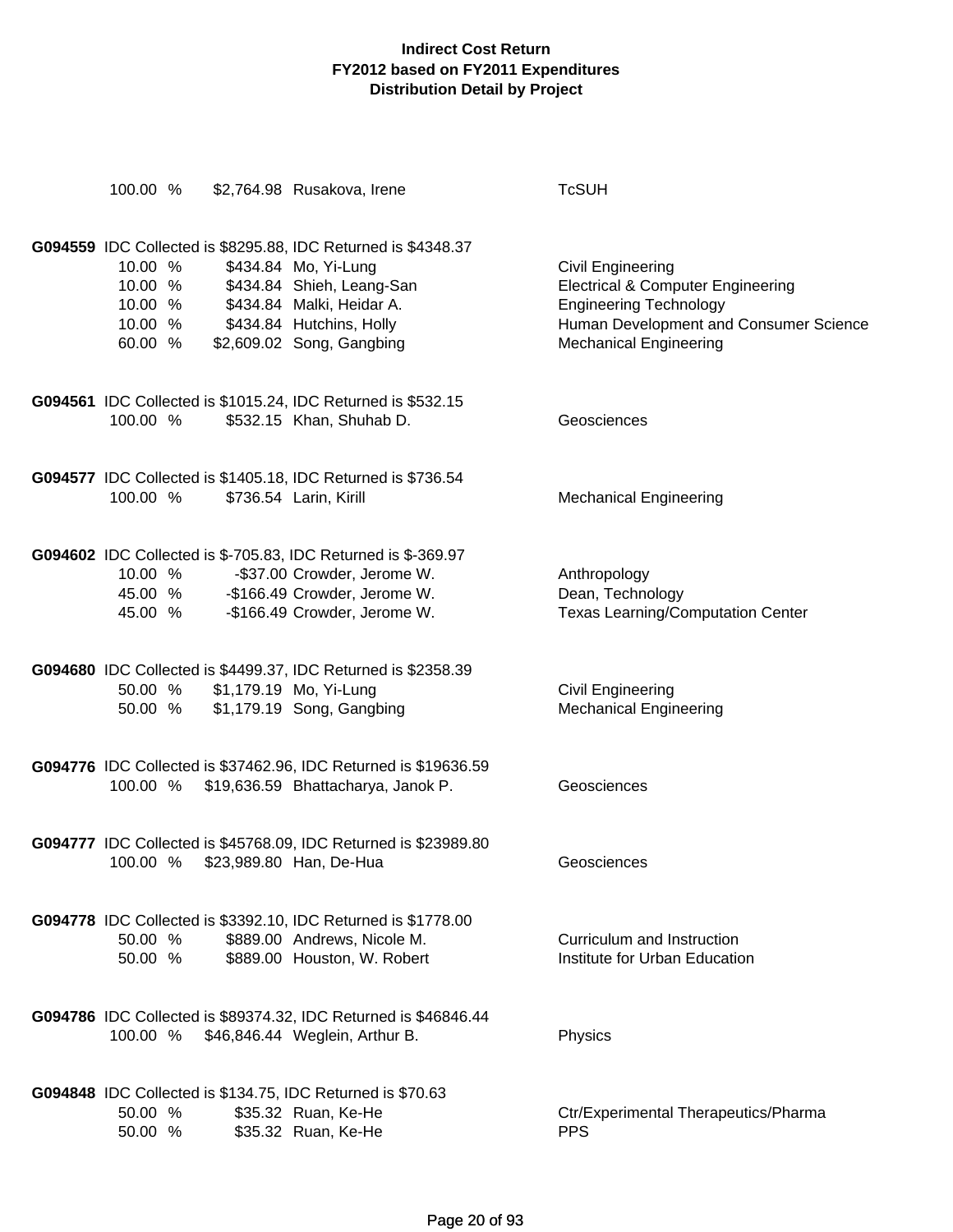| 33.00 %<br>34.00 %                                                              | G094850 IDC Collected is \$5709.65, IDC Returned is \$2992.77<br>\$987.61 Balakotaiah, Vemuri<br>\$1,017.54 Franchek, Matthew                                                                              | <b>Chemical Engineering</b><br><b>Mechanical Engineering</b>                                                                   |
|---------------------------------------------------------------------------------|------------------------------------------------------------------------------------------------------------------------------------------------------------------------------------------------------------|--------------------------------------------------------------------------------------------------------------------------------|
| 33.00 %                                                                         | \$987.61 Grigoriadis, Karolos M.                                                                                                                                                                           | <b>Mechanical Engineering</b>                                                                                                  |
| 25.00 %<br>25.00 %<br>25.00 %<br>25.00 %                                        | G094863 IDC Collected is \$-9072.44, IDC Returned is \$-4755.41<br>-\$1,188.85 Harold, Michael P.<br>-\$1,188.85 Parsaei, Hamid R.<br>-\$1,188.85 Franchek, Matthew<br>-\$1,188.85 Grigoriadis, Karolos M. | <b>Chemical Engineering</b><br><b>Industrial Engineering</b><br><b>Mechanical Engineering</b><br><b>Mechanical Engineering</b> |
| 100.00 %                                                                        | G094882 IDC Collected is \$718.08, IDC Returned is \$376.39<br>\$376.39 Lehner, John                                                                                                                       | Administration, Library                                                                                                        |
| 100.00 %                                                                        | G094903 IDC Collected is \$19199.80, IDC Returned is \$10063.77<br>\$10,063.77 Nikolaou, Michael                                                                                                           | <b>Chemical Engineering</b>                                                                                                    |
| 100.00 %                                                                        | G094905 IDC Collected is \$588.00, IDC Returned is \$308.21<br>\$308.21 Harold, Michael P.                                                                                                                 | <b>Chemical Engineering</b>                                                                                                    |
| 100.00 %                                                                        | G094934 IDC Collected is \$7831.65, IDC Returned is \$4105.04<br>\$4,105.04 Redfern, Rachel                                                                                                                | Optometry, Community                                                                                                           |
| G094935 IDC Collected is \$-0.21, IDC Returned is \$-0.11<br>100.00 %           | -\$0.11 Advincula, Rigoberto C.                                                                                                                                                                            | Chemistry                                                                                                                      |
| 100.00 %                                                                        | G094962 IDC Collected is \$11740.45, IDC Returned is \$6153.87<br>\$6,153.87 Wellner, Julia                                                                                                                | Geosciences                                                                                                                    |
| 100.00 %                                                                        | G094998 IDC Collected is \$30320.42, IDC Returned is \$15892.75<br>\$15,892.75 Bordnick, Patrick                                                                                                           | Child & Family for Innovative Research                                                                                         |
| 50.00 %                                                                         | G095028 IDC Collected is \$92851.94, IDC Returned is \$48669.27<br>50.00 % \$24,334.64 Pinsky, Lawrence S.<br>\$24,334.64 Pinsky, Lawrence S.                                                              | Physics<br><b>Texas Learning/Computation Center</b>                                                                            |
| G095077 IDC Collected is \$-0.14, IDC Returned is \$-0.07<br>30.00 %<br>70.00 % | -\$0.02 Hadjiev, Viktor<br>-\$0.05 Hadjiev, Viktor                                                                                                                                                         | <b>Mechanical Engineering</b><br><b>TcSUH</b>                                                                                  |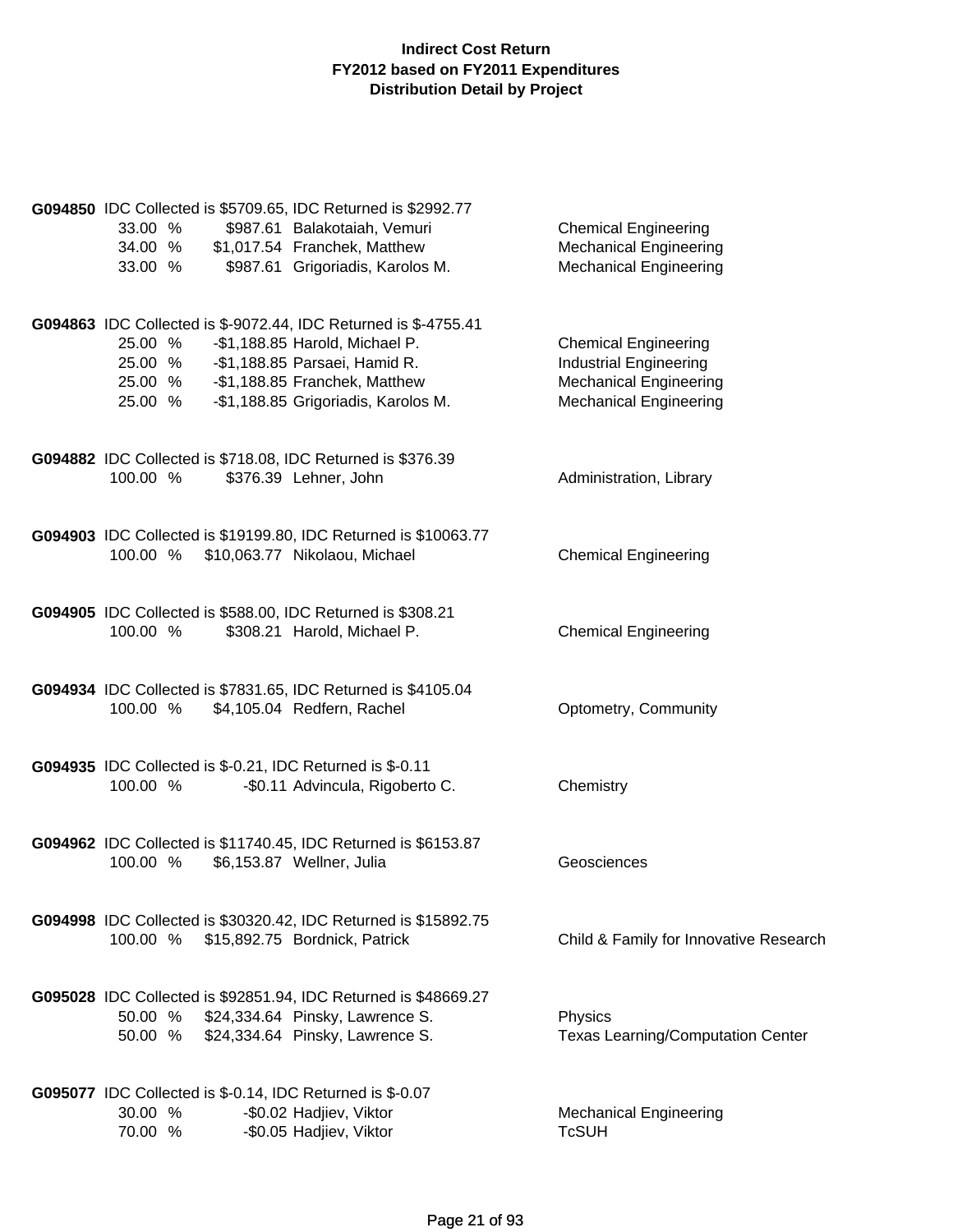| 100.00 % \$11,775.61 Reiter, George F.                                                       | G095088 IDC Collected is \$22465.68, IDC Returned is \$11775.61                                                                                             | Physics                                                                                         |
|----------------------------------------------------------------------------------------------|-------------------------------------------------------------------------------------------------------------------------------------------------------------|-------------------------------------------------------------------------------------------------|
| G095098 IDC Collected is \$225.89, IDC Returned is \$118.40<br>100.00 %                      | \$118.40 Bikram, Malavosklish                                                                                                                               | <b>PPS</b>                                                                                      |
|                                                                                              | G095117 IDC Collected is \$29993.65, IDC Returned is \$15721.47<br>100.00 % \$15,721.47 Vipulanandan, Cumaraswamy                                           | Center/Innovative Grouting Mat & Tech                                                           |
| 25.00 %<br>25.00 % \$1,926.48 Weinstein, Roy<br>25.00 % \$1,926.48 Mayes, Bill W.<br>25.00 % | G095119 IDC Collected is \$14701.50, IDC Returned is \$7705.94<br>\$1,926.48 Mayes, Bill W.<br>\$1,926.48 Weinstein, Roy                                    | Physics<br>Physics<br><b>TcSUH</b><br><b>TcSUH</b>                                              |
| G095133 IDC Collected is \$-573.36, IDC Returned is \$-300.53<br>50.00 %<br>50.00 %          | -\$150.27 Franchek, Matthew<br>-\$150.27 Grigoriadis, Karolos M.                                                                                            | <b>Mechanical Engineering</b><br><b>Mechanical Engineering</b>                                  |
| 100.00 %                                                                                     | G095134 IDC Collected is \$5260.31, IDC Returned is \$2757.24<br>\$2,757.24 Chellam, Shankar                                                                | Civil Engineering                                                                               |
| 100.00 %                                                                                     | G095166 IDC Collected is \$15337.24, IDC Returned is \$8039.17<br>\$8,039.17 Verma, Rakesh M.                                                               | <b>Computer Science</b>                                                                         |
| 40.00 %<br>35.00 %<br>25.00 %                                                                | G095181 IDC Collected is \$18840.59, IDC Returned is \$9875.48<br>\$3,950.19 Attarzadeh, Farrokh<br>\$3,456.42 Gurkan, Deniz<br>\$2,468.87 Moges, Mequanint | <b>Engineering Technology</b><br><b>Engineering Technology</b><br><b>Engineering Technology</b> |
| <b>G095184</b> IDC Collected is \$-34.30, IDC Returned is \$-17.98<br>95.00 %<br>5.00 %      | -\$17.08 Lim, Gino J.<br>-\$0.90 Parsaei, Hamid R.                                                                                                          | <b>Industrial Engineering</b><br><b>Industrial Engineering</b>                                  |
| G095197 IDC Collected is \$-315.37, IDC Returned is \$-165.30<br>50.00 %<br>50.00 %          | -\$82.65 Kakadiaris, Ioannis<br>-\$82.65 Kakadiaris, Ioannis                                                                                                | <b>Computer Science</b><br><b>Texas Learning/Computation Center</b>                             |
| G095212 IDC Collected is \$-116.00, IDC Returned is \$-60.80<br>50.00 %                      | -\$30.40 Yeh, Rosa F.                                                                                                                                       | <b>Clinical Sciences and Administration</b>                                                     |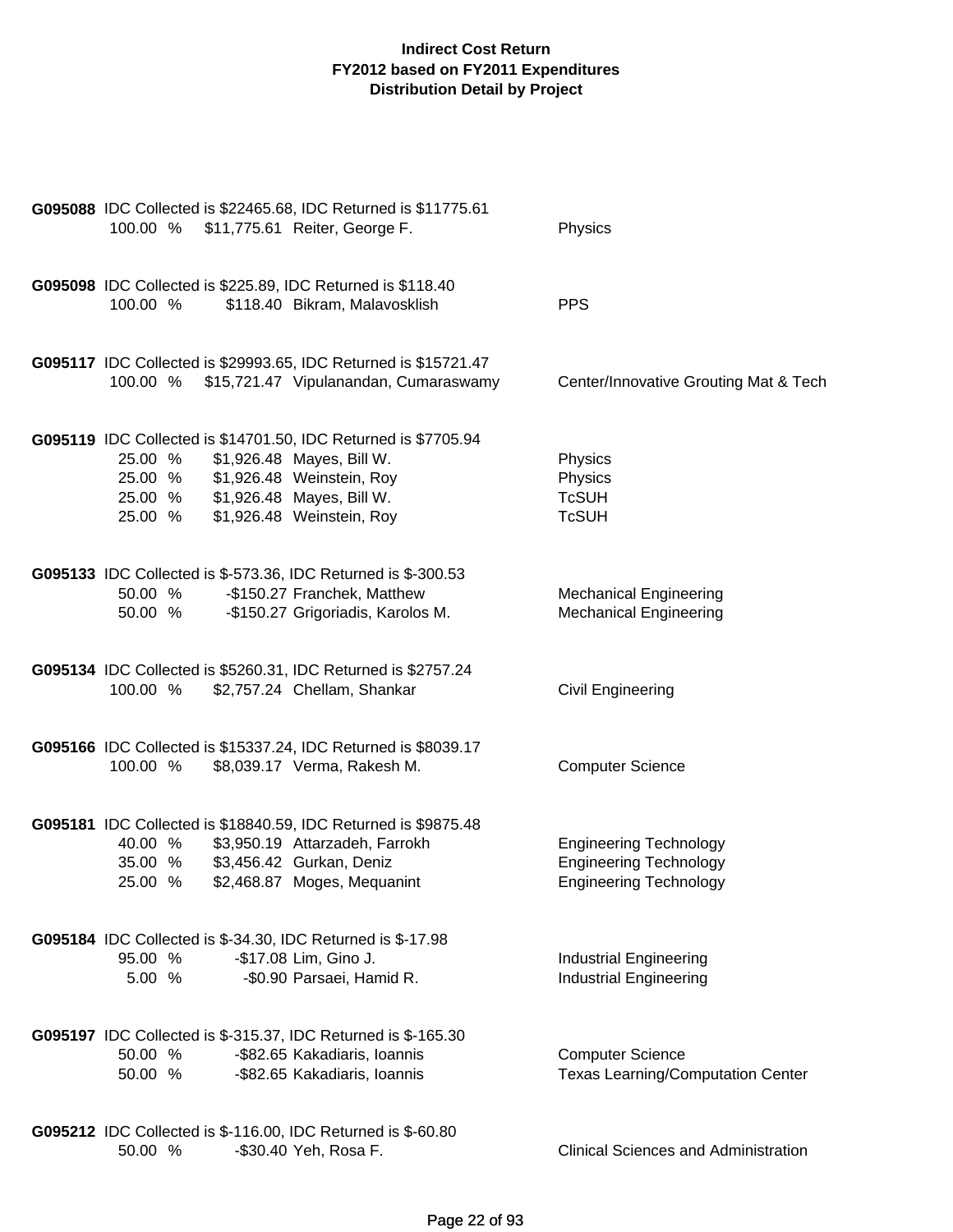| 50.00 %                                                                                                                         | -\$30.40 Yeh, Rosa F.                                                                                                              | Institute for Community Health                                                                          |
|---------------------------------------------------------------------------------------------------------------------------------|------------------------------------------------------------------------------------------------------------------------------------|---------------------------------------------------------------------------------------------------------|
| 100.00 %<br>\$8,625.15 Li, Aibing                                                                                               | G095241 IDC Collected is \$16455.19, IDC Returned is \$8625.15                                                                     | Geosciences                                                                                             |
| G095268 IDC Collected is \$-220.69, IDC Returned is \$-115.68<br>50.00 %<br>40.00 % - \$46.27 Pettitt, B. Montgomery<br>10.00 % | -\$57.84 Pettitt, B. Montgomery<br>-\$11.57 Pettitt, B. Montgomery                                                                 | Chemistry<br>Institute for Molecular Design<br><b>Texas Learning/Computation Center</b>                 |
| 100.00 %                                                                                                                        | G095285 IDC Collected is \$24489.37, IDC Returned is \$12836.35<br>\$12,836.35 Wellner, Julia                                      | Geosciences                                                                                             |
| 70.00 % \$29,499.10 Cai, Chengzhi<br>30.00 % \$12,642.47 McDermott, Alison                                                      | G095339 IDC Collected is \$80398.29, IDC Returned is \$42141.57                                                                    | Chemistry<br>Optometry, Community                                                                       |
| 50.00 % \$4,104.83 Claydon, Frank<br>50.00 %                                                                                    | G095401 IDC Collected is \$15662.50, IDC Returned is \$8209.66<br>\$4,104.83 Long, Stuart A.                                       | <b>Electrical &amp; Computer Engineering</b><br><b>Electrical &amp; Computer Engineering</b>            |
| 100.00 %                                                                                                                        | G095406 IDC Collected is \$2755.67, IDC Returned is \$1444.41<br>\$1,444.41 Gray, Patricia                                         | Law-UH                                                                                                  |
| 100.00 %                                                                                                                        | G095417 IDC Collected is \$5582.12, IDC Returned is \$2925.92<br>\$2,925.92 Azevedo, Ricardo                                       | Biology/Biochemistry                                                                                    |
| 30.00 %<br>60.00 % \$22,518.60 Ogmen, Haluk<br>10.00 %                                                                          | G095419 IDC Collected is \$71602.17, IDC Returned is \$37530.99<br>\$11,259.30 Ogmen, Haluk<br>\$3,753.10 Bedell, Harold E.        | Ctr/Neuro-Engin & Cognitive Sci<br><b>Electrical &amp; Computer Engineering</b><br>Optometry, Community |
| 50.00 %<br>50.00 %                                                                                                              | G095426 IDC Collected is \$10283.19, IDC Returned is \$5390.04<br>\$2,695.02 Kakadiaris, Ioannis<br>\$2,695.02 Kakadiaris, Ioannis | <b>Computer Science</b><br><b>Texas Learning/Computation Center</b>                                     |
| <b>G095429</b> IDC Collected is \$-0.74, IDC Returned is \$-0.39<br>100.00 %                                                    | -\$0.39 Young, Frederick M.                                                                                                        | <b>Small Business Development Center</b>                                                                |
|                                                                                                                                 | G095482 IDC Collected is \$-472912.27, IDC Returned is \$-247881.70                                                                |                                                                                                         |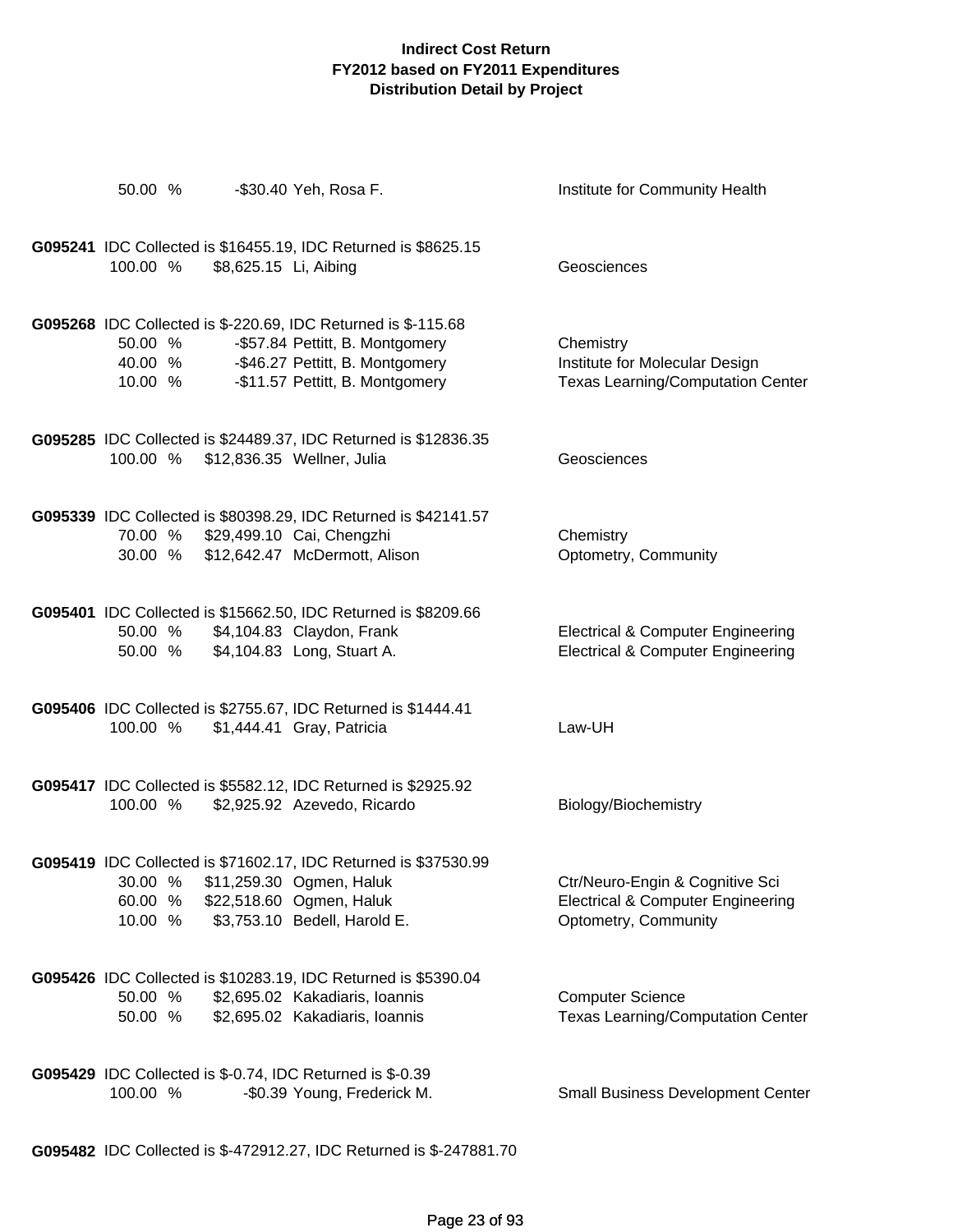| 20.00 %<br>40.00 %<br>40.00 %                              | -\$49,576.34 Balakotaiah, Vemuri<br>-\$99,152.68 Harold, Michael P.<br>-\$99,152.68 Rooks, Charles                                                                                                                                           | <b>Chemical Engineering</b><br><b>Chemical Engineering</b><br><b>Chemical Engineering</b>                                                        |
|------------------------------------------------------------|----------------------------------------------------------------------------------------------------------------------------------------------------------------------------------------------------------------------------------------------|--------------------------------------------------------------------------------------------------------------------------------------------------|
| 50.00 %<br>50.00 %                                         | G095484 IDC Collected is \$-17.56, IDC Returned is \$-9.20<br>-\$4.60 Hsu, Thomas T. C.<br>-\$4.60 Mo, Yi-Lung                                                                                                                               | <b>Civil Engineering</b><br><b>Civil Engineering</b>                                                                                             |
| 50.00 %<br>50.00 %                                         | G095497 IDC Collected is \$-754.53, IDC Returned is \$-395.49<br>-\$197.75 Asghar, Mohammad<br>-\$197.75 Asghar, Mohammad                                                                                                                    | Heart and Kidney Institute<br><b>PPS</b>                                                                                                         |
| 100.00 %                                                   | G095508 IDC Collected is \$8394.37, IDC Returned is \$4399.99<br>\$4,399.99 Wheat, Joe                                                                                                                                                       | Optometry, Community                                                                                                                             |
| 100.00 %                                                   | G095571 IDC Collected is \$-1146.68, IDC Returned is \$-601.04<br>-\$601.04 Strasser, Peter                                                                                                                                                  | <b>Chemical Engineering</b>                                                                                                                      |
| 25.00 %<br>25.00 %<br>50.00 %                              | G095585 IDC Collected is \$-333.30, IDC Returned is \$-174.70<br>-\$43.68 Chen, Xuemin<br>-\$43.68 Li, Jing<br>-\$87.35 Liu, Ce                                                                                                              | <b>Electrical &amp; Computer Engineering</b><br><b>Electrical &amp; Computer Engineering</b><br><b>Electrical &amp; Computer Engineering</b>     |
| 33.00 %<br>34.00 %<br>33.00 %                              | G095642 IDC Collected is \$517.00, IDC Returned is \$270.99<br>\$89.43 Golubitsky, Martin<br>\$92.14 Josic, Kresimir<br>\$89.43 Tomforde, Mark                                                                                               | <b>Mathematics</b><br>Mathematics<br><b>Mathematics</b>                                                                                          |
| 100.00 %                                                   | G095665 IDC Collected is \$110.00, IDC Returned is \$57.66<br>\$57.66 Tomforde, Mark                                                                                                                                                         | Mathematics                                                                                                                                      |
| 18.00 %<br>2.00 %<br>9.00 %<br>1.00 %<br>63.00 %<br>7.00 % | G095676 IDC Collected is \$-1002.86, IDC Returned is \$-525.66<br>-\$94.62 Carlson, Coleen<br>-\$10.51 Francis, David J.<br>-\$47.31 Carlson, Coleen<br>-\$5.26 Francis, David J.<br>-\$331.17 Carlson, Coleen<br>-\$36.80 Francis, David J. | Psychology<br>Psychology<br><b>Texas Learning/Computation Center</b><br><b>Texas Learning/Computation Center</b><br><b>TIMES</b><br><b>TIMES</b> |
| 18.00 %<br>2.00 %                                          | G095677 IDC Collected is \$-185.93, IDC Returned is \$-97.46<br>-\$17.54 Carlson, Coleen<br>-\$1.95 Francis, David J.                                                                                                                        | Psychology<br>Psychology                                                                                                                         |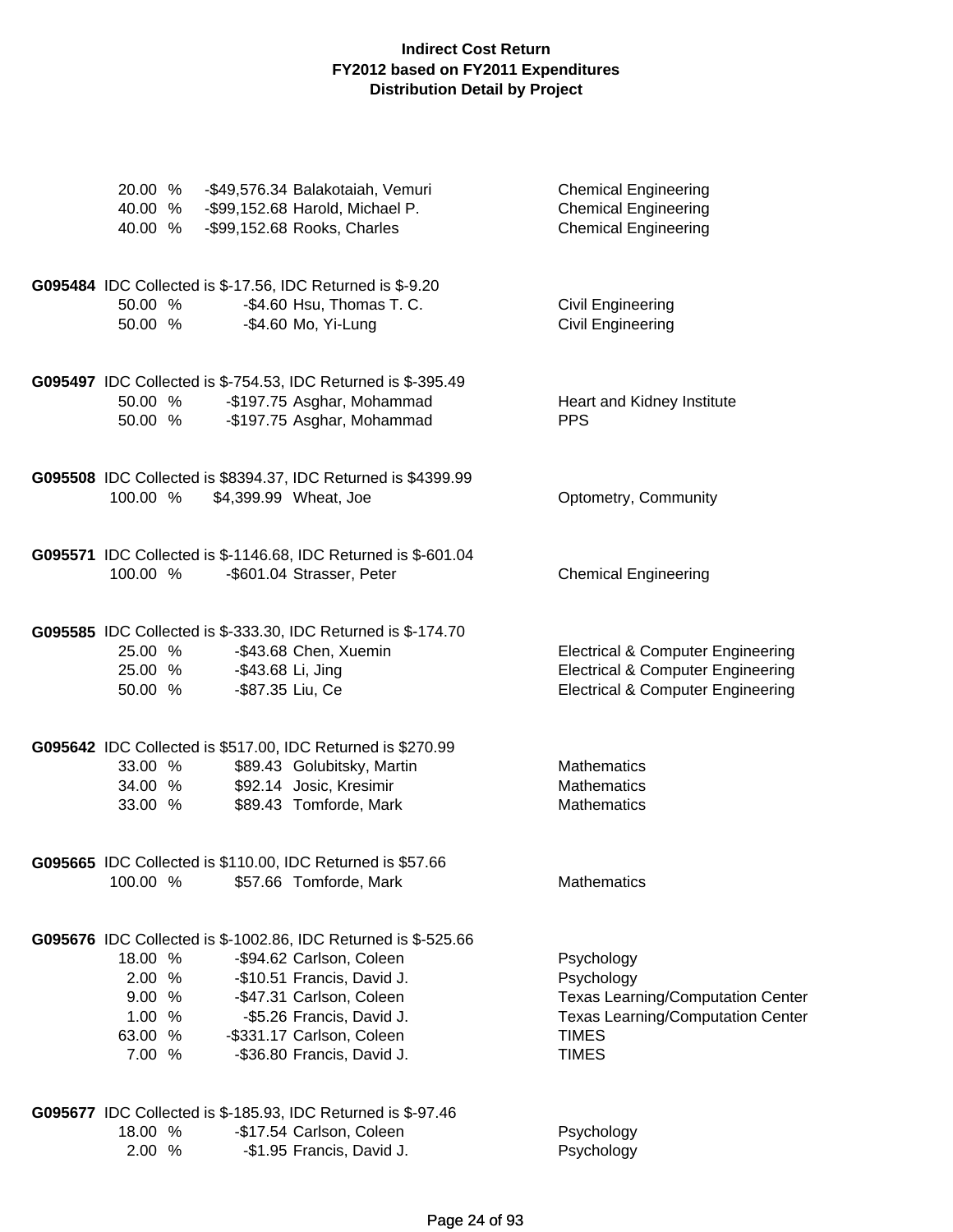| 9.00%<br>1.00 %   |  | -\$8.77 Carlson, Coleen<br>-\$0.97 Francis, David J.            | Texas Learning/Computation Center<br><b>Texas Learning/Computation Center</b> |
|-------------------|--|-----------------------------------------------------------------|-------------------------------------------------------------------------------|
| 63.00 %<br>7.00 % |  | -\$61.40 Carlson, Coleen<br>-\$6.82 Francis, David J.           | <b>TIMES</b><br><b>TIMES</b>                                                  |
|                   |  |                                                                 |                                                                               |
|                   |  | G095678 IDC Collected is \$-1868.12, IDC Returned is \$-979.19  |                                                                               |
| 18.00 %           |  | -\$176.25 Carlson, Coleen                                       | Psychology                                                                    |
| 2.00 %            |  | -\$19.58 Francis, David J.                                      | Psychology                                                                    |
| 9.00%             |  | -\$88.13 Carlson, Coleen                                        | <b>Texas Learning/Computation Center</b>                                      |
| 1.00 %            |  | -\$9.79 Francis, David J.                                       | <b>Texas Learning/Computation Center</b>                                      |
| 63.00 %           |  | -\$616.89 Carlson, Coleen                                       | <b>TIMES</b>                                                                  |
| 7.00 %            |  | -\$68.54 Francis, David J.                                      | <b>TIMES</b>                                                                  |
|                   |  | G095682 IDC Collected is \$-0.01, IDC Returned is \$-0.01       |                                                                               |
| 80.00 %           |  | -\$0.00 Vipulanandan, Cumaraswamy                               | Center/Innovative Grouting Mat & Tech                                         |
| 20.00 %           |  | -\$0.00 Vipulanandan, Cumaraswamy                               | <b>Civil Engineering</b>                                                      |
|                   |  | G095683 IDC Collected is \$-889.34, IDC Returned is \$-466.16   |                                                                               |
| 70.00 %           |  | -\$326.31 Yeh, Rosa F.                                          | <b>Clinical Sciences and Administration</b>                                   |
| 30.00 %           |  | -\$139.85 Hu, Ming                                              | <b>PPS</b>                                                                    |
|                   |  | G095716 IDC Collected is \$3066.27, IDC Returned is \$1607.22   |                                                                               |
| 100.00 %          |  | \$1,607.22 Krishnamoorti, Ramanan                               | <b>Chemical Engineering</b>                                                   |
|                   |  | G095752 IDC Collected is \$22697.94, IDC Returned is \$11897.35 |                                                                               |
| 45.00 %           |  | \$5,353.81 Malki, Heidar A.                                     | <b>Engineering Technology</b>                                                 |
| 45.00 %           |  | \$5,353.81 Yuan, Xiaojing                                       | <b>Engineering Technology</b>                                                 |
| 10.00 %           |  | \$1,189.74 Song, Gangbing                                       | <b>Mechanical Engineering</b>                                                 |
|                   |  | G095767 IDC Collected is \$3437.50, IDC Returned is \$1801.80   |                                                                               |
| 20.00 %           |  | \$360.36 Huang, Shou-Hsuan                                      | <b>Computer Science</b>                                                       |
| 20.00 %           |  | \$360.36 Kakadiaris, Ioannis                                    | <b>Computer Science</b>                                                       |
| 20.00 %           |  | \$360.36 Leiss, Ernst L.                                        | <b>Computer Science</b>                                                       |
| 20.00 %           |  | \$360.36 Pavlidis, Ioannis                                      | <b>Computer Science</b>                                                       |
| 20.00 %           |  | \$360.36 Verma, Rakesh M.                                       | <b>Computer Science</b>                                                       |
|                   |  | G095770 IDC Collected is \$27.16, IDC Returned is \$14.24       |                                                                               |
| 100.00 %          |  | \$14.24 Bowen, John                                             | Hotel and Restaurant Management                                               |
|                   |  | G095780 IDC Collected is \$4906.95, IDC Returned is \$2572.03   |                                                                               |
| 50.00 %           |  | \$1,286.01 Krishnamoorti, Ramanan                               | <b>Chemical Engineering</b>                                                   |
| 50.00 %           |  | \$1,286.01 Mohanty, Kishore K.                                  | <b>Chemical Engineering</b>                                                   |
|                   |  |                                                                 |                                                                               |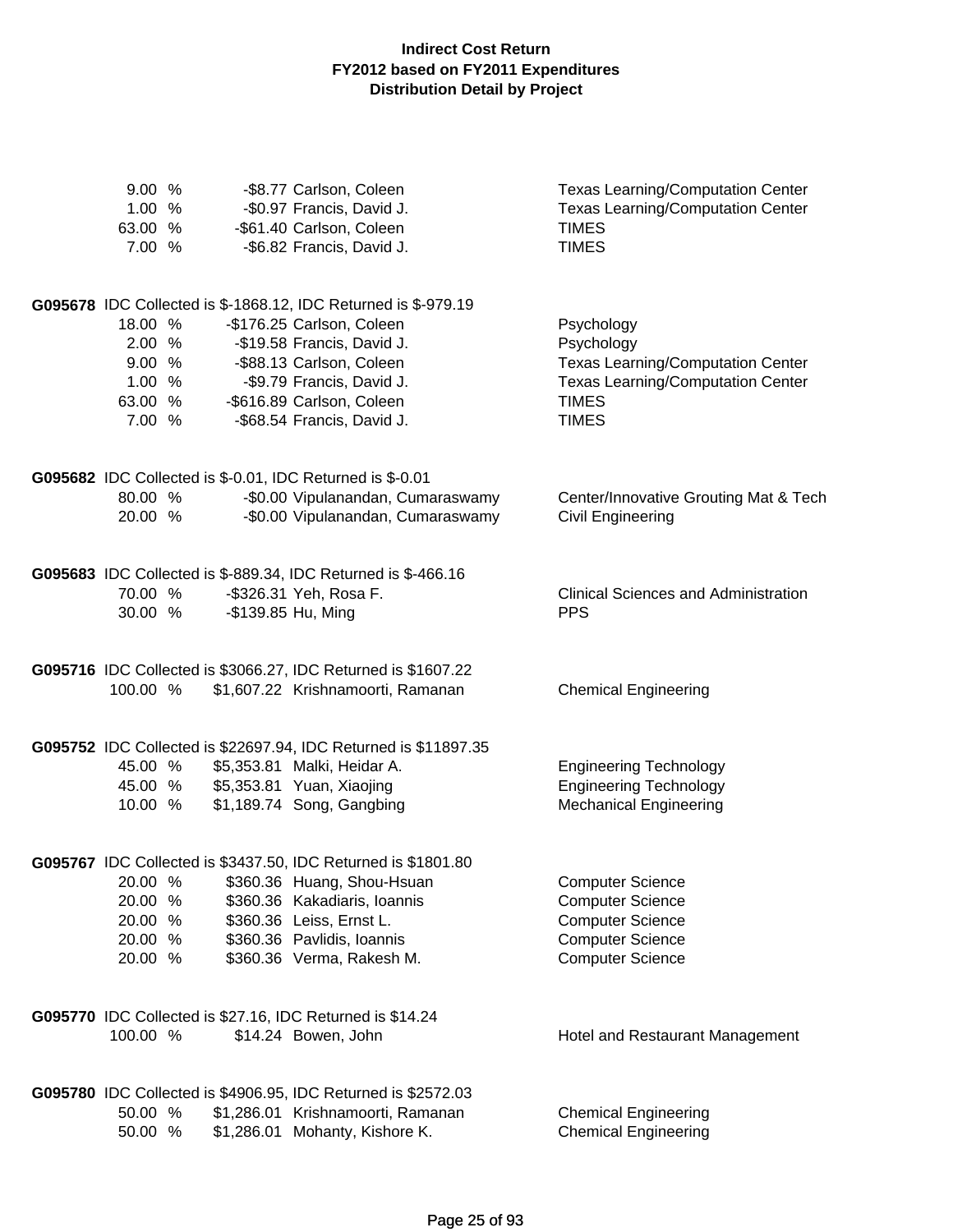| G095790 IDC Collected is \$50791.35, IDC Returned is \$26622.79<br>30.00 %<br>\$7,986.84 Ignatiev, Alex<br>30.00 % \$7,986.84 Wosik, Jarek<br>20.00 % \$5,324.56 Wosik, Jarek<br>\$5,324.56 Ignatiev, Alex<br>20.00 % |                                    | <b>Center for Advanced Materials</b><br><b>Center for Advanced Materials</b><br><b>Electrical &amp; Computer Engineering</b><br>Physics |
|-----------------------------------------------------------------------------------------------------------------------------------------------------------------------------------------------------------------------|------------------------------------|-----------------------------------------------------------------------------------------------------------------------------------------|
| G095800 IDC Collected is \$171531.85, IDC Returned is \$89910.13<br>100.00 % \$89,910.13 Frishman, Laura J.                                                                                                           |                                    | Optometry, Community                                                                                                                    |
| G095807 IDC Collected is \$801.20, IDC Returned is \$419.96<br>100.00 %<br>\$419.96 Ru, Min                                                                                                                           |                                    | <b>Mathematics</b>                                                                                                                      |
| G095808 IDC Collected is \$193.68, IDC Returned is \$101.52<br>100.00 %<br>\$101.52 Twa, Michael                                                                                                                      |                                    | Optometry, Community                                                                                                                    |
| G095822 IDC Collected is \$15090.62, IDC Returned is \$7909.90<br>60.00 % \$4,745.94 Sun, Li<br>40.00 % \$3,163.96 Sun, Li                                                                                            |                                    | <b>Mechanical Engineering</b><br><b>TcSUH</b>                                                                                           |
| G095832 IDC Collected is \$445.63, IDC Returned is \$233.58<br>100.00 %                                                                                                                                               | \$233.58 Blecher, David P.         | <b>Mathematics</b>                                                                                                                      |
| G095886 IDC Collected is \$94593.98, IDC Returned is \$49582.38<br>100.00 % \$49,582.38 Hofer, Heidi                                                                                                                  |                                    | Optometry, Community                                                                                                                    |
| G095976 IDC Collected is \$-1.05, IDC Returned is \$-0.55<br>100.00 %                                                                                                                                                 | -\$0.55 Chellam, Shankar           | <b>Civil Engineering</b>                                                                                                                |
| G095977 IDC Collected is \$11950.23, IDC Returned is \$6263.83<br>100.00 %<br>\$6,263.83 Tam, Vincent                                                                                                                 |                                    | <b>Clinical Sciences and Administration</b>                                                                                             |
| <b>G096051</b> IDC Collected is \$9209.44, IDC Returned is \$4827.22<br>10.00 %<br>90.00 %<br>\$4,344.50 Price, Daniel M.                                                                                             | \$482.72 Price, Daniel M.          | Dean, Honors College<br><b>Texas Learning/Computation Center</b>                                                                        |
| G096089 IDC Collected is \$41385.96, IDC Returned is \$21692.86<br>100.00 %                                                                                                                                           | \$21,692.86 Krishnamoorti, Ramanan | <b>Chemical Engineering</b>                                                                                                             |

**G096137** IDC Collected is \$-0.09, IDC Returned is \$-0.05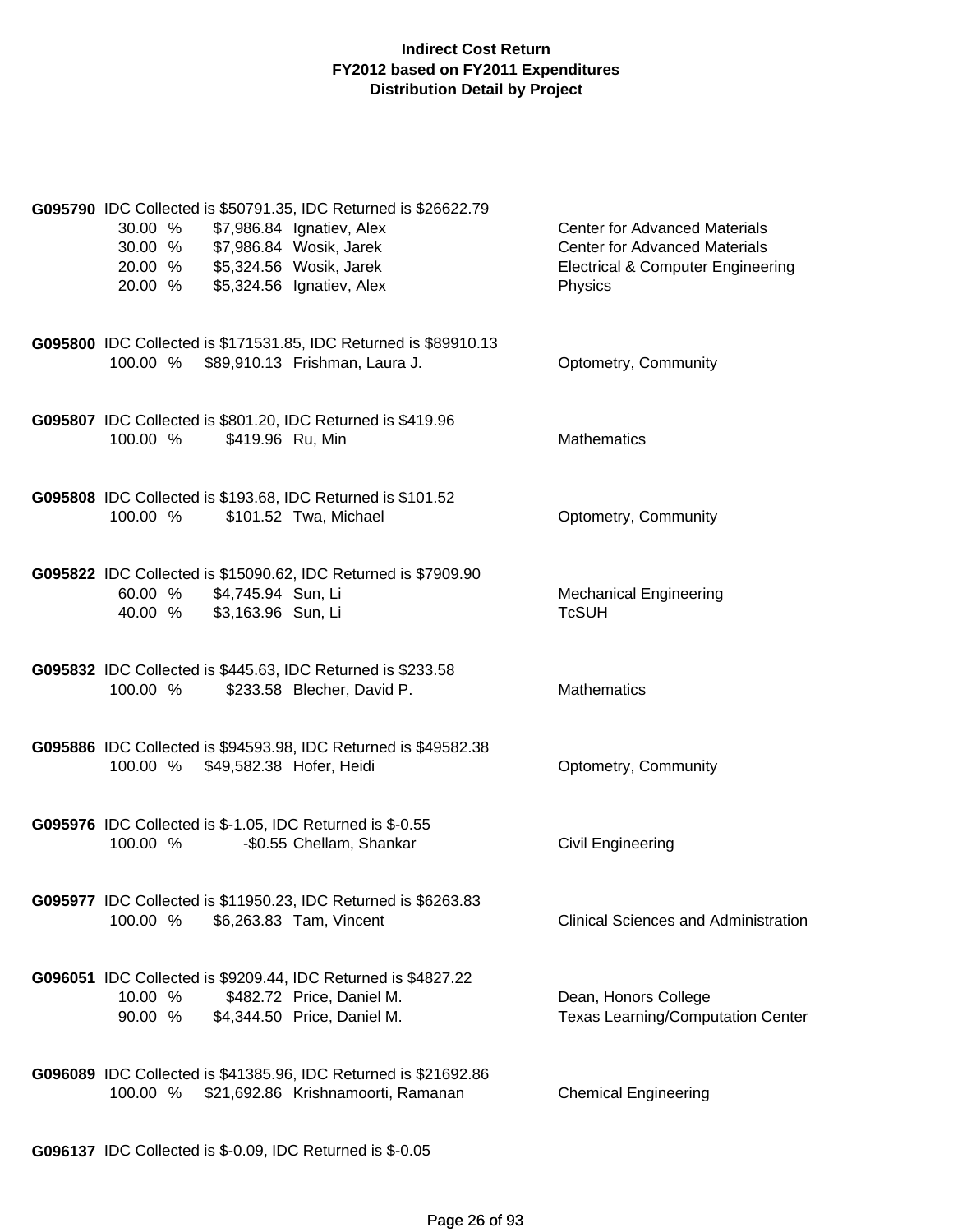| 100.00 %           | -\$0.05 Rifai, Hanadi                                                                        | Civil Engineering                                                          |
|--------------------|----------------------------------------------------------------------------------------------|----------------------------------------------------------------------------|
|                    |                                                                                              |                                                                            |
| 20.00 %            | G096157 IDC Collected is \$12172.91, IDC Returned is \$6380.55                               |                                                                            |
| 10.00 %            | \$1,276.11 Mehta, Paras<br>\$638.06 Mehta, Paras                                             | Psychology<br><b>Texas Learning/Computation Center</b>                     |
| 70.00 %            | \$4,466.39 Mehta, Paras                                                                      | <b>TIMES</b>                                                               |
|                    |                                                                                              |                                                                            |
|                    | G096167 IDC Collected is \$80824.82, IDC Returned is \$42365.14                              |                                                                            |
| 50.00 %            | \$21,182.57 Pettitt, B. Montgomery                                                           | Chemistry                                                                  |
| 5.00 %             | 45.00 % \$19,064.31 Pettitt, B. Montgomery<br>\$2,118.26 Pettitt, B. Montgomery              | Institute for Molecular Design<br><b>Texas Learning/Computation Center</b> |
|                    |                                                                                              |                                                                            |
|                    | G096282 IDC Collected is \$85910.06, IDC Returned is \$45030.62                              |                                                                            |
| 100.00 %           | \$45,030.62 Glasser, Adrian                                                                  | Optometry, Community                                                       |
|                    |                                                                                              |                                                                            |
|                    | G096307 IDC Collected is \$-618.63, IDC Returned is \$-324.26                                |                                                                            |
| 10.00 %            | -\$32.43 Chen, Hua                                                                           | <b>Clinical Sciences and Administration</b>                                |
| 40.00 %            | -\$129.70 Johnson, Michael L.                                                                | <b>Clinical Sciences and Administration</b>                                |
| 10.00 %<br>40.00 % | -\$32.43 Chen, Hua<br>-\$129.70 Johnson, Michael L.                                          | Institute for Community Health<br>Institute for Community Health           |
|                    |                                                                                              |                                                                            |
|                    | G096309 IDC Collected is \$17484.72, IDC Returned is \$9164.79                               |                                                                            |
| 100.00 %           | \$9,164.79 Bodmann, Bernhard G.                                                              | Mathematics                                                                |
|                    |                                                                                              |                                                                            |
|                    | G096312 IDC Collected is \$212.71, IDC Returned is \$111.49                                  |                                                                            |
| 52.00 %            | \$57.98 Cai, Chengzhi                                                                        | Chemistry                                                                  |
| 48.00 %            | \$53.52 Martinez, Daniel A.                                                                  | <b>Mechanical Engineering</b>                                              |
|                    |                                                                                              |                                                                            |
| 20.00 %            | G096313 IDC Collected is \$6800.41, IDC Returned is \$3564.50<br>\$712.90 Cirino, Paul       | Psychology                                                                 |
| 10.00 %            | \$356.45 Cirino, Paul                                                                        | <b>Texas Learning/Computation Center</b>                                   |
| 70.00 %            | \$2,495.15 Cirino, Paul                                                                      | <b>TIMES</b>                                                               |
|                    |                                                                                              |                                                                            |
|                    | G096316 IDC Collected is \$15168.89, IDC Returned is \$7950.93                               |                                                                            |
| 100.00 %           | \$7,950.93 Field, Michael                                                                    | Mathematics                                                                |
|                    |                                                                                              |                                                                            |
|                    | G096318 IDC Collected is \$7591.35, IDC Returned is \$3979.08                                |                                                                            |
| 100.00 %           | \$3,979.08 Yoshida, Hanako                                                                   | Psychology                                                                 |
|                    |                                                                                              |                                                                            |
| 100.00 %           | G096320 IDC Collected is \$-126.69, IDC Returned is \$-66.41<br>-\$66.41 Stevenson, Scott B. | Optometry, Community                                                       |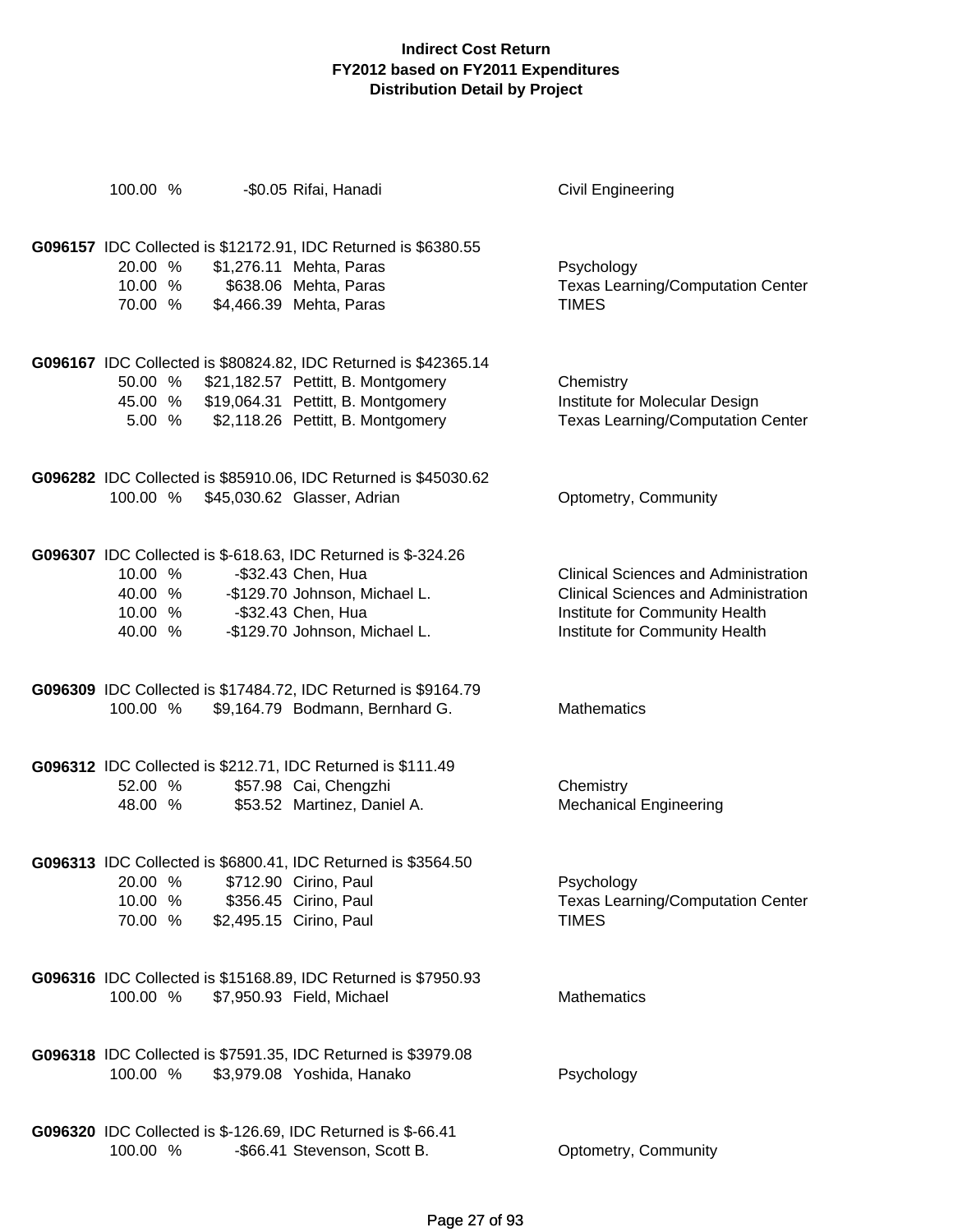| G096329 IDC Collected is \$14633.35, IDC Returned is \$7670.22<br>100.00 %<br>\$7,670.22 Canic, Suncica                                                                                                                                                                        | <b>Mathematics</b>                                                                                                               |
|--------------------------------------------------------------------------------------------------------------------------------------------------------------------------------------------------------------------------------------------------------------------------------|----------------------------------------------------------------------------------------------------------------------------------|
| G096336 IDC Collected is \$21346.87, IDC Returned is \$11189.18<br>100.00 % \$11,189.18 Bordnick, Patrick                                                                                                                                                                      | Child & Family for Innovative Research                                                                                           |
| G096341 IDC Collected is \$4312.39, IDC Returned is \$2260.38<br>\$2,260.38 Auchmuty, James F. G.<br>100.00 %                                                                                                                                                                  | <b>Mathematics</b>                                                                                                               |
| G096368 IDC Collected is \$34769.83, IDC Returned is \$18224.95<br>100.00 % \$18,224.95 Gao, Xiaolian                                                                                                                                                                          | Biology/Biochemistry                                                                                                             |
| G096373 IDC Collected is \$12145.65, IDC Returned is \$6366.26<br>100.00 %<br>\$6,366.26 Josic, Kresimir                                                                                                                                                                       | <b>Mathematics</b>                                                                                                               |
| G096399 IDC Collected is \$11713.20, IDC Returned is \$6139.59<br>100.00 %<br>\$6,139.59 Spitzmueller, Christiane                                                                                                                                                              | Psychology                                                                                                                       |
| G096410 IDC Collected is \$20552.69, IDC Returned is \$10772.90<br>100.00 % \$10,772.90 Nikolaou, Michael                                                                                                                                                                      | <b>Chemical Engineering</b>                                                                                                      |
| G096417 IDC Collected is \$5609.18, IDC Returned is \$2940.11<br>100.00 %<br>\$2,940.11 Krishnamoorti, Ramanan                                                                                                                                                                 | <b>Chemical Engineering</b>                                                                                                      |
| G096421 IDC Collected is \$16407.28, IDC Returned is \$8600.04<br>\$8,600.04 Hoppe, Ronald<br>100.00 %                                                                                                                                                                         | <b>Mathematics</b>                                                                                                               |
| G096422 IDC Collected is \$66773.17, IDC Returned is \$34999.82<br>35.00 %<br>\$12,249.94 Azencott, Robert G.<br>20.00 %<br>\$6,999.96 Glowinski, Roland<br>\$6,999.96 He, Jiwen<br>20.00 %<br>20.00 %<br>\$6,999.96 Hoppe, Ronald<br>\$1,749.99 Azencott, Robert G.<br>5.00 % | <b>Mathematics</b><br><b>Mathematics</b><br><b>Mathematics</b><br><b>Mathematics</b><br><b>Texas Learning/Computation Center</b> |
| G096445 IDC Collected is \$4791.96, IDC Returned is \$2511.75<br>100.00 %<br>\$2,511.75 Vilalta, Ricardo                                                                                                                                                                       | <b>Computer Science</b>                                                                                                          |

**G096447** IDC Collected is \$86487.61, IDC Returned is \$45333.35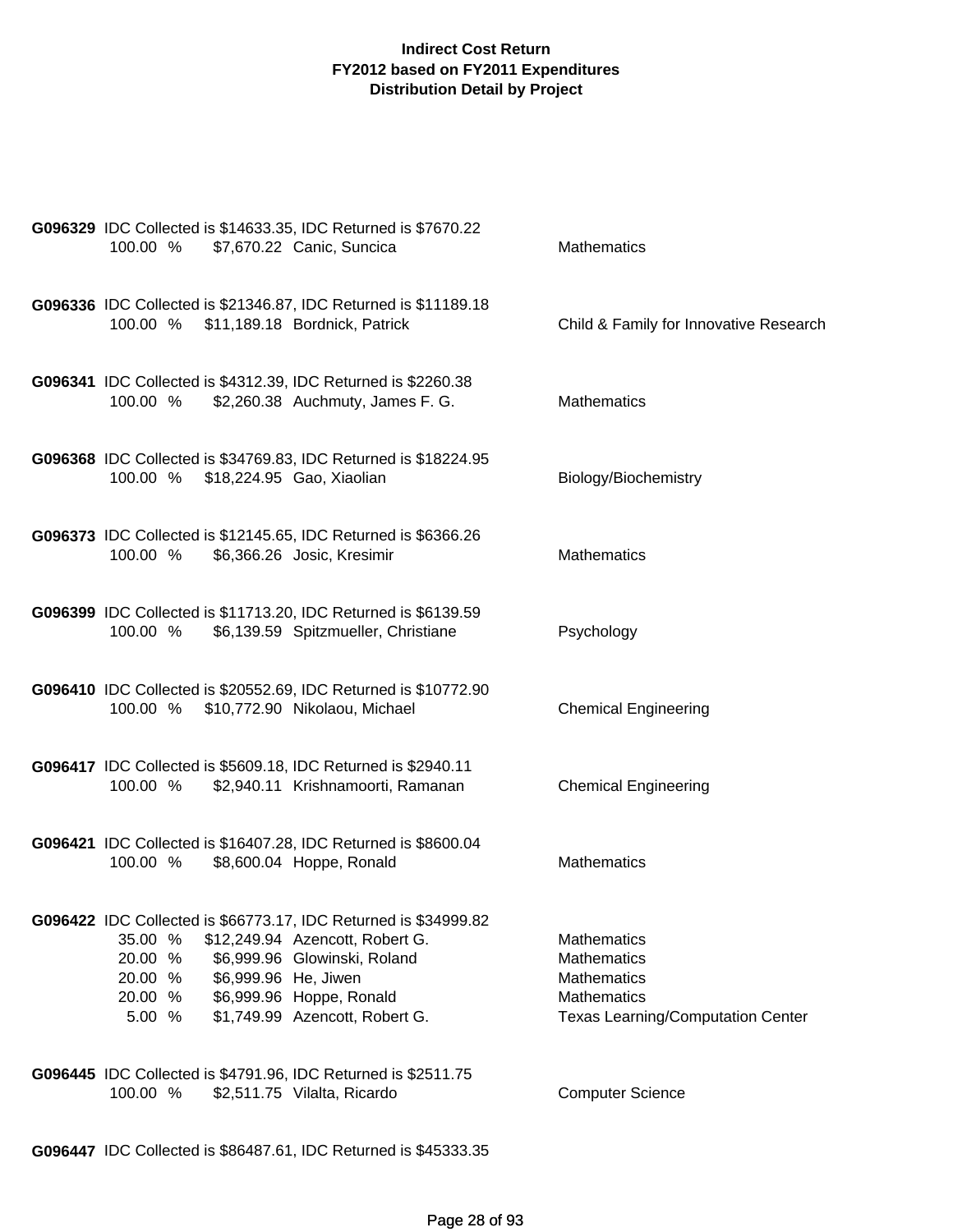| 100.00 %                                            |                      | \$45,333.35 Clarke, Mark S.                                                                                                                                                                                        | Health and Human Performance                                                                                                                         |
|-----------------------------------------------------|----------------------|--------------------------------------------------------------------------------------------------------------------------------------------------------------------------------------------------------------------|------------------------------------------------------------------------------------------------------------------------------------------------------|
| 70.00 %<br>30.00 %                                  |                      | G096456 IDC Collected is \$-830.81, IDC Returned is \$-435.48<br>-\$304.83 Martinez, Daniel A.<br>-\$130.64 Martinez, Daniel A.                                                                                    | <b>Health and Human Performance</b><br><b>Mechanical Engineering</b>                                                                                 |
| 50.00 %<br>50.00 %                                  |                      | G096512 IDC Collected is \$1385.63, IDC Returned is \$726.29<br>\$363.15 Kakadiaris, Ioannis<br>\$363.15 Kakadiaris, Ioannis                                                                                       | <b>Computer Science</b><br>Texas Learning/Computation Center                                                                                         |
| 20.00 %<br>20.00 %<br>20.00 %<br>20.00 %<br>20.00 % |                      | G096513 IDC Collected is \$37314.06, IDC Returned is \$19558.54<br>\$3,911.71 Deng, Zhigang<br>\$3,911.71 Johnson, Olin G.<br>\$3,911.71 Shah, Shishir<br>\$3,911.71 Subhlok, Jaspal<br>\$3,911.71 Subhlok, Jaspal | <b>Computer Science</b><br><b>Computer Science</b><br><b>Computer Science</b><br><b>Computer Science</b><br><b>Texas Learning/Computation Center</b> |
| 100.00 %                                            |                      | G096524 IDC Collected is \$13921.20, IDC Returned is \$7296.94<br>\$7,296.94 Garbey, Marc                                                                                                                          | <b>Computer Science</b>                                                                                                                              |
| 100.00 %                                            |                      | G096572 IDC Collected is \$-222.09, IDC Returned is \$-116.41<br>-\$116.41 Nikolaou, Michael                                                                                                                       | <b>Chemical Engineering</b>                                                                                                                          |
| 50.00 %<br>50.00 %                                  |                      | G096576 IDC Collected is \$6566.86, IDC Returned is \$3442.09<br>\$1,721.04 Banday, Anees Ahmad<br>\$1,721.04 Banday, Anees Ahmad                                                                                  | Heart and Kidney Institute<br><b>PPS</b>                                                                                                             |
| 50.00 %                                             |                      | G096610 IDC Collected is \$11120.07, IDC Returned is \$5828.70<br>50.00 % \$2,914.35 Issa, Amalia M.<br>\$2,914.35 Issa, Amalia M.                                                                                 | <b>Clinical Sciences and Administration</b><br><b>Texas Learning/Computation Center</b>                                                              |
| 50.00 %<br>50.00 %                                  |                      | G096629 IDC Collected is \$230263.69, IDC Returned is \$120695.02<br>\$60,347.51 Selvamanickam, Venkat<br>\$60,347.51 Selvamanickam, Venkat                                                                        | <b>Mechanical Engineering</b><br><b>TcSUH</b>                                                                                                        |
| 100.00 %                                            | \$17,039.78 Chen, Ji | G096630 IDC Collected is \$32508.74, IDC Returned is \$17039.78                                                                                                                                                    | <b>Electrical &amp; Computer Engineering</b>                                                                                                         |
| 30.00 %<br>20.00 %                                  |                      | G096756 IDC Collected is \$37485.74, IDC Returned is \$19648.53<br>\$5,894.56 Brankovic, Stanko R.<br>\$3,929.71 Litvinov, Dmitri                                                                                  | Center for Integrated Bio and Nano Systems<br>Center for Integrated Bio and Nano Systems                                                             |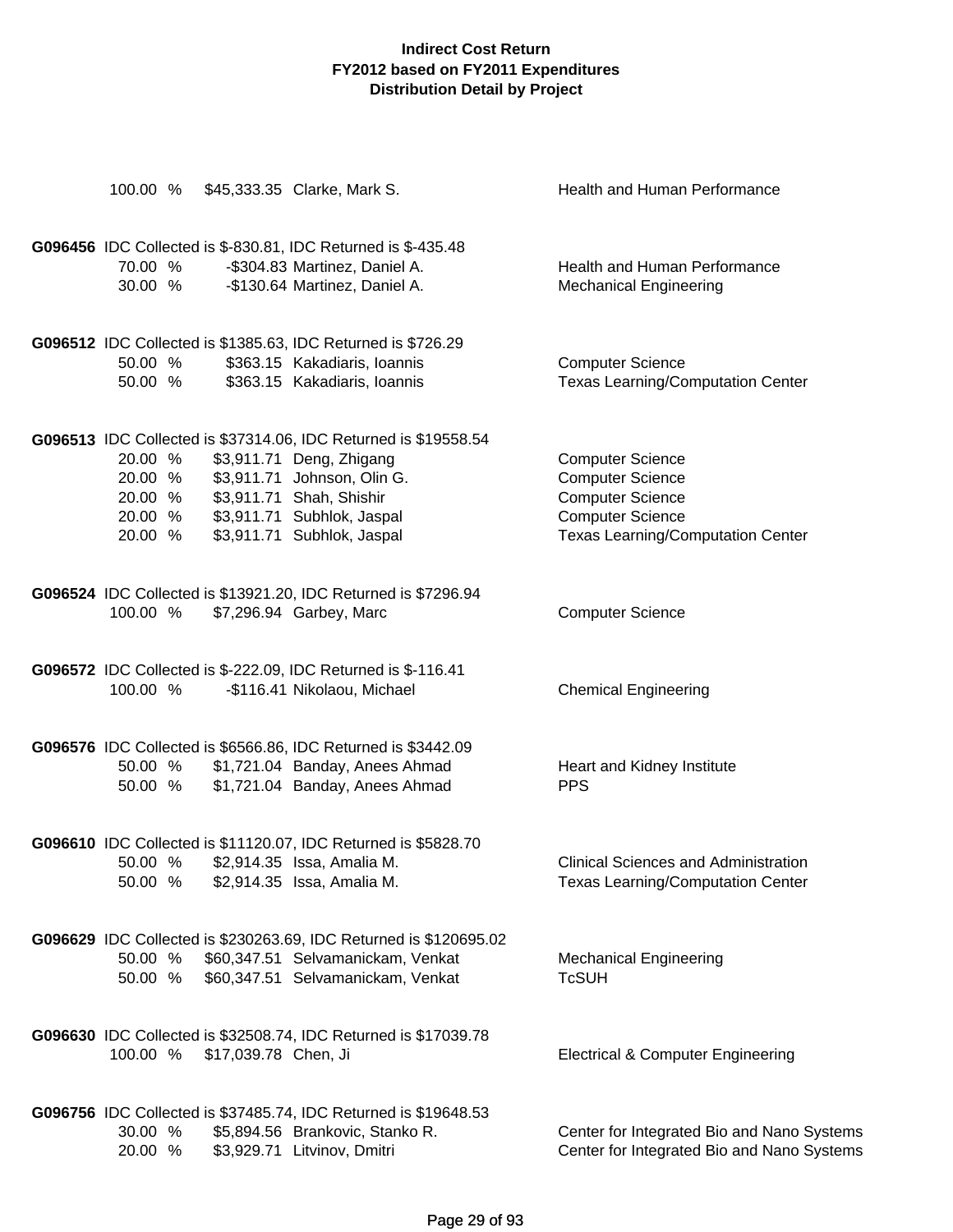| 30.00 %<br>20.00 % | \$5,894.56 Brankovic, Stanko R.<br>\$3,929.71 Litvinov, Dmitri                                                                     | <b>Electrical &amp; Computer Engineering</b><br><b>Electrical &amp; Computer Engineering</b> |
|--------------------|------------------------------------------------------------------------------------------------------------------------------------|----------------------------------------------------------------------------------------------|
| 50.00 %<br>50.00 % | G096778 IDC Collected is \$29177.01, IDC Returned is \$15293.42<br>\$7,646.71 Sharma, Pradeep<br>\$7,646.71 White, Kenneth W.      | <b>Mechanical Engineering</b><br><b>Mechanical Engineering</b>                               |
| 100.00 %           | G096844 IDC Collected is \$446.04, IDC Returned is \$233.80<br>\$233.80 Twa, Michael                                               | Optometry, Community                                                                         |
| 100.00 %           | G096869 IDC Collected is \$1192.22, IDC Returned is \$624.91<br>\$624.91 Liu, Ce                                                   | <b>Electrical &amp; Computer Engineering</b>                                                 |
| 50.00 %<br>50.00 % | G096909 IDC Collected is \$17780.33, IDC Returned is \$9319.74<br>\$4,659.87 Kakadiaris, Ioannis<br>\$4,659.87 Kakadiaris, Ioannis | <b>Computer Science</b><br><b>Texas Learning/Computation Center</b>                          |
| 100.00 %           | G096914 IDC Collected is \$24.00, IDC Returned is \$12.58<br>\$12.58 Bergmanson, Jan P. G.                                         | Optometry, Community                                                                         |
| 100.00 %           | G096917 IDC Collected is \$933.04, IDC Returned is \$489.06<br>\$489.06 Lau, Kwong                                                 | Physics                                                                                      |
| 67.00 %<br>33.00 % | G096966 IDC Collected is \$33426.54, IDC Returned is \$17520.86<br>\$11,738.97 Zheng, Rong<br>\$5,781.88 Song, Gangbing            | <b>Computer Science</b><br><b>Mechanical Engineering</b>                                     |
| 100.00 %           | G096967 IDC Collected is \$17804.25, IDC Returned is \$9332.28<br>\$9,332.28 Zheng, Rong                                           | <b>Computer Science</b>                                                                      |
| 100.00 %           | G096997 IDC Collected is \$-871.97, IDC Returned is \$-457.05<br>-\$457.05 Strasser, Peter                                         | <b>Chemical Engineering</b>                                                                  |
| 100.00 %           | G097005 IDC Collected is \$7673.31, IDC Returned is \$4022.04<br>\$4,022.04 Khan, Shuhab D.                                        | Geosciences                                                                                  |
| 100.00 %           | G097014 IDC Collected is \$1800.00, IDC Returned is \$943.49<br>\$943.49 Song, Gangbing                                            | <b>Mechanical Engineering</b>                                                                |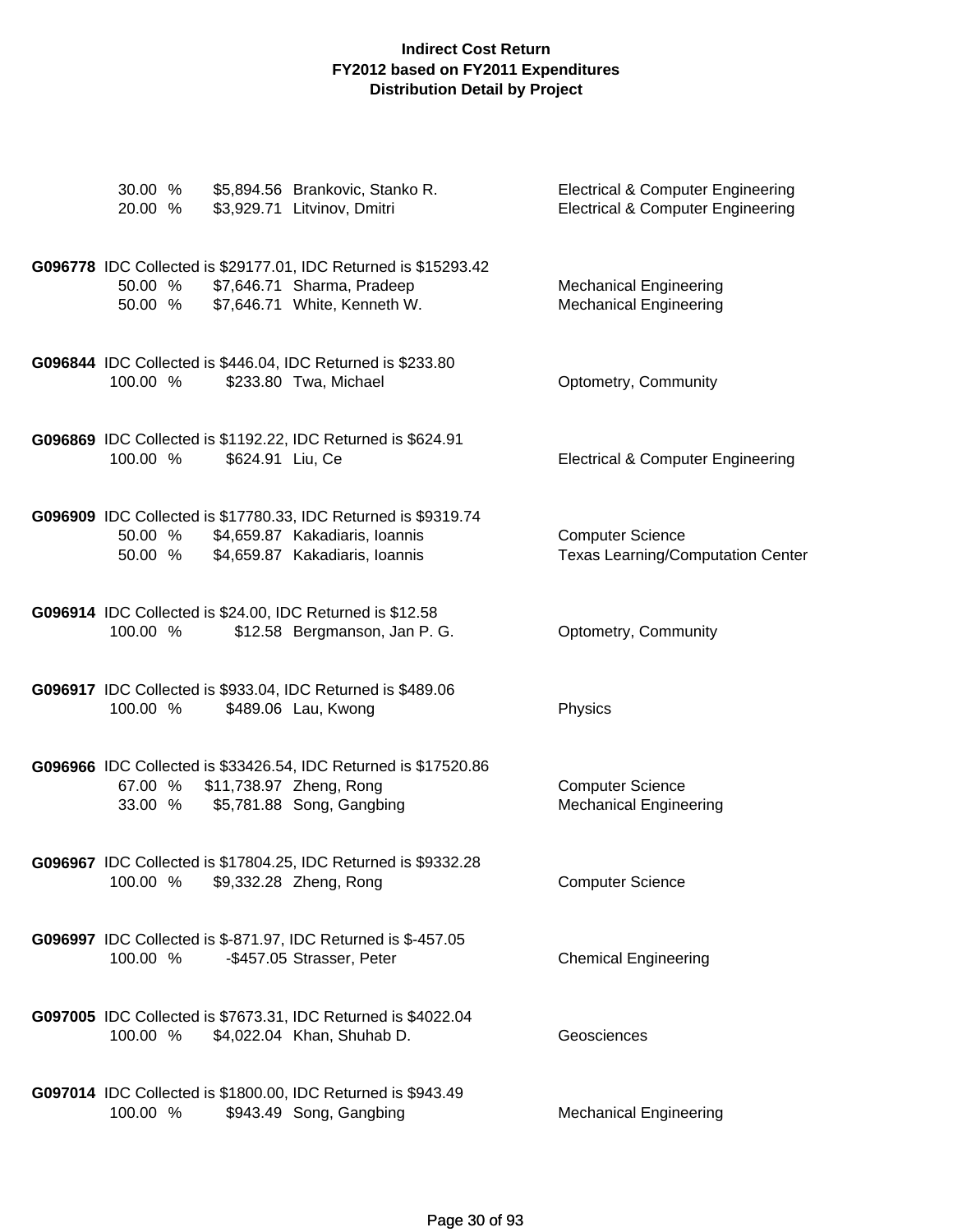| G097031 IDC Collected is \$-0.01, IDC Returned is \$-0.01<br>100.00 %<br>-\$0.01 Gunaratne, Preethi H.                                                                                                                                                                                                                      | Biology/Biochemistry                                                                                                                                                                                                  |
|-----------------------------------------------------------------------------------------------------------------------------------------------------------------------------------------------------------------------------------------------------------------------------------------------------------------------------|-----------------------------------------------------------------------------------------------------------------------------------------------------------------------------------------------------------------------|
|                                                                                                                                                                                                                                                                                                                             |                                                                                                                                                                                                                       |
| G097039 IDC Collected is \$61069.28, IDC Returned is \$32010.07<br>50.00 % \$16,005.04 Chapman, Barbara M.<br>\$16,005.04 Gabriel, Edgar<br>50.00 %                                                                                                                                                                         | <b>Computer Science</b><br><b>Computer Science</b>                                                                                                                                                                    |
| G097081 IDC Collected is \$36347.01, IDC Returned is \$19051.65<br>\$4,953.43 Gabriel, Edgar<br>26.00 %<br>20.00 % \$3,810.33 Subhlok, Jaspal<br>20.00 % \$3,810.33 Zheng, Rong<br>14.00 % \$2,667.23 Gabriel, Edgar<br>20.00 %<br>\$3,810.33 Subhlok, Jaspal                                                               | <b>Computer Science</b><br><b>Computer Science</b><br><b>Computer Science</b><br><b>Texas Learning/Computation Center</b><br><b>Texas Learning/Computation Center</b>                                                 |
| G097098 IDC Collected is \$26784.65, IDC Returned is \$14039.44<br>\$4,211.83 Jacobson, Allan J.<br>30.00 %<br>20.00 %<br>\$2,807.89 Jacobson, Allan J.<br>\$7,019.72 Jacobson, Allan J.<br>50.00 %                                                                                                                         | <b>Chemical Engineering</b><br>Physics<br><b>TcSUH</b>                                                                                                                                                                |
| G097105 IDC Collected is \$12563.43, IDC Returned is \$6585.25<br>100.00 %<br>\$6,585.25 Priest, Tyler                                                                                                                                                                                                                      | Management                                                                                                                                                                                                            |
| G097114 IDC Collected is \$80011.73, IDC Returned is \$41938.95<br>100.00 % \$41,938.95 Gunaratne, Preethi H.                                                                                                                                                                                                               | Biology/Biochemistry                                                                                                                                                                                                  |
| G097122 IDC Collected is \$26199.62, IDC Returned is \$13732.79<br>100.00 % \$13,732.79 Han, De-Hua                                                                                                                                                                                                                         | Geosciences                                                                                                                                                                                                           |
| G097124 IDC Collected is \$-3845.96, IDC Returned is \$-2015.90<br>5.00 %<br>-\$100.79 Willson, Richard C.<br>40.00 %<br>-\$806.36 Fofanov, Yuriy<br>5.00 %<br>-\$100.79 Johnsson, S. Lennart<br>40.00 %<br>-\$806.36 Fofanov, Yuriy<br>-\$100.79 Johnsson, S. Lennart<br>5.00 %<br>-\$100.79 Willson, Richard C.<br>5.00 % | <b>Chemical Engineering</b><br><b>Computer Science</b><br><b>Computer Science</b><br><b>Texas Learning/Computation Center</b><br><b>Texas Learning/Computation Center</b><br><b>Texas Learning/Computation Center</b> |
| G097127 IDC Collected is \$505.45, IDC Returned is \$264.94<br>100.00 %<br>\$264.94 Freiberg, H. Jerome                                                                                                                                                                                                                     | Consistency Mgmt and Coop Disc                                                                                                                                                                                        |
| G097156 IDC Collected is \$-13846.96, IDC Returned is \$-7258.02<br>23.00 %<br>-\$1,669.35 Kakadiaris, Ioannis<br>46.00 %<br>-\$3,338.69 Shah, Shishir                                                                                                                                                                      | <b>Computer Science</b><br><b>Computer Science</b>                                                                                                                                                                    |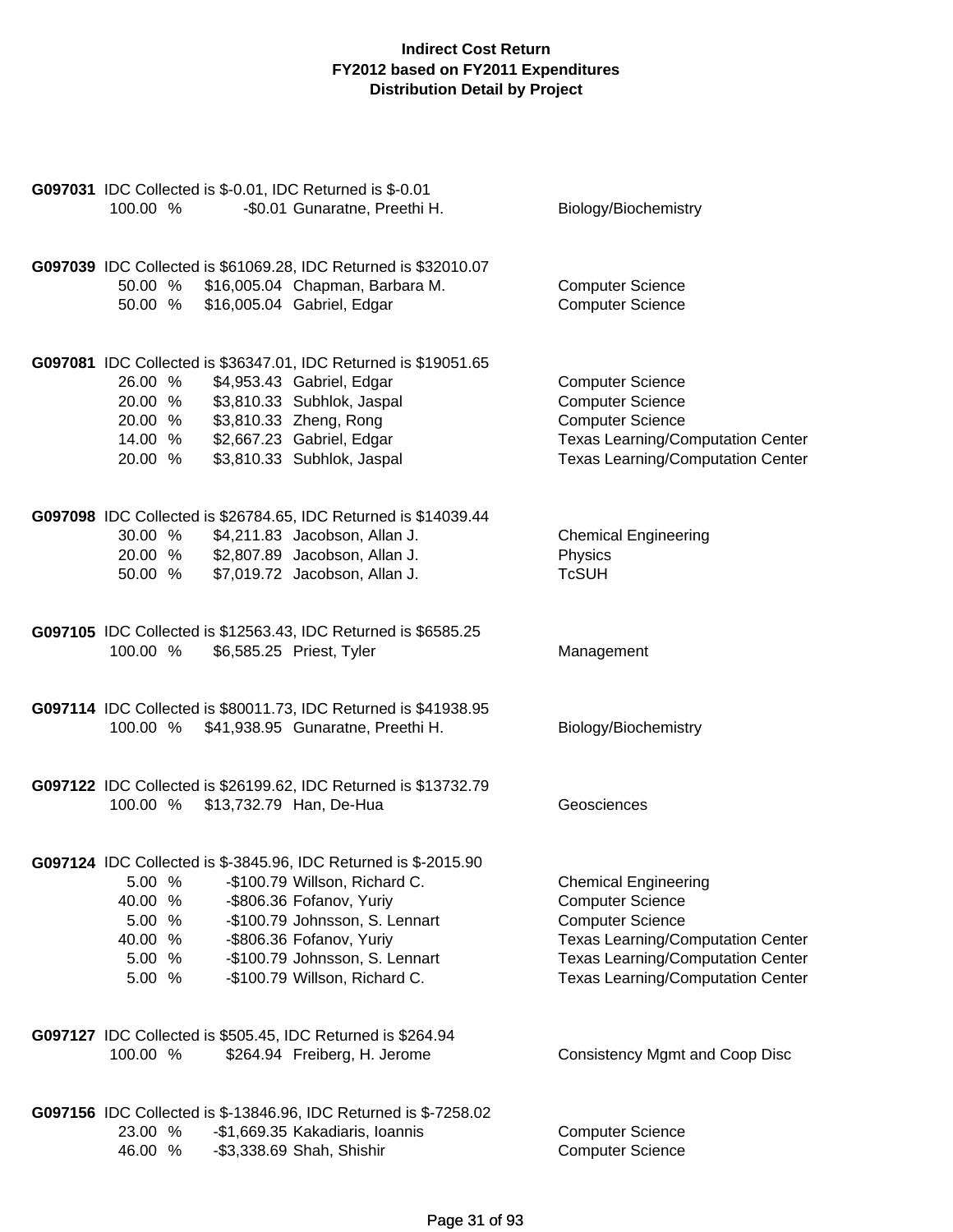| 8.00 %<br>23.00 %                        |                                                | -\$580.64 Birx, Donald<br>-\$1,669.35 Kakadiaris, Ioannis                                                                                                                                                                                                                | Office of Contracts and Grants<br><b>Texas Learning/Computation Center</b>                                                 |
|------------------------------------------|------------------------------------------------|--------------------------------------------------------------------------------------------------------------------------------------------------------------------------------------------------------------------------------------------------------------------------|----------------------------------------------------------------------------------------------------------------------------|
| 100.00 %                                 | \$34,341.87 Larin, Kirill                      | G097176 IDC Collected is \$65517.91, IDC Returned is \$34341.87                                                                                                                                                                                                          | <b>Biomedical Engineering</b>                                                                                              |
| 70.00 %                                  | 30.00 % \$4,576.95 Sun, Li                     | G097196 IDC Collected is \$29106.56, IDC Returned is \$15256.49<br>\$10,679.55 Song, Gangbing                                                                                                                                                                            | <b>Mechanical Engineering</b><br><b>Mechanical Engineering</b>                                                             |
| 15.00 %<br>15.00 %<br>25.00 %<br>15.00 % |                                                | G097205 IDC Collected is \$44315.25, IDC Returned is \$23228.28<br>\$3,484.24 Claydon, Frank<br>\$3,484.24 Krishnamoorti, Ramanan<br>\$5,807.07 Litvinov, Dmitri<br>15.00 % \$3,484.24 Long, Stuart A.<br>15.00 % \$3,484.24 Rifai, Hanadi<br>\$3,484.24 Sharma, Pradeep | Dean, Engineering<br>Dean, Engineering<br>Dean, Engineering<br>Dean, Engineering<br>Dean, Engineering<br>Dean, Engineering |
| 100.00 %                                 |                                                | <b>G097215</b> IDC Collected is \$-54.45, IDC Returned is \$-28.54<br>-\$28.54 Francis, David J.                                                                                                                                                                         | <b>Texas Learning/Computation Center</b>                                                                                   |
| 100.00 %                                 |                                                | G097228 IDC Collected is \$16784.60, IDC Returned is \$8797.82<br>\$8,797.82 Lapen, Thomas J.                                                                                                                                                                            | Geosciences                                                                                                                |
| 20.00 %<br>60.00 %<br>20.00 %            |                                                | G097241 IDC Collected is \$7654.65, IDC Returned is \$4012.26<br>\$802.45 Malki, Heidar A.<br>\$2,407.36 Yuan, Xiaojing<br>\$802.45 Song, Gangbing                                                                                                                       | <b>Engineering Technology</b><br><b>Engineering Technology</b><br><b>Mechanical Engineering</b>                            |
|                                          |                                                | G097255 IDC Collected is \$21273.77, IDC Returned is \$11150.86<br>100.00 % \$11,150.86 Valdez, Avelardo                                                                                                                                                                 | Drug and Social Policy Research                                                                                            |
|                                          | 100.00 % \$83,780.67 Graur, Dan                | G097298 IDC Collected is \$159837.96, IDC Returned is \$83780.67                                                                                                                                                                                                         | Biology/Biochemistry                                                                                                       |
| 50.00 %<br>50.00 %                       | \$9,607.92 Li, Liming<br>\$9,607.92 Li, Liming | G097325 IDC Collected is \$36660.24, IDC Returned is \$19215.83                                                                                                                                                                                                          | Geosciences<br><b>IMAQS</b>                                                                                                |
| 50.00 %                                  |                                                | G097352 IDC Collected is \$75924.58, IDC Returned is \$39796.63<br>\$19,898.31 Tikunova, Svetlana                                                                                                                                                                        | Heart and Kidney Institute                                                                                                 |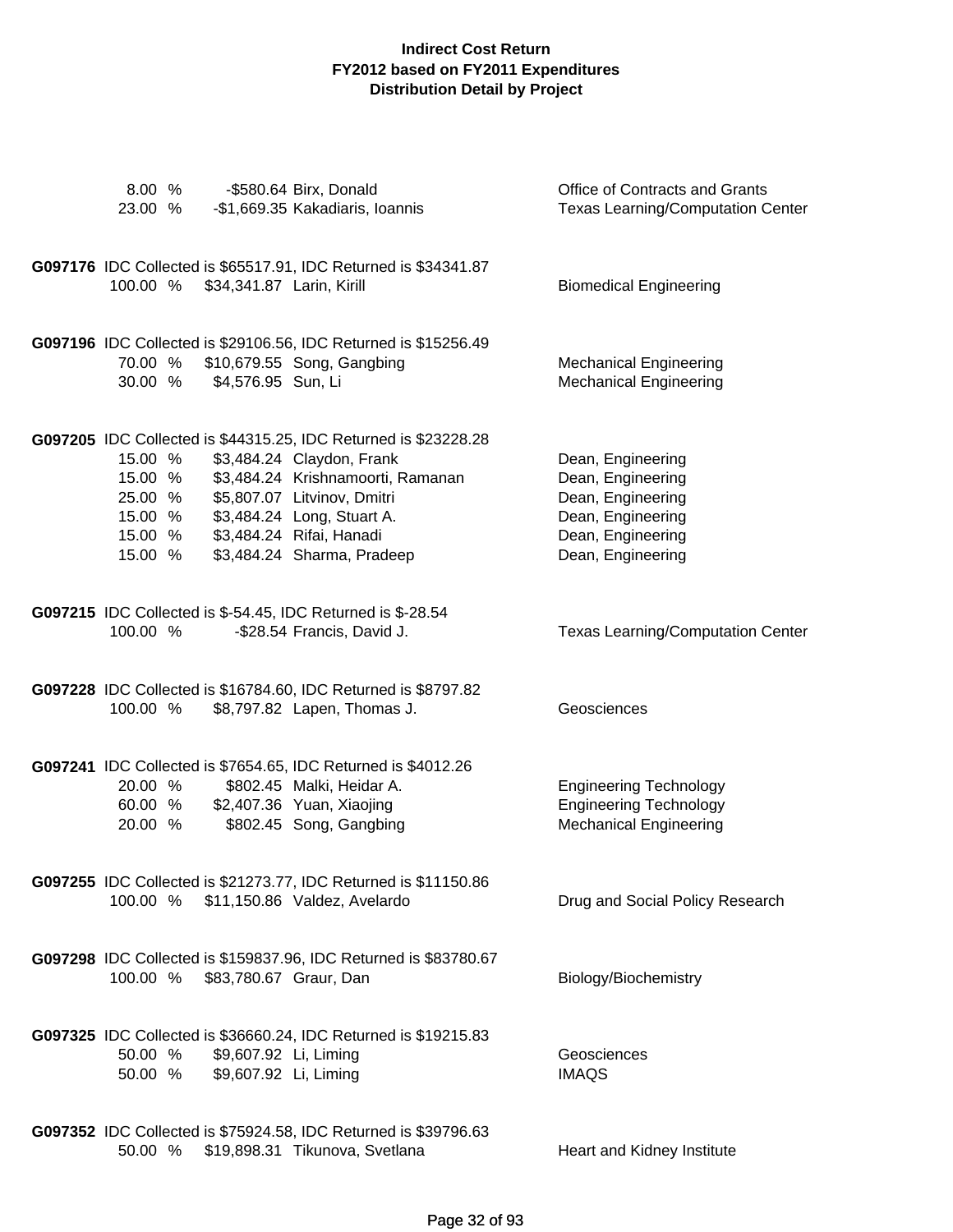| 50.00 %  |                     | \$19,898.31 Tikunova, Svetlana                                   | <b>PPS</b>                                   |
|----------|---------------------|------------------------------------------------------------------|----------------------------------------------|
|          |                     | G097365 IDC Collected is \$60077.23, IDC Returned is \$31490.08  |                                              |
| 100.00 % |                     | \$31,490.08 Yoshida, Hanako                                      | Psychology                                   |
|          |                     | G097409 IDC Collected is \$1808.59, IDC Returned is \$947.99     |                                              |
| 100.00 % |                     | \$947.99 Chen, Ji                                                | <b>Electrical &amp; Computer Engineering</b> |
|          |                     | G097415 IDC Collected is \$40620.48, IDC Returned is \$21291.63  |                                              |
| 4.00 %   |                     | \$851.67 Fletcher, Jack M.                                       | Psychology                                   |
| 2.00 %   |                     | \$425.83 Francis, David J.                                       | Psychology                                   |
| 17.00 %  |                     | \$3,619.58 Mehta, Paras                                          | Psychology                                   |
| 1.00%    |                     | \$212.92 Francis, David J.                                       | <b>Texas Learning/Computation Center</b>     |
| 9.00 %   |                     | \$1,916.25 Mehta, Paras                                          | <b>Texas Learning/Computation Center</b>     |
| 7.00 %   |                     | \$1,490.41 Francis, David J.                                     | <b>TIMES</b>                                 |
| 60.00 %  |                     | \$12,774.98 Mehta, Paras                                         | <b>TIMES</b>                                 |
|          |                     | G097433 IDC Collected is \$37043.10, IDC Returned is \$19416.51  |                                              |
| 20.00 %  |                     | \$3,883.30 Chiappetta, Eugene L.                                 | Dean, Education                              |
| 20.00 %  |                     | \$3,883.30 Claydon, Frank                                        | Dean, Engineering                            |
| 20.00 %  |                     | \$3,883.30 Long, Stuart A.                                       | Dean, Engineering                            |
| 20.00 %  |                     | \$3,883.30 Rifai, Hanadi                                         | Dean, Engineering                            |
| 20.00 %  |                     | \$3,883.30 Sharma, Pradeep                                       | Dean, Engineering                            |
|          |                     | G097446 IDC Collected is \$34881.06, IDC Returned is \$18283.26  |                                              |
| 9.00%    | \$1,645.49 Chen, Ji |                                                                  | Ctr/Neuro-Engin & Cognitive Sci              |
| 8.00 %   |                     | \$1,462.66 Jansen, Ben H.                                        | Ctr/Neuro-Engin & Cognitive Sci              |
| 8.00 %   |                     | \$1,462.66 Sheth, Bhavin R.                                      | Ctr/Neuro-Engin & Cognitive Sci              |
| 25.00 %  | \$4,570.81 Chen, Ji |                                                                  | <b>Electrical &amp; Computer Engineering</b> |
| 25.00 %  |                     | \$4,570.81 Jansen, Ben H.                                        | <b>Electrical &amp; Computer Engineering</b> |
| 25.00 %  |                     | \$4,570.81 Sheth, Bhavin R.                                      | <b>Electrical &amp; Computer Engineering</b> |
|          |                     | G097449 IDC Collected is \$77875.34, IDC Returned is \$40819.14  |                                              |
|          |                     | 50.00 % \$20,409.57 Sharma, Pradeep                              | <b>Mechanical Engineering</b>                |
|          |                     | 50.00 % \$20,409.57 White, Kenneth W.                            | <b>Mechanical Engineering</b>                |
|          |                     |                                                                  |                                              |
|          |                     | G097469 IDC Collected is \$108008.04, IDC Returned is \$56613.49 |                                              |
| 100.00 % |                     | \$56,613.49 Applegate, Raymond A.                                | Optometry, Community                         |
|          |                     | G097470 IDC Collected is \$26803.26, IDC Returned is \$14049.20  |                                              |
| 50.00 %  |                     | \$7,024.60 Vekilov, Peter G.                                     | <b>Chemical Engineering</b>                  |
| 50.00 %  |                     | \$7,024.60 Lubchenko, Vassiliy                                   | Chemistry                                    |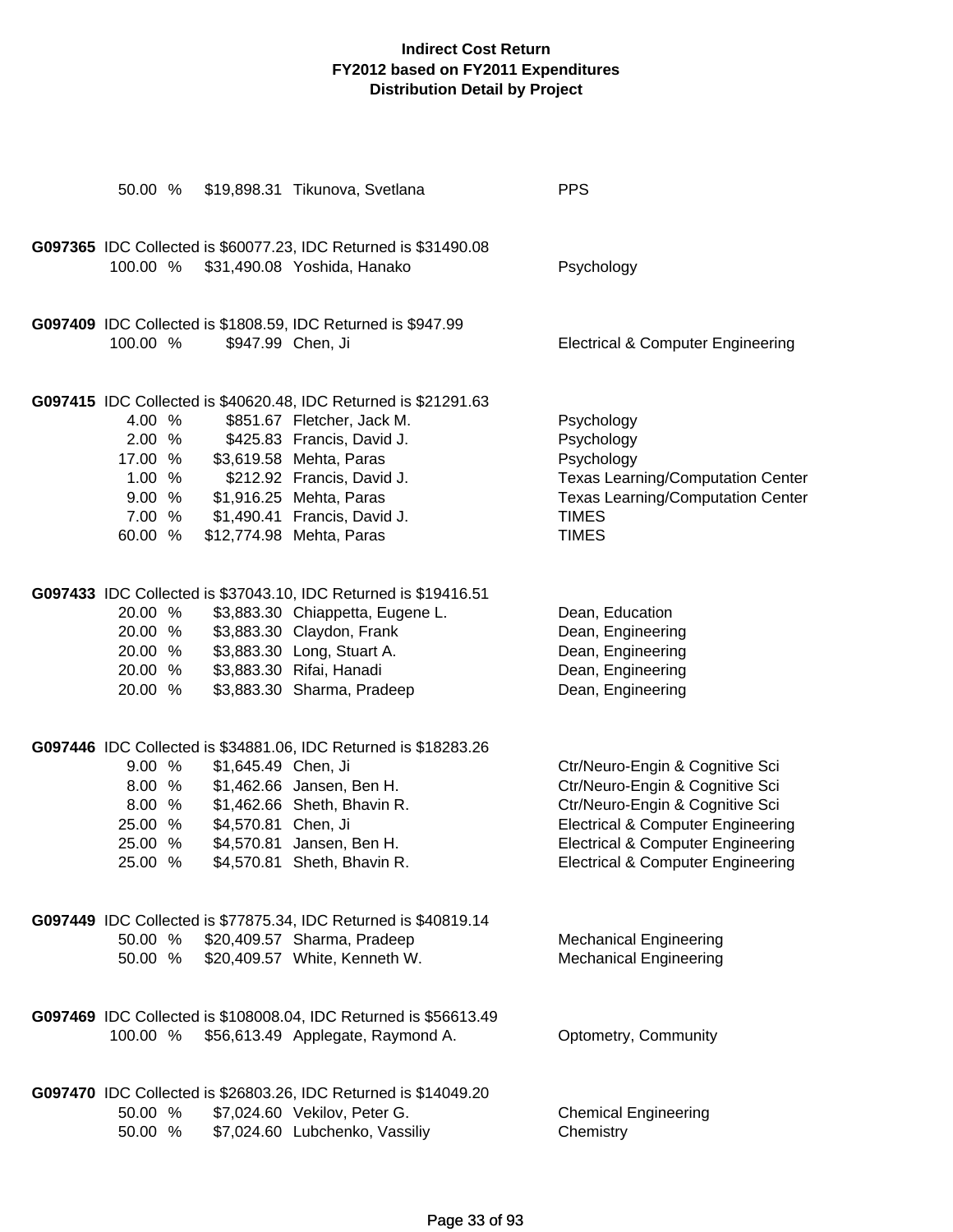| 100.00 % \$48,876.55 Burns, Alan R.                                                                                                                                        | G097479 IDC Collected is \$93247.38, IDC Returned is \$48876.55                                                                   | Optometry, Community                                                                                                                                           |
|----------------------------------------------------------------------------------------------------------------------------------------------------------------------------|-----------------------------------------------------------------------------------------------------------------------------------|----------------------------------------------------------------------------------------------------------------------------------------------------------------|
| 100.00 % \$37,893.03 Cooper, Tim                                                                                                                                           | G097488 IDC Collected is \$72292.86, IDC Returned is \$37893.03                                                                   | Biology/Biochemistry                                                                                                                                           |
| 30.00 % \$6,480.18 Jacobson, Allan J.<br>20.00 % \$4,320.12 Jacobson, Allan J.<br>50.00 % \$10,800.30 Jacobson, Allan J.                                                   | G097490 IDC Collected is \$41209.92, IDC Returned is \$21600.59                                                                   | <b>Chemical Engineering</b><br>Physics<br><b>TcSUH</b>                                                                                                         |
| 100.00 % \$15,871.32 Sharma, Pradeep                                                                                                                                       | G097498 IDC Collected is \$30279.53, IDC Returned is \$15871.32                                                                   | <b>Mechanical Engineering</b>                                                                                                                                  |
| G097519 IDC Collected is \$5296.07, IDC Returned is \$2775.99<br>25.00 %<br>25.00 % \$694.00 Chen, Hua<br>25.00 % \$694.00 Aparasu, Rajender<br>25.00 % \$694.00 Chen, Hua | \$694.00 Aparasu, Rajender<br>\$694.00 Chen, Hua                                                                                  | <b>Clinical Sciences and Administration</b><br><b>Clinical Sciences and Administration</b><br>Institute for Community Health<br>Institute for Community Health |
| 100.00 % \$36,863.61 Hernandez, Arturo E.                                                                                                                                  | G097528 IDC Collected is \$70328.93, IDC Returned is \$36863.61                                                                   | Psychology                                                                                                                                                     |
| G097534 IDC Collected is \$-7.35, IDC Returned is \$-3.85<br>100.00 %                                                                                                      | -\$3.85 Strasser, Peter                                                                                                           | <b>Chemical Engineering</b>                                                                                                                                    |
| 100.00 %                                                                                                                                                                   | G097543 IDC Collected is \$12969.09, IDC Returned is \$6797.88<br>\$6,797.88 Gabriel, Edgar                                       | <b>Computer Science</b>                                                                                                                                        |
| 50.00 %<br>50.00 %                                                                                                                                                         | G097544 IDC Collected is \$-2409.81, IDC Returned is \$-1263.13<br>-\$631.56 Kakadiaris, Ioannis<br>-\$631.56 Kakadiaris, Ioannis | <b>Computer Science</b><br><b>Texas Learning/Computation Center</b>                                                                                            |
| G097546 IDC Collected is \$-14.26, IDC Returned is \$-7.47<br>100.00 %                                                                                                     | -\$7.47 Cheng, Liang-Chieh                                                                                                        | Information & Logistics Technology                                                                                                                             |
| <b>G097602</b> IDC Collected is \$2042.76, IDC Returned is \$1070.73<br>50.00 %<br>50.00 %                                                                                 | \$535.37 Kakadiaris, Ioannis<br>\$535.37 Kakadiaris, Ioannis                                                                      | <b>Computer Science</b><br><b>Texas Learning/Computation Center</b>                                                                                            |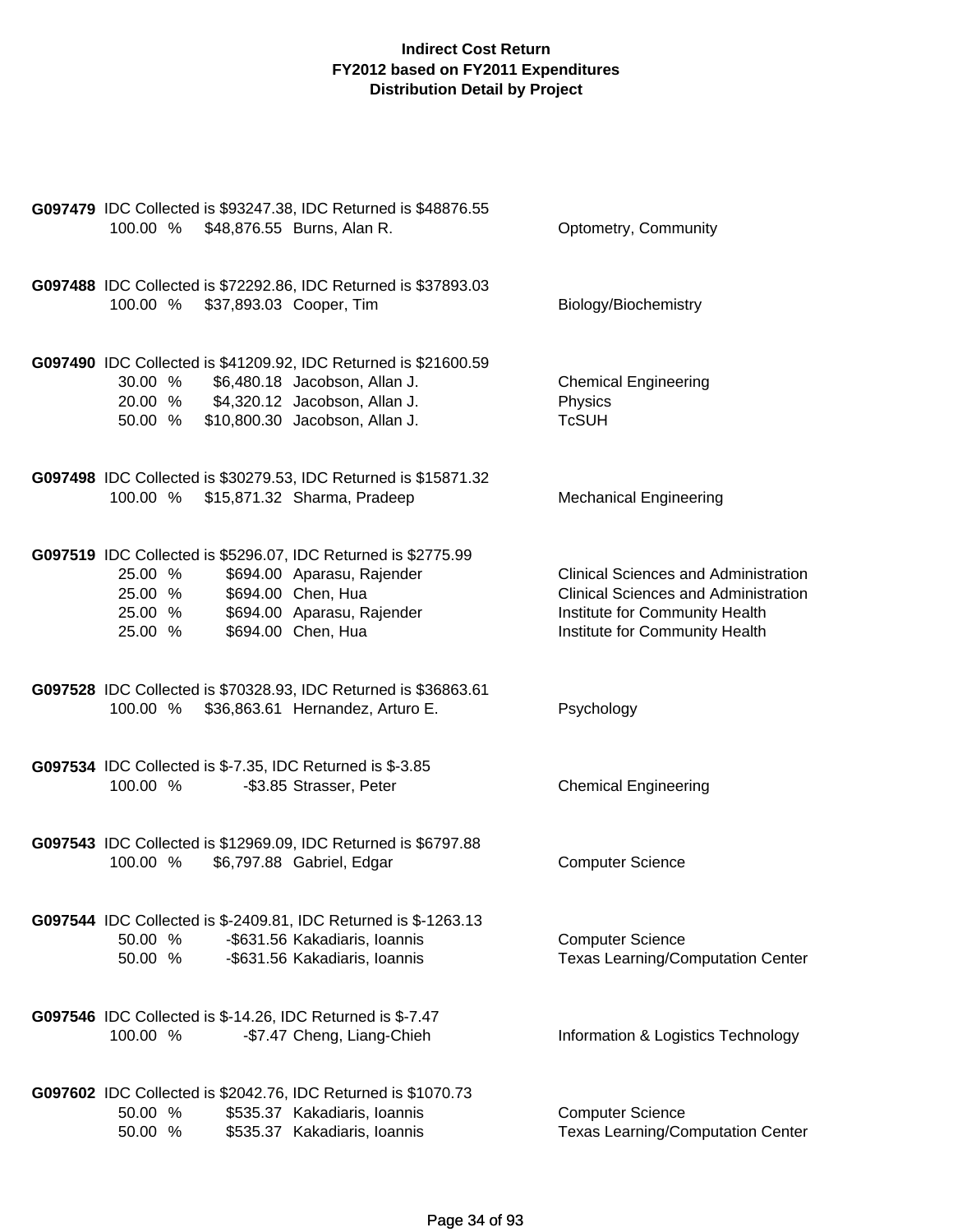| G097604 IDC Collected is \$3255.20, IDC Returned is \$1706.25<br>50.00 %<br>50.00 %                                              | \$853.12 Fox, George E.<br>\$853.12 Willson, Richard C.                                                                      | Biology/Biochemistry<br><b>Chemical Engineering</b>                                                                                                                                          |
|----------------------------------------------------------------------------------------------------------------------------------|------------------------------------------------------------------------------------------------------------------------------|----------------------------------------------------------------------------------------------------------------------------------------------------------------------------------------------|
| 25.00 %<br>25.00 % - \$2,148.60 Pavlidis, Ioannis<br>25.00 % - \$2,148.60 Garbey, Marc<br>25.00 % - \$2,148.60 Pavlidis, Ioannis | G097612 IDC Collected is \$-16396.54, IDC Returned is \$-8594.41<br>-\$2,148.60 Garbey, Marc                                 | <b>Computer Science</b><br><b>Computer Science</b><br><b>Texas Learning/Computation Center</b><br><b>Texas Learning/Computation Center</b>                                                   |
| G097625 IDC Collected is \$3012.67, IDC Returned is \$1579.12<br>100.00 %                                                        | \$1,579.12 Eriksen, Jason                                                                                                    | <b>PPS</b>                                                                                                                                                                                   |
| G097639 IDC Collected is \$-1904.01, IDC Returned is \$-998.01<br>50.00 %<br>50.00 %                                             | -\$499.00 Kakadiaris, Ioannis<br>-\$499.00 Kakadiaris, Ioannis                                                               | <b>Computer Science</b><br><b>Texas Learning/Computation Center</b>                                                                                                                          |
| G097652 IDC Collected is \$7403.29, IDC Returned is \$3880.51<br>50.00 % \$1,940.25 Pavlidis, Ioannis<br>50.00 %                 | \$1,940.25 Pavlidis, Ioannis                                                                                                 | <b>Computer Science</b><br><b>Texas Learning/Computation Center</b>                                                                                                                          |
| 100.00 %                                                                                                                         | G097653 IDC Collected is \$15664.93, IDC Returned is \$8210.93<br>\$8,210.93 Lapen, Thomas J.                                | Geosciences                                                                                                                                                                                  |
| 40.00 %<br>40.00 % \$15,855.07 Long, Stuart A.<br>10.00 % \$3,963.77 Rifai, Hanadi<br>10.00 %                                    | G097662 IDC Collected is \$75621.32, IDC Returned is \$39637.67<br>\$15,855.07 Claydon, Frank<br>\$3,963.77 Zerda, Katherine | <b>Electrical &amp; Computer Engineering</b><br><b>Electrical &amp; Computer Engineering</b><br><b>Electrical &amp; Computer Engineering</b><br><b>Electrical &amp; Computer Engineering</b> |
| 50.00 % \$47,263.91 McConnell, Bradley K.<br>50.00 % \$47,263.91 McConnell, Bradley K.                                           | G097666 IDC Collected is \$180341.54, IDC Returned is \$94527.82                                                             | Heart and Kidney Institute<br><b>PPS</b>                                                                                                                                                     |
| 100.00 %                                                                                                                         | G097673 IDC Collected is \$58129.27, IDC Returned is \$30469.04<br>\$30,469.04 Gao, Xiaolian                                 | Biology/Biochemistry                                                                                                                                                                         |
| 100.00 %                                                                                                                         | G097682 IDC Collected is \$11864.34, IDC Returned is \$6218.81<br>\$6,218.81 Snow, Jonathan E.                               | Geosciences                                                                                                                                                                                  |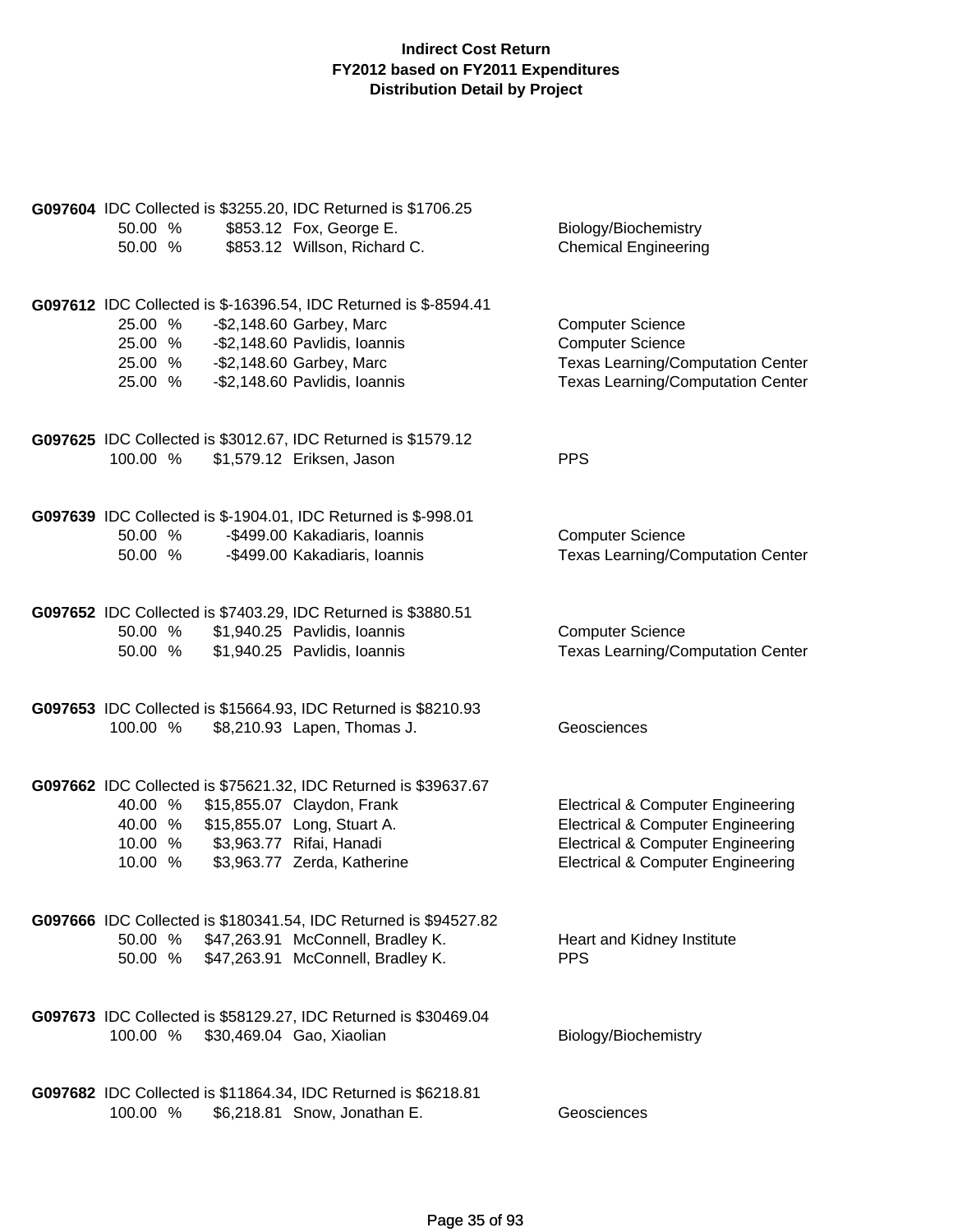| G097689 IDC Collected is \$-381.43, IDC Returned is \$-199.93<br>50.00 %<br>40.00 % - \$79.97 Pettitt, B. Montgomery<br>10.00 %                  | -\$99.97 Pettitt, B. Montgomery<br>-\$19.99 Pettitt, B. Montgomery | Chemistry<br>Institute for Molecular Design<br><b>Texas Learning/Computation Center</b>         |
|--------------------------------------------------------------------------------------------------------------------------------------------------|--------------------------------------------------------------------|-------------------------------------------------------------------------------------------------|
| G097719 IDC Collected is \$1134.52, IDC Returned is \$594.67<br>100.00 %                                                                         | \$594.67 Clarkson, Gavin                                           | Dean, Law                                                                                       |
| <b>G097736</b> IDC Collected is \$-2.93, IDC Returned is \$-1.54<br>100.00 %                                                                     | -\$1.54 Colby, Ira                                                 | <b>Community Projects - Social Work</b>                                                         |
| G097767 IDC Collected is \$4251.83, IDC Returned is \$2228.64<br>100.00 %                                                                        | \$2,228.64 Han, De-Hua                                             | Geosciences                                                                                     |
| G097801 IDC Collected is \$19146.02, IDC Returned is \$10035.58<br>100.00 % \$10,035.58 Advincula, Rigoberto C.                                  |                                                                    | Chemistry                                                                                       |
| G097809 IDC Collected is \$22788.33, IDC Returned is \$11944.73<br>100.00 % \$11,944.73 Chen, Ji                                                 |                                                                    | <b>Electrical &amp; Computer Engineering</b>                                                    |
| G097811 IDC Collected is \$25846.97, IDC Returned is \$13547.95<br>35.00 % \$4,741.78 Feng, Qianmei<br>64.00 % \$8,670.69 Lim, Gino J.<br>1.00 % | \$135.48 Parsaei, Hamid R.                                         | <b>Industrial Engineering</b><br><b>Industrial Engineering</b><br><b>Industrial Engineering</b> |
| G097815 IDC Collected is \$-320.01, IDC Returned is \$-167.74<br>50.00 % -\$83.87 Harold, Michael P.<br>50.00 %                                  | -\$83.87 Rooks, Charles                                            | <b>Chemical Engineering</b><br><b>Chemical Engineering</b>                                      |
| G097821 IDC Collected is \$22053.99, IDC Returned is \$11559.82<br>\$11,559.82 Li, Aibing<br>100.00 %                                            |                                                                    | Geosciences                                                                                     |
| G097824 IDC Collected is \$-2.19, IDC Returned is \$-1.15<br>100.00 %                                                                            | -\$1.15 Rifai, Hanadi                                              | <b>Civil Engineering</b>                                                                        |
| G097826 IDC Collected is \$65710.07, IDC Returned is \$34442.59<br>20.00 %<br>10.00 %<br>70.00 % \$24,109.81 Francis, David J.                   | \$6,888.52 Francis, David J.<br>\$3,444.26 Francis, David J.       | Psychology<br><b>Texas Learning/Computation Center</b><br><b>TIMES</b>                          |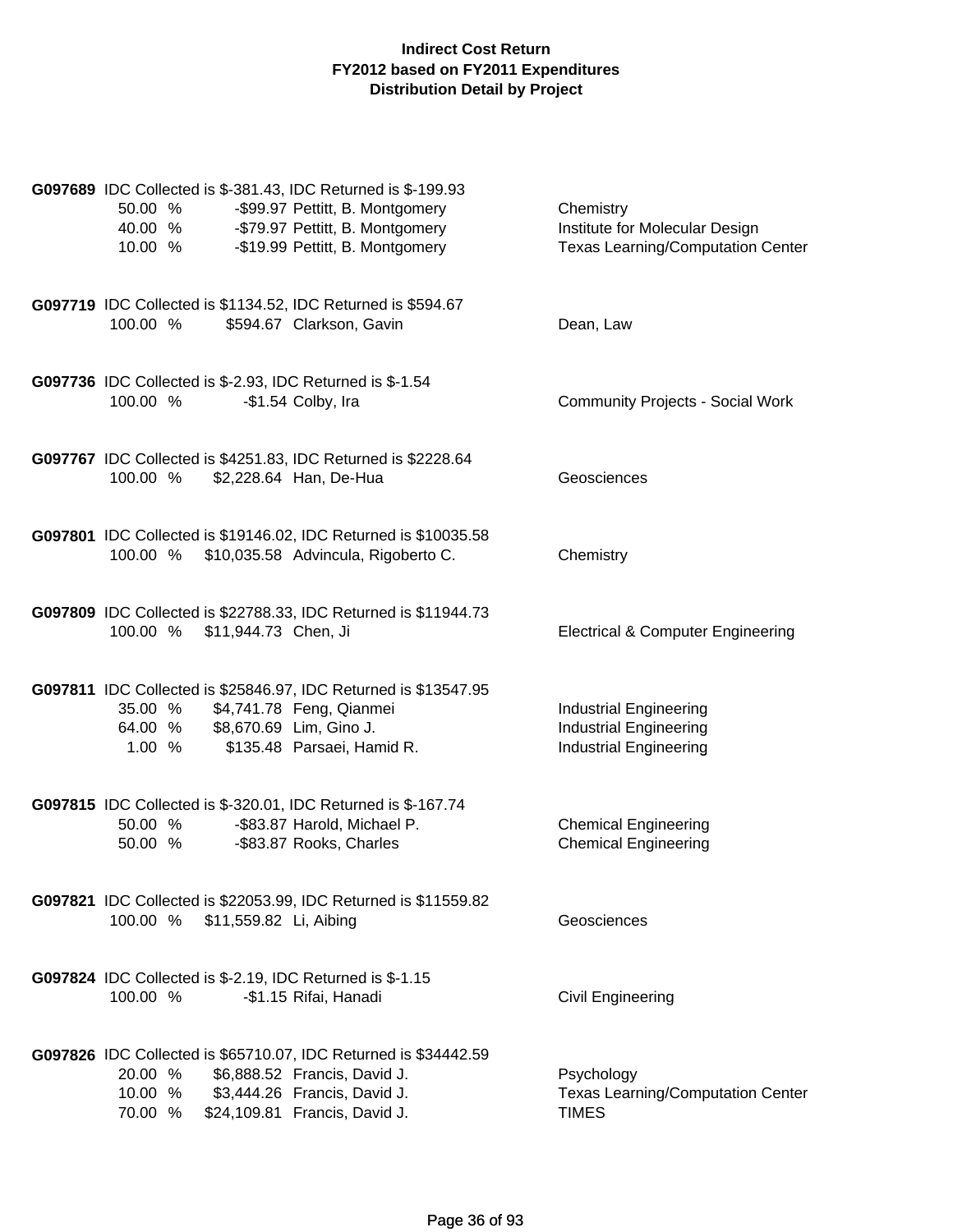| 60.00 %<br>40.00 %                                                                  | G097831 IDC Collected is \$38689.34, IDC Returned is \$20279.40<br>\$12,167.64 Baldelli, Steve<br>\$8,111.76 Baldelli, Steve                                                      | Chemistry<br><b>TcSUH</b>                                                                                 |
|-------------------------------------------------------------------------------------|-----------------------------------------------------------------------------------------------------------------------------------------------------------------------------------|-----------------------------------------------------------------------------------------------------------|
| 34.00 %<br>33.00 % \$3,858.64 Muncrief, Rachel<br>33.00 % \$3,858.64 Rooks, Charles | G097840 IDC Collected is \$22307.80, IDC Returned is \$11692.86<br>\$3,975.57 Harold, Michael P.                                                                                  | <b>Chemical Engineering</b><br><b>Chemical Engineering</b><br><b>Chemical Engineering</b>                 |
| G097878 IDC Collected is \$-123.16, IDC Returned is \$-64.56<br>100.00 %            | -\$64.56 Spitzmueller, Christiane                                                                                                                                                 | Psychology                                                                                                |
| 100.00 %                                                                            | G097885 IDC Collected is \$8767.74, IDC Returned is \$4595.70<br>\$4,595.70 Blake, Margaret L.                                                                                    | <b>Communication Disorders</b>                                                                            |
| 50.00 % \$6,720.05 Donnelly, Vincent M.<br>50.00 %                                  | G097903 IDC Collected is \$25641.22, IDC Returned is \$13440.10<br>\$6,720.05 Economou, Demetre J.                                                                                | <b>Chemical Engineering</b><br><b>Chemical Engineering</b>                                                |
| 100.00 %                                                                            | G097919 IDC Collected is \$10471.08, IDC Returned is \$5488.52<br>\$5,488.52 Clarkson, Gavin                                                                                      | Dean, Law                                                                                                 |
| 100.00 %<br>\$1,822.10 Han, Zhu                                                     | G097936 IDC Collected is \$3476.23, IDC Returned is \$1822.10                                                                                                                     | <b>Electrical &amp; Computer Engineering</b>                                                              |
| 80.00 %<br>20.00 %                                                                  | G097938 IDC Collected is \$191442.84, IDC Returned is \$100346.68<br>\$80,277.34 Valdez, Avelardo<br>\$20,069.34 Cepeda, Alice                                                    | Drug and Social Policy Research<br>Sociology                                                              |
| 50.00 %<br>50.00 %                                                                  | G097986 IDC Collected is \$8895.42, IDC Returned is \$4662.62<br>\$2,331.31 Lefer, Barry<br>\$2,331.31 Lefer, Barry                                                               | Geosciences<br><b>IMAQS</b>                                                                               |
| 80.00 %<br>10.00 %<br>10.00 %                                                       | G097999 IDC Collected is \$9303.25, IDC Returned is \$4876.39<br>\$3,901.11 Vipulanandan, Cumaraswamy<br>\$487.64 Vipulanandan, Cumaraswamy<br>\$487.64 Vipulanandan, Cumaraswamy | Center/Innovative Grouting Mat & Tech<br><b>Civil Engineering</b><br>Tx Hurricane Ctr for Innovative Tech |
| 100.00 %<br>\$7,766.15 Han, Zhu                                                     | G098012 IDC Collected is \$14816.37, IDC Returned is \$7766.15                                                                                                                    | <b>Electrical &amp; Computer Engineering</b>                                                              |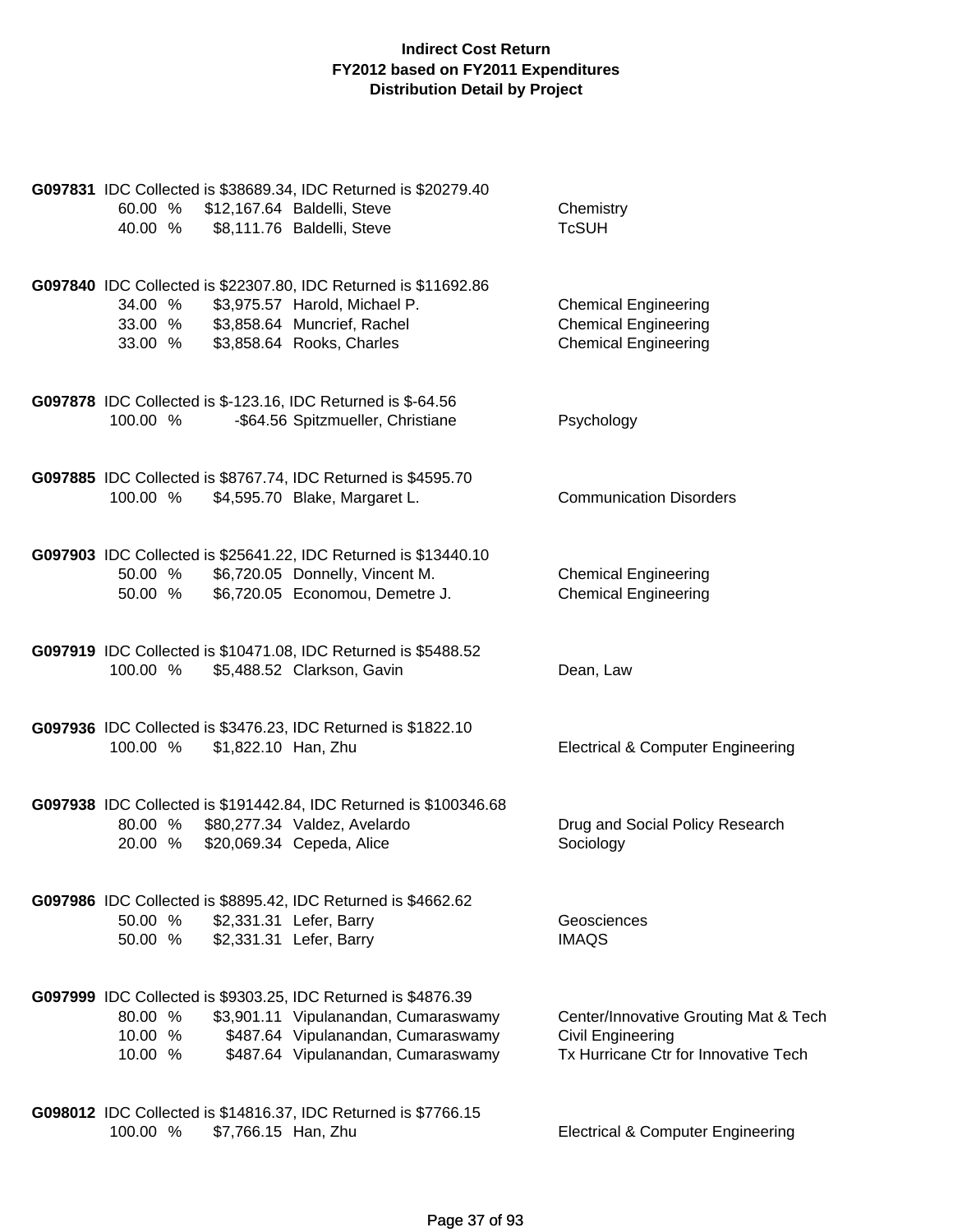| G098025 IDC Collected is \$28541.92, IDC Returned is \$14960.53<br>23.30 %<br>\$3,485.80 Yu, Qingkai<br>\$3,994.46 Bao, Jiming<br>26.70 %<br>\$3,994.46 Bao, Jiming<br>26.70 %<br>\$3,485.80 Yu, Qingkai<br>23.30 % | <b>Center for Advanced Materials</b><br>Center for Integrated Bio and Nano Systems<br><b>Electrical &amp; Computer Engineering</b><br><b>Electrical &amp; Computer Engineering</b> |
|---------------------------------------------------------------------------------------------------------------------------------------------------------------------------------------------------------------------|------------------------------------------------------------------------------------------------------------------------------------------------------------------------------------|
| G098034 IDC Collected is \$-2707.89, IDC Returned is \$-1419.37<br>-\$1,419.37 Tam, Vincent<br>100.00 %                                                                                                             | <b>Clinical Sciences and Administration</b>                                                                                                                                        |
| G098081 IDC Collected is \$63563.28, IDC Returned is \$33317.33<br>100.00 %<br>\$33,317.33 Dryer, Stuart E.                                                                                                         | Biology/Biochemistry                                                                                                                                                               |
| G098102 IDC Collected is \$45457.60, IDC Returned is \$23827.06<br>\$14,296.23 Lee, T. Randall<br>60.00 %<br>\$9,530.82 Lee, T. Randall<br>40.00 %                                                                  | Chemistry<br><b>TcSUH</b>                                                                                                                                                          |
| G098135 IDC Collected is \$9246.73, IDC Returned is \$4846.77<br>100.00 %<br>\$4,846.77 Grills-Taqueche, Amie E.                                                                                                    | Psychology                                                                                                                                                                         |
| G098136 IDC Collected is \$29336.23, IDC Returned is \$15376.88<br>\$9,226.13 Bassler, Kevin E.<br>60.00 %<br>40.00 %<br>\$6,150.75 Bassler, Kevin E.                                                               | Physics<br><b>TcSUH</b>                                                                                                                                                            |
| G098148 IDC Collected is \$12389.89, IDC Returned is \$6494.28<br>50.00 %<br>\$3,247.14 Franchek, Matthew<br>\$3,247.14 Zimmerman, David C.<br>50.00 %                                                              | <b>Mechanical Engineering</b><br><b>Mechanical Engineering</b>                                                                                                                     |
| G098149 IDC Collected is \$19949.95, IDC Returned is \$10456.97<br>35.00 % \$3,659.94 Franchek, Matthew<br>\$3,659.94 Grigoriadis, Karolos M.<br>35.00 %<br>30.00 %<br>\$3,137.09 Mohammadpour, Javad               | <b>Mechanical Engineering</b><br><b>Mechanical Engineering</b><br><b>Mechanical Engineering</b>                                                                                    |
| G098151 IDC Collected is \$404.26, IDC Returned is \$211.90<br>100.00 %<br>\$211.90 Luss, Dan                                                                                                                       | <b>Chemical Engineering</b>                                                                                                                                                        |
| G098162 IDC Collected is \$4.97, IDC Returned is \$2.61<br>\$2.61 Prince, Randall A.<br>100.00 %                                                                                                                    | <b>Clinical Sciences and Administration</b>                                                                                                                                        |
| G098163 IDC Collected is \$140.00, IDC Returned is \$73.38<br>90.00 %<br>\$66.04 Lewis, Russell                                                                                                                     | <b>Clinical Sciences and Administration</b>                                                                                                                                        |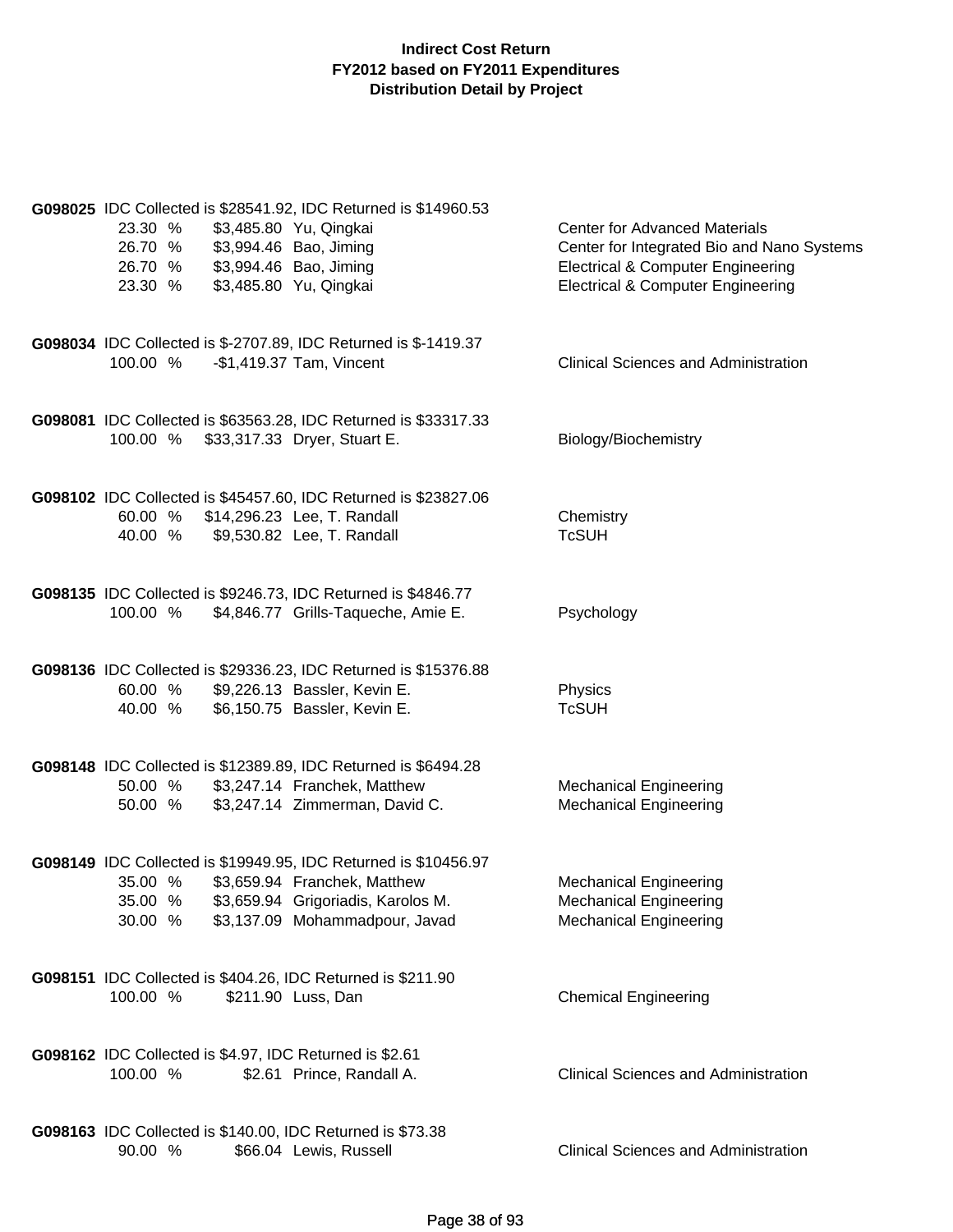| 10.00 %  |                       | \$7.34 Prince, Randall A.                                                                             | <b>Clinical Sciences and Administration</b> |
|----------|-----------------------|-------------------------------------------------------------------------------------------------------|---------------------------------------------|
|          |                       |                                                                                                       |                                             |
|          |                       | G098166 IDC Collected is \$51798.44, IDC Returned is \$27150.67<br>12.50 % \$3,393.83 Clarke, Mark S. | Health and Human Performance                |
|          |                       | 87.50 % \$23,756.84 O'Connor, Daniel                                                                  | Health and Human Performance                |
|          |                       |                                                                                                       |                                             |
|          |                       | G098167 IDC Collected is \$82.30, IDC Returned is \$43.14                                             |                                             |
| 100.00 % |                       | \$43.14 Pennings, Steve C.                                                                            | Biology/Biochemistry                        |
|          |                       |                                                                                                       |                                             |
| 50.00 %  | \$4,351.98 Li, Liming | G098168 IDC Collected is \$16605.54, IDC Returned is \$8703.96                                        | Geosciences                                 |
| 50.00 %  | \$4,351.98 Li, Liming |                                                                                                       | <b>IMAQS</b>                                |
|          |                       |                                                                                                       |                                             |
| 100.00 % |                       | G098176 IDC Collected is \$-102.46, IDC Returned is \$-53.71<br>-\$53.71 Spitzmueller, Christiane     | Psychology                                  |
|          |                       |                                                                                                       |                                             |
|          |                       | G098181 IDC Collected is \$236.41, IDC Returned is \$123.92                                           |                                             |
| 100.00 % |                       | \$123.92 Prince, Randall A.                                                                           | <b>Clinical Sciences and Administration</b> |
|          |                       |                                                                                                       |                                             |
| 100.00 % |                       | G098184 IDC Collected is \$11450.88, IDC Returned is \$6002.09<br>\$6,002.09 Thummel, Randolph P.     | Chemistry                                   |
|          |                       |                                                                                                       |                                             |
|          |                       | G098198 IDC Collected is \$8196.10, IDC Returned is \$4296.07                                         |                                             |
| 100.00 % |                       | \$4,296.07 Deng, Zhigang                                                                              | <b>Computer Science</b>                     |
|          |                       |                                                                                                       |                                             |
|          |                       | G098206 IDC Collected is \$19774.28, IDC Returned is \$10364.89                                       |                                             |
|          |                       | 100.00 % \$10,364.89 Robinson, Alexander                                                              | Geosciences                                 |
|          |                       | G098211 IDC Collected is \$54411.73, IDC Returned is \$28520.45                                       |                                             |
|          |                       | 50.00 % \$14,260.23 Jacobson, Allan J.                                                                | Chemistry                                   |
|          |                       | 50.00 % \$14,260.23 Jacobson, Allan J.                                                                | <b>TcSUH</b>                                |
|          |                       |                                                                                                       |                                             |
| 50.00 %  |                       | <b>G098212</b> IDC Collected is \$3226.19, IDC Returned is \$1691.04<br>\$845.52 Pinsky, Lawrence S.  | Physics                                     |
| 50.00 %  |                       | \$845.52 Pinsky, Lawrence S.                                                                          | Texas Learning/Computation Center           |
|          |                       |                                                                                                       |                                             |
| 100.00 % |                       | G098216 IDC Collected is \$51994.62, IDC Returned is \$27253.50<br>\$27,253.50 Gao, Xiaolian          | Biology/Biochemistry                        |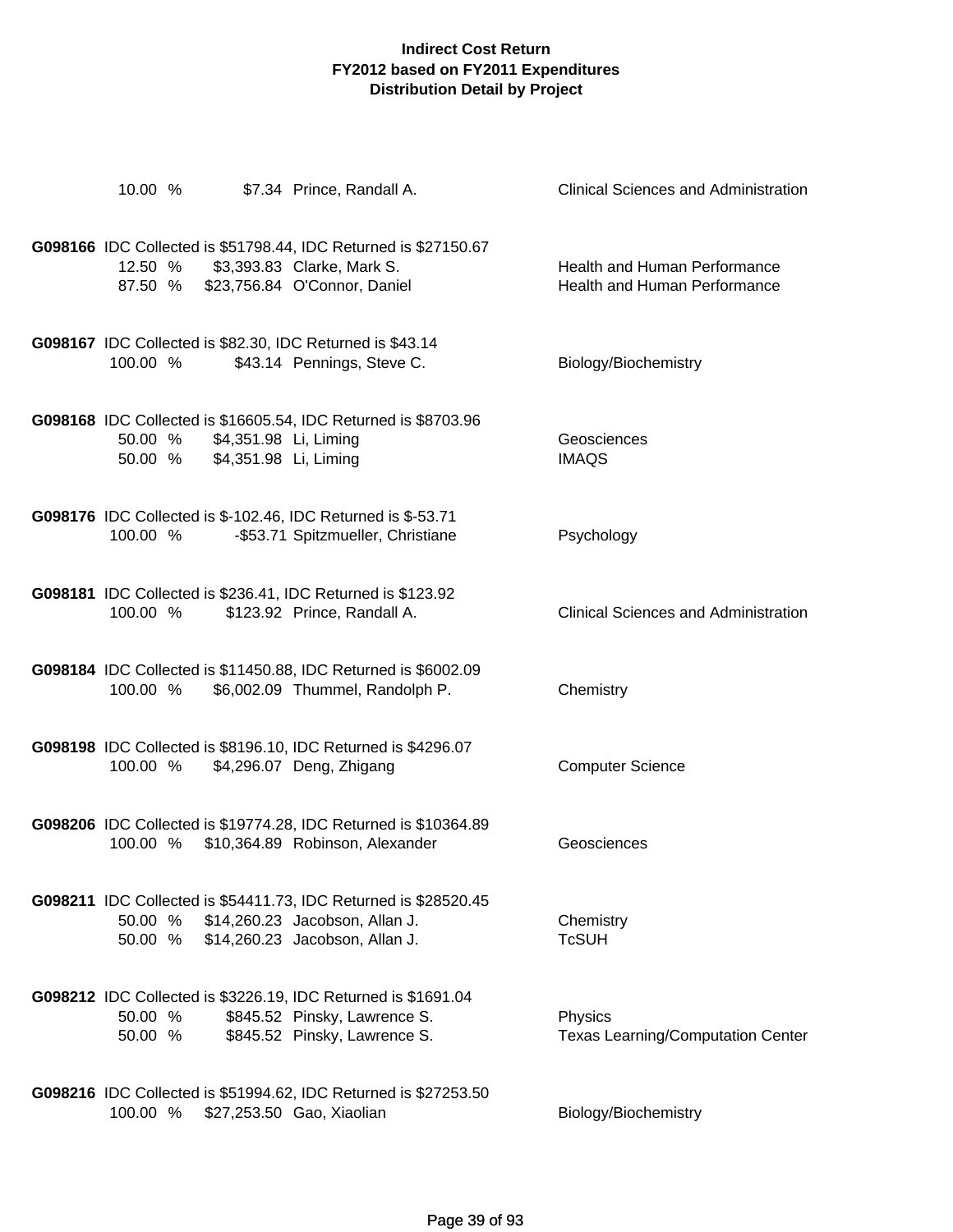| 30.00 %<br>70.00 %                                                                                                  | G098221 IDC Collected is \$22463.73, IDC Returned is \$11774.59<br>\$3,532.38 Dean, Edward J.<br>\$8,242.21 Glowinski, Roland                                           | <b>Mathematics</b><br><b>Mathematics</b>                                                                                                             |
|---------------------------------------------------------------------------------------------------------------------|-------------------------------------------------------------------------------------------------------------------------------------------------------------------------|------------------------------------------------------------------------------------------------------------------------------------------------------|
| 100.00 %<br>\$10,138.43 Lu, Qian                                                                                    | G098248 IDC Collected is \$19342.24, IDC Returned is \$10138.43                                                                                                         | Psychology                                                                                                                                           |
| 33.00 %<br>33.00 % \$6,294.54 Hoppe, Ronald<br>34.00 %                                                              | G098264 IDC Collected is \$36390.34, IDC Returned is \$19074.36<br>\$6,294.54 Glowinski, Roland<br>\$6,485.28 Pan, Tsorng-Whay                                          | <b>Mathematics</b><br><b>Mathematics</b><br><b>Mathematics</b>                                                                                       |
| 100.00 %                                                                                                            | G098265 IDC Collected is \$28437.73, IDC Returned is \$14905.92<br>\$14,905.92 Ordonez, Carlos                                                                          | <b>Computer Science</b>                                                                                                                              |
| 16.00 %<br>33.00 %<br>17.50 % \$4,517.94 Papadakis, Emanuel I.<br>16.00 % \$4,130.69 Kakadiaris, Ioannis<br>17.50 % | G098272 IDC Collected is \$49253.63, IDC Returned is \$25816.78<br>\$4,130.69 Kakadiaris, Ioannis<br>\$8,519.54 Azencott, Robert G.<br>\$4,517.94 Papadakis, Emanuel I. | <b>Computer Science</b><br><b>Mathematics</b><br><b>Mathematics</b><br>Texas Learning/Computation Center<br><b>Texas Learning/Computation Center</b> |
| 33.00 %<br>67.00 %                                                                                                  | G098279 IDC Collected is \$17876.75, IDC Returned is \$9370.28<br>\$3,092.19 Jackson, David R.<br>\$6,278.09 Wilton, Donald R.                                          | <b>Electrical &amp; Computer Engineering</b><br><b>Electrical &amp; Computer Engineering</b>                                                         |
| 100.00 %                                                                                                            | G098290 IDC Collected is \$27618.35, IDC Returned is \$14476.43<br>\$14,476.43 Chapman, Barbara M.                                                                      | <b>Computer Science</b>                                                                                                                              |
| 100.00 %                                                                                                            | G098293 IDC Collected is \$25806.12, IDC Returned is \$13526.54<br>\$13,526.54 Balakotaiah, Vemuri                                                                      | <b>Chemical Engineering</b>                                                                                                                          |
| G098313 IDC Collected is \$7936.97, IDC Returned is \$4160.24<br>60.00 % \$2,496.15 Malki, Heidar A.<br>40.00 %     | \$1,664.10 Grigoriadis, Karolos M.                                                                                                                                      | <b>Engineering Technology</b><br><b>Mechanical Engineering</b>                                                                                       |
| G098314 IDC Collected is \$5836.04, IDC Returned is \$3059.02<br>100.00 %<br>\$3,059.02 Han, Zhu                    |                                                                                                                                                                         | <b>Electrical &amp; Computer Engineering</b>                                                                                                         |
| 100.00 %                                                                                                            | G098338 IDC Collected is \$43640.16, IDC Returned is \$22874.43<br>\$22,874.43 Hungerford, Ed V.                                                                        | Physics                                                                                                                                              |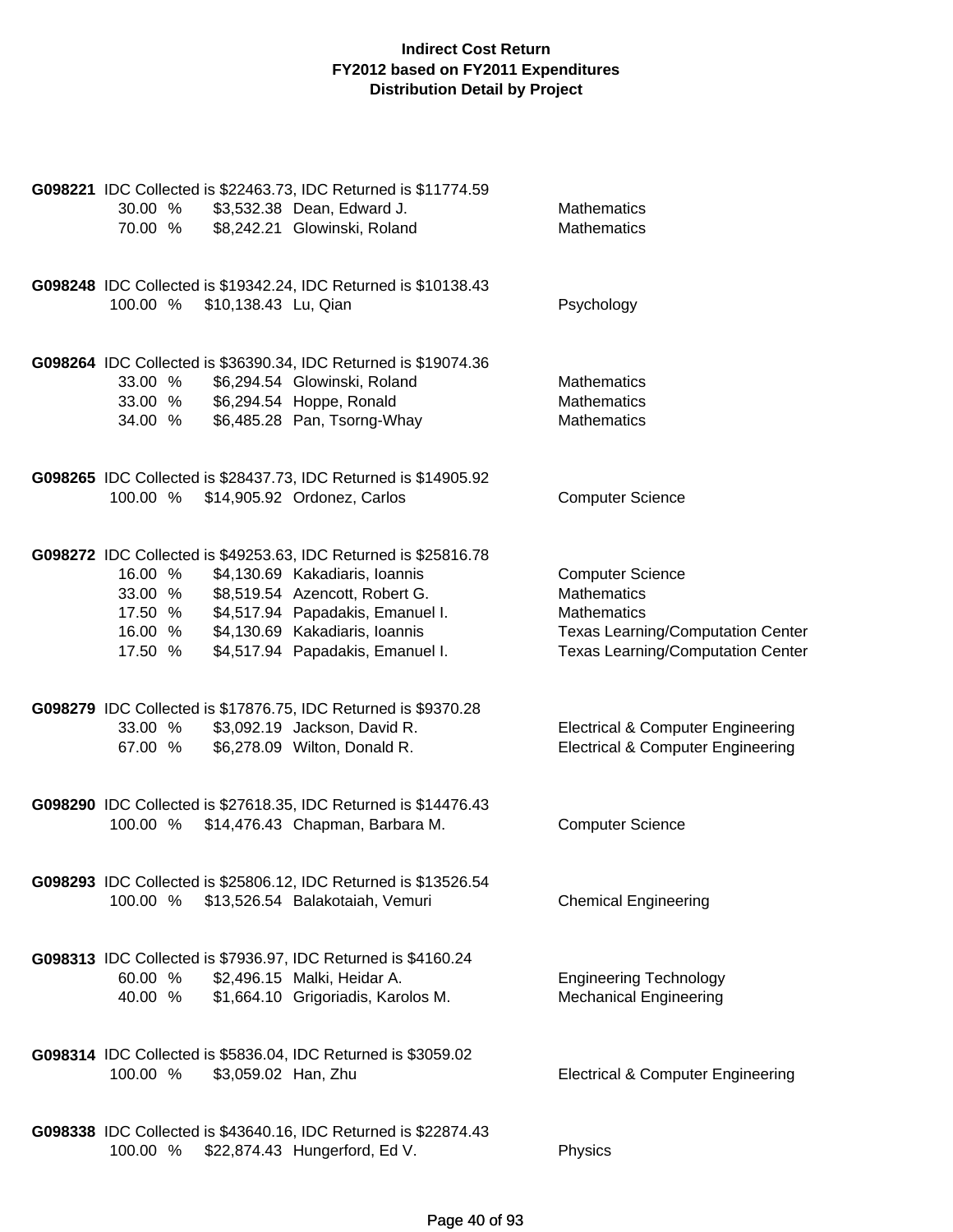| G098342 IDC Collected is \$84473.08, IDC Returned is \$44277.41<br>53.00 % \$44,277.41 Dauwalder, Brigitte                                                                                                                                | Biology/Biochemistry                                                                             |
|-------------------------------------------------------------------------------------------------------------------------------------------------------------------------------------------------------------------------------------------|--------------------------------------------------------------------------------------------------|
| G098344 IDC Collected is \$21249.34, IDC Returned is \$11138.05<br>50.00 % \$5,569.03 Cheung, Margaret S.<br>25.00 % \$2,784.51 Cheung, Margaret S.<br>\$2,784.51 Cheung, Margaret S.<br>25.00 %                                          | Physics<br><b>TcSUH</b><br><b>Texas Learning/Computation Center</b>                              |
| G098350 IDC Collected is \$36422.87, IDC Returned is \$19091.41<br>\$19,091.41 Fujita, Masaya<br>100.00 %                                                                                                                                 | Biology/Biochemistry                                                                             |
| G098356 IDC Collected is \$83085.31, IDC Returned is \$43550.00<br>\$13,065.00 Balakotaiah, Vemuri<br>30.00 %<br>40.00 % \$17,420.00 Harold, Michael P.<br>\$13,065.00 Luss, Dan<br>30.00 %                                               | <b>Chemical Engineering</b><br><b>Chemical Engineering</b><br><b>Chemical Engineering</b>        |
| G098369 IDC Collected is \$38684.05, IDC Returned is \$20276.63<br>45.00 %<br>\$9,124.48 Frankino, William A.<br>\$11,152.15 Frankino, William A.<br>55.00 %                                                                              | <b>Biology of Behavior Institute</b><br>Biology/Biochemistry                                     |
| G098393 IDC Collected is \$107.19, IDC Returned is \$56.18<br>100.00 %<br>\$56.18 Chen, Yuhua                                                                                                                                             | <b>Electrical &amp; Computer Engineering</b>                                                     |
| G098399 IDC Collected is \$68589.81, IDC Returned is \$35952.03<br>\$17,976.02 Donnelly, Vincent M.<br>50.00 %<br>\$17,976.02 Economou, Demetre J.<br>50.00 %                                                                             | <b>Chemical Engineering</b><br><b>Chemical Engineering</b>                                       |
| G098445 IDC Collected is \$796.13, IDC Returned is \$417.30<br>100.00 %<br>\$417.30 Hu, Ming                                                                                                                                              | <b>PPS</b>                                                                                       |
| G098454 IDC Collected is \$-0.01, IDC Returned is \$-0.01<br>30.00 %<br>-\$0.00 Freundlich, Alexandre<br>25.00 %<br>-\$0.00 Selvamanickam, Venkat<br>20.00 %<br>-\$0.00 Freundlich, Alexandre<br>-\$0.00 Selvamanickam, Venkat<br>25.00 % | <b>Center for Advanced Materials</b><br><b>Mechanical Engineering</b><br>Physics<br><b>TcSUH</b> |
| G098456 IDC Collected is \$15230.31, IDC Returned is \$7983.12<br>\$7,983.12 Chen, Yuhua<br>100.00 %                                                                                                                                      | <b>Electrical &amp; Computer Engineering</b>                                                     |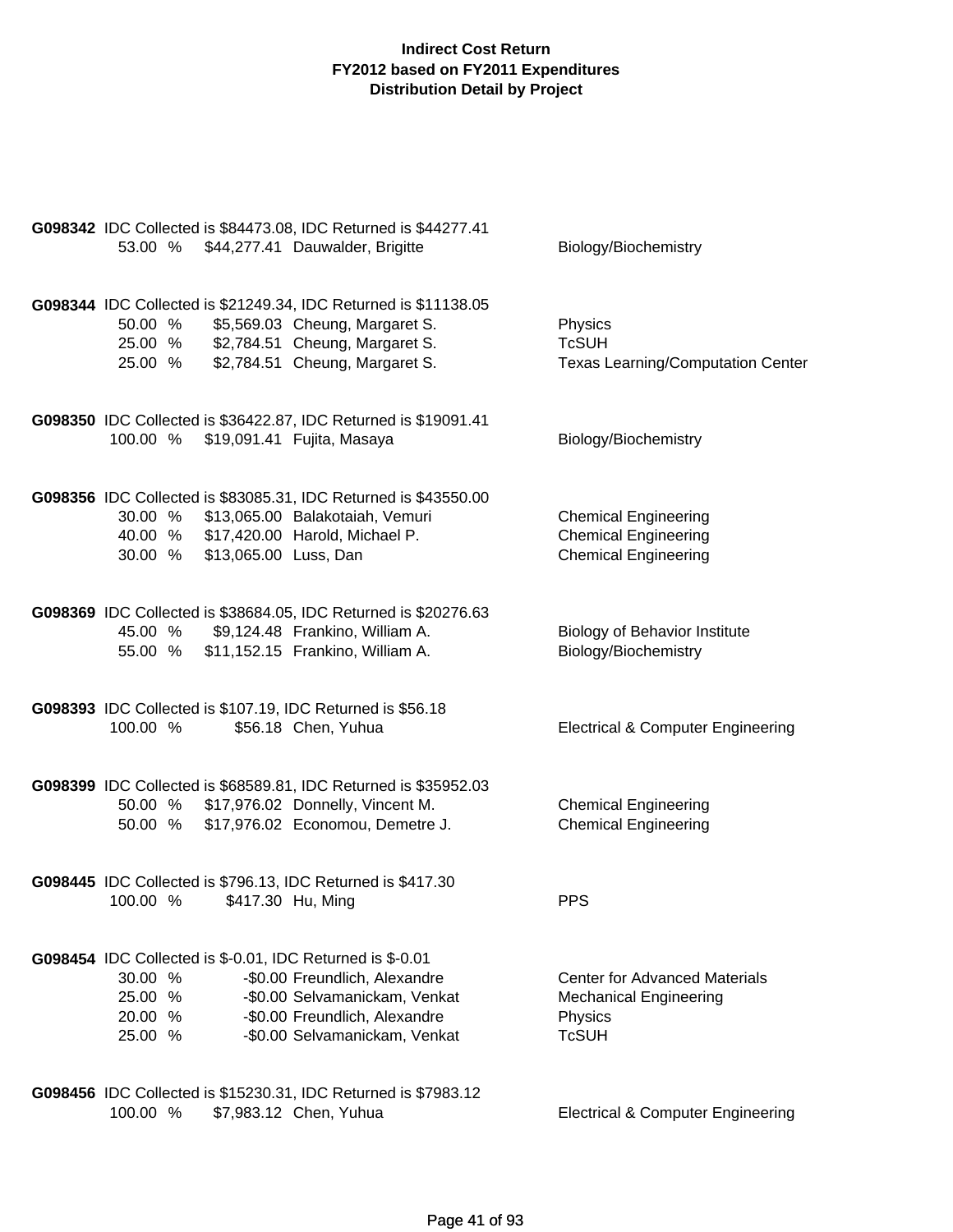| 50.00 %<br>50.00 % \$50,919.08 Gustafsson, Jan-Ake                                                      | G098467 IDC Collected is \$194288.29, IDC Returned is \$101838.15<br>\$50,919.08 Gustafsson, Jan-Ake                     | Biology/Biochemistry<br><b>CNRCS</b>                                                                                                                                                     |
|---------------------------------------------------------------------------------------------------------|--------------------------------------------------------------------------------------------------------------------------|------------------------------------------------------------------------------------------------------------------------------------------------------------------------------------------|
| 49.00 %<br>51.00 % \$5,357.74 Merchant, Fatima A.                                                       | G098471 IDC Collected is \$20042.29, IDC Returned is \$10505.37<br>\$5,147.63 Merchant, Fatima A.                        | Chemistry<br><b>Engineering Technology</b>                                                                                                                                               |
| 100.00 % \$18,096.59 Torres-Hostos, Luis R.                                                             | G098473 IDC Collected is \$34524.94, IDC Returned is \$18096.59                                                          | Drug and Social Policy Research                                                                                                                                                          |
| G098478 IDC Collected is \$1592.52, IDC Returned is \$834.74<br>100.00 %                                | \$834.74 Eriksen, Jason                                                                                                  | <b>PPS</b>                                                                                                                                                                               |
| 50.00 % \$1,402.92 Ruan, Ke-He<br>50.00 %                                                               | G098486 IDC Collected is \$5353.04, IDC Returned is \$2805.85<br>\$1,402.92 Ruan, Ke-He                                  | Ctr/Experimental Therapeutics/Pharma<br><b>PPS</b>                                                                                                                                       |
| 100.00 %                                                                                                | G098487 IDC Collected is \$4206.52, IDC Returned is \$2204.89<br>\$2,204.89 Ordonez, Carlos                              | <b>Computer Science</b>                                                                                                                                                                  |
| G098587 IDC Collected is \$220.79, IDC Returned is \$115.73<br>100.00 %                                 | \$115.73 Cai, Chengzhi                                                                                                   | Chemistry                                                                                                                                                                                |
| G098593 IDC Collected is \$50.50, IDC Returned is \$26.47<br>100.00 %                                   | \$26.47 Tang, Rosa                                                                                                       | Optometry, Community                                                                                                                                                                     |
| 100.00 %<br>\$18,298.19 Liu, Dong                                                                       | G098606 IDC Collected is \$34909.55, IDC Returned is \$18298.19                                                          | <b>Mechanical Engineering</b>                                                                                                                                                            |
| G098629 IDC Collected is \$781.45, IDC Returned is \$409.60<br>25.00 %<br>25.00 %<br>25.00 %<br>25.00 % | \$102.40 Brankovic, Stanko R.<br>\$102.40 Litvinov, Dmitri<br>\$102.40 Brankovic, Stanko R.<br>\$102.40 Litvinov, Dmitri | Center for Integrated Bio and Nano Systems<br>Center for Integrated Bio and Nano Systems<br><b>Electrical &amp; Computer Engineering</b><br><b>Electrical &amp; Computer Engineering</b> |
| 100.00 %<br>\$12,026.59 Stein, Gila                                                                     | G098633 IDC Collected is \$22944.50, IDC Returned is \$12026.59                                                          | <b>Chemical Engineering</b>                                                                                                                                                              |

**G098672** IDC Collected is \$27780.59, IDC Returned is \$14561.47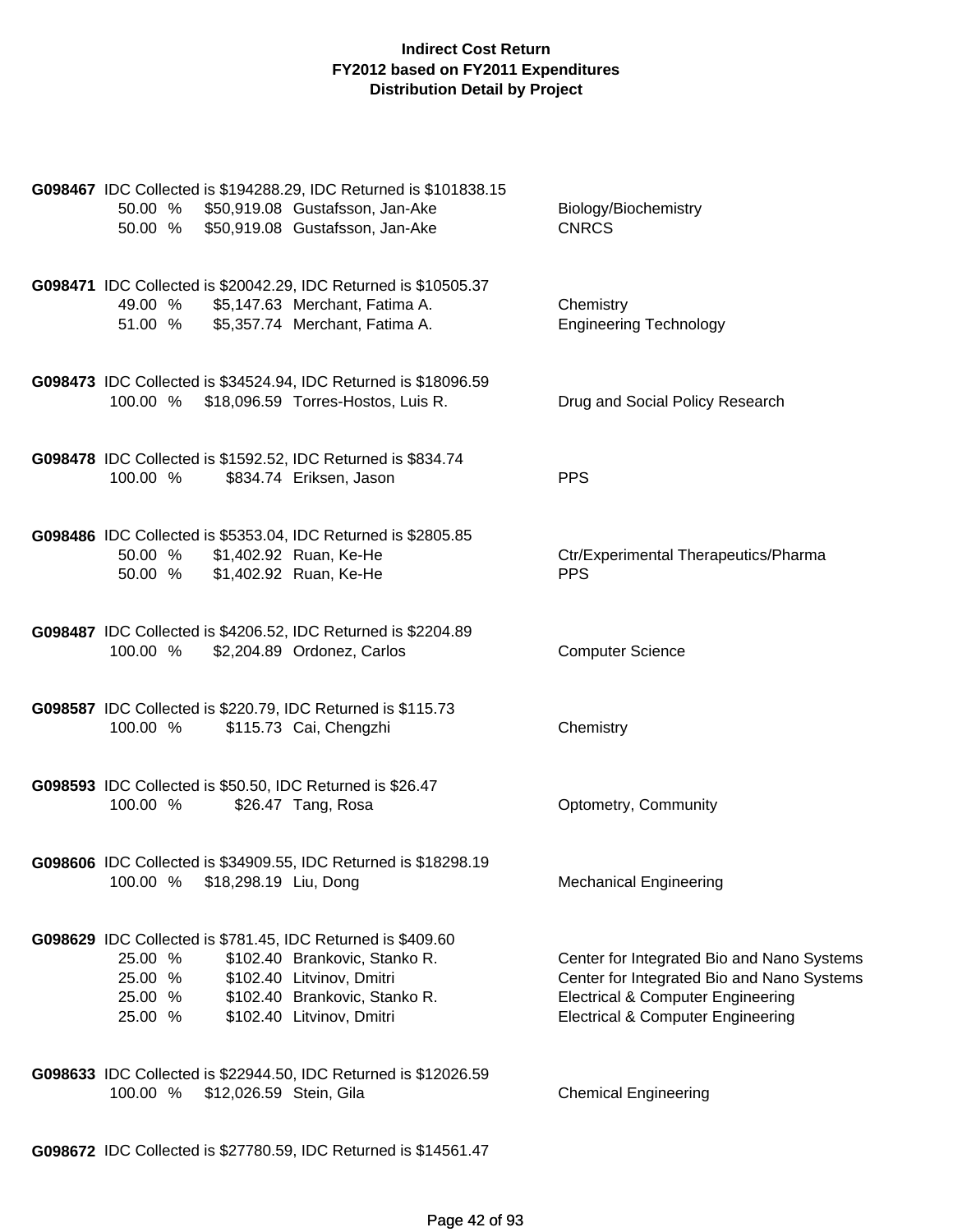| 100.00 %           | \$14,561.47 Gurkan, Deniz                                                                         | <b>Engineering Technology</b>                                |
|--------------------|---------------------------------------------------------------------------------------------------|--------------------------------------------------------------|
| 100.00 %           | G098673 IDC Collected is \$1986.34, IDC Returned is \$1041.16<br>\$1,041.16 Selvamanickam, Venkat | <b>Mechanical Engineering</b>                                |
|                    |                                                                                                   |                                                              |
|                    | G098703 IDC Collected is \$120836.75, IDC Returned is \$63337.79                                  |                                                              |
| 65.00 %            | \$41,169.56 Chino, Yuzo M.                                                                        | Optometry, Community                                         |
| 5.00 %             | \$3,166.89 Harwerth, Ronald S.                                                                    | Optometry, Community                                         |
|                    | 5.00 % \$3,166.89 Smith III, Earl L.                                                              | Optometry, Community                                         |
| 25.00 %            | \$15,834.45 Wensveen, Janice                                                                      | Optometry, Community                                         |
|                    | G098707 IDC Collected is \$3008.27, IDC Returned is \$1576.81                                     |                                                              |
| 50.00 %            | \$788.41 Litvinov, Dmitri                                                                         | Center for Integrated Bio and Nano Systems                   |
| 50.00 %            | \$788.41 Litvinov, Dmitri                                                                         | <b>Electrical &amp; Computer Engineering</b>                 |
|                    | G098720 IDC Collected is \$19807.56, IDC Returned is \$10382.33                                   |                                                              |
| 75.00 %            | \$7,786.75 Hollingsworth, D. Keith                                                                | <b>Mechanical Engineering</b>                                |
| 25.00 %            | \$2,595.58 Witte, Larry C.                                                                        | <b>Mechanical Engineering</b>                                |
| 25.00 %            | G098732 IDC Collected is \$201751.79, IDC Returned is \$105750.22<br>\$26,437.55 Deng, Zhigang    | <b>Computer Science</b>                                      |
| 7.50 %             | \$7,931.27 Kakadiaris, Ioannis                                                                    | <b>Computer Science</b>                                      |
| 15.00 %            | \$15,862.53 Shah, Shishir                                                                         | <b>Computer Science</b>                                      |
| 25.00 %            | \$26,437.55 Tsekos, Nikolaos V.                                                                   | <b>Computer Science</b>                                      |
| 10.00 %            | \$10,575.02 Grigoriadis, Karolos M.                                                               | <b>Mechanical Engineering</b>                                |
| 10.00 %            | \$10,575.02 Mohammadpour, Javad                                                                   | <b>Mechanical Engineering</b>                                |
| 7.50 %             | \$7,931.27 Kakadiaris, Ioannis                                                                    | <b>Texas Learning/Computation Center</b>                     |
|                    | G098736 IDC Collected is \$3764.98, IDC Returned is \$1973.45                                     |                                                              |
| 20.00 %            | \$394.69 Litvinov, Dmitri                                                                         | Center for Integrated Bio and Nano Systems                   |
| 30.00 %            | \$592.04 Willson, Richard C.                                                                      | Center for Integrated Bio and Nano Systems                   |
| 20.00 %            | \$394.69 Willson, Richard C.                                                                      | <b>Chemical Engineering</b>                                  |
| 30.00 %            | \$592.04 Litvinov, Dmitri                                                                         | <b>Electrical &amp; Computer Engineering</b>                 |
|                    | G098752 IDC Collected is \$74284.50, IDC Returned is \$38936.96                                   |                                                              |
| 25.00 %            | \$9,734.24 Kakadiaris, Ioannis                                                                    | <b>Computer Science</b>                                      |
| 25.00 %<br>25.00 % | \$9,734.24 Shah, Shishir<br>\$9,734.24 Kakadiaris, Ioannis                                        | <b>Computer Science</b><br>Texas Learning/Computation Center |
| 25.00 %            | \$9,734.24 Shah, Shishir                                                                          | <b>Texas Learning/Computation Center</b>                     |
|                    |                                                                                                   |                                                              |
|                    | G098762 IDC Collected is \$-335.15, IDC Returned is \$-175.67                                     |                                                              |

100.00 % -\$175.67 Chapman, Barbara M. Computer Science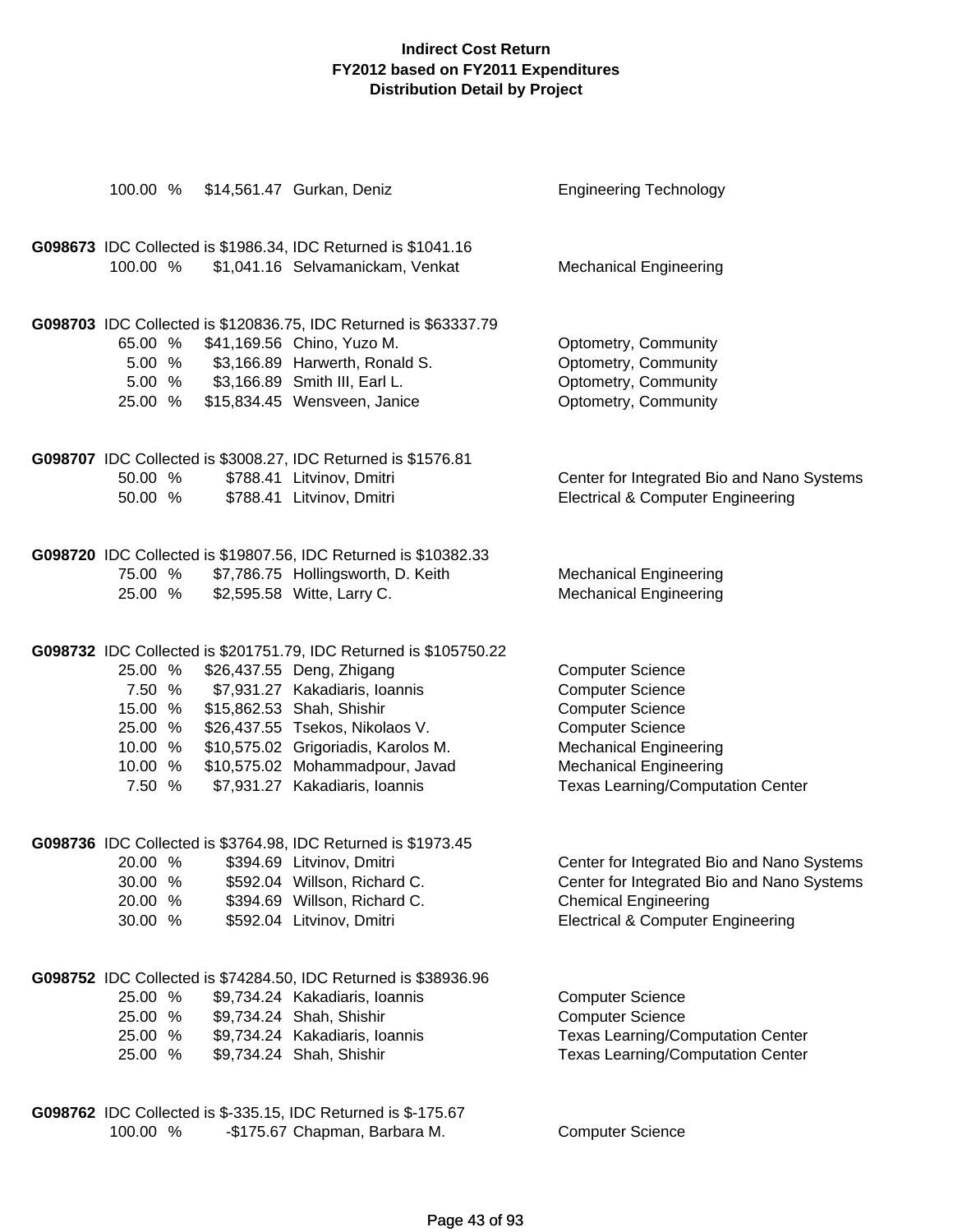| G098769 IDC Collected is \$26335.16, IDC Returned is \$13803.84<br>80.00 % \$11,043.07 Hawkins, Jacqueline<br>\$2,760.77 Chauvot, Jennifer B.<br>20.00 %                                                                    | Curriculum and Instruction<br>Dean, Education                  |
|-----------------------------------------------------------------------------------------------------------------------------------------------------------------------------------------------------------------------------|----------------------------------------------------------------|
| G098770 IDC Collected is \$301.80, IDC Returned is \$158.19<br>25.00 %<br>\$39.55 Lefer, Barry<br>\$39.55 Rappenglueck, Bernhard<br>25.00 %<br>\$39.55 Lefer, Barry<br>25.00 %<br>\$39.55 Rappenglueck, Bernhard<br>25.00 % | Geosciences<br>Geosciences<br><b>IMAQS</b><br><b>IMAQS</b>     |
| G098785 IDC Collected is \$87951.05, IDC Returned is \$46100.42<br>100.00 % \$46,100.42 Hu, Ming                                                                                                                            | <b>PPS</b>                                                     |
| G098786 IDC Collected is \$95378.89, IDC Returned is \$49993.80<br>50.00 % \$24,996.90 Hussain, Tahir<br>50.00 % \$24,996.90 Hussain, Tahir                                                                                 | Heart and Kidney Institute<br><b>PPS</b>                       |
| G098797 IDC Collected is \$12162.94, IDC Returned is \$6375.33<br>70.00 % \$4,462.73 Song, Gangbing<br>\$1,912.60 Sun, Li<br>30.00 %                                                                                        | <b>Mechanical Engineering</b><br><b>Mechanical Engineering</b> |
| G098818 IDC Collected is \$387.37, IDC Returned is \$203.04<br>\$203.04 Schulze, Lawrence J. H.<br>100.00 %                                                                                                                 | <b>Industrial Engineering</b>                                  |
| G098822 IDC Collected is \$10418.57, IDC Returned is \$5461.00<br>\$1,365.25 Jiang, Xun<br>25.00 %<br>25.00 %<br>\$1,365.25 Lefer, Barry<br>25.00 %<br>\$1,365.25 Jiang, Xun<br>\$1,365.25 Lefer, Barry<br>25.00 %          | Geosciences<br>Geosciences<br><b>IMAQS</b><br><b>IMAQS</b>     |
| G098833 IDC Collected is \$22307.39, IDC Returned is \$11692.64<br>100.00 %<br>\$11,692.64 Zhang, Weihua                                                                                                                    | <b>CNRCS</b>                                                   |
| <b>G098870</b> IDC Collected is \$-104.87, IDC Returned is \$-54.97<br>-\$43.97 Song, Gangbing<br>80.00 %<br>-\$10.99 Sun, Li<br>20.00 %                                                                                    | <b>Mechanical Engineering</b><br><b>Mechanical Engineering</b> |
| G098877 IDC Collected is \$27.18, IDC Returned is \$14.25<br>100.00 %<br>\$14.25 Grindon, Angelina C.                                                                                                                       | Learning and Assessment Services                               |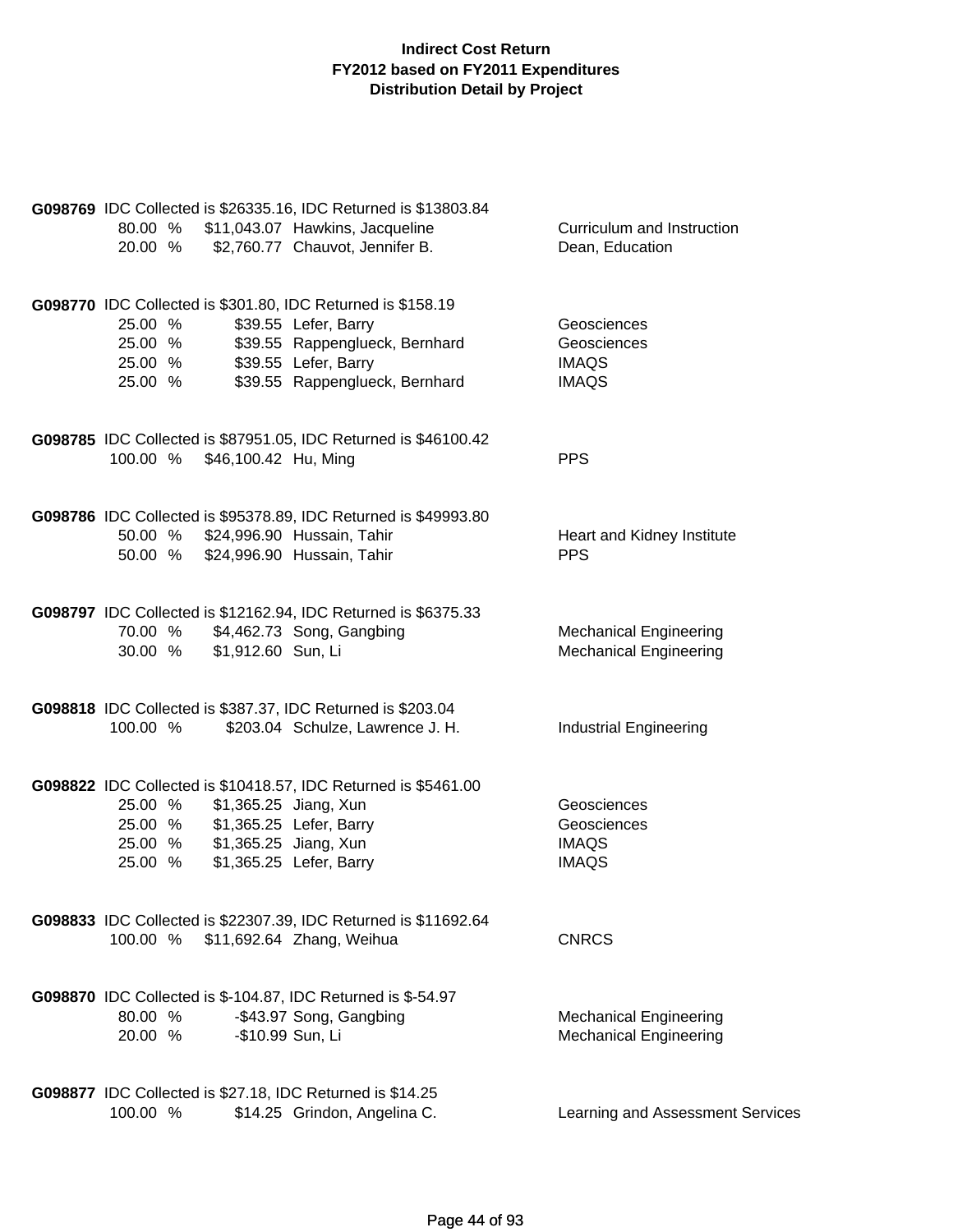| G098881 IDC Collected is \$-412.75, IDC Returned is \$-216.35<br>100.00 %                    | -\$216.35 Garey, Kevin                                                                                                                                                                                                          | <b>Clinical Sciences and Administration</b>                                                                                                                                          |
|----------------------------------------------------------------------------------------------|---------------------------------------------------------------------------------------------------------------------------------------------------------------------------------------------------------------------------------|--------------------------------------------------------------------------------------------------------------------------------------------------------------------------------------|
| G098885 IDC Collected is \$1433.62, IDC Returned is \$751.45<br>100.00 %                     | \$751.45 Khabashesku, Valery                                                                                                                                                                                                    | <b>Chemical Engineering</b>                                                                                                                                                          |
| G098895 IDC Collected is \$60.16, IDC Returned is \$31.53<br>100.00 %                        | \$31.53 Freiberg, H. Jerome                                                                                                                                                                                                     | <b>Consistency Mgmt and Coop Disc</b>                                                                                                                                                |
| 33.30 %<br>33.40 % \$1,258.84 Lee, Rebecca E.<br>33.30 % \$1,255.07 Lee, Rebecca E.          | G098927 IDC Collected is \$7190.49, IDC Returned is \$3768.97<br>\$1,255.07 Rifai, Hanadi                                                                                                                                       | <b>Civil Engineering</b><br>Health and Human Performance<br><b>Texas Obesity Research Center</b>                                                                                     |
| 100.00 %<br>\$3,493.82 Lu, Qian                                                              | G098947 IDC Collected is \$6665.56, IDC Returned is \$3493.82                                                                                                                                                                   | Psychology                                                                                                                                                                           |
| G098949 IDC Collected is \$59.22, IDC Returned is \$31.04<br>100.00 %                        | \$31.04 Schanding, Thomas G.                                                                                                                                                                                                    | <b>Educational Psychology</b>                                                                                                                                                        |
| G098978 IDC Collected is \$746.00, IDC Returned is \$391.02<br>100.00 %<br>\$391.02 Sun, Li  |                                                                                                                                                                                                                                 | <b>Mechanical Engineering</b>                                                                                                                                                        |
| G099008 IDC Collected is \$-30.29, IDC Returned is \$-15.88<br>20.00 %<br>10.00 %<br>70.00 % | -\$3.18 Francis, David J.<br>-\$1.59 Francis, David J.<br>-\$11.11 Francis, David J.                                                                                                                                            | Psychology<br><b>Texas Learning/Computation Center</b><br><b>TIMES</b>                                                                                                               |
| G099032 IDC Collected is \$141.58, IDC Returned is \$74.21<br>100.00 %                       | \$74.21 Ghose, Romi                                                                                                                                                                                                             | <b>PPS</b>                                                                                                                                                                           |
| 50.00 %<br>50.00 %                                                                           | G099061 IDC Collected is \$22081.89, IDC Returned is \$11574.44<br>\$5,787.22 McConnell, Bradley K.<br>\$5,787.22 McConnell, Bradley K.                                                                                         | Heart and Kidney Institute<br><b>PPS</b>                                                                                                                                             |
| 27.50 %<br>17.50 %<br>17.50 %<br>8.00 %<br>27.50 %                                           | G099080 IDC Collected is \$63340.66, IDC Returned is \$33200.64<br>\$9,130.18 Litvinov, Dmitri<br>\$5,810.11 Willson, Richard C.<br>\$5,810.11 Willson, Richard C.<br>\$2,656.05 Lee, T. Randall<br>\$9,130.18 Litvinov, Dmitri | Center for Integrated Bio and Nano Systems<br>Center for Integrated Bio and Nano Systems<br><b>Chemical Engineering</b><br>Chemistry<br><b>Electrical &amp; Computer Engineering</b> |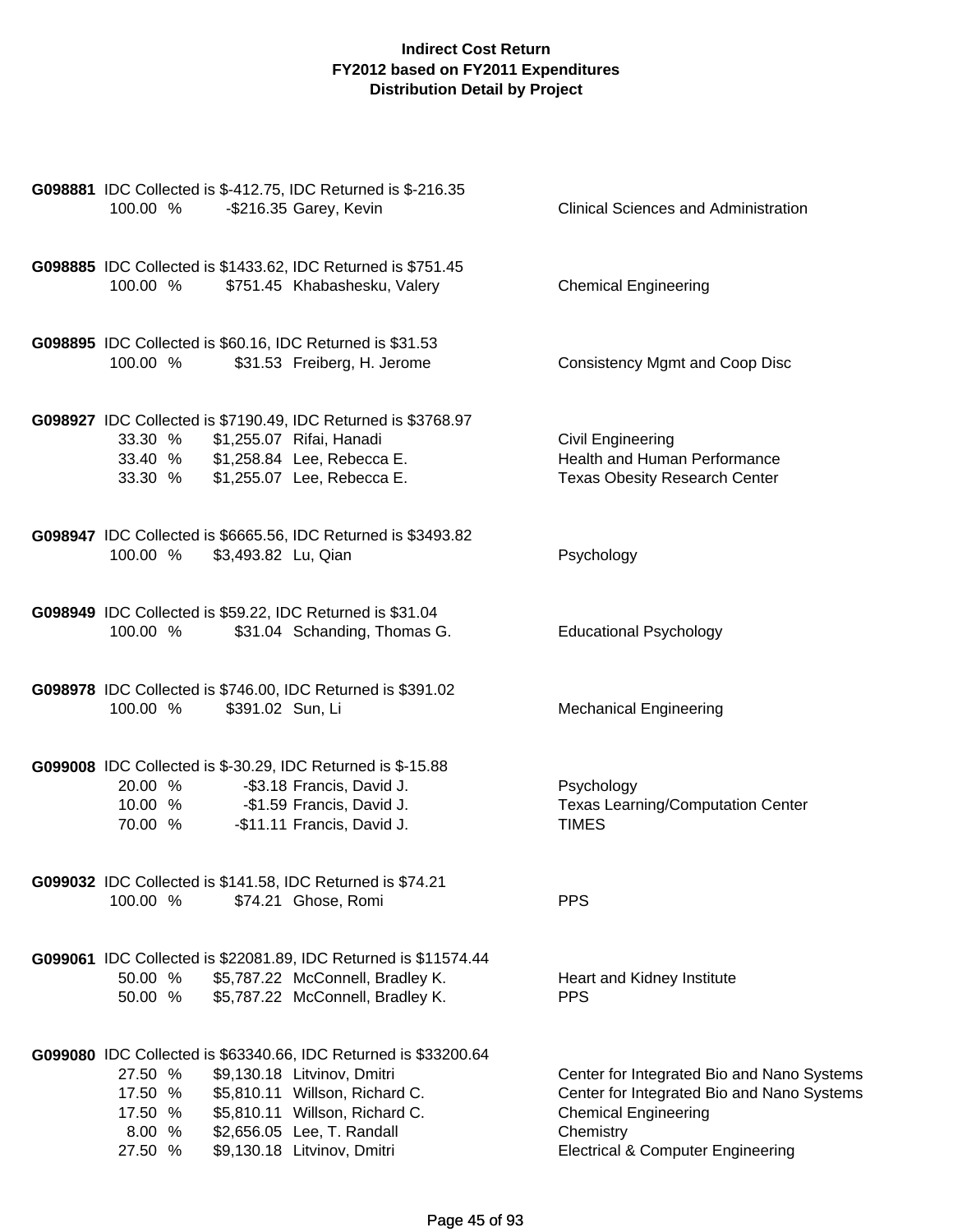| 2.00 %                                              | \$664.01 Lee, T. Randall                                                                                                                                                                                 | <b>TcSUH</b>                                                                                                                                                          |
|-----------------------------------------------------|----------------------------------------------------------------------------------------------------------------------------------------------------------------------------------------------------------|-----------------------------------------------------------------------------------------------------------------------------------------------------------------------|
| 50.00 %<br>50.00 %                                  | G099082 IDC Collected is \$284.45, IDC Returned is \$149.10<br>\$74.55 Zheng, Rong<br>\$74.55 Song, Gangbing                                                                                             | <b>Computer Science</b><br><b>Mechanical Engineering</b>                                                                                                              |
| 50.00 %<br>50.00 %                                  | G099089 IDC Collected is \$83929.03, IDC Returned is \$43992.24<br>\$21,996.12 Ruan, Ke-He<br>\$21,996.12 Ruan, Ke-He                                                                                    | Ctr/Experimental Therapeutics/Pharma<br><b>PPS</b>                                                                                                                    |
| 50.00 %<br>50.00 %                                  | G099090 IDC Collected is \$20390.17, IDC Returned is \$10687.71<br>\$5,343.86 Selvamanickam, Venkat<br>\$5,343.86 Selvamanickam, Venkat                                                                  | <b>Mechanical Engineering</b><br><b>TcSUH</b>                                                                                                                         |
| 50.00 %<br>50.00 %                                  | G099115 IDC Collected is \$37057.21, IDC Returned is \$19423.91<br>\$9,711.95 Donnelly, Vincent M.<br>\$9,711.95 Economou, Demetre J.                                                                    | <b>Chemical Engineering</b><br><b>Chemical Engineering</b>                                                                                                            |
| 100.00 %                                            | G099123 IDC Collected is \$24582.30, IDC Returned is \$12885.06<br>\$12,885.06 Hannay, H. Julia                                                                                                          | Psychology                                                                                                                                                            |
| 10.00 %<br>10.00 %<br>10.00 %<br>20.00 %<br>50.00 % | G099133 IDC Collected is \$14082.25, IDC Returned is \$7381.35<br>\$738.14 Mo, Yi-Lung<br>\$738.14 Malki, Heidar A.<br>\$738.14 Yuan, Xiaojing<br>\$1,476.27 Song, Gangbing<br>\$3,690.68 Song, Gangbing | <b>Civil Engineering</b><br><b>Engineering Technology</b><br><b>Engineering Technology</b><br>Institute for Space Systems Operations<br><b>Mechanical Engineering</b> |
| 34.00 %<br>33.00 %<br>33.00 %                       | G099161 IDC Collected is \$62565.94, IDC Returned is \$32794.56<br>\$11,150.15 Harold, Michael P.<br>\$10,822.21 Muncrief, Rachel<br>\$10,822.21 Rooks, Charles                                          | <b>Chemical Engineering</b><br><b>Chemical Engineering</b><br><b>Chemical Engineering</b>                                                                             |
| 10.00 %<br>90.00 %                                  | G099185 IDC Collected is \$2397.98, IDC Returned is \$1256.93<br>\$125.69 Price, Daniel M.<br>\$1,131.23 Price, Daniel M.                                                                                | Dean, Honors College<br><b>Texas Learning/Computation Center</b>                                                                                                      |
| 34.00 %<br>33.00 %<br>33.00 %                       | G099192 IDC Collected is \$59496.10, IDC Returned is \$31185.48<br>\$10,603.06 Harold, Michael P.<br>\$10,291.21 Muncrief, Rachel<br>\$10,291.21 Rooks, Charles                                          | <b>Chemical Engineering</b><br><b>Chemical Engineering</b><br><b>Chemical Engineering</b>                                                                             |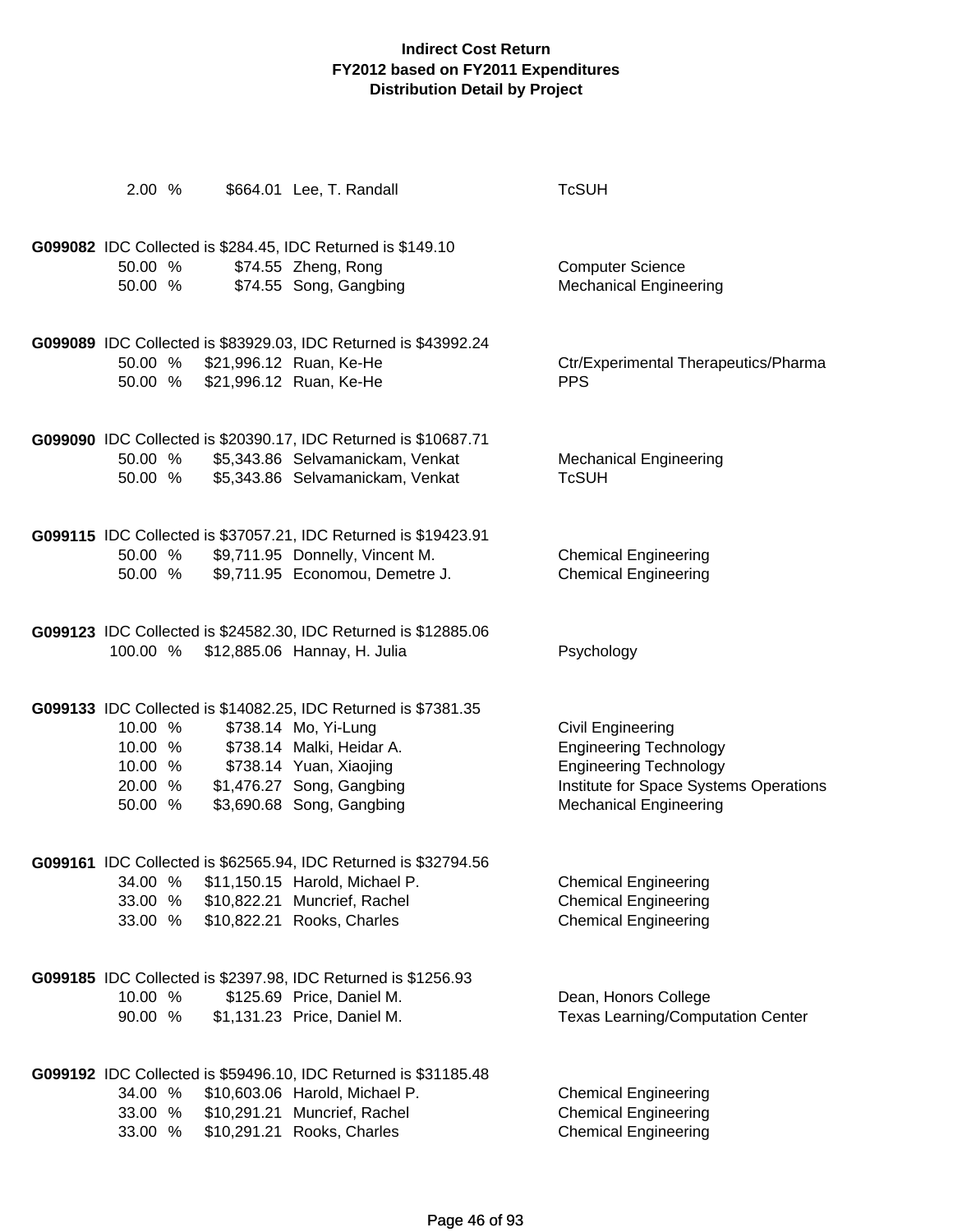|           | G099200 IDC Collected is \$16920.94, IDC Returned is \$8869.28    |                                           |
|-----------|-------------------------------------------------------------------|-------------------------------------------|
| 100.00 %  | \$8,869.28 Howard, Sherry L.                                      | Vice President, Student Affairs           |
|           |                                                                   |                                           |
|           |                                                                   |                                           |
|           | G099201 IDC Collected is \$352.45, IDC Returned is \$184.74       |                                           |
| 100.00 %  | \$184.74 Steinberg, Catherine S.                                  | <b>Community Projects - Social Work</b>   |
|           |                                                                   |                                           |
|           |                                                                   |                                           |
|           | G099203 IDC Collected is \$6612.12, IDC Returned is \$3465.81     |                                           |
| 50.00 %   | \$1,732.90 Chow, Diana S. L.                                      | Institute for Drug Education and Research |
| 50.00 %   | \$1,732.90 Chow, Diana S. L.                                      | <b>PPS</b>                                |
|           |                                                                   |                                           |
|           |                                                                   |                                           |
|           | G099205 IDC Collected is \$260879.13, IDC Returned is \$136742.40 |                                           |
| 22.50 %   | \$30,767.04 Kakadiaris, Ioannis                                   | <b>Computer Science</b>                   |
| 22.50 %   | \$30,767.04 Shah, Shishir                                         | <b>Computer Science</b>                   |
| 5.60 %    | \$7,657.57 Papadakis, Emanuel I.                                  | <b>Mathematics</b>                        |
| 22.50 %   | \$30,767.04 Kakadiaris, Ioannis                                   | <b>Texas Learning/Computation Center</b>  |
| 4.40 %    | \$6,016.67 Papadakis, Emanuel I.                                  | <b>Texas Learning/Computation Center</b>  |
| 22.50 %   | \$30,767.04 Shah, Shishir                                         | <b>Texas Learning/Computation Center</b>  |
|           |                                                                   |                                           |
|           | G099206 IDC Collected is \$503.19, IDC Returned is \$263.75       |                                           |
| 50.00 %   | \$131.88 Subhlok, Jaspal                                          | <b>Computer Science</b>                   |
| 50.00 %   | \$131.88 Subhlok, Jaspal                                          | <b>Texas Learning/Computation Center</b>  |
|           |                                                                   |                                           |
|           |                                                                   |                                           |
|           | G099209 IDC Collected is \$31275.83, IDC Returned is \$16393.54   |                                           |
| 50.00 %   | \$8,196.77 Lim, Gino J.                                           | <b>Industrial Engineering</b>             |
| 1.00<br>% | \$163.94 Parsaei, Hamid R.                                        | <b>Industrial Engineering</b>             |
| 49.00 %   | \$8,032.83 Lim, Gino J.                                           | SW Public Safety Technology Center        |
|           |                                                                   |                                           |
|           |                                                                   |                                           |
|           | G099221 IDC Collected is \$-3399.49, IDC Returned is \$-1781.88   |                                           |
| 60.00 %   | -\$1,069.13 Vipulanandan, Cumaraswamy                             | Center/Innovative Grouting Mat & Tech     |
| 10.00 %   | -\$178.19 Vipulanandan, Cumaraswamy                               | <b>Civil Engineering</b>                  |
| 30.00 %   | -\$534.56 Vipulanandan, Cumaraswamy                               | Tx Hurricane Ctr for Innovative Tech      |
|           |                                                                   |                                           |
|           |                                                                   |                                           |
| 100.00 %  | G099223 IDC Collected is \$7.73, IDC Returned is \$4.05           |                                           |
|           | \$4.05 Gilbertson, Scott R.                                       | Chemistry                                 |
|           |                                                                   |                                           |
|           | G099232 IDC Collected is \$22.38, IDC Returned is \$11.73         |                                           |
| 100.00 %  | \$11.73 Chesnokov, Evgeni M.                                      | Geosciences                               |
|           |                                                                   |                                           |
|           |                                                                   |                                           |
|           | G099256 IDC Collected is \$21.28, IDC Returned is \$11.15         |                                           |
| 50.00 %   | \$5.58 Brandon, Alan D.                                           | Geosciences                               |
| 50.00 %   | \$5.58 Lapen, Thomas J.                                           | Geosciences                               |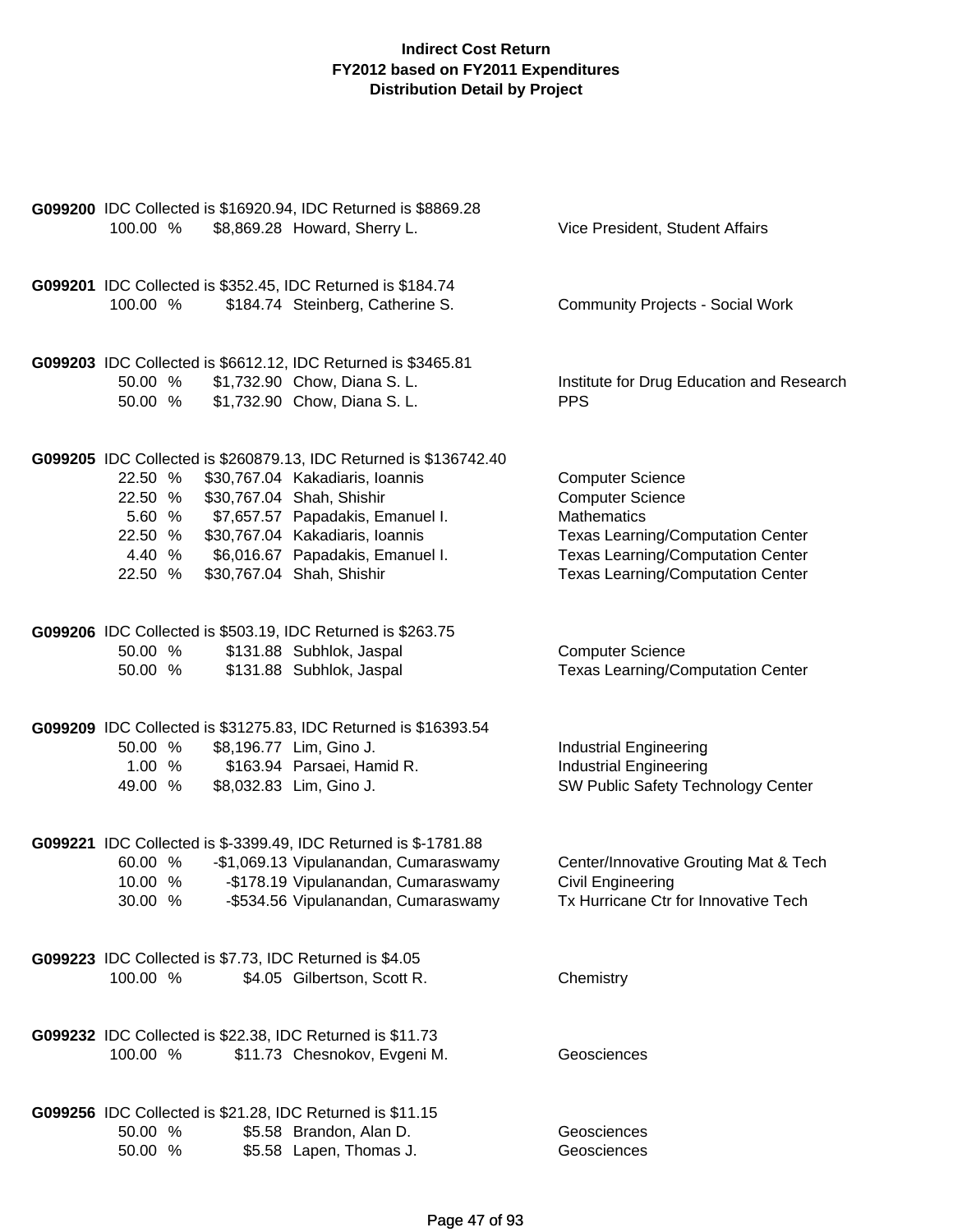| G099295 IDC Collected is \$157.80, IDC Returned is \$82.71        |                                                                 |                                              |
|-------------------------------------------------------------------|-----------------------------------------------------------------|----------------------------------------------|
| 10.00 %                                                           | \$8.27 Barbieri, Enrique                                        | Center for Technology Literacy               |
| 60.00 %                                                           | \$49.63 Cohen, Karen                                            | Center for Technology Literacy               |
| 30.00 %                                                           | \$24.81 Attarzadeh, Farrokh                                     | <b>Engineering Technology</b>                |
| <b>G099315</b> IDC Collected is \$-14.04, IDC Returned is \$-7.36 |                                                                 |                                              |
| 100.00 %                                                          | -\$7.36 Gilbertson, Scott R.                                    | Chemistry                                    |
|                                                                   | G099327 IDC Collected is \$6012.08, IDC Returned is \$3151.29   |                                              |
| 20.00 %                                                           | \$630.26 Francis, David J.                                      | Psychology                                   |
| 10.00 %                                                           | \$315.13 Francis, David J.                                      | <b>Texas Learning/Computation Center</b>     |
| 70.00 %                                                           | \$2,205.90 Francis, David J.                                    | <b>TIMES</b>                                 |
|                                                                   | G099339 IDC Collected is \$-3307.01, IDC Returned is \$-1733.40 |                                              |
| 50.00 %                                                           | -\$866.70 Pavlidis, Ioannis                                     | <b>Computer Science</b>                      |
| 50.00 %                                                           | -\$866.70 Pavlidis, Ioannis                                     | <b>Texas Learning/Computation Center</b>     |
|                                                                   | G099347 IDC Collected is \$-3846.95, IDC Returned is \$-2016.42 |                                              |
| 50.00 %                                                           | -\$1,008.21 Bao, Jiming                                         | Center for Integrated Bio and Nano Systems   |
| 50.00 %                                                           | -\$1,008.21 Bao, Jiming                                         | <b>Electrical &amp; Computer Engineering</b> |
|                                                                   | G099349 IDC Collected is \$-1683.90, IDC Returned is \$-882.63  |                                              |
| 15.00 %                                                           | -\$132.39 Wosik, Jarek                                          | <b>Electrical &amp; Computer Engineering</b> |
| 25.00 %                                                           | -\$220.66 Miller, John H.                                       | Physics                                      |
| 25.00 %<br>35.00 %                                                | -\$220.66 Miller, John H.<br>-\$308.92 Wosik, Jarek             | <b>TcSUH</b><br><b>TcSUH</b>                 |
|                                                                   |                                                                 |                                              |
| G099351 IDC Collected is \$-494.09, IDC Returned is \$-258.98     |                                                                 |                                              |
| 100.00 %                                                          | -\$258.98 Cheung, Monit                                         | Child & Family for Innovative Research       |
| G099354 IDC Collected is \$-26.00, IDC Returned is \$-13.63       |                                                                 |                                              |
| 100.00 %                                                          | -\$13.63 Young, Frederick M.                                    | <b>Small Business Development Center</b>     |
| G099355 IDC Collected is \$1297.80, IDC Returned is \$680.25      |                                                                 |                                              |
| 25.00 %                                                           | \$170.06 Cheng, Han                                             | Optometry, Community                         |
| 50.00 %                                                           | \$340.13 Frishman, Laura J.                                     | Optometry, Community                         |
| 25.00 %                                                           | \$170.06 Tang, Rosa                                             | Optometry, Community                         |
|                                                                   | G099357 IDC Collected is \$4007.56, IDC Returned is \$2100.60   |                                              |
| 50.00 %                                                           | \$1,050.30 Zheng, Rong                                          | <b>Computer Science</b>                      |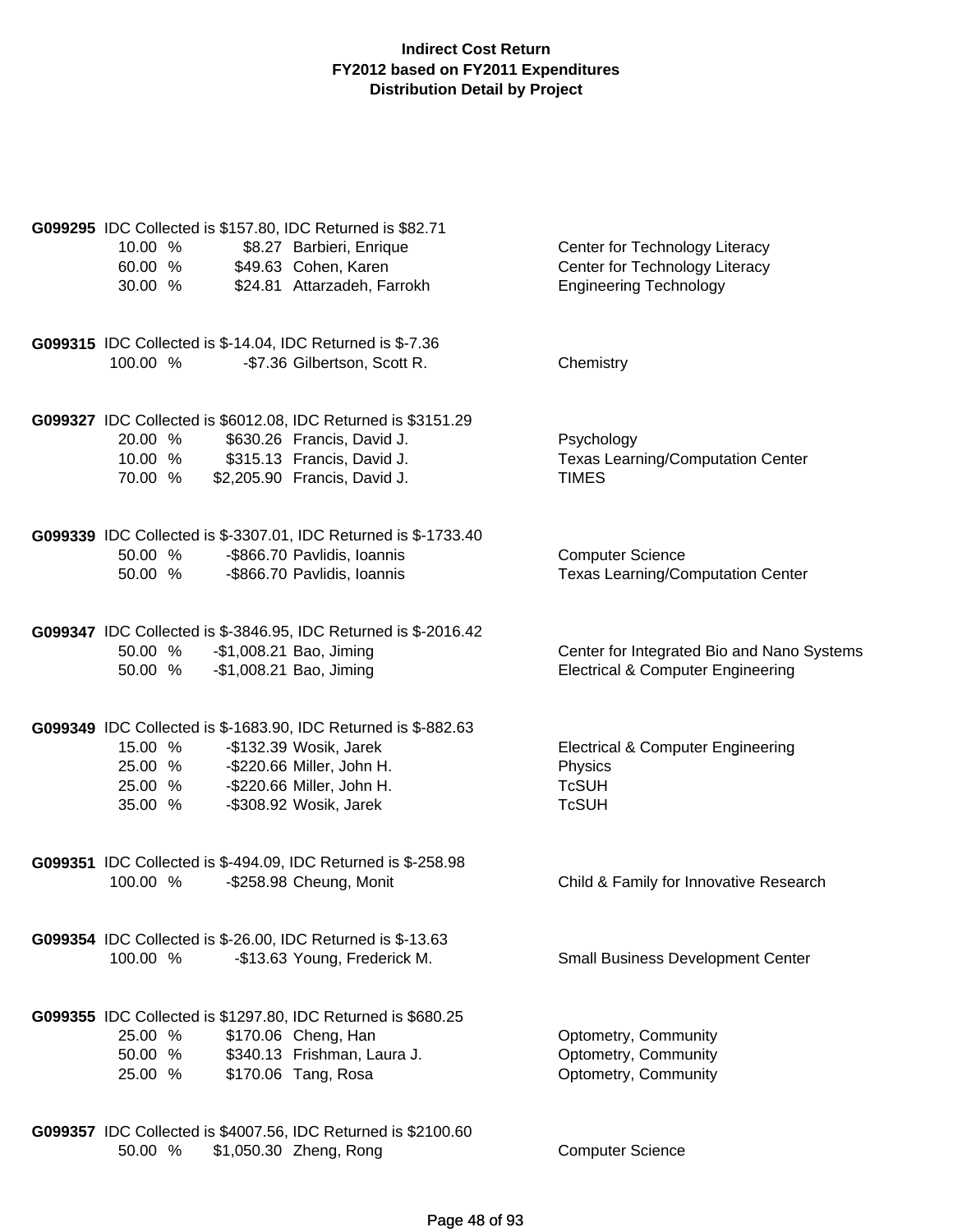|                    | 50.00 % \$1,050.30 Song, Gangbing                                                       | <b>Mechanical Engineering</b>                                             |
|--------------------|-----------------------------------------------------------------------------------------|---------------------------------------------------------------------------|
|                    | G099363 IDC Collected is \$32162.60, IDC Returned is \$16858.35                         |                                                                           |
| 100.00 %           | \$16,858.35 Zhang, Weihua                                                               | <b>CNRCS</b>                                                              |
|                    | G099368 IDC Collected is \$1400.51, IDC Returned is \$734.09                            |                                                                           |
| 50.00 %<br>50.00 % | \$367.05 Hsu, Thomas T. C.<br>\$367.05 Mo, Yi-Lung                                      | <b>Civil Engineering</b><br><b>Civil Engineering</b>                      |
|                    | G099382 IDC Collected is \$-792.58, IDC Returned is \$-415.44                           |                                                                           |
| 25.00 %            | -\$103.86 Ruchhoeft, Paul                                                               | Center for Integrated Bio and Nano Systems                                |
| 45.00 %            | 5.00 % - \$20.77 Willson, Richard C.<br>-\$186.95 Willson, Richard C.                   | Center for Integrated Bio and Nano Systems<br><b>Chemical Engineering</b> |
| 25.00 %            | -\$103.86 Ruchhoeft, Paul                                                               | <b>Electrical &amp; Computer Engineering</b>                              |
|                    | G099395 IDC Collected is \$2508.15, IDC Returned is \$1314.67                           |                                                                           |
| 100.00 %           | \$1,314.67 McDermott, Alison                                                            | Optometry, Community                                                      |
|                    | G099415 IDC Collected is \$97.54, IDC Returned is \$51.13                               |                                                                           |
| 50.00 %            | \$25.56 Harold, Michael P.                                                              | <b>Chemical Engineering</b>                                               |
|                    | 50.00 % \$25.56 Rooks, Charles                                                          | <b>Chemical Engineering</b>                                               |
|                    | G099416 IDC Collected is \$119914.22, IDC Returned is \$62854.24                        |                                                                           |
| 50.00 %            | 50.00 % \$31,427.12 Harold, Michael P.<br>\$31,427.12 Rooks, Charles                    | <b>Chemical Engineering</b><br><b>Chemical Engineering</b>                |
|                    |                                                                                         |                                                                           |
|                    | G099452 IDC Collected is \$11744.17, IDC Returned is \$6155.82                          |                                                                           |
| 100.00 %           | \$6,155.82 Manny, Ruth E.                                                               | Optometry, Community                                                      |
|                    | G099456 IDC Collected is \$4713.17, IDC Returned is \$2470.46<br>\$2,470.46 Cooper, Tim |                                                                           |
| 100.00 %           |                                                                                         | Biology/Biochemistry                                                      |
|                    | G099457 IDC Collected is \$243.01, IDC Returned is \$127.38                             |                                                                           |
| 50.00 %<br>50.00 % | \$63.69 Briggs, James M.<br>\$63.69 Fox, George E.                                      | Biology/Biochemistry<br>Biology/Biochemistry                              |
|                    |                                                                                         |                                                                           |
|                    | G099460 IDC Collected is \$186.54, IDC Returned is \$97.78                              |                                                                           |
| 50.00 %<br>50.00 % | \$48.89 Jacobson, Allan J.<br>\$48.89 Jacobson, Allan J.                                | Chemistry<br><b>TcSUH</b>                                                 |
|                    |                                                                                         |                                                                           |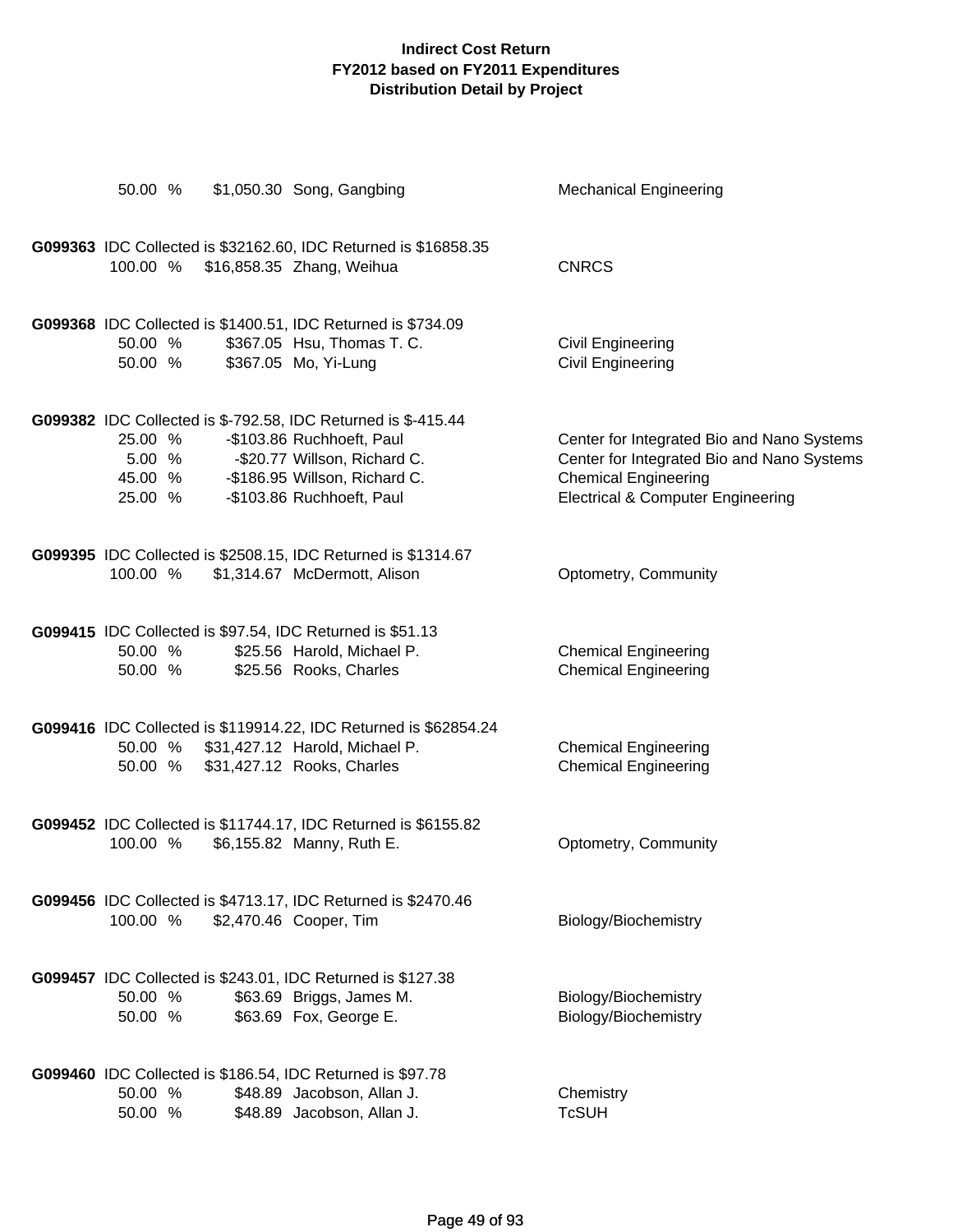| 77.00 %<br>4.60 %<br>2.30 %<br>16.10 % | G099473 IDC Collected is \$17386.86, IDC Returned is \$9113.50<br>\$7,017.39 Fletcher, Jack M.<br>\$419.22 Francis, David J.<br>\$209.61 Francis, David J.<br>\$1,467.27 Francis, David J. | Psychology<br>Psychology<br><b>Texas Learning/Computation Center</b><br><b>TIMES</b>            |
|----------------------------------------|--------------------------------------------------------------------------------------------------------------------------------------------------------------------------------------------|-------------------------------------------------------------------------------------------------|
| 30.00 %<br>20.00 %<br>50.00 %          | G099483 IDC Collected is \$3791.94, IDC Returned is \$1987.58<br>\$596.27 Capitano, Adam<br>\$397.52 Liu, Dong<br>\$993.79 Sun, Li                                                         | <b>Biomedical Engineering</b><br><b>Mechanical Engineering</b><br><b>Mechanical Engineering</b> |
| 92.00 %<br>8.00 %                      | G099494 IDC Collected is \$184463.40, IDC Returned is \$96688.34<br>\$88,953.27 Valdez, Avelardo<br>\$7,735.07 Cepeda, Alice                                                               | Drug and Social Policy Research<br>Sociology                                                    |
| 75.00 %<br>25.00 %                     | G099504 IDC Collected is \$52206.23, IDC Returned is \$27364.42<br>\$20,523.31 Fletcher, Jack M.<br>\$6,841.10 Francis, David J.                                                           | Psychology<br>Psychology                                                                        |
| 20.00 %<br>70.00 %                     | G099509 IDC Collected is \$27934.31, IDC Returned is \$14642.05<br>\$2,928.41 Branum-Martin, Lee A.<br>10.00 % \$1,464.20 Branum-Martin, Lee A.<br>\$10,249.43 Branum-Martin, Lee A.       | Psychology<br><b>Texas Learning/Computation Center</b><br><b>TIMES</b>                          |
| 60.00 %<br>40.00 %                     | G099520 IDC Collected is \$3890.50, IDC Returned is \$2039.24<br>\$1,223.55 Wolfe, John C.<br>\$815.70 Wolfe, John C.                                                                      | <b>Electrical &amp; Computer Engineering</b><br>Nanosystem Manufacturing Center                 |
| 60.00 %<br>15.00 %<br>25.00 %          | G099521 IDC Collected is \$245.31, IDC Returned is \$128.58<br>\$77.15 Song, Gangbing<br>\$19.29 Sun, Li<br>\$32.15 Chen, Chonglin                                                         | <b>Mechanical Engineering</b><br><b>Mechanical Engineering</b><br>Physics                       |
| 100.00 %                               | G099527 IDC Collected is \$698.66, IDC Returned is \$366.21<br>\$366.21 Fletcher, Jack M.                                                                                                  | Psychology                                                                                      |
| 100.00 %                               | G099533 IDC Collected is \$33482.06, IDC Returned is \$17549.96<br>\$17,549.96 Krishnamoorti, Ramanan                                                                                      | <b>Chemical Engineering</b>                                                                     |
| 10.00 %<br>20.00 %                     | G099545 IDC Collected is \$2499.78, IDC Returned is \$1310.28<br>\$131.03 McFarlin, Brian K.<br>\$262.06 Paloski, William H.                                                               | <b>CNBR</b><br><b>CNBR</b>                                                                      |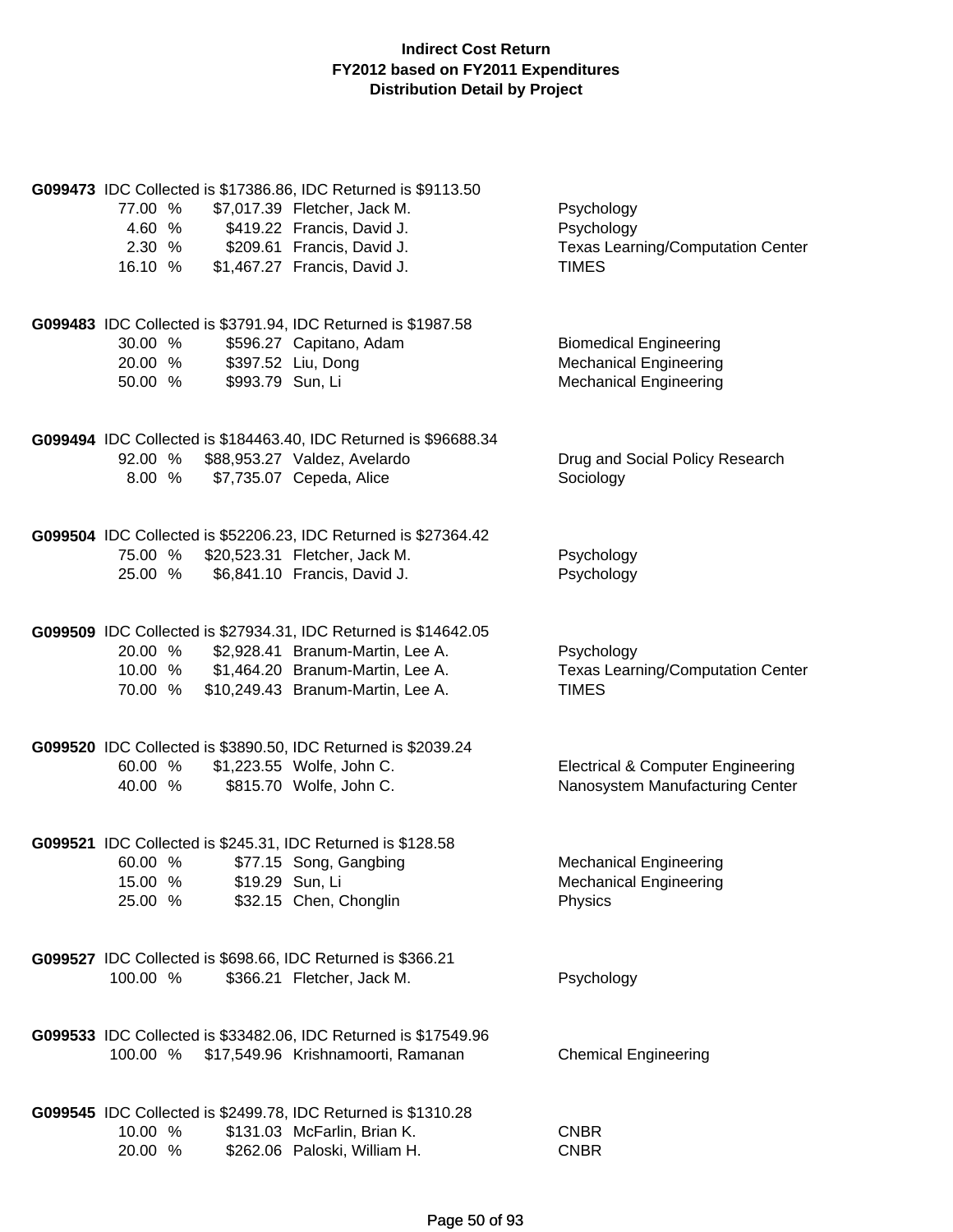| 70.00 %                       | \$917.20 Simpson, Richard J.                                                                                                                                                                                               | <b>CNBR</b>                                                                                                                  |
|-------------------------------|----------------------------------------------------------------------------------------------------------------------------------------------------------------------------------------------------------------------------|------------------------------------------------------------------------------------------------------------------------------|
| 100.00 %                      | G099590 IDC Collected is \$25.48, IDC Returned is \$13.36<br>\$13.36 Strom, Kyle                                                                                                                                           | <b>Civil Engineering</b>                                                                                                     |
|                               | G099599 IDC Collected is \$55284.75, IDC Returned is \$28978.05<br>100.00 % \$28,978.05 Stewart, Robert R.                                                                                                                 | Geosciences                                                                                                                  |
| 25.00 %<br>25.00 %            | G099609 IDC Collected is \$127525.37, IDC Returned is \$66843.70<br>\$16,710.92 Bond, Richard A.<br>25.00 % \$16,710.92 Knoll, Brian J.<br>25.00 % \$16,710.92 Bond, Richard A.<br>\$16,710.92 Knoll, Brian J.             | Heart and Kidney Institute<br>Heart and Kidney Institute<br><b>PPS</b><br><b>PPS</b>                                         |
| 17.00 %<br>17.00 %            | G099612 IDC Collected is \$83468.92, IDC Returned is \$43751.07<br>\$7,437.68 Balakotaiah, Vemuri<br>33.00 % \$14,437.85 Harold, Michael P.<br>33.00 % \$14,437.85 Franchek, Matthew<br>\$7,437.68 Grigoriadis, Karolos M. | <b>Chemical Engineering</b><br><b>Chemical Engineering</b><br><b>Mechanical Engineering</b><br><b>Mechanical Engineering</b> |
| 30.00 %<br>40.00 %<br>30.00 % | G099623 IDC Collected is \$43338.84, IDC Returned is \$22716.49<br>\$6,814.95 Brankovic, Stanko R.<br>\$9,086.59 Brankovic, Stanko R.<br>\$6,814.95 Brankovic, Stanko R.                                                   | Center for Integrated Bio and Nano Systems<br><b>Electrical &amp; Computer Engineering</b><br><b>TcSUH</b>                   |
| 100.00 %                      | G099625 IDC Collected is \$99632.78, IDC Returned is \$52223.52<br>\$52,223.52 Das, Vallabh                                                                                                                                | Optometry, Community                                                                                                         |
|                               | G099626 IDC Collected is \$45444.51, IDC Returned is \$23820.19<br>100.00 % \$23,820.19 Bordnick, Patrick                                                                                                                  | Child & Family for Innovative Research                                                                                       |
| 50.00 %<br>50.00 %            | G099633 IDC Collected is \$3658.60, IDC Returned is \$1917.69<br>\$958.85 Fox, George E.<br>\$958.85 Willson, Richard C.                                                                                                   | Biology/Biochemistry<br><b>Chemical Engineering</b>                                                                          |
| 45.00 %<br>54.00 %<br>1.00 %  | G099642 IDC Collected is \$1517.54, IDC Returned is \$795.43<br>\$357.95 Feng, Qianmei<br>\$429.53 Lim, Gino J.<br>\$7.95 Parsaei, Hamid R.                                                                                | <b>Industrial Engineering</b><br><b>Industrial Engineering</b><br><b>Industrial Engineering</b>                              |

**G099644** IDC Collected is \$5256.81, IDC Returned is \$2755.41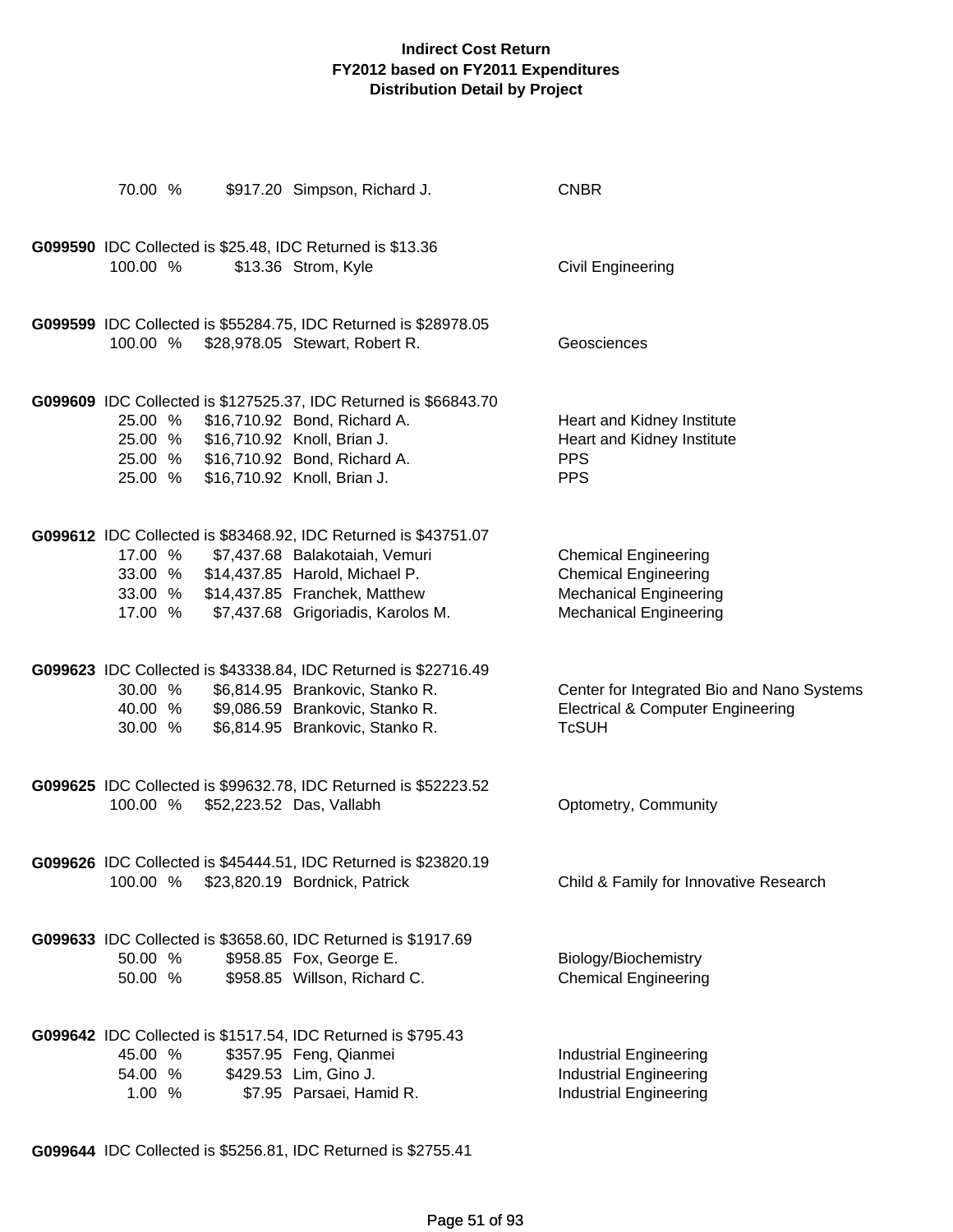| 60.00 %<br>20.00 %<br>20.00 %                                                                 | \$1,653.25 Freundlich, Alexandre<br>\$551.08 Freundlich, Alexandre<br>\$551.08 Freundlich, Alexandre                                                                                      | <b>Center for Advanced Materials</b><br><b>Electrical &amp; Computer Engineering</b><br>Physics                         |
|-----------------------------------------------------------------------------------------------|-------------------------------------------------------------------------------------------------------------------------------------------------------------------------------------------|-------------------------------------------------------------------------------------------------------------------------|
| \$11,965.00 Han, Zhu<br>100.00 %                                                              | G099651 IDC Collected is \$22826.99, IDC Returned is \$11965.00                                                                                                                           | <b>Electrical &amp; Computer Engineering</b>                                                                            |
| 100.00 %                                                                                      | G099656 IDC Collected is \$40878.84, IDC Returned is \$21427.05<br>\$21,427.05 Gilbertson, Scott R.                                                                                       | Chemistry                                                                                                               |
| G099665 IDC Collected is \$1267.31, IDC Returned is \$664.27<br>100.00 %                      | \$664.27 Metcalfe, Ralph W.                                                                                                                                                               | <b>Mechanical Engineering</b>                                                                                           |
| 100.00 %                                                                                      | G099671 IDC Collected is \$5712.52, IDC Returned is \$2994.27<br>\$2,994.27 Han, De-Hua                                                                                                   | Geosciences                                                                                                             |
| 100.00 %                                                                                      | G099673 IDC Collected is \$29594.06, IDC Returned is \$15512.02<br>\$15,512.02 Lubchenko, Vassiliy                                                                                        | Chemistry                                                                                                               |
| 100.00 %                                                                                      | G099684 IDC Collected is \$41766.77, IDC Returned is \$21892.47<br>\$21,892.47 Brandon, Alan D.                                                                                           | Geosciences                                                                                                             |
| 50.00 %<br>50.00 %                                                                            | G099694 IDC Collected is \$16118.79, IDC Returned is \$8448.82<br>\$4,224.41 Jiang, Xun<br>\$4,224.41 Jiang, Xun                                                                          | Geosciences<br><b>IMAQS</b>                                                                                             |
| G099696 IDC Collected is \$1585.98, IDC Returned is \$831.31<br>33.00 %<br>34.00 %<br>33.00 % | \$274.33 Harold, Michael P.<br>\$282.64 Muncrief, Rachel<br>\$274.33 Rooks, Charles                                                                                                       | <b>Chemical Engineering</b><br><b>Chemical Engineering</b><br><b>Chemical Engineering</b>                               |
| G099713 IDC Collected is \$1711.55, IDC Returned is \$897.13<br>100.00 %                      | \$897.13 Granato, Jim                                                                                                                                                                     | Hobby Center for Public Policy                                                                                          |
| 25.00 %<br>40.00 %<br>25.00 %<br>10.00 %                                                      | G099717 IDC Collected is \$22552.60, IDC Returned is \$11821.17<br>\$2,955.29 Litvinov, Dmitri<br>\$4,728.47 Lee, T. Randall<br>\$2,955.29 Litvinov, Dmitri<br>\$1,182.12 Lee, T. Randall | Center for Integrated Bio and Nano Systems<br>Chemistry<br><b>Electrical &amp; Computer Engineering</b><br><b>TcSUH</b> |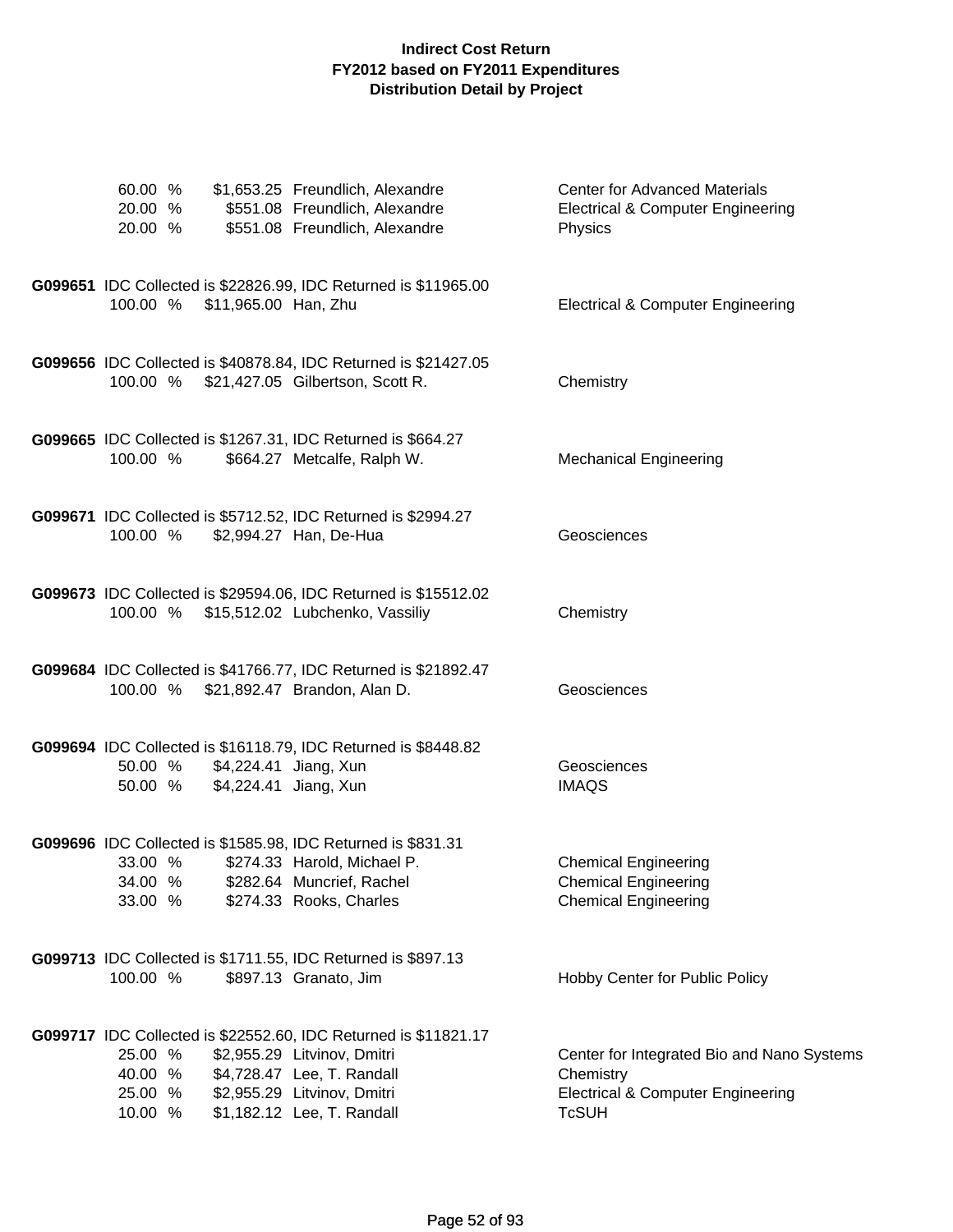| 100.00 % \$6,240.42 Young, Frederick M.                                                                                | G099718 IDC Collected is \$11905.56, IDC Returned is \$6240.42                                                                                                         | <b>Small Business Development Center</b>                                                        |
|------------------------------------------------------------------------------------------------------------------------|------------------------------------------------------------------------------------------------------------------------------------------------------------------------|-------------------------------------------------------------------------------------------------|
| G099735 IDC Collected is \$5748.40, IDC Returned is \$3013.08<br>30.00%<br>70.00 % \$2,109.16 Barbieri, Enrique        | \$903.92 Fitzgibbon, William E.                                                                                                                                        | Dean, Technology<br><b>Engineering Technology</b>                                               |
| 100.00 %                                                                                                               | G099746 IDC Collected is \$11786.13, IDC Returned is \$6177.82<br>\$6,177.82 Garey, Kevin                                                                              | <b>Clinical Sciences and Administration</b>                                                     |
| G099747 IDC Collected is \$9998.61, IDC Returned is \$5240.87<br>100.00 %                                              | \$5,240.87 Delcour, Anne                                                                                                                                               | Biology/Biochemistry                                                                            |
| 50.00 % \$6,189.41 Chu, Ching-Wu<br>50.00 % \$6,189.41 Chu, Ching-Wu                                                   | G099751 IDC Collected is \$23616.48, IDC Returned is \$12378.81                                                                                                        | Physics<br><b>TcSUH</b>                                                                         |
| G099753 IDC Collected is \$3442.05, IDC Returned is \$1804.18<br>33.00 %<br>34.00 % \$613.42 Gabriel, Edgar<br>33.00 % | \$595.38 Chapman, Barbara M.<br>\$595.38 Subhlok, Jaspal                                                                                                               | <b>Computer Science</b><br><b>Computer Science</b><br><b>Computer Science</b>                   |
| 100.00 % \$13,724.82 Liner, Christopher                                                                                | G099770 IDC Collected is \$26184.40, IDC Returned is \$13724.82                                                                                                        | Geosciences                                                                                     |
| G099771 IDC Collected is \$-432.54, IDC Returned is \$-226.72<br>100.00 %                                              | -\$226.72 Labate, Demetrio                                                                                                                                             | <b>Mathematics</b>                                                                              |
| 30.00 %<br>40.00 %<br>30.00 %                                                                                          | G099783 IDC Collected is \$11849.04, IDC Returned is \$6210.79<br>\$1,863.24 Franchek, Matthew<br>\$2,484.32 Grigoriadis, Karolos M.<br>\$1,863.24 Mohammadpour, Javad | <b>Mechanical Engineering</b><br><b>Mechanical Engineering</b><br><b>Mechanical Engineering</b> |
| G099794 IDC Collected is \$1487.37, IDC Returned is \$779.62<br>50.00 %<br>50.00 %                                     | \$389.81 Metcalfe, Ralph W.<br>\$389.81 Sharma, Pradeep                                                                                                                | <b>Mechanical Engineering</b><br><b>Mechanical Engineering</b>                                  |
| G099802 IDC Collected is \$3924.83, IDC Returned is \$2057.24<br>100.00 %                                              | \$2,057.24 Rifai, Hanadi                                                                                                                                               | <b>Civil Engineering</b>                                                                        |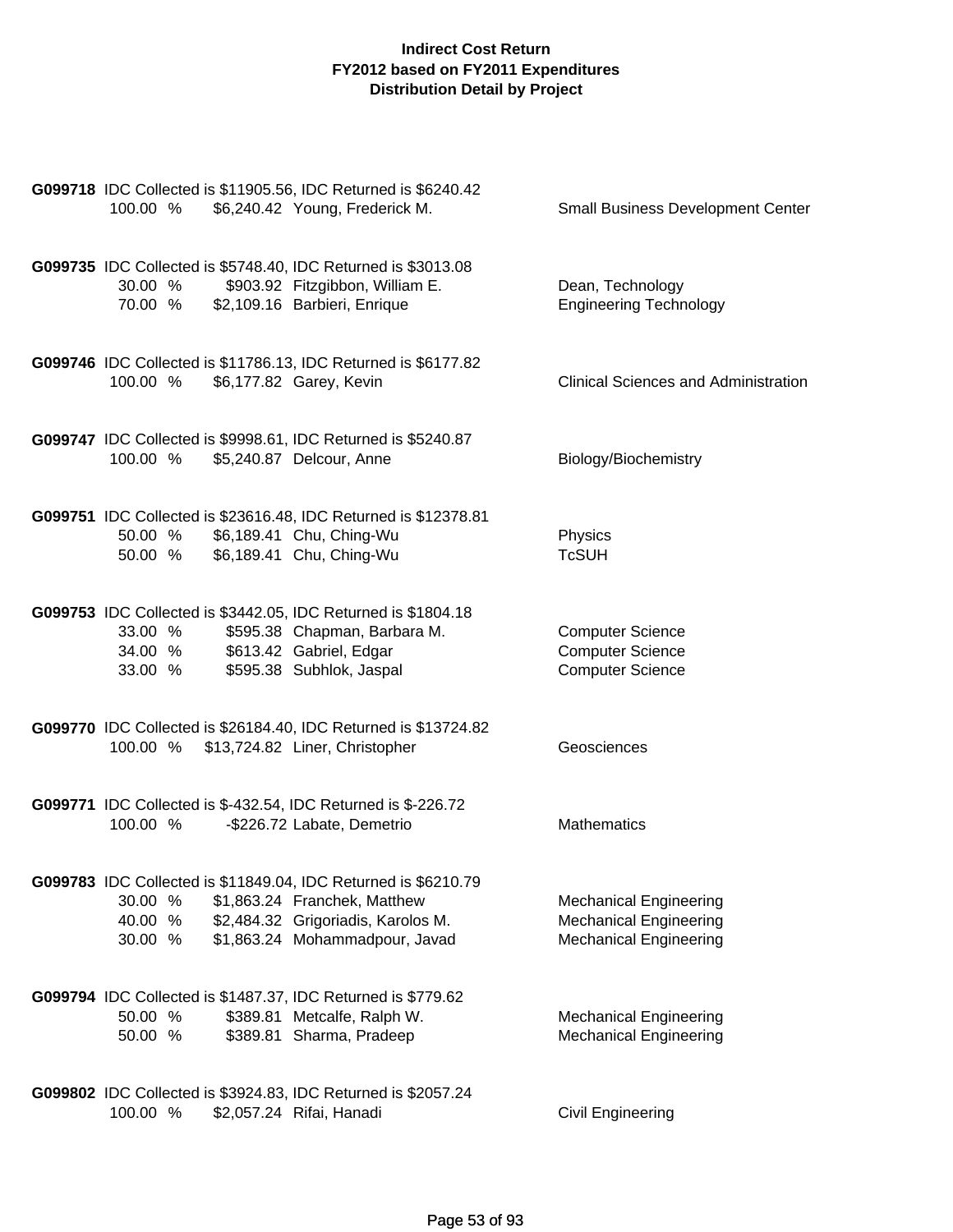| G099805 IDC Collected is \$14344.94, IDC Returned is \$7519.04<br>100.00 %                                   | \$7,519.04 Chapman, Barbara M.                                                                                                   | <b>Computer Science</b>                                                                                                     |
|--------------------------------------------------------------------------------------------------------------|----------------------------------------------------------------------------------------------------------------------------------|-----------------------------------------------------------------------------------------------------------------------------|
| 100.00 %                                                                                                     | G099822 IDC Collected is \$29479.26, IDC Returned is \$15451.85<br>\$15,451.85 Bergmanson, Jan P. G.                             | Optometry, Community                                                                                                        |
| \$4,874.16 Stein, Gila<br>34.00 %<br>33.00 % \$4,730.81 Claydon, Frank<br>33.00 % \$4,730.81 Long, Stuart A. | G099824 IDC Collected is \$27350.00, IDC Returned is \$14335.78                                                                  | <b>Chemical Engineering</b><br><b>Electrical &amp; Computer Engineering</b><br><b>Electrical &amp; Computer Engineering</b> |
| 100.00 %                                                                                                     | G099853 IDC Collected is \$22392.94, IDC Returned is \$11737.48<br>\$11,737.48 Fofanov, Yuriy                                    | Ctr/Biomedical & Environmental Genomics                                                                                     |
| <b>G099855</b> IDC Collected is \$-5.86, IDC Returned is \$-3.07<br>30.00 %<br>25.00 %<br>20.00 %<br>25.00 % | -\$0.92 Freundlich, Alexandre<br>-\$0.77 Selvamanickam, Venkat<br>-\$0.61 Freundlich, Alexandre<br>-\$0.77 Selvamanickam, Venkat | <b>Center for Advanced Materials</b><br><b>Mechanical Engineering</b><br>Physics<br><b>TcSUH</b>                            |
| 100.00 %                                                                                                     | G099896 IDC Collected is \$61554.18, IDC Returned is \$32264.24<br>\$32,264.24 Zhang, Xiaoliu                                    | <b>CNRCS</b>                                                                                                                |
| 100.00 %                                                                                                     | G099897 IDC Collected is \$63546.30, IDC Returned is \$33308.43<br>\$33,308.43 Zhang, Xiaoliu                                    | <b>CNRCS</b>                                                                                                                |
| G099906 IDC Collected is \$2108.92, IDC Returned is \$1105.41<br>100.00 %                                    | \$1,105.41 Rifai, Hanadi                                                                                                         | Civil Engineering                                                                                                           |
| G099908 IDC Collected is \$2725.62, IDC Returned is \$1428.66<br>50.00 %<br>50.00 %                          | \$714.33 Kakadiaris, Ioannis<br>\$714.33 Kakadiaris, Ioannis                                                                     | <b>Computer Science</b><br><b>Texas Learning/Computation Center</b>                                                         |
| G099918 IDC Collected is \$250.01, IDC Returned is \$131.05<br>20.00 %<br>40.00 %<br>40.00 %                 | \$26.21 Ayoub, Ashraf<br>\$52.42 Hsu, Thomas T. C.<br>\$52.42 Mo, Yi-Lung                                                        | <b>Civil Engineering</b><br><b>Civil Engineering</b><br>Civil Engineering                                                   |
| G099923 IDC Collected is \$113.77, IDC Returned is \$59.63<br>100.00 %                                       | \$59.63 Colby, Ira                                                                                                               | Child & Family for Innovative Research                                                                                      |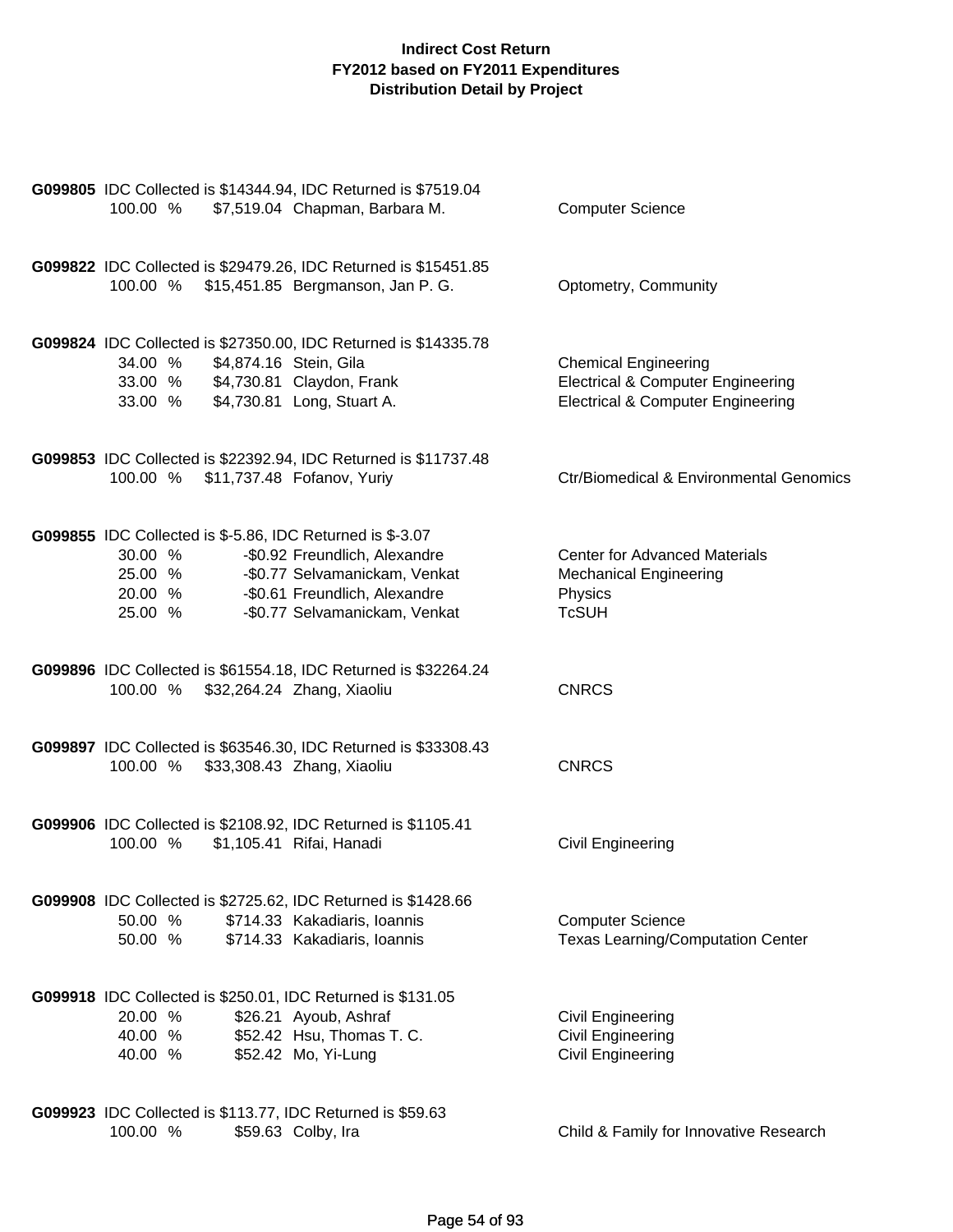| G099926 IDC Collected is \$28822.53, IDC Returned is \$15107.62<br>100.00 % \$15,107.62 Cheung, Margaret S.                                                                                      | Physics                                                                               |
|--------------------------------------------------------------------------------------------------------------------------------------------------------------------------------------------------|---------------------------------------------------------------------------------------|
| G099939 IDC Collected is \$6525.20, IDC Returned is \$3420.25<br>\$3,420.25 Chen, Ji<br>100.00 %                                                                                                 | <b>Electrical &amp; Computer Engineering</b>                                          |
| G099945 IDC Collected is \$-4114.59, IDC Returned is \$-2156.70<br>-\$1,078.35 Kakadiaris, Ioannis<br>50.00 %<br>-\$1,078.35 Kakadiaris, Ioannis<br>50.00 %                                      | <b>Computer Science</b><br><b>Texas Learning/Computation Center</b>                   |
| G099957 IDC Collected is \$1770.97, IDC Returned is \$928.27<br>\$928.27 Rifai, Hanadi<br>100.00 %                                                                                               | <b>Civil Engineering</b>                                                              |
| G099958 IDC Collected is \$4411.44, IDC Returned is \$2312.30<br>100.00 %<br>\$2,312.30 Rifai, Hanadi                                                                                            | <b>Civil Engineering</b>                                                              |
| G099987 IDC Collected is \$5684.53, IDC Returned is \$2979.60<br>60.00 % \$1,787.76 Freundlich, Alexandre<br>15.00 % \$446.94 Freundlich, Alexandre<br>25.00 %<br>\$744.90 Freundlich, Alexandre | <b>Center for Advanced Materials</b><br>Center for Industrial Partnerships<br>Physics |
| G100058 IDC Collected is \$14929.27, IDC Returned is \$7825.33<br>100.00 %<br>\$7,825.33 Chellam, Shankar                                                                                        | <b>Civil Engineering</b>                                                              |
| G100059 IDC Collected is \$149.13, IDC Returned is \$78.17<br>\$78.17 Colby, Ira<br>100.00 %                                                                                                     | Child & Family for Innovative Research                                                |
| G100060 IDC Collected is \$24.00, IDC Returned is \$12.58<br>100.00 %<br>\$12.58 Colby, Ira                                                                                                      | Child & Family for Innovative Research                                                |
| G100061 IDC Collected is \$396.79, IDC Returned is \$207.98<br>100.00 %<br>\$207.98 Colby, Ira                                                                                                   | Child & Family for Innovative Research                                                |
| G100063 IDC Collected is \$343.09, IDC Returned is \$179.83<br>100.00 %<br>\$179.83 Colby, Ira                                                                                                   | Child & Family for Innovative Research                                                |
| G100088 IDC Collected is \$47695.23, IDC Returned is \$24999.93<br>100.00 %<br>\$24,999.93 Donnelly, Vincent M.                                                                                  | <b>Chemical Engineering</b>                                                           |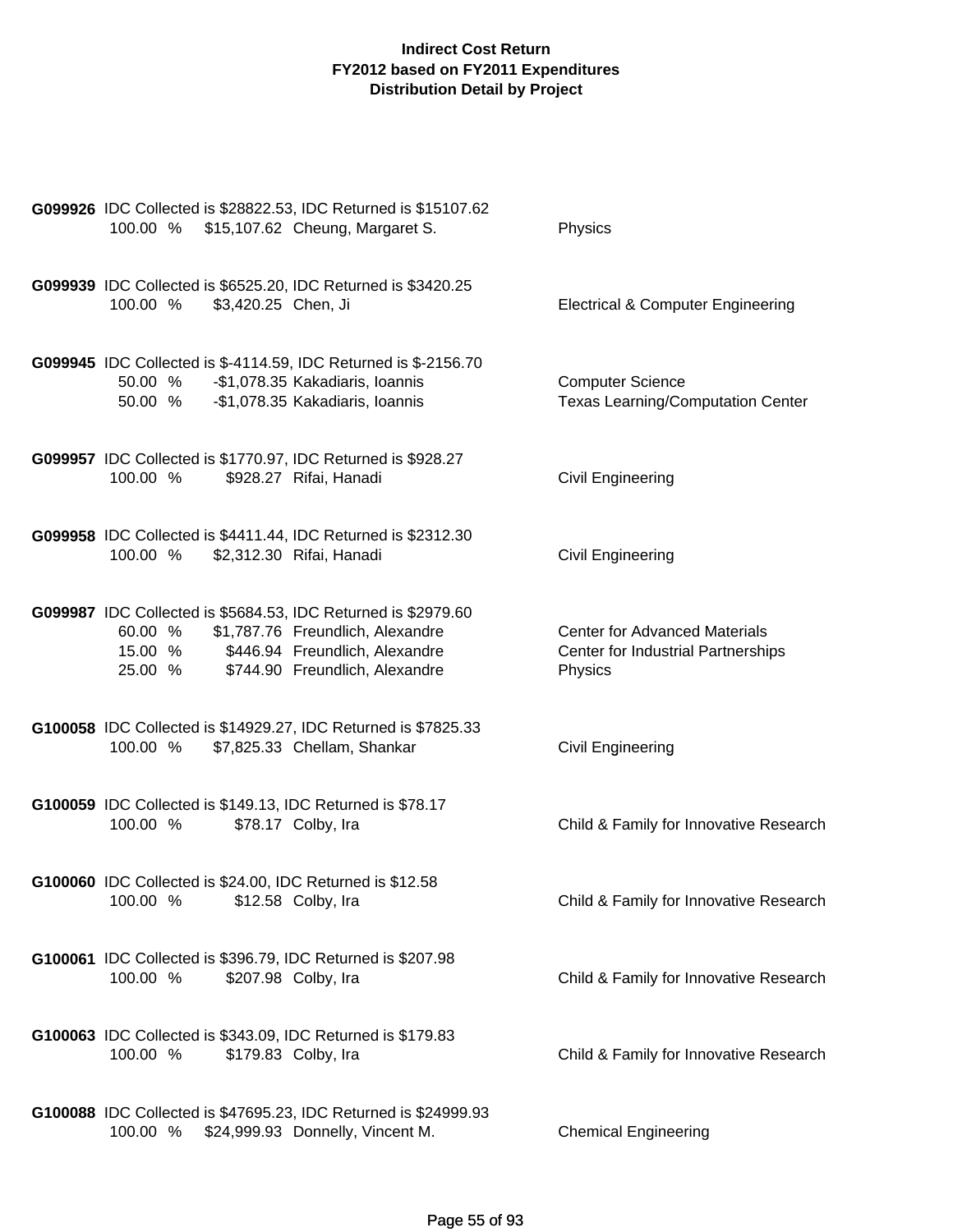| G100094 IDC Collected is \$15473.71, IDC Returned is \$8110.70<br>50.00 %<br>\$4,055.35 McConnell, Bradley K.<br>\$4,055.35 McConnell, Bradley K.<br>50.00 % | Heart and Kidney Institute<br><b>PPS</b>                       |
|--------------------------------------------------------------------------------------------------------------------------------------------------------------|----------------------------------------------------------------|
| G100117 IDC Collected is \$14594.56, IDC Returned is \$7649.88<br>\$3,824.94 Selvamanickam, Venkat<br>50.00 %<br>\$3,824.94 Sharma, Pradeep<br>50.00 %       | <b>Mechanical Engineering</b><br><b>Mechanical Engineering</b> |
| G100119 IDC Collected is \$-2052.38, IDC Returned is \$-1075.78<br>-\$1,075.78 Gilbertson, Scott R.<br>100.00 %                                              | Chemistry                                                      |
| G100137 IDC Collected is \$10106.08, IDC Returned is \$5297.20<br>\$2,648.60 Foster, William J.<br>50.00 %<br>\$2,648.60 Foster, William J.<br>50.00 %       | Physics<br><b>Texas Learning/Computation Center</b>            |
| G100147 IDC Collected is \$616.64, IDC Returned is \$323.22<br>100.00 %<br>\$323.22 Vincent, John P.                                                         | Psychology                                                     |
| G100148 IDC Collected is \$-146.17, IDC Returned is \$-76.62<br>100.00 %<br>-\$76.62 Vincent, John P.                                                        | Psychology                                                     |
| G100190 IDC Collected is \$11626.47, IDC Returned is \$6094.13<br>100.00 %<br>\$6,094.13 Parrish, Danielle                                                   | Child & Family for Innovative Research                         |
| G100192 IDC Collected is \$118399.26, IDC Returned is \$62060.16<br>100.00 %<br>\$62,060.16 Gilbertson, Scott R.                                             | Chemistry                                                      |
| G100211 IDC Collected is \$6408.47, IDC Returned is \$3359.06<br>\$3,359.06 Fitzgibbon, William E.<br>100.00 %                                               | <b>Texas Manufacturing Assistance Center</b>                   |
| G100213 IDC Collected is \$54346.05, IDC Returned is \$28486.03<br>50.00 %<br>\$14,243.01 Tam, Vincent<br>\$14,243.01 Hu, Ming<br>50.00 %                    | <b>Clinical Sciences and Administration</b><br><b>PPS</b>      |
| G100214 IDC Collected is \$17693.10, IDC Returned is \$9274.02<br>\$4,637.01 Donnelly, Vincent M.<br>50.00 %<br>\$4,637.01 Economou, Demetre J.<br>50.00 %   | <b>Chemical Engineering</b><br><b>Chemical Engineering</b>     |
| G100215 IDC Collected is \$56518.69, IDC Returned is \$29624.84                                                                                              |                                                                |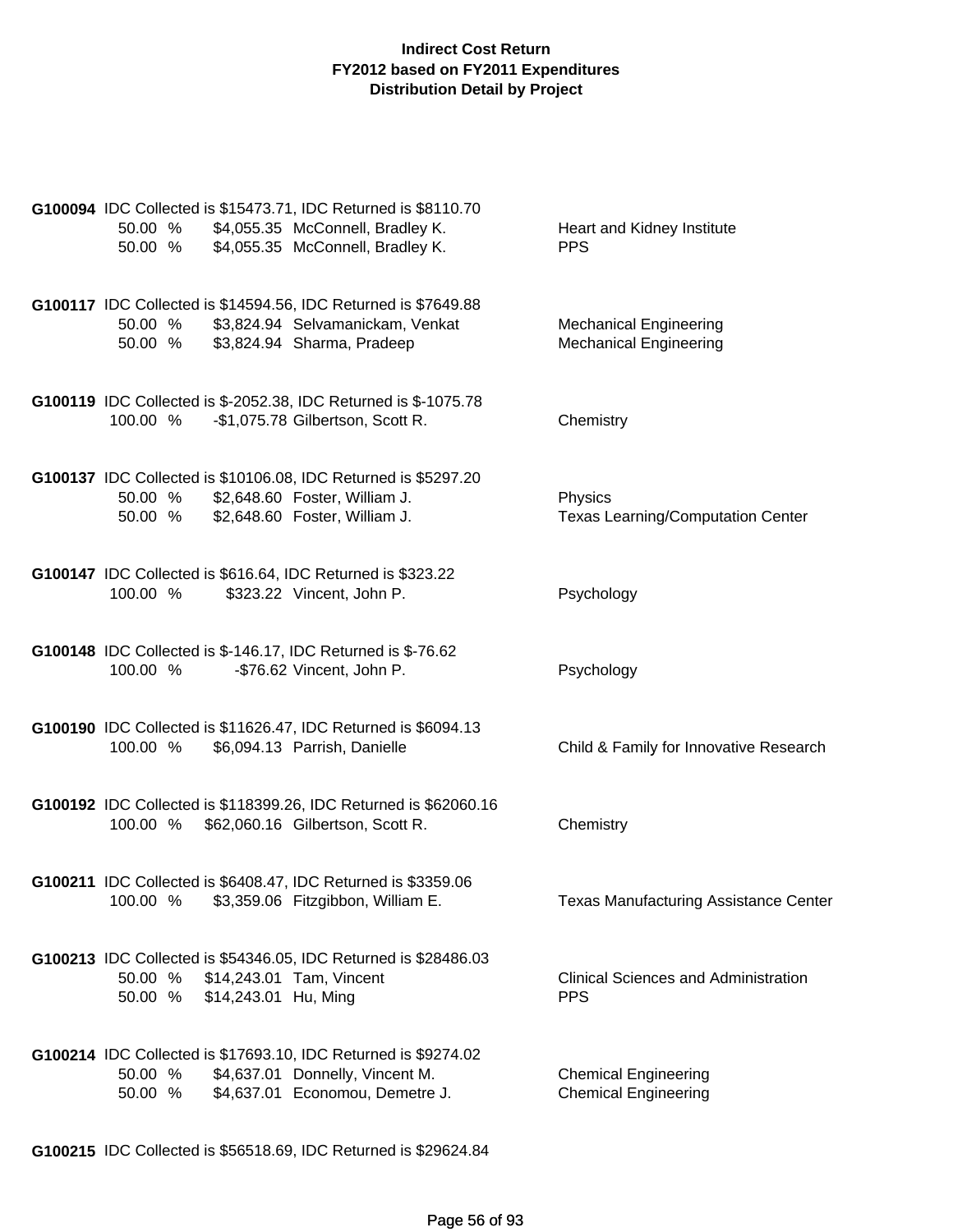| 100.00 %          | \$29,624.84 Das, Joydip                                          | <b>PPS</b>                                   |
|-------------------|------------------------------------------------------------------|----------------------------------------------|
|                   | G100221 IDC Collected is \$28.65, IDC Returned is \$15.02        |                                              |
| 50.00 %           | \$7.51 Litvinov, Dmitri                                          | Center for Integrated Bio and Nano Systems   |
| 50.00 %           | \$7.51 Litvinov, Dmitri                                          | <b>Electrical &amp; Computer Engineering</b> |
|                   | G100222 IDC Collected is \$849.98, IDC Returned is \$445.53      |                                              |
| 20.00 %           | \$89.11 Litvinov, Dmitri                                         | Center for Integrated Bio and Nano Systems   |
| 30.00 %           | \$133.66 Willson, Richard C.                                     | Center for Integrated Bio and Nano Systems   |
|                   | 20.00 % \$89.11 Willson, Richard C.                              | <b>Chemical Engineering</b>                  |
| 30.00 %           | \$133.66 Litvinov, Dmitri                                        | <b>Electrical &amp; Computer Engineering</b> |
|                   | G100228 IDC Collected is \$19465.58, IDC Returned is \$10203.08  |                                              |
| 50.00 %           | \$5,101.54 Chung, Christopher A.                                 | <b>Industrial Engineering</b>                |
| 50.00 %           | \$5,101.54 Schulze, Lawrence J. H.                               | <b>Industrial Engineering</b>                |
|                   | G100229 IDC Collected is \$34717.77, IDC Returned is \$18197.67  |                                              |
| 50.00 %           | \$9,098.83 Ignatiev, Alex                                        | <b>Center for Advanced Materials</b>         |
| 50.00 %           | \$9,098.83 Ignatiev, Alex                                        | Physics                                      |
|                   | G100232 IDC Collected is \$167481.18, IDC Returned is \$87786.94 |                                              |
| 5.00 %            | \$4,389.35 Wolters, Christopher A.                               | <b>Educational Psychology</b>                |
| 45.00 %           | \$39,504.12 Fletcher, Jack M.                                    | Psychology                                   |
| 10.00 %           | \$8,778.69 Francis, David J.                                     | Psychology                                   |
|                   | 5.00 % \$4,389.35 Francis, David J.                              | <b>Texas Learning/Computation Center</b>     |
| 35.00 %           | \$30,725.43 Francis, David J.                                    | <b>TIMES</b>                                 |
|                   | G100242 IDC Collected is \$4033.63, IDC Returned is \$2114.27    |                                              |
| 18.00 %           | \$380.57 Carlson, Coleen                                         | Psychology                                   |
| 2.00 %            | \$42.29 Francis, David J.                                        | Psychology                                   |
| 9.00 %            | \$190.28 Carlson, Coleen                                         | <b>Texas Learning/Computation Center</b>     |
| 1.00<br>$\%$      | \$21.14 Francis, David J.                                        | <b>Texas Learning/Computation Center</b>     |
| 63.00<br>%        | \$1,331.99 Carlson, Coleen                                       | <b>TIMES</b>                                 |
| 7.00 %            | \$148.00 Francis, David J.                                       | <b>TIMES</b>                                 |
|                   | G100243 IDC Collected is \$4859.83, IDC Returned is \$2547.33    |                                              |
| 18.00 %           | \$458.52 Carlson, Coleen                                         | Psychology                                   |
| 2.00<br>%         | \$50.95 Francis, David J.                                        | Psychology                                   |
| 9.00 %            | \$229.26 Carlson, Coleen                                         | <b>Texas Learning/Computation Center</b>     |
| 1.00 %            | \$25.47 Francis, David J.                                        | <b>Texas Learning/Computation Center</b>     |
| 63.00 %<br>7.00 % | \$1,604.82 Carlson, Coleen                                       | <b>TIMES</b><br><b>TIMES</b>                 |
|                   | \$178.31 Francis, David J.                                       |                                              |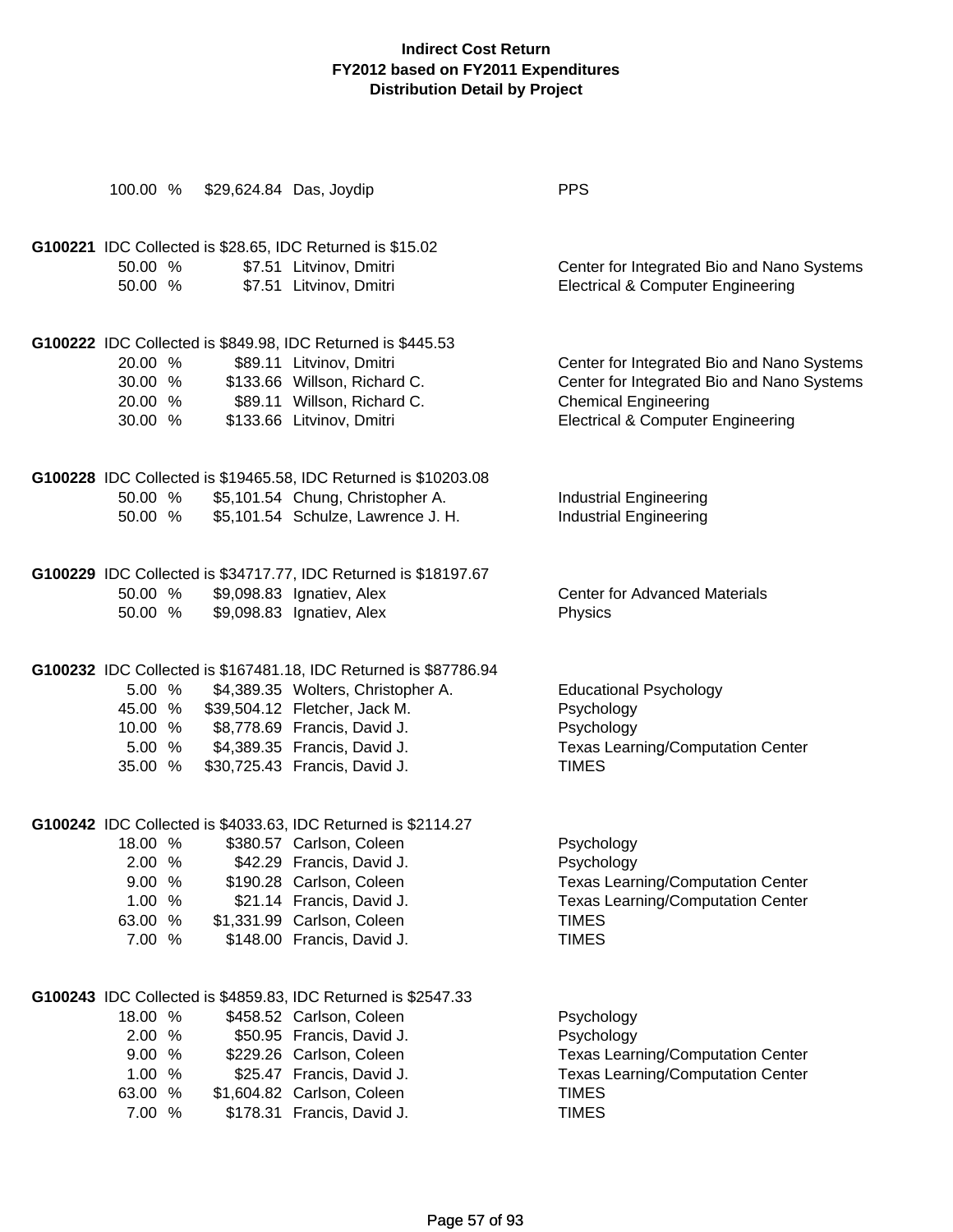| G100244 IDC Collected is \$17.24, IDC Returned is \$9.04<br>18.00 %<br>2.00 %<br>9.00%<br>1.00%<br>63.00 %<br>7.00 %              | \$1.63 Carlson, Coleen<br>\$0.18 Francis, David J.<br>\$0.81 Carlson, Coleen<br>\$0.09 Francis, David J.<br>\$5.69 Carlson, Coleen<br>\$0.63 Francis, David J.                                           | Psychology<br>Psychology<br><b>Texas Learning/Computation Center</b><br><b>Texas Learning/Computation Center</b><br><b>TIMES</b><br><b>TIMES</b>                                                     |
|-----------------------------------------------------------------------------------------------------------------------------------|----------------------------------------------------------------------------------------------------------------------------------------------------------------------------------------------------------|------------------------------------------------------------------------------------------------------------------------------------------------------------------------------------------------------|
| G100250 IDC Collected is \$24798.14, IDC Returned is \$12998.19<br>50.00 %<br>50.00 %                                             | \$6,499.10 Selvamanickam, Venkat<br>\$6,499.10 Selvamanickam, Venkat                                                                                                                                     | <b>Mechanical Engineering</b><br><b>TcSUH</b>                                                                                                                                                        |
| G100252 IDC Collected is \$19456.47, IDC Returned is \$10198.30<br>100.00 % \$10,198.30 Lee, Rebecca E.                           |                                                                                                                                                                                                          | <b>Health and Human Performance</b>                                                                                                                                                                  |
| G100257 IDC Collected is \$16377.69, IDC Returned is \$8584.53<br>27.50 %<br>17.50 %<br>17.50 %<br>8.00%<br>27.50 %<br>2.00 %     | \$2,360.75 Litvinov, Dmitri<br>\$1,502.29 Willson, Richard C.<br>\$1,502.29 Willson, Richard C.<br>\$686.76 Lee, T. Randall<br>\$2,360.75 Litvinov, Dmitri<br>\$171.69 Lee, T. Randall                   | Center for Integrated Bio and Nano Systems<br>Center for Integrated Bio and Nano Systems<br><b>Chemical Engineering</b><br>Chemistry<br><b>Electrical &amp; Computer Engineering</b><br><b>TcSUH</b> |
| G100258 IDC Collected is \$47145.69, IDC Returned is \$24711.88<br>27.50 %<br>17.50 %<br>17.50 %<br>8.00 %<br>27.50 %<br>2.00 %   | \$6,795.77 Litvinov, Dmitri<br>\$4,324.58 Willson, Richard C.<br>\$4,324.58 Willson, Richard C.<br>\$1,976.95 Lee, T. Randall<br>\$6,795.77 Litvinov, Dmitri<br>\$494.24 Lee, T. Randall                 | Center for Integrated Bio and Nano Systems<br>Center for Integrated Bio and Nano Systems<br><b>Chemical Engineering</b><br>Chemistry<br><b>Electrical &amp; Computer Engineering</b><br><b>TcSUH</b> |
| G100263 IDC Collected is \$278822.34, IDC Returned is \$146147.52<br>25.00 %<br>25.00 %<br>25.00 %<br>25.00 %                     | \$36,536.88 Flumerfelt, Raymond W.<br>\$36,536.88 Wang, Su Su<br>\$36,536.88 Flumerfelt, Raymond W.<br>\$36,536.88 Wang, Su Su                                                                           | <b>Chemical Engineering</b><br><b>Mechanical Engineering</b><br>National Wind Energy Center<br>National Wind Energy Center                                                                           |
| G100267 IDC Collected is \$23015.78, IDC Returned is \$12063.95<br>25.00 %<br>10.00 %<br>10.00 %<br>20.00 %<br>25.00 %<br>10.00 % | \$3,015.99 Kouri, Donald J.<br>\$1,206.40 Bodmann, Bernhard G.<br>\$1,206.40 Papadakis, Emanuel I.<br>\$2,412.79 Bodmann, Bernhard G.<br>\$3,015.99 Kouri, Donald J.<br>\$1,206.40 Papadakis, Emanuel I. | Chemistry<br><b>Mathematics</b><br><b>Mathematics</b><br><b>Texas Learning/Computation Center</b><br>Texas Learning/Computation Center<br><b>Texas Learning/Computation Center</b>                   |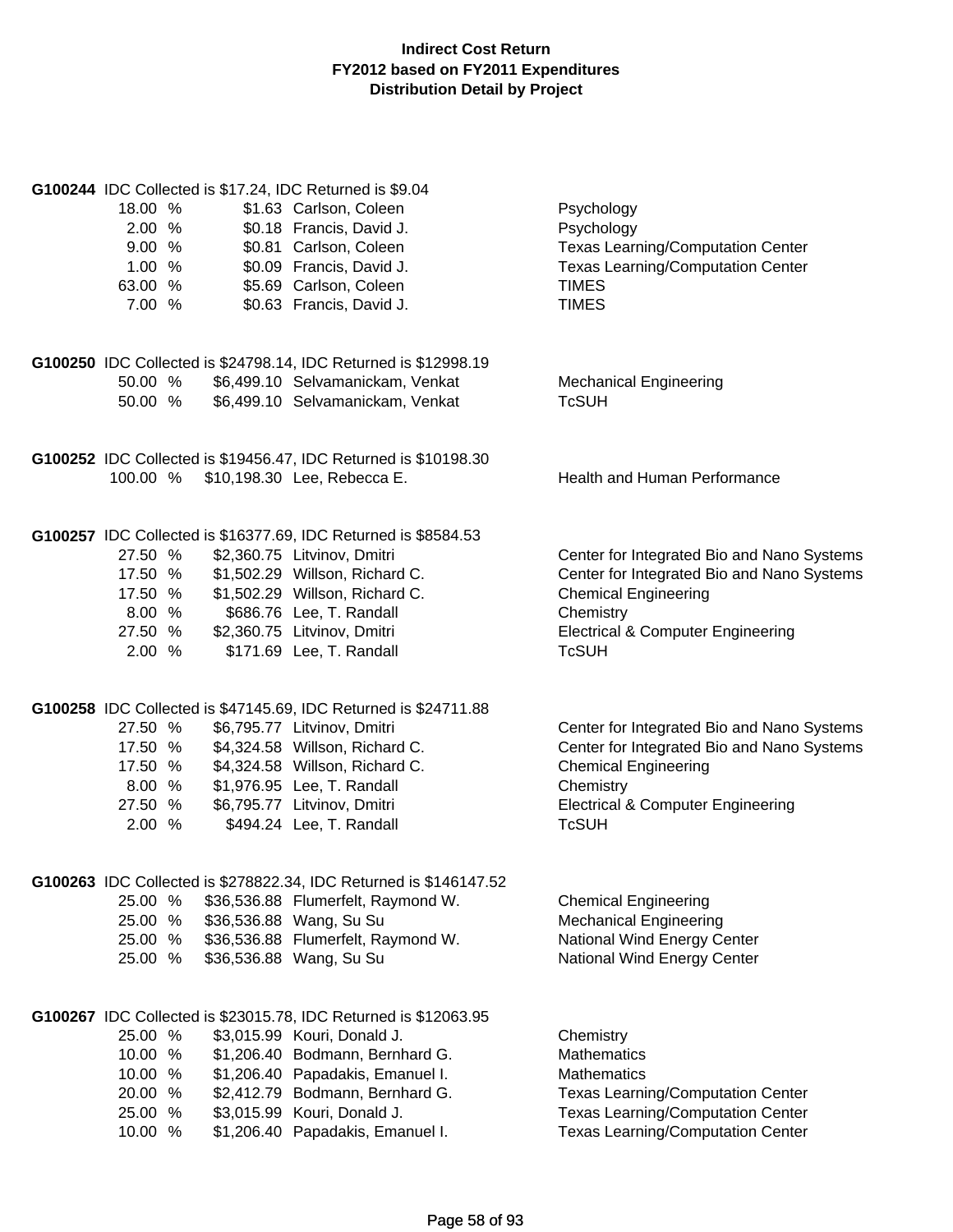| G100270 IDC Collected is \$13390.79, IDC Returned is \$7018.92<br>100.00 %<br>\$7,018.92 Feng, Qianmei                                      | <b>Industrial Engineering</b>                                                        |
|---------------------------------------------------------------------------------------------------------------------------------------------|--------------------------------------------------------------------------------------|
| G100280 IDC Collected is \$4764.58, IDC Returned is \$2497.40<br>100.00 % \$2,497.40 Garey, Kevin                                           | <b>Clinical Sciences and Administration</b>                                          |
| G100304 IDC Collected is \$3688.73, IDC Returned is \$1933.48<br>\$1,933.48 Rifai, Hanadi<br>100.00 %                                       | <b>Civil Engineering</b>                                                             |
| G100307 IDC Collected is \$915.21, IDC Returned is \$479.72<br>\$239.86 Strom, Anders M.<br>50.00 %<br>50.00 % \$239.86 Strom, Anders M.    | Biology/Biochemistry<br><b>CNRCS</b>                                                 |
| G100312 IDC Collected is \$19254.76, IDC Returned is \$10092.58<br>100.00 % \$10,092.58 Labate, Demetrio                                    | <b>Mathematics</b>                                                                   |
| G100315 IDC Collected is \$2761.71, IDC Returned is \$1447.58<br>100.00 %<br>\$1,447.58 Bedell, Harold E.                                   | Optometry, Community                                                                 |
| G100317 IDC Collected is \$180082.69, IDC Returned is \$94392.14<br>50.00 % \$47,196.07 Chu, Ching-Wu<br>50.00 % \$47,196.07 Chu, Ching-Wu  | Physics<br><b>TcSUH</b>                                                              |
| G100325 IDC Collected is \$9907.36, IDC Returned is \$5193.04<br>100.00 %<br>\$5,193.04 Tang, Rosa                                          | Optometry, Community                                                                 |
| G100326 IDC Collected is \$2843.25, IDC Returned is \$1490.32<br>50.00 %<br>\$745.16 Yu, Qingkai<br>\$745.16 Yu, Qingkai<br>50.00 %         | <b>Center for Advanced Materials</b><br><b>Electrical &amp; Computer Engineering</b> |
| G100352 IDC Collected is \$481.31, IDC Returned is \$252.28<br>100.00 %<br>\$252.28 Freiberg, H. Jerome                                     | <b>Consistency Mgmt and Coop Disc</b>                                                |
| G100354 IDC Collected is \$28297.45, IDC Returned is \$14832.39<br>\$6,674.58 Roman, Gregg<br>45.00 %<br>\$8,157.82 Roman, Gregg<br>55.00 % | <b>Biology of Behavior Institute</b><br>Biology/Biochemistry                         |
| G100363 IDC Collected is \$219.41, IDC Returned is \$115.01<br>10.00 %<br>\$11.50 Carlson, Coleen                                           | Psychology                                                                           |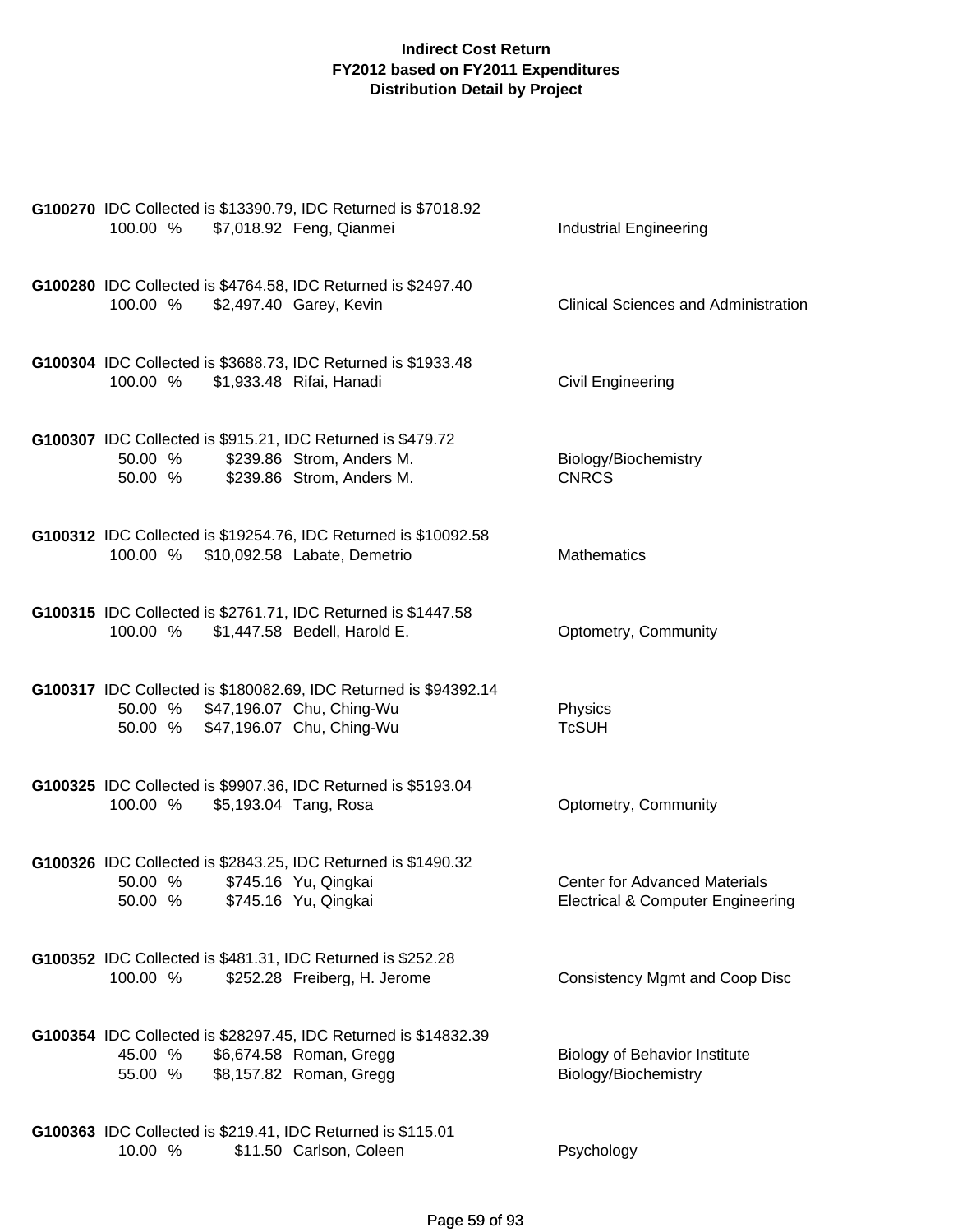| 10.00 %<br>5.00 %<br>5.00 %<br>35.00 %<br>35.00 %   |                    | \$11.50 Francis, David J.<br>\$5.75 Carlson, Coleen<br>\$5.75 Francis, David J.<br>\$40.25 Carlson, Coleen<br>\$40.25 Francis, David J.                                                  | Psychology<br><b>Texas Learning/Computation Center</b><br><b>Texas Learning/Computation Center</b><br><b>TIMES</b><br><b>TIMES</b>                                                                                                 |
|-----------------------------------------------------|--------------------|------------------------------------------------------------------------------------------------------------------------------------------------------------------------------------------|------------------------------------------------------------------------------------------------------------------------------------------------------------------------------------------------------------------------------------|
| 100.00 %                                            |                    | G100368 IDC Collected is \$5931.12, IDC Returned is \$3108.86<br>\$3,108.86 Bowen, John                                                                                                  | Hotel and Restaurant Management                                                                                                                                                                                                    |
| 100.00 %                                            | \$3,394.32 Ru, Min | G100376 IDC Collected is \$6475.73, IDC Returned is \$3394.32                                                                                                                            | Mathematics                                                                                                                                                                                                                        |
| 100.00 %                                            |                    | G100381 IDC Collected is \$54.85, IDC Returned is \$28.75<br>\$28.75 Khan, Shuhab D.                                                                                                     | Geosciences                                                                                                                                                                                                                        |
| 100.00 %                                            |                    | G100432 IDC Collected is \$12125.28, IDC Returned is \$6355.59<br>\$6,355.59 Hungerford, Ed V.                                                                                           | Physics                                                                                                                                                                                                                            |
| 100.00 %                                            |                    | G100453 IDC Collected is \$123.21, IDC Returned is \$64.58<br>\$64.58 Rifai, Hanadi                                                                                                      | <b>Civil Engineering</b>                                                                                                                                                                                                           |
| 100.00 %                                            |                    | G100456 IDC Collected is \$230.93, IDC Returned is \$121.04<br>\$121.04 Strom, Kyle                                                                                                      | <b>Civil Engineering</b>                                                                                                                                                                                                           |
| 25.00 %<br>25.00 %<br>25.00 %<br>25.00 %            |                    | G100466 IDC Collected is \$12500.00, IDC Returned is \$6552.00<br>\$1,638.00 Bond, Richard A.<br>\$1,638.00 Knoll, Brian J.<br>\$1,638.00 Bond, Richard A.<br>\$1,638.00 Knoll, Brian J. | Heart and Kidney Institute<br>Heart and Kidney Institute<br><b>PPS</b><br><b>PPS</b>                                                                                                                                               |
| 17.50 %<br>17.50 %<br>17.50 %<br>30.00 %<br>17.50 % | \$3,765.88 Liu, Ce | G100467 IDC Collected is \$23948.67, IDC Returned is \$12552.93<br>\$2,196.76 Yu, Qingkai<br>\$2,196.76 Bao, Jiming<br>\$2,196.76 Bao, Jiming<br>\$2,196.76 Yu, Qingkai                  | <b>Center for Advanced Materials</b><br>Center for Integrated Bio and Nano Systems<br><b>Electrical &amp; Computer Engineering</b><br><b>Electrical &amp; Computer Engineering</b><br><b>Electrical &amp; Computer Engineering</b> |
| 100.00 %                                            |                    | G100474 IDC Collected is \$113.18, IDC Returned is \$59.32<br>\$59.32 Spitzmueller, Christiane                                                                                           | Psychology                                                                                                                                                                                                                         |

**G100479** IDC Collected is \$3056.50, IDC Returned is \$1602.10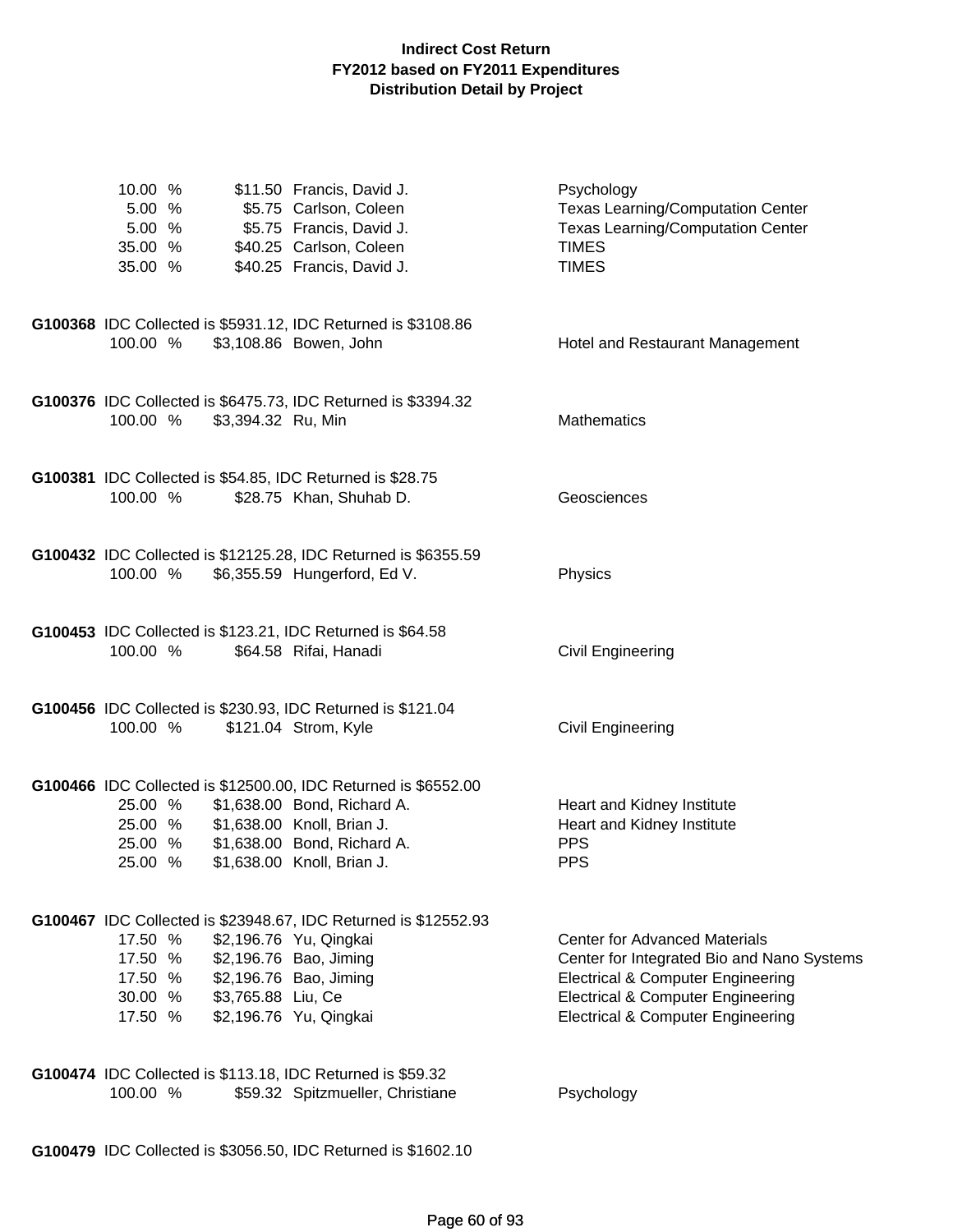| 100.00 %                      | \$1,602.10 Chesnokov, Evgeni M.                                                                                                                                                                        | Geosciences                                                                                                                                                |
|-------------------------------|--------------------------------------------------------------------------------------------------------------------------------------------------------------------------------------------------------|------------------------------------------------------------------------------------------------------------------------------------------------------------|
| 100.00 %                      | G100494 IDC Collected is \$3727.27, IDC Returned is \$1953.69<br>\$1,953.69 Tam, Vincent                                                                                                               | <b>Clinical Sciences and Administration</b>                                                                                                                |
| 60.00 %<br>40.00 %            | G100496 IDC Collected is \$19056.65, IDC Returned is \$9988.73<br>\$5,993.24 Kulkarni, Yashashree<br>\$3,995.49 Kulkarni, Yashashree                                                                   | <b>Mechanical Engineering</b><br><b>TcSUH</b>                                                                                                              |
| 100.00 %                      | G100501 IDC Collected is \$415.57, IDC Returned is \$217.83<br>\$217.83 Larin, Kirill                                                                                                                  | <b>Biomedical Engineering</b>                                                                                                                              |
| 100.00 %                      | G100502 IDC Collected is \$39954.04, IDC Returned is \$20942.31<br>\$20,942.31 Halasyamani, Shiv                                                                                                       | Chemistry                                                                                                                                                  |
| 47.50 %<br>23.50 %            | G100503 IDC Collected is \$20897.46, IDC Returned is \$10953.61<br>\$5,202.97 Larin, Kirill<br>24.00 % \$2,628.87 Ruchhoeft, Paul<br>5.00 % \$547.68 Willson, Richard C.<br>\$2,574.10 Ruchhoeft, Paul | <b>Biomedical Engineering</b><br>Center for Integrated Bio and Nano Systems<br><b>Chemical Engineering</b><br><b>Electrical &amp; Computer Engineering</b> |
|                               | G100525 IDC Collected is \$29435.41, IDC Returned is \$15428.86<br>100.00 % \$15,428.86 Advincula, Rigoberto C.                                                                                        | Chemistry                                                                                                                                                  |
| 50.00 %                       | G100607 IDC Collected is \$48129.97, IDC Returned is \$25227.81<br>50.00 % \$12,613.90 Donnelly, Vincent M.<br>\$12,613.90 Economou, Demetre J.                                                        | <b>Chemical Engineering</b><br><b>Chemical Engineering</b>                                                                                                 |
| 25.00 %<br>25.00 %<br>50.00 % | G100631 IDC Collected is \$52268.50, IDC Returned is \$27397.06<br>\$6,849.26 Queen, Courtney<br>\$6,849.26 Zouridakis, George<br>\$13,698.53 Zouridakis, George                                       | <b>Engineering Technology</b><br><b>Engineering Technology</b><br><b>Texas Learning/Computation Center</b>                                                 |
| 100.00 %                      | G100644 IDC Collected is \$5732.04, IDC Returned is \$3004.51<br>\$3,004.51 Labate, Demetrio                                                                                                           | <b>Mathematics</b>                                                                                                                                         |
| 50.00 %<br>50.00 %            | G100653 IDC Collected is \$28264.82, IDC Returned is \$14815.29<br>\$7,407.64 Selvamanickam, Venkat<br>\$7,407.64 Selvamanickam, Venkat                                                                | <b>Mechanical Engineering</b><br><b>TcSUH</b>                                                                                                              |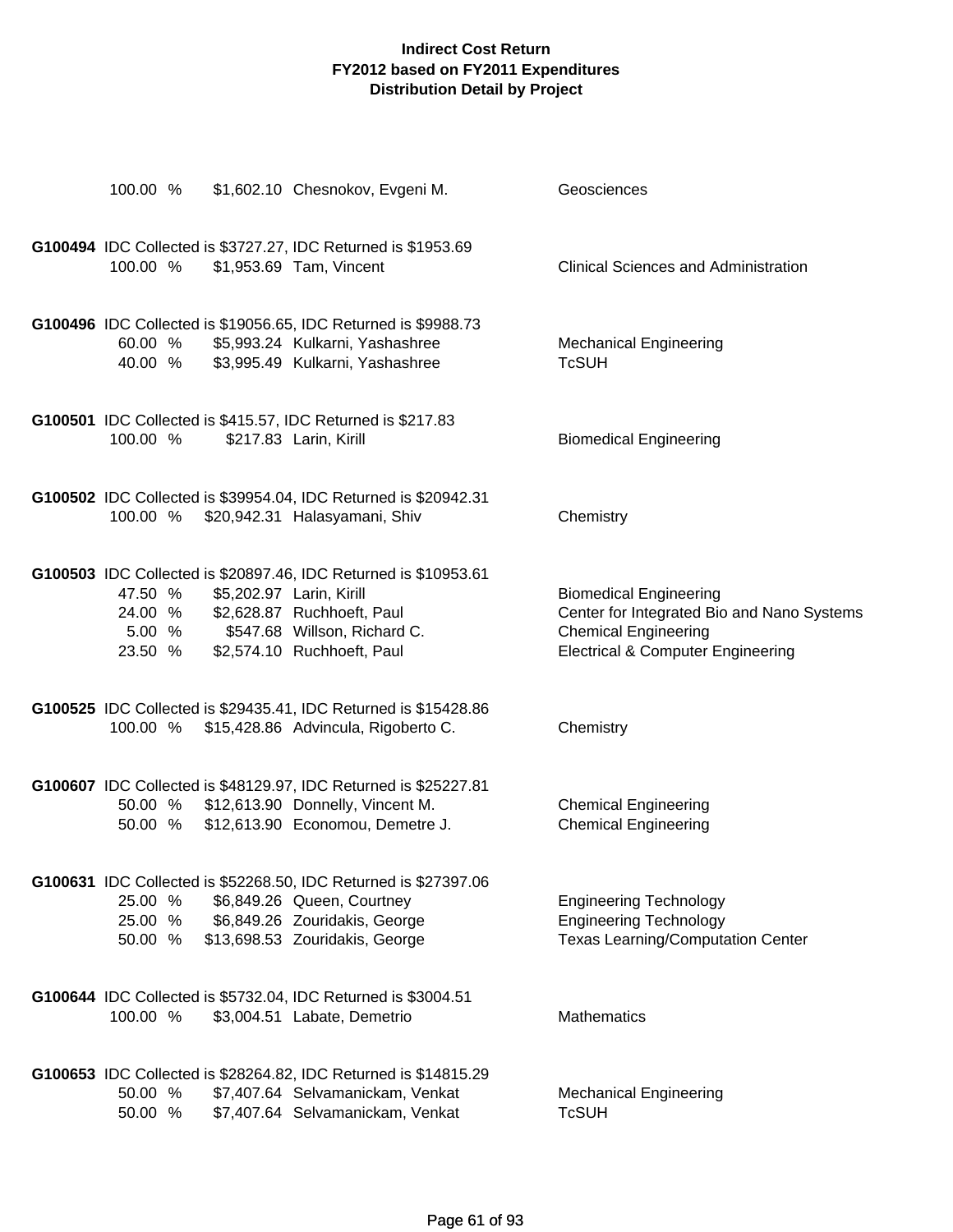| G100659 IDC Collected is \$1220.19, IDC Returned is \$639.57<br>100.00 %<br>\$639.57 Freiberg, H. Jerome                                                                                      | <b>Consistency Mgmt and Coop Disc</b>                                                     |
|-----------------------------------------------------------------------------------------------------------------------------------------------------------------------------------------------|-------------------------------------------------------------------------------------------|
| G100660 IDC Collected is \$41911.97, IDC Returned is \$21968.58<br>100.00 % \$21,968.58 Neighbors, Clayton                                                                                    | Psychology                                                                                |
| G100678 IDC Collected is \$177.55, IDC Returned is \$93.06<br>\$93.06 Shoemaker, Stowe<br>100.00 %                                                                                            | Hotel and Restaurant Management                                                           |
| G100679 IDC Collected is \$21668.46, IDC Returned is \$11357.74<br>100.00 % \$11,357.74 Manny, Ruth E.                                                                                        | Optometry, Community                                                                      |
| G100687 IDC Collected is \$4926.02, IDC Returned is \$2582.02<br>100.00 %<br>\$2,582.02 Khan, Shuhab D.                                                                                       | Geosciences                                                                               |
| G100701 IDC Collected is \$239.55, IDC Returned is \$125.56<br>100.00 %<br>\$125.56 Freiberg, H. Jerome                                                                                       | <b>Consistency Mgmt and Coop Disc</b>                                                     |
| G100702 IDC Collected is \$3659.08, IDC Returned is \$1917.94<br>100.00 % \$1,917.94 Khabashesku, Valery                                                                                      | <b>Chemical Engineering</b>                                                               |
| G100704 IDC Collected is \$37261.72, IDC Returned is \$19531.10<br>100.00 % \$19,531.10 Bittner, Eric R.                                                                                      | Chemistry                                                                                 |
| G100743 IDC Collected is \$70361.94, IDC Returned is \$36880.91<br>\$27,660.69 Wu, Naijuan<br>75.00 %<br>25.00 % \$9,220.23 Wu, Naijuan                                                       | <b>Center for Advanced Materials</b><br>Physics                                           |
| G100759 IDC Collected is \$24686.57, IDC Returned is \$12939.71<br>\$3,881.91 Harold, Michael P.<br>30.00 %<br>\$5,175.89 Muncrief, Rachel<br>40.00 %<br>\$3,881.91 Rooks, Charles<br>30.00 % | <b>Chemical Engineering</b><br><b>Chemical Engineering</b><br><b>Chemical Engineering</b> |
| G100768 IDC Collected is \$-132.68, IDC Returned is \$-69.55<br>60.00 %<br>-\$41.73 Cai, Chengzhi<br>-\$27.82 Cai, Chengzhi<br>40.00 %                                                        | Chemistry<br><b>TcSUH</b>                                                                 |
| G100774 IDC Collected is \$21024.25, IDC Returned is \$11020.07<br>100.00 %<br>\$11,020.07 Van-Wijk, Jolante W.                                                                               | Geosciences                                                                               |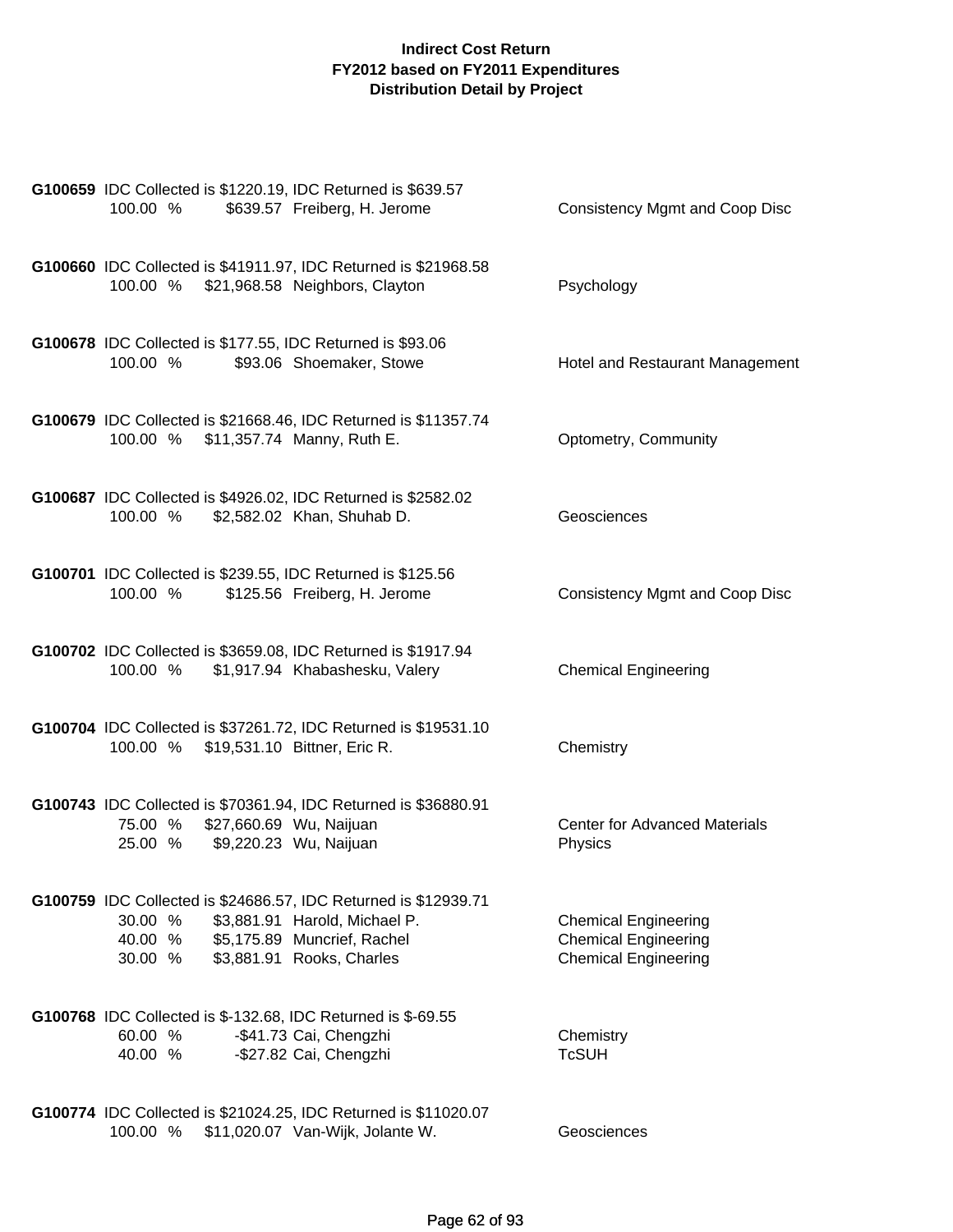|                                                              | G100775 IDC Collected is \$186285.42, IDC Returned is \$97643.37 |                                                                                            |
|--------------------------------------------------------------|------------------------------------------------------------------|--------------------------------------------------------------------------------------------|
| 100.00 % \$97,643.37 Cline, Raymond E.                       |                                                                  | Center for Technology Literacy                                                             |
|                                                              |                                                                  |                                                                                            |
|                                                              | G100778 IDC Collected is \$7436.13, IDC Returned is \$3897.72    |                                                                                            |
| 100.00 %                                                     | \$3,897.72 Canic, Suncica                                        | <b>Mathematics</b>                                                                         |
|                                                              |                                                                  |                                                                                            |
|                                                              | G100781 IDC Collected is \$4726.52, IDC Returned is \$2477.45    |                                                                                            |
| 25.00 %<br>50.00 %                                           | \$619.36 Brankovic, Stanko R.<br>\$1,238.73 Brankovic, Stanko R. | Center for Integrated Bio and Nano Systems<br><b>Electrical &amp; Computer Engineering</b> |
| 25.00 %                                                      | \$619.36 Brankovic, Stanko R.                                    | <b>TcSUH</b>                                                                               |
|                                                              |                                                                  |                                                                                            |
|                                                              | G100798 IDC Collected is \$21985.48, IDC Returned is \$11523.91  |                                                                                            |
| 100.00 %                                                     | \$11,523.91 Anderson, Franklin J.                                | Learning and Assessment Services                                                           |
|                                                              |                                                                  |                                                                                            |
|                                                              | G100814 IDC Collected is \$6223.72, IDC Returned is \$3262.23    |                                                                                            |
| 100.00 %                                                     | \$3,262.23 Gorb, Yuliya                                          | <b>Mathematics</b>                                                                         |
|                                                              |                                                                  |                                                                                            |
| G100826 IDC Collected is \$1143.02, IDC Returned is \$599.13 |                                                                  |                                                                                            |
| 100.00 %                                                     | \$599.13 Smith, Dennis                                           | <b>Educational Psychology</b>                                                              |
|                                                              |                                                                  |                                                                                            |
| G100842 IDC Collected is \$201.65, IDC Returned is \$105.70  |                                                                  | Geosciences                                                                                |
| 50.00 %<br>50.00 %                                           | \$52.85 Rappenglueck, Bernhard<br>\$52.85 Rappenglueck, Bernhard | <b>IMAQS</b>                                                                               |
|                                                              |                                                                  |                                                                                            |
| G100856 IDC Collected is \$1083.14, IDC Returned is \$567.74 |                                                                  |                                                                                            |
| 100.00 %                                                     | \$567.74 Waight, Consuelo                                        | Human Development and Consumer Science                                                     |
|                                                              |                                                                  |                                                                                            |
|                                                              | G100869 IDC Collected is \$20815.93, IDC Returned is \$10910.88  |                                                                                            |
| 100.00 %                                                     | \$10,910.88 Snow, Jonathan E.                                    | Geosciences                                                                                |
|                                                              |                                                                  |                                                                                            |
|                                                              | G100871 IDC Collected is \$38388.80, IDC Returned is \$20121.87  |                                                                                            |
| 100.00 % \$20,121.87 Sharp, Carla                            |                                                                  | Psychology                                                                                 |
|                                                              |                                                                  |                                                                                            |
|                                                              | G100876 IDC Collected is \$34376.81, IDC Returned is \$18018.95  |                                                                                            |
| 100.00 % \$18,018.95 Eisenberger, Robert                     |                                                                  | Psychology                                                                                 |
|                                                              |                                                                  |                                                                                            |
|                                                              | G100912 IDC Collected is \$34418.36, IDC Returned is \$18040.73  |                                                                                            |
| 100.00 % \$18,040.73 Cooper, Tim                             |                                                                  | Biology/Biochemistry                                                                       |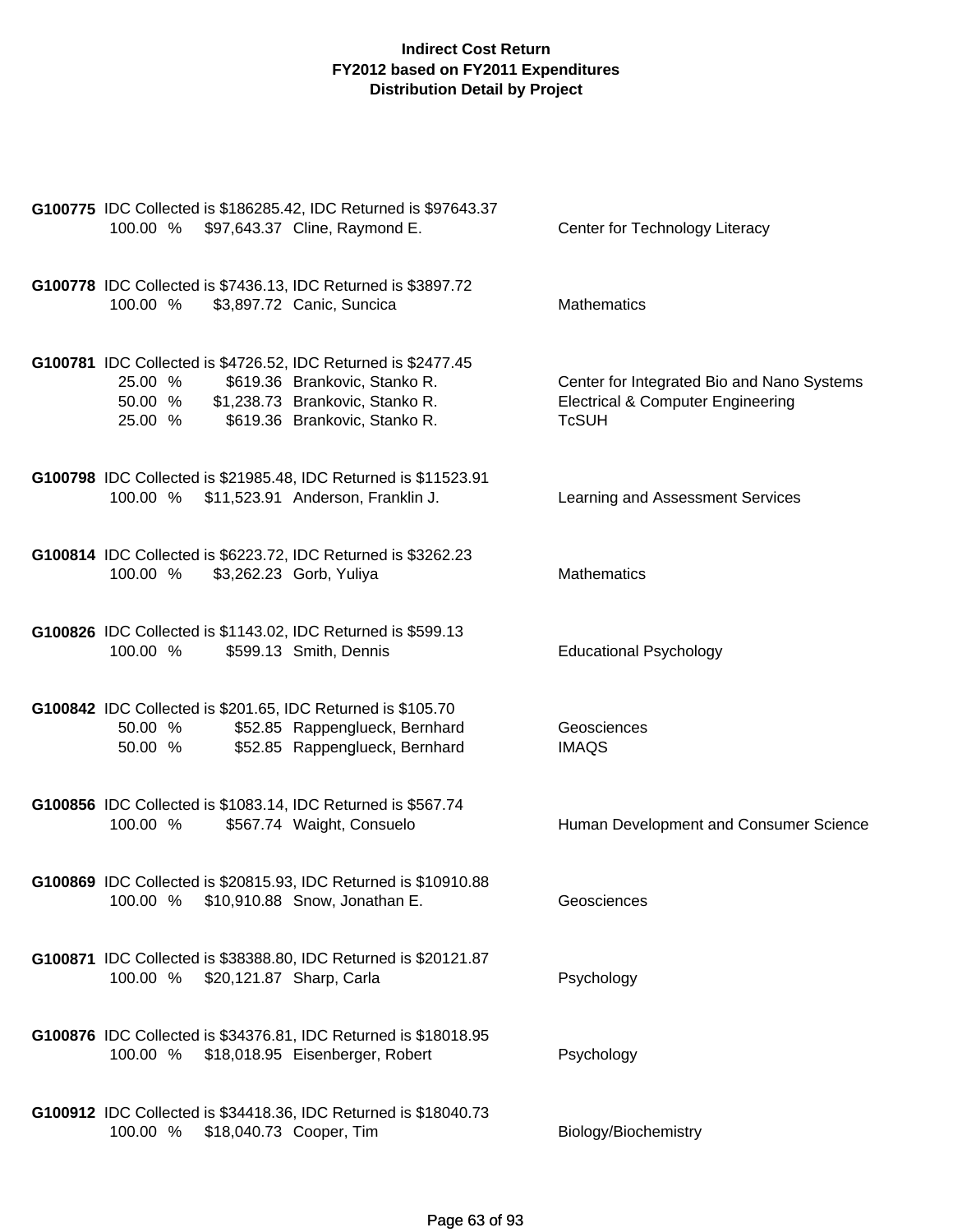| G100923 IDC Collected is \$750.00, IDC Returned is \$393.12<br>50.00 %<br>\$196.56 Litvinov, Dmitri<br>50.00 %<br>\$196.56 Litvinov, Dmitri      | Center for Integrated Bio and Nano Systems<br><b>Electrical &amp; Computer Engineering</b> |
|--------------------------------------------------------------------------------------------------------------------------------------------------|--------------------------------------------------------------------------------------------|
| G100924 IDC Collected is \$-1156.95, IDC Returned is \$-606.43<br>-\$303.21 Litvinov, Dmitri<br>50.00 %<br>-\$303.21 Litvinov, Dmitri<br>50.00 % | Center for Integrated Bio and Nano Systems<br><b>Electrical &amp; Computer Engineering</b> |
| G100927 IDC Collected is \$1200.00, IDC Returned is \$628.99<br>\$314.50 Litvinov, Dmitri<br>50.00 %<br>\$314.50 Litvinov, Dmitri<br>50.00 %     | Center for Integrated Bio and Nano Systems<br><b>Electrical &amp; Computer Engineering</b> |
| G100930 IDC Collected is \$211090.79, IDC Returned is \$110645.35<br>100.00 % \$110,645.35 Fofanov, Yuriy                                        | <b>Ctr/Biomedical &amp; Environmental Genomics</b>                                         |
| G100932 IDC Collected is \$-1342.40, IDC Returned is \$-703.63<br>100.00 %<br>-\$703.63 Kuznetsov, Yuri                                          | Mathematics                                                                                |
| G100933 IDC Collected is \$3781.29, IDC Returned is \$1982.00<br>\$1,982.00 Kuznetsov, Yuri<br>100.00 %                                          | Mathematics                                                                                |
| G100934 IDC Collected is \$12954.62, IDC Returned is \$6790.29<br>\$6,790.29 Kuznetsov, Yuri<br>100.00 %                                         | Mathematics                                                                                |
| G100944 IDC Collected is \$8967.17, IDC Returned is \$4700.23<br>100.00 %<br>\$4,700.23 Neal, Jack A.                                            | Hotel and Restaurant Management                                                            |
| G100958 IDC Collected is \$1335.23, IDC Returned is \$699.87<br>100.00 %<br>\$699.87 Leach, Norman                                               | Optometry, Community                                                                       |
| G100965 IDC Collected is \$449.25, IDC Returned is \$235.48<br>100.00 %<br>\$235.48 Otteson, Deborah C.                                          | Optometry, Community                                                                       |
| G100966 IDC Collected is \$774.04, IDC Returned is \$405.72<br>100.00 %<br>\$405.72 Fox, Donald A.                                               | Optometry, Community                                                                       |
| G100991 IDC Collected is \$1500.00, IDC Returned is \$786.24<br>100.00 %<br>\$786.24 Cheng, Albert M. K.                                         | <b>Computer Science</b>                                                                    |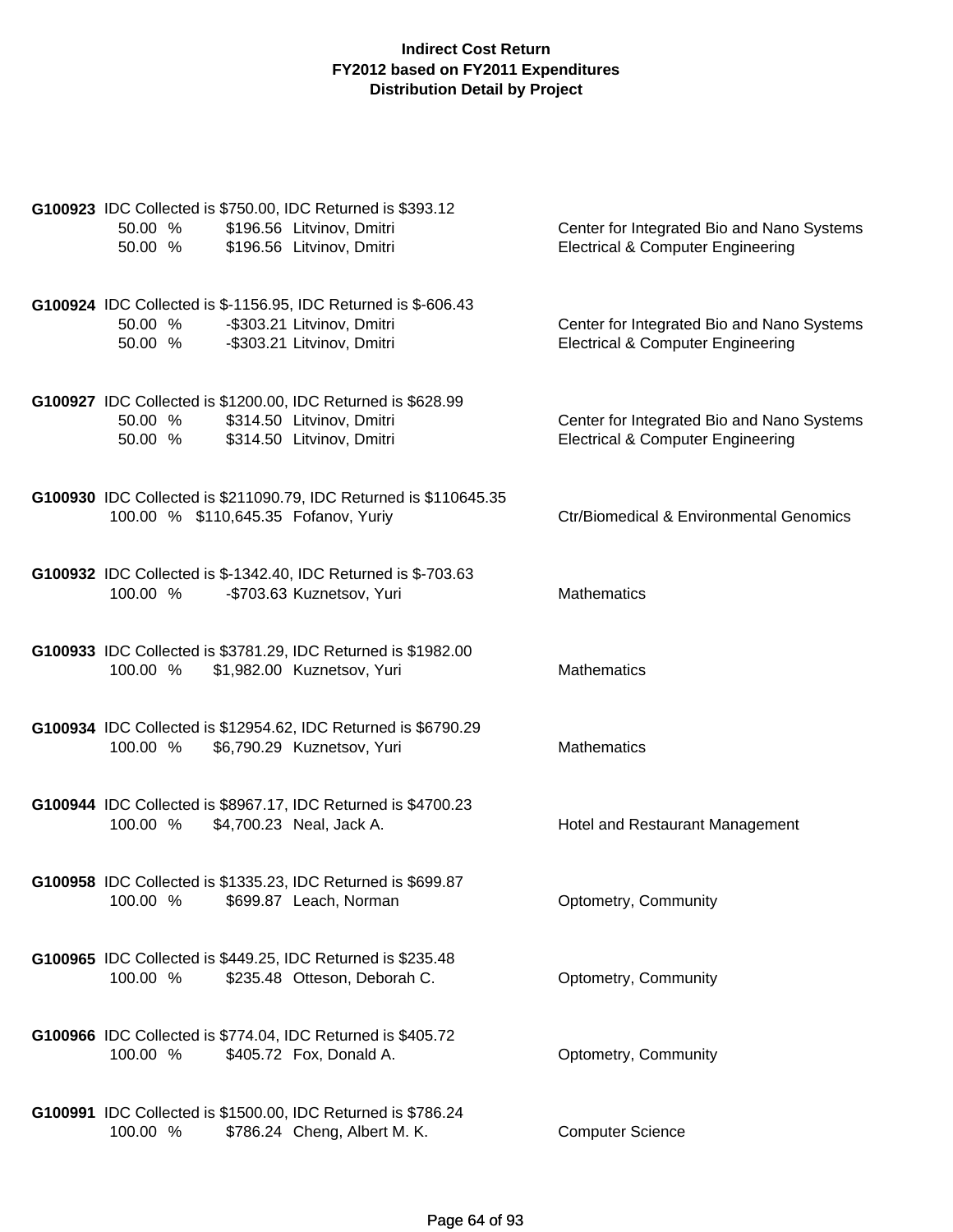| G100999 IDC Collected is \$6102.96, IDC Returned is \$3198.93<br>100.00 %                                      | \$3,198.93 Tang, Rosa                                           | Optometry, Community                               |
|----------------------------------------------------------------------------------------------------------------|-----------------------------------------------------------------|----------------------------------------------------|
| 100.00 % \$25,541.86 Andersson, Stefan                                                                         | G101003 IDC Collected is \$48729.12, IDC Returned is \$25541.86 | <b>CNRCS</b>                                       |
| G101006 IDC Collected is \$6209.72, IDC Returned is \$3254.89<br>100.00 % \$3,254.89 Stewart, M. David         |                                                                 | Biology/Biochemistry                               |
| G101015 IDC Collected is \$59.08, IDC Returned is \$30.97<br>100.00 %                                          | \$30.97 Valdez, Avelardo                                        | Drug and Social Policy Research                    |
| 100.00 % \$17,174.18 Fofanov, Yuriy                                                                            | G101026 IDC Collected is \$32765.14, IDC Returned is \$17174.18 | <b>Ctr/Biomedical &amp; Environmental Genomics</b> |
| G101034 IDC Collected is \$2081.85, IDC Returned is \$1091.22<br>100.00 % \$1,091.22 Fox, George E.            |                                                                 | Biology/Biochemistry                               |
| G101052 IDC Collected is \$3145.85, IDC Returned is \$1648.93<br>30.00 %<br>70.00 % \$1,154.25 Hadjiev, Viktor | \$494.68 Hadjiev, Viktor                                        | <b>Mechanical Engineering</b><br><b>TcSUH</b>      |
| G101060 IDC Collected is \$6156.06, IDC Returned is \$3226.76<br>100.00 %                                      | \$3,226.76 Song, Gangbing                                       | <b>Mechanical Engineering</b>                      |
| G101062 IDC Collected is \$1282.41, IDC Returned is \$672.19<br>100.00 %                                       | \$672.19 Frishman, Laura J.                                     | Optometry, Community                               |
| 100.00 % \$15,798.66 Kulkarni, Yashashree                                                                      | G101067 IDC Collected is \$30140.92, IDC Returned is \$15798.66 | <b>Mechanical Engineering</b>                      |
| G101073 IDC Collected is \$8488.75, IDC Returned is \$4449.46<br>100.00 % \$4,449.46 Strom, Kyle               |                                                                 | <b>Civil Engineering</b>                           |
| G101075 IDC Collected is \$886.67, IDC Returned is \$464.76<br>100.00 %                                        | \$464.76 Bishop, Peter                                          | Human Development and Consumer Science             |
|                                                                                                                | G101087 IDC Collected is \$27526.41, IDC Returned is \$14428.24 |                                                    |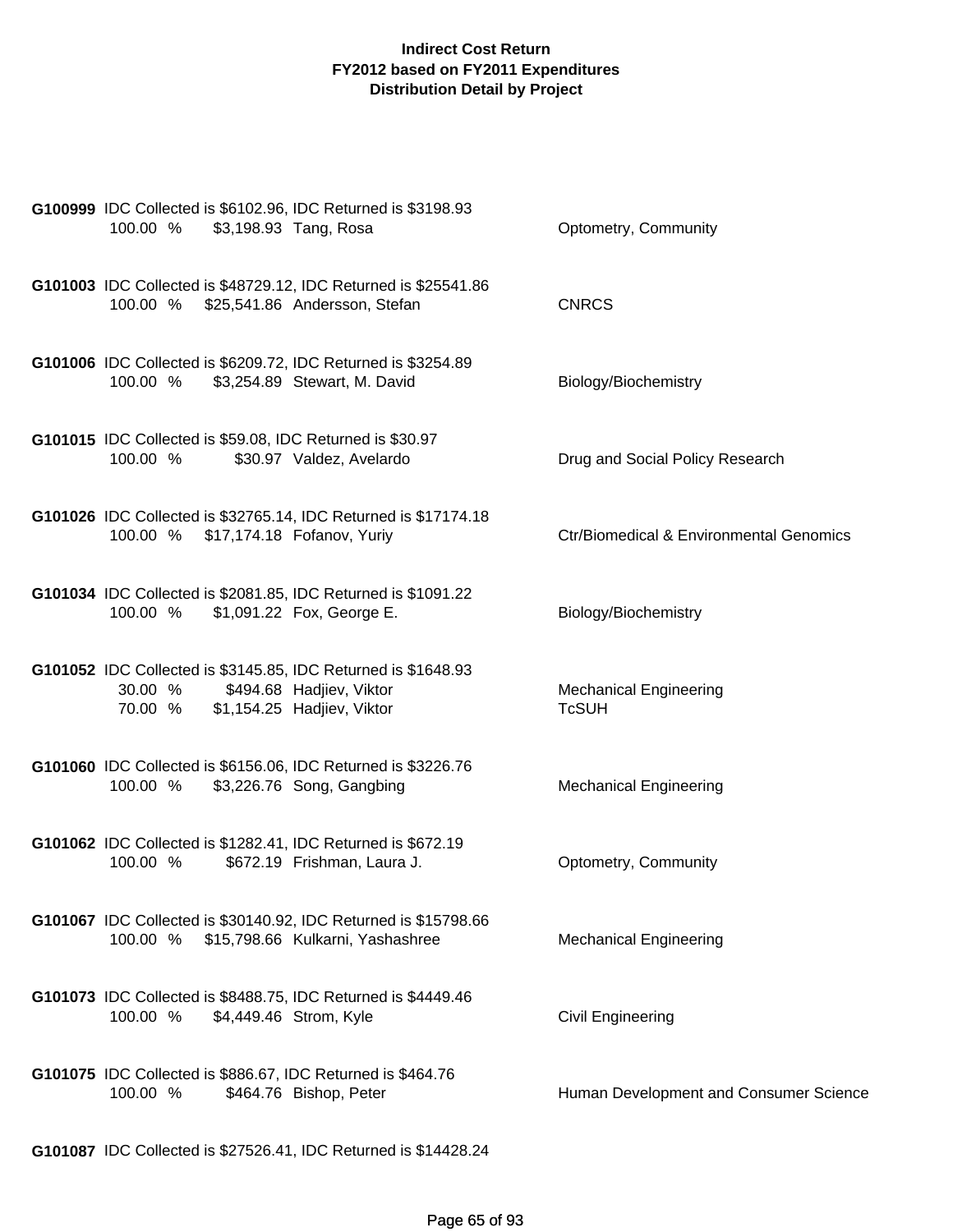| 100.00 %                                       | \$14,428.24 Han, Zhu |                                                                                                                                                                                                                               | <b>Electrical &amp; Computer Engineering</b>                                                                                                                                                         |
|------------------------------------------------|----------------------|-------------------------------------------------------------------------------------------------------------------------------------------------------------------------------------------------------------------------------|------------------------------------------------------------------------------------------------------------------------------------------------------------------------------------------------------|
| 100.00 %                                       |                      | G101099 IDC Collected is \$1424.10, IDC Returned is \$746.46<br>\$746.46 Brandon, Alan D.                                                                                                                                     | Geosciences                                                                                                                                                                                          |
|                                                |                      | G101108 IDC Collected is \$32630.02, IDC Returned is \$17103.35<br>100.00 % \$17,103.35 Xu, Shoujun                                                                                                                           | Chemistry                                                                                                                                                                                            |
| 50.00 %<br>50.00 %                             |                      | G101109 IDC Collected is \$2000.00, IDC Returned is \$1048.32<br>\$524.16 Litvinov, Dmitri<br>\$524.16 Litvinov, Dmitri                                                                                                       | Center for Integrated Bio and Nano Systems<br><b>Electrical &amp; Computer Engineering</b>                                                                                                           |
| 100.00 %                                       |                      | G101137 IDC Collected is \$27641.36, IDC Returned is \$14488.50<br>\$14,488.50 Tam, Vincent                                                                                                                                   | <b>Clinical Sciences and Administration</b>                                                                                                                                                          |
| 100.00 %                                       |                      | G101146 IDC Collected is \$1342.55, IDC Returned is \$703.71<br>\$703.71 Deng, Zhigang                                                                                                                                        | <b>Computer Science</b>                                                                                                                                                                              |
| 100.00 %                                       |                      | G101150 IDC Collected is \$6735.00, IDC Returned is \$3530.22<br>\$3,530.22 Kanellos, Nicolas                                                                                                                                 | Arte Publico Press                                                                                                                                                                                   |
| 80.00 %<br>5.00 %<br>5.00 %<br>5.00 %<br>5.00% |                      | G101151 IDC Collected is \$12353.88, IDC Returned is \$6475.41<br>\$5,180.33 Fofanov, Yuriy<br>\$323.77 Willson, Richard C.<br>\$323.77 Johnsson, S. Lennart<br>\$323.77 Johnsson, S. Lennart<br>\$323.77 Willson, Richard C. | <b>Ctr/Biomedical &amp; Environmental Genomics</b><br><b>Chemical Engineering</b><br><b>Computer Science</b><br><b>Texas Learning/Computation Center</b><br><b>Texas Learning/Computation Center</b> |
| 50.00 %<br>50.00 %                             |                      | G101159 IDC Collected is \$29646.71, IDC Returned is \$15539.62<br>\$7,769.81 Donnelly, Vincent M.<br>\$7,769.81 Economou, Demetre J.                                                                                         | <b>Chemical Engineering</b><br><b>Chemical Engineering</b>                                                                                                                                           |
| 100.00 %                                       |                      | G101165 IDC Collected is \$16577.44, IDC Returned is \$8689.23<br>\$8,689.23 Neighbors, Clayton                                                                                                                               | Psychology                                                                                                                                                                                           |
| 100.00 %                                       |                      | G101171 IDC Collected is \$24658.04, IDC Returned is \$12924.76<br>\$12,924.76 Lau, Kwong                                                                                                                                     | Physics                                                                                                                                                                                              |
| 100.00 %                                       |                      | G101185 IDC Collected is \$20835.50, IDC Returned is \$10921.14<br>\$10,921.14 Snow, Jonathan E.                                                                                                                              | Geosciences                                                                                                                                                                                          |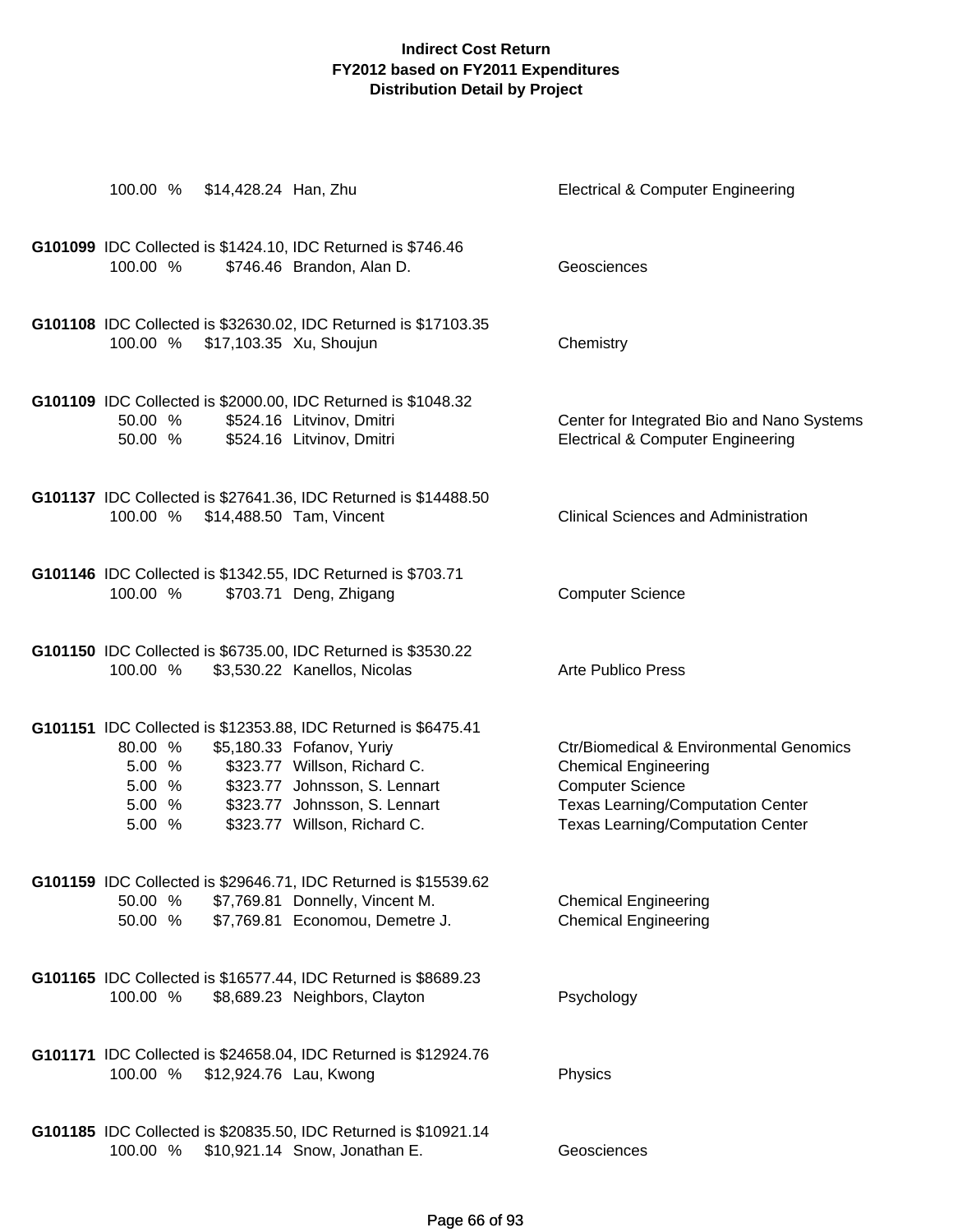| 100.00 % \$73,590.70 Schwartz, Robert J.                                                                                | G101187 IDC Collected is \$140397.40, IDC Returned is \$73590.70                                 | Biology/Biochemistry                                                                               |
|-------------------------------------------------------------------------------------------------------------------------|--------------------------------------------------------------------------------------------------|----------------------------------------------------------------------------------------------------|
| G101189 IDC Collected is \$4226.30, IDC Returned is \$2215.26<br>50.00 % \$1,107.63 Yu, Qingkai<br>50.00 %              | \$1,107.63 Yu, Qingkai                                                                           | <b>Center for Advanced Materials</b><br><b>Electrical &amp; Computer Engineering</b>               |
| 100.00 % \$18,884.38 Goloshubin, Gennady                                                                                | G101207 IDC Collected is \$36027.90, IDC Returned is \$18884.38                                  | Geosciences                                                                                        |
| G101208 IDC Collected is \$799.50, IDC Returned is \$419.07<br>100.00 %                                                 | \$419.07 Deng, Zhigang                                                                           | <b>Computer Science</b>                                                                            |
| G101221 IDC Collected is \$2967.18, IDC Returned is \$1555.28<br>33.00 %<br>33.00 % \$513.24 Cross, Renee D.<br>34.00 % | \$513.24 Angel, Mike<br>\$528.79 Granato, Jim                                                    | Hobby Center for Public Policy<br>Hobby Center for Public Policy<br>Hobby Center for Public Policy |
| G101222 IDC Collected is \$4146.73, IDC Returned is \$2173.55<br>100.00 %                                               | \$2,173.55 Tam, Vincent                                                                          | <b>Clinical Sciences and Administration</b>                                                        |
| G101233 IDC Collected is \$8285.87, IDC Returned is \$4343.12<br>50.00 %<br>50.00 %                                     | \$2,171.56 Ignatiev, Alex<br>\$2,171.56 Ignatiev, Alex                                           | <b>Center for Advanced Materials</b><br>Physics                                                    |
| G101242 IDC Collected is \$1929.23, IDC Returned is \$1011.23<br>50.00 %<br>50.00 %                                     | \$505.61 Rappenglueck, Bernhard<br>\$505.61 Rappenglueck, Bernhard                               | Geosciences<br><b>IMAQS</b>                                                                        |
| 100.00 %                                                                                                                | G101248 IDC Collected is \$23893.42, IDC Returned is \$12523.98<br>\$12,523.98 Rimer, Jeffrey D. | <b>Chemical Engineering</b>                                                                        |
| G101251 IDC Collected is \$120.95, IDC Returned is \$63.40<br>100.00 %                                                  | \$63.40 Belarbi, Abdeldjelil                                                                     | Civil Engineering                                                                                  |
| G101259 IDC Collected is \$5934.31, IDC Returned is \$3110.53<br>100.00 %                                               | \$3,110.53 Grills-Taqueche, Amie E.                                                              | Psychology                                                                                         |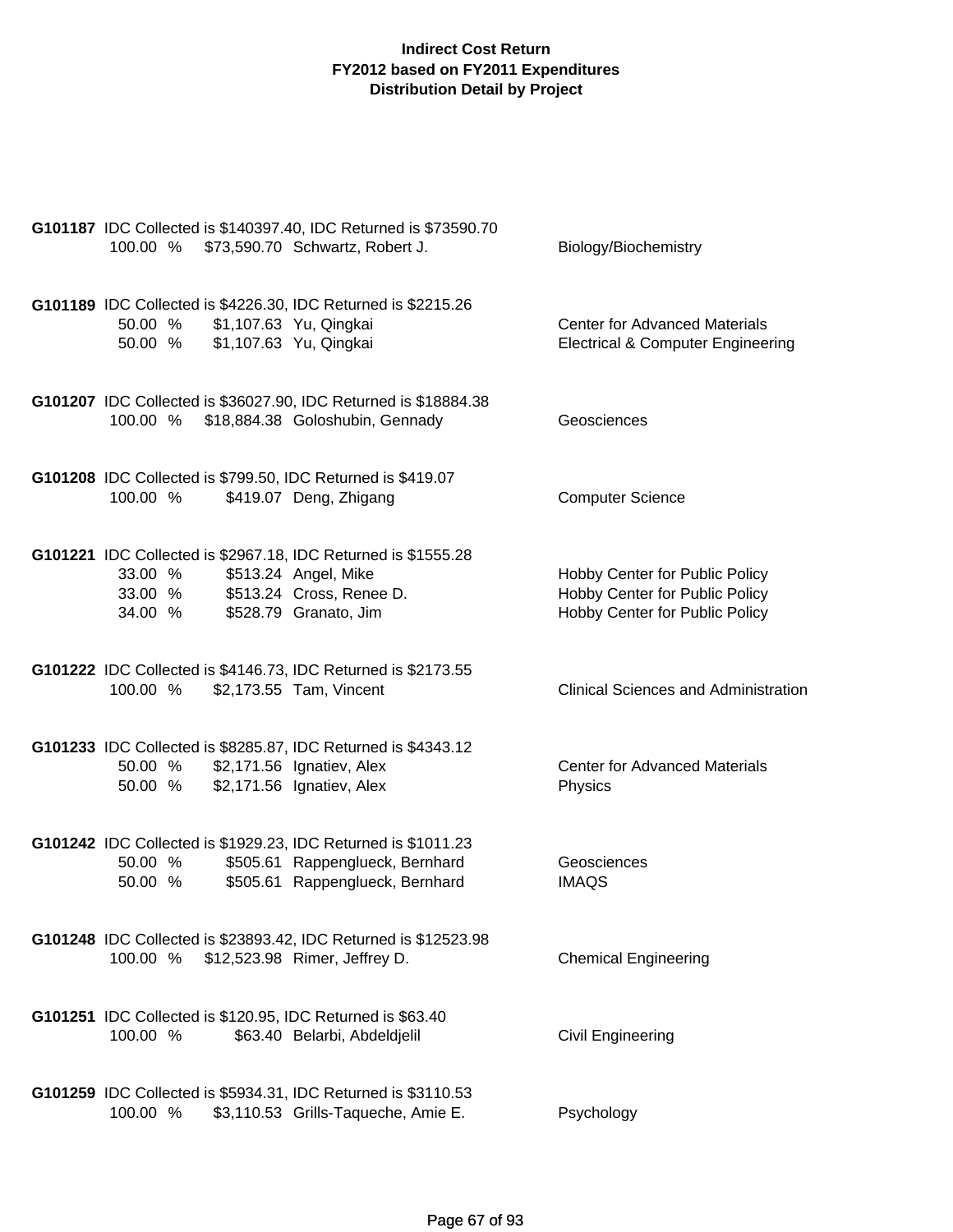| G101267 IDC Collected is \$252.50, IDC Returned is \$132.35<br>50.00 %<br>50.00 % | \$66.18 Evans, Paige K.<br>\$66.18 Segura, Perri                                                                                                                                                                             | <b>Mathematics</b><br><b>Mathematics</b>                                                                                                                                                        |
|-----------------------------------------------------------------------------------|------------------------------------------------------------------------------------------------------------------------------------------------------------------------------------------------------------------------------|-------------------------------------------------------------------------------------------------------------------------------------------------------------------------------------------------|
| 100.00 %                                                                          | G101280 IDC Collected is \$3971.58, IDC Returned is \$2081.74<br>\$2,081.74 Gunaratne, Preethi H.                                                                                                                            | Biology/Biochemistry                                                                                                                                                                            |
| 100.00 %                                                                          | G101291 IDC Collected is \$9097.17, IDC Returned is \$4768.37<br>\$4,768.37 Eriksen, Jason                                                                                                                                   | <b>PPS</b>                                                                                                                                                                                      |
| 45.00 %<br>55.00 %                                                                | G101296 IDC Collected is \$10979.10, IDC Returned is \$5754.81<br>\$2,589.66 Kulkarni, Yashashree<br>\$3,165.14 Sharma, Pradeep                                                                                              | <b>Mechanical Engineering</b><br><b>Mechanical Engineering</b>                                                                                                                                  |
| 100.00 %                                                                          | G101304 IDC Collected is \$-26760.53, IDC Returned is \$-14026.80<br>-\$14,026.80 Akay, Metin                                                                                                                                | <b>Biomedical Engineering</b>                                                                                                                                                                   |
| 100.00 % \$13,093.01 Lewis, Russell                                               | G101320 IDC Collected is \$24979.04, IDC Returned is \$13093.01                                                                                                                                                              | <b>Clinical Sciences and Administration</b>                                                                                                                                                     |
| G101324 IDC Collected is \$1652.50, IDC Returned is \$866.17<br>100.00 %          | \$866.17 Hernandez, Arturo E.                                                                                                                                                                                                | Psychology                                                                                                                                                                                      |
| 8.00 %<br>20.00 %<br>10.00 %<br>41.00 %<br>21.00 %                                | G101328 IDC Collected is \$16179.34, IDC Returned is \$8480.56<br>\$678.45 Willson, Richard C.<br>\$1,696.11 Ruchhoeft, Paul<br>\$848.06 Willson, Richard C.<br>\$3,477.03 Willson, Richard C.<br>\$1,780.92 Ruchhoeft, Paul | Biology/Biochemistry<br>Center for Integrated Bio and Nano Systems<br>Center for Integrated Bio and Nano Systems<br><b>Chemical Engineering</b><br><b>Electrical &amp; Computer Engineering</b> |
| G101330 IDC Collected is \$1176.77, IDC Returned is \$616.82<br>100.00 %          | \$616.82 Burns, Alan R.                                                                                                                                                                                                      | Optometry, Community                                                                                                                                                                            |
| G101331 IDC Collected is \$-47.31, IDC Returned is \$-24.80<br>50.00 %<br>50.00 % | -\$12.40 Dempsey, Allison<br>-\$12.40 Schanding, Thomas G.                                                                                                                                                                   | <b>Educational Psychology</b><br><b>Educational Psychology</b>                                                                                                                                  |
| 8.00 %<br>20.00 %<br>10.00 %                                                      | G101335 IDC Collected is \$7218.07, IDC Returned is \$3783.42<br>\$302.67 Willson, Richard C.<br>\$756.68 Ruchhoeft, Paul<br>\$378.34 Willson, Richard C.                                                                    | Biology/Biochemistry<br>Center for Integrated Bio and Nano Systems<br>Center for Integrated Bio and Nano Systems                                                                                |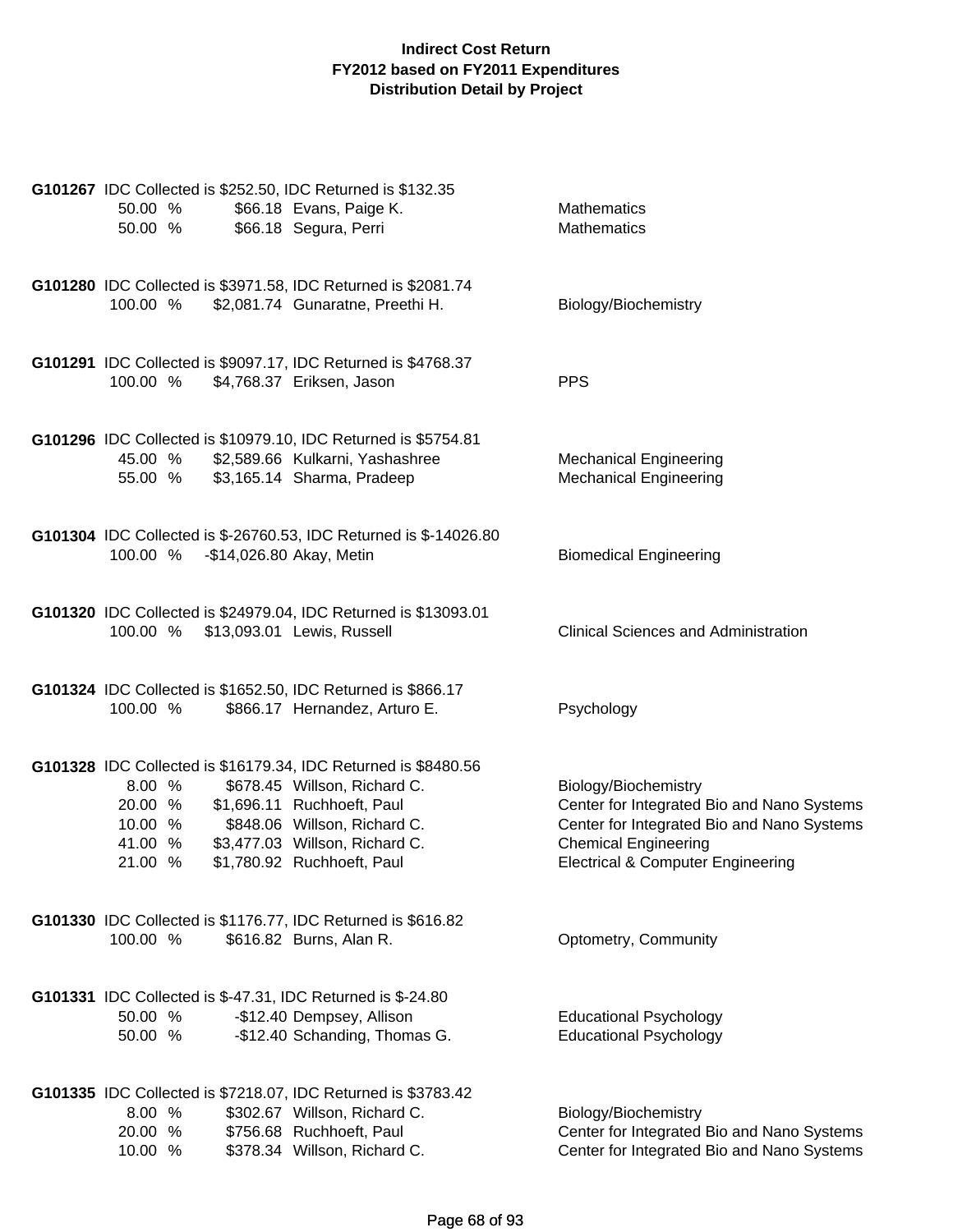| 41.00 %<br>21.00 %                                 | \$1,551.20 Willson, Richard C.<br>\$794.52 Ruchhoeft, Paul                                                                                                                                                                        | <b>Chemical Engineering</b><br><b>Electrical &amp; Computer Engineering</b>                                                                                                                     |
|----------------------------------------------------|-----------------------------------------------------------------------------------------------------------------------------------------------------------------------------------------------------------------------------------|-------------------------------------------------------------------------------------------------------------------------------------------------------------------------------------------------|
| 8.00 %<br>20.00 %<br>10.00 %<br>41.00 %<br>21.00 % | G101336 IDC Collected is \$25097.95, IDC Returned is \$13155.34<br>\$1,052.43 Willson, Richard C.<br>\$2,631.07 Ruchhoeft, Paul<br>\$1,315.53 Willson, Richard C.<br>\$5,393.69 Willson, Richard C.<br>\$2,762.62 Ruchhoeft, Paul | Biology/Biochemistry<br>Center for Integrated Bio and Nano Systems<br>Center for Integrated Bio and Nano Systems<br><b>Chemical Engineering</b><br><b>Electrical &amp; Computer Engineering</b> |
|                                                    | G101339 IDC Collected is \$41757.84, IDC Returned is \$21887.79<br>100.00 % \$21,887.79 Layne, Charles S.                                                                                                                         | Health and Human Performance                                                                                                                                                                    |
|                                                    | G101340 IDC Collected is \$32225.84, IDC Returned is \$16891.50<br>100.00 % \$16,891.50 Layne, Charles S.                                                                                                                         | Health and Human Performance                                                                                                                                                                    |
|                                                    | G101341 IDC Collected is \$30561.30, IDC Returned is \$16019.01<br>100.00 % \$16,019.01 Layne, Charles S.                                                                                                                         | Health and Human Performance                                                                                                                                                                    |
| 100.00 %                                           | G101342 IDC Collected is \$38659.04, IDC Returned is \$20263.52<br>\$20,263.52 Layne, Charles S.                                                                                                                                  | Health and Human Performance                                                                                                                                                                    |
| 100.00 %                                           | G101343 IDC Collected is \$38981.95, IDC Returned is \$20432.78<br>\$20,432.78 Layne, Charles S.                                                                                                                                  | Health and Human Performance                                                                                                                                                                    |
| 100.00 %                                           | G101344 IDC Collected is \$35354.23, IDC Returned is \$18531.27<br>\$18,531.27 Layne, Charles S.                                                                                                                                  | Health and Human Performance                                                                                                                                                                    |
| 100.00 %                                           | G101355 IDC Collected is \$9357.22, IDC Returned is \$4904.68<br>\$4,904.68 Davis, Dan                                                                                                                                            | <b>CEAC</b>                                                                                                                                                                                     |
| 20.00 %<br>10.00 %<br>70.00 %                      | G101357 IDC Collected is \$2815.47, IDC Returned is \$1475.76<br>\$295.15 Tolar, Tammy<br>\$147.58 Tolar, Tammy<br>\$1,033.03 Tolar, Tammy                                                                                        | Psychology<br>Texas Learning/Computation Center<br><b>TIMES</b>                                                                                                                                 |
| 20.00 %<br>10.00 %<br>70.00 %                      | G101361 IDC Collected is \$20262.54, IDC Returned is \$10620.81<br>\$2,124.16 Francis, David J.<br>\$1,062.08 Francis, David J.<br>\$7,434.57 Francis, David J.                                                                   | Psychology<br><b>Texas Learning/Computation Center</b><br><b>TIMES</b>                                                                                                                          |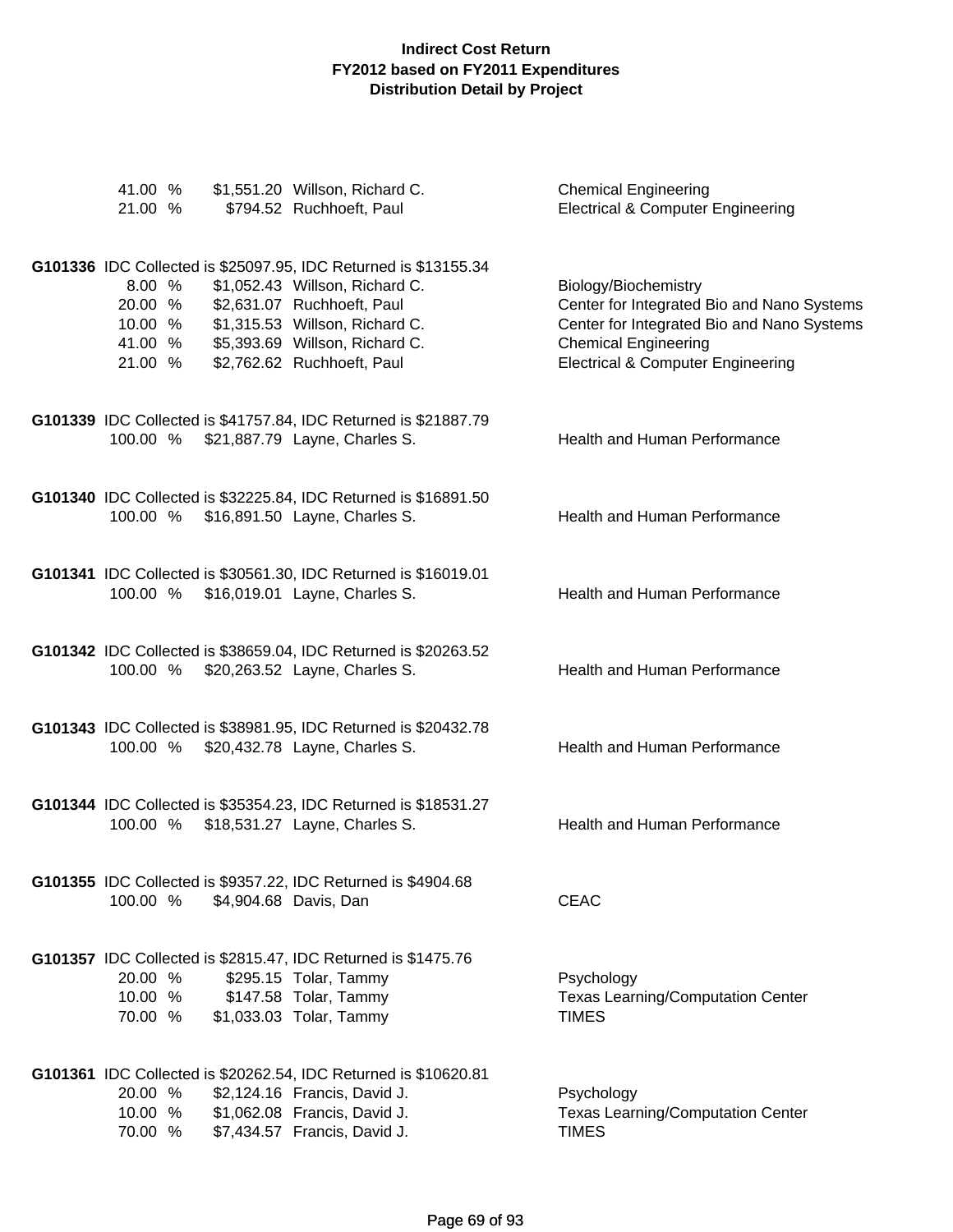| 50.00 %<br>45.00 %<br>5.00 %                                   | G101365 IDC Collected is \$11189.24, IDC Returned is \$5864.95<br>\$2,932.48 Pettitt, B. Montgomery<br>\$2,639.23 Pettitt, B. Montgomery<br>\$293.25 Pettitt, B. Montgomery                                                                                  | Chemistry<br>Institute for Molecular Design<br><b>Texas Learning/Computation Center</b>                                           |
|----------------------------------------------------------------|--------------------------------------------------------------------------------------------------------------------------------------------------------------------------------------------------------------------------------------------------------------|-----------------------------------------------------------------------------------------------------------------------------------|
| 25.00 %<br>24.00 %<br>26.00 %<br>25.00 %                       | G101369 IDC Collected is \$6847.28, IDC Returned is \$3589.07<br>\$897.27 Lefer, Barry<br>\$861.38 Rappenglueck, Bernhard<br>\$933.16 Lefer, Barry<br>\$897.27 Rappenglueck, Bernhard                                                                        | Geosciences<br>Geosciences<br><b>IMAQS</b><br><b>IMAQS</b>                                                                        |
| 50.00 %<br>50.00 %                                             | G101380 IDC Collected is \$2894.01, IDC Returned is \$1516.92<br>\$758.46 Strom, Kyle<br>\$758.46 Wang, Keh-Han                                                                                                                                              | <b>Civil Engineering</b><br><b>Civil Engineering</b>                                                                              |
| 16.50 %<br>16.00 %<br>16.00 %<br>18.00 %<br>17.00 %<br>16.50 % | G101386 IDC Collected is \$11340.42, IDC Returned is \$5944.19<br>\$980.79 Johnsson, S. Lennart<br>\$951.07 Lefer, Barry<br>\$951.07 Rappenglueck, Bernhard<br>\$1,069.96 Lefer, Barry<br>\$1,010.51 Rappenglueck, Bernhard<br>\$980.79 Johnsson, S. Lennart | <b>Computer Science</b><br>Geosciences<br>Geosciences<br><b>IMAQS</b><br><b>IMAQS</b><br><b>Texas Learning/Computation Center</b> |
|                                                                | G101387 IDC Collected is \$39587.60, IDC Returned is \$20750.24<br>100.00 % \$20,750.24 Layne, Charles S.                                                                                                                                                    | Health and Human Performance                                                                                                      |
| 100.00 %                                                       | G101417 IDC Collected is \$2822.31, IDC Returned is \$1479.34<br>\$1,479.34 Harold, Michael P.                                                                                                                                                               | <b>Chemical Engineering</b>                                                                                                       |
| 50.00 %<br>50.00 %                                             | G101419 IDC Collected is \$4722.52, IDC Returned is \$2475.36<br>\$1,237.68 Dawood, Mina<br>\$1,237.68 Dhonde, Hemant E.                                                                                                                                     | <b>Civil Engineering</b><br><b>Civil Engineering</b>                                                                              |
| 100.00 %                                                       | G101425 IDC Collected is \$4868.73, IDC Returned is \$2551.99<br>\$2,551.99 Johnsson, S. Lennart                                                                                                                                                             | <b>Texas Learning/Computation Center</b>                                                                                          |
| 50.00 %<br>50.00 %                                             | G101437 IDC Collected is \$-2074.10, IDC Returned is \$-1087.16<br>-\$543.58 Chow, Diana S. L.<br>-\$543.58 Chow, Diana S. L.                                                                                                                                | Institute for Drug Education and Research<br><b>PPS</b>                                                                           |

**G101459** IDC Collected is \$35739.20, IDC Returned is \$18733.06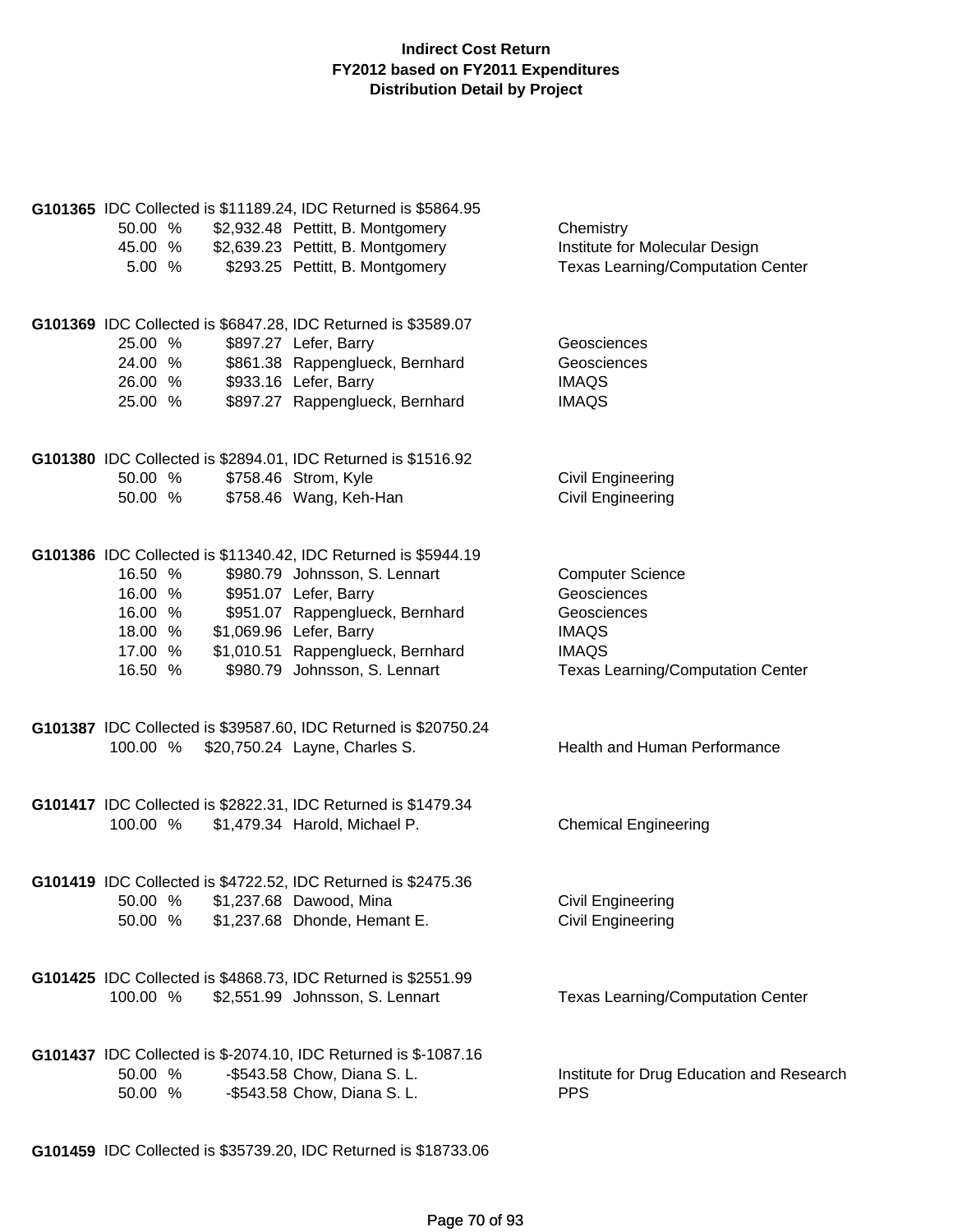| 35.00 %<br>5.00 %<br>12.00 %<br>8.00 %<br>12.00 %<br>8.00 %<br>11.00 %<br>9.00% |                  | \$6,556.57 Pavlidis, Ioannis<br>\$936.65 Shastri, Dvijesh<br>\$2,247.97 Pavlidis, Ioannis<br>\$1,498.64 Shastri, Dvijesh<br>\$2,247.97 Pavlidis, Ioannis<br>\$1,498.64 Shastri, Dvijesh<br>\$2,060.64 Pavlidis, Ioannis<br>\$1,685.98 Shastri, Dvijesh | <b>Computer Science</b><br><b>Computer Science</b><br>Psychology<br>Psychology<br><b>Texas Learning/Computation Center</b><br><b>Texas Learning/Computation Center</b><br><b>TIMES</b><br><b>TIMES</b> |
|---------------------------------------------------------------------------------|------------------|--------------------------------------------------------------------------------------------------------------------------------------------------------------------------------------------------------------------------------------------------------|--------------------------------------------------------------------------------------------------------------------------------------------------------------------------------------------------------|
|                                                                                 |                  | G101469 IDC Collected is \$18221.58, IDC Returned is \$9551.02                                                                                                                                                                                         |                                                                                                                                                                                                        |
| 25.00 %                                                                         |                  | \$2,387.76 Gillan, Gail H.                                                                                                                                                                                                                             | Learning and Assessment Services                                                                                                                                                                       |
|                                                                                 |                  | 75.00 % \$7,163.27 Maurer, Gaylyn                                                                                                                                                                                                                      | Learning and Assessment Services                                                                                                                                                                       |
|                                                                                 |                  | G101473 IDC Collected is \$11391.17, IDC Returned is \$5970.80                                                                                                                                                                                         |                                                                                                                                                                                                        |
|                                                                                 |                  | 100.00 % \$5,970.80 Balakotaiah, Vemuri                                                                                                                                                                                                                | <b>Chemical Engineering</b>                                                                                                                                                                            |
|                                                                                 |                  |                                                                                                                                                                                                                                                        |                                                                                                                                                                                                        |
| 100.00 %                                                                        |                  | G101494 IDC Collected is \$21797.50, IDC Returned is \$11425.38<br>\$11,425.38 Shrestha, Ramesh                                                                                                                                                        | Civil Engineering                                                                                                                                                                                      |
|                                                                                 |                  |                                                                                                                                                                                                                                                        |                                                                                                                                                                                                        |
|                                                                                 |                  | G101498 IDC Collected is \$951.00, IDC Returned is \$498.48                                                                                                                                                                                            |                                                                                                                                                                                                        |
| 100.00 %                                                                        | \$498.48 Sun, Li |                                                                                                                                                                                                                                                        | <b>Mechanical Engineering</b>                                                                                                                                                                          |
|                                                                                 |                  |                                                                                                                                                                                                                                                        |                                                                                                                                                                                                        |
| 40.00 %                                                                         |                  | G101500 IDC Collected is \$1023.00, IDC Returned is \$536.22<br>\$214.49 Song, Gangbing                                                                                                                                                                | Institute for Space Systems Operations                                                                                                                                                                 |
| 60.00 %                                                                         |                  | \$321.73 Song, Gangbing                                                                                                                                                                                                                                | <b>Mechanical Engineering</b>                                                                                                                                                                          |
|                                                                                 |                  |                                                                                                                                                                                                                                                        |                                                                                                                                                                                                        |
| 100.00 %                                                                        |                  | G101502 IDC Collected is \$40546.72, IDC Returned is \$21252.97<br>\$21,252.97 Hannay, H. Julia                                                                                                                                                        |                                                                                                                                                                                                        |
|                                                                                 |                  |                                                                                                                                                                                                                                                        | Psychology                                                                                                                                                                                             |
|                                                                                 |                  | G101504 IDC Collected is \$368.58, IDC Returned is \$193.19                                                                                                                                                                                            |                                                                                                                                                                                                        |
| 100.00 %                                                                        |                  | \$193.19 Cheung, Margaret S.                                                                                                                                                                                                                           | Physics                                                                                                                                                                                                |
|                                                                                 |                  |                                                                                                                                                                                                                                                        |                                                                                                                                                                                                        |
| 50.00 %                                                                         |                  | G101516 IDC Collected is \$29661.71, IDC Returned is \$15547.48<br>\$7,773.74 Franchek, Matthew                                                                                                                                                        | <b>Mechanical Engineering</b>                                                                                                                                                                          |
|                                                                                 |                  | 50.00 % \$7,773.74 Grigoriadis, Karolos M.                                                                                                                                                                                                             | <b>Mechanical Engineering</b>                                                                                                                                                                          |
|                                                                                 |                  |                                                                                                                                                                                                                                                        |                                                                                                                                                                                                        |
|                                                                                 |                  | G101524 IDC Collected is \$1175.00, IDC Returned is \$615.89                                                                                                                                                                                           |                                                                                                                                                                                                        |
| 50.00 %<br>50.00 %                                                              |                  | \$307.94 Zheng, Rong<br>\$307.94 Song, Gangbing                                                                                                                                                                                                        | <b>Computer Science</b><br><b>Mechanical Engineering</b>                                                                                                                                               |
|                                                                                 |                  |                                                                                                                                                                                                                                                        |                                                                                                                                                                                                        |

**G101525** IDC Collected is \$1033.06, IDC Returned is \$541.49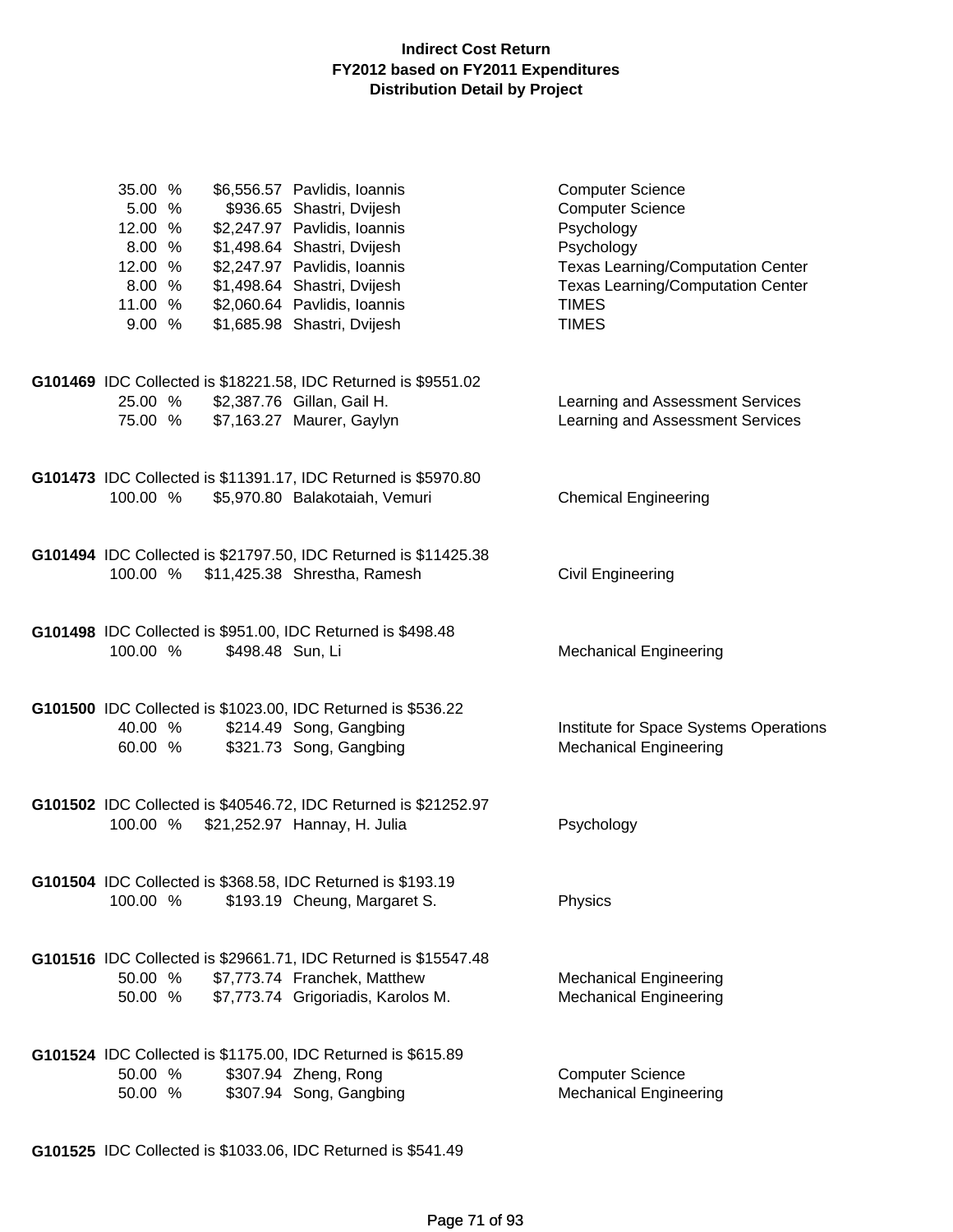| 100.00 % \$541.49 Garbey, Marc                                           |                                                                                                                                                         | <b>Computer Science</b>                                                                                                                               |
|--------------------------------------------------------------------------|---------------------------------------------------------------------------------------------------------------------------------------------------------|-------------------------------------------------------------------------------------------------------------------------------------------------------|
| 100.00 %                                                                 | G101540 IDC Collected is \$27366.38, IDC Returned is \$14344.36<br>\$14,344.36 Martinez, Daniel A.                                                      | <b>Mechanical Engineering</b>                                                                                                                         |
| 100.00 %                                                                 | G101575 IDC Collected is \$26667.50, IDC Returned is \$13978.04<br>\$13,978.04 Shrestha, Ramesh                                                         | <b>Civil Engineering</b>                                                                                                                              |
| G101580 IDC Collected is \$1305.72, IDC Returned is \$684.41<br>100.00 % | \$684.41 Fofanov, Yuriy                                                                                                                                 | <b>Ctr/Biomedical &amp; Environmental Genomics</b>                                                                                                    |
| 100.00 % \$5,595.84 Metcalfe, Ralph W.                                   | G101612 IDC Collected is \$10675.83, IDC Returned is \$5595.84                                                                                          | <b>Mechanical Engineering</b>                                                                                                                         |
| 100.00 %                                                                 | G101619 IDC Collected is \$42132.02, IDC Returned is \$22083.92<br>\$22,083.92 Young, Frederick M.                                                      | <b>Small Business Development Center</b>                                                                                                              |
| G101644 IDC Collected is \$49.12, IDC Returned is \$25.75<br>100.00 %    | \$25.75 Freiberg, H. Jerome                                                                                                                             | <b>Consistency Mgmt and Coop Disc</b>                                                                                                                 |
| 30.00 %<br>70.00 % \$1,233.62 Meen, James                                | G101649 IDC Collected is \$3362.16, IDC Returned is \$1762.31<br>\$528.69 Meen, James                                                                   | Chemistry<br><b>TcSUH</b>                                                                                                                             |
| 100.00 % \$5,297.70 Grindon, Angelina C.                                 | G101657 IDC Collected is \$10107.03, IDC Returned is \$5297.70                                                                                          | Learning and Assessment Services                                                                                                                      |
| 5.00 %<br>95.00 %                                                        | G101661 IDC Collected is \$3589.01, IDC Returned is \$1881.22<br>\$94.06 Houston, W. Robert<br>\$1,787.15 Hutchison, Laveria F.                         | Curriculum and Instruction<br>Curriculum and Instruction                                                                                              |
| 70.00 %<br>10.00 %<br>10.00 % \$2,017.45 Fox, George E.<br>10.00 %       | G101662 IDC Collected is \$38489.21, IDC Returned is \$20174.50<br>\$14,122.15 Fox, George E.<br>\$2,017.45 Fox, George E.<br>\$2,017.45 Fox, George E. | Biology/Biochemistry<br>Ctr/Biomedical & Environmental Genomics<br>Institute for Space Systems Operations<br><b>Texas Learning/Computation Center</b> |
| 5.00 %                                                                   | G101671 IDC Collected is \$10862.17, IDC Returned is \$5693.52<br>\$284.68 Lowder, Thomas                                                               | <b>CNBR</b>                                                                                                                                           |

90.00 % \$5,124.16 McFarlin, Brian K. CNBR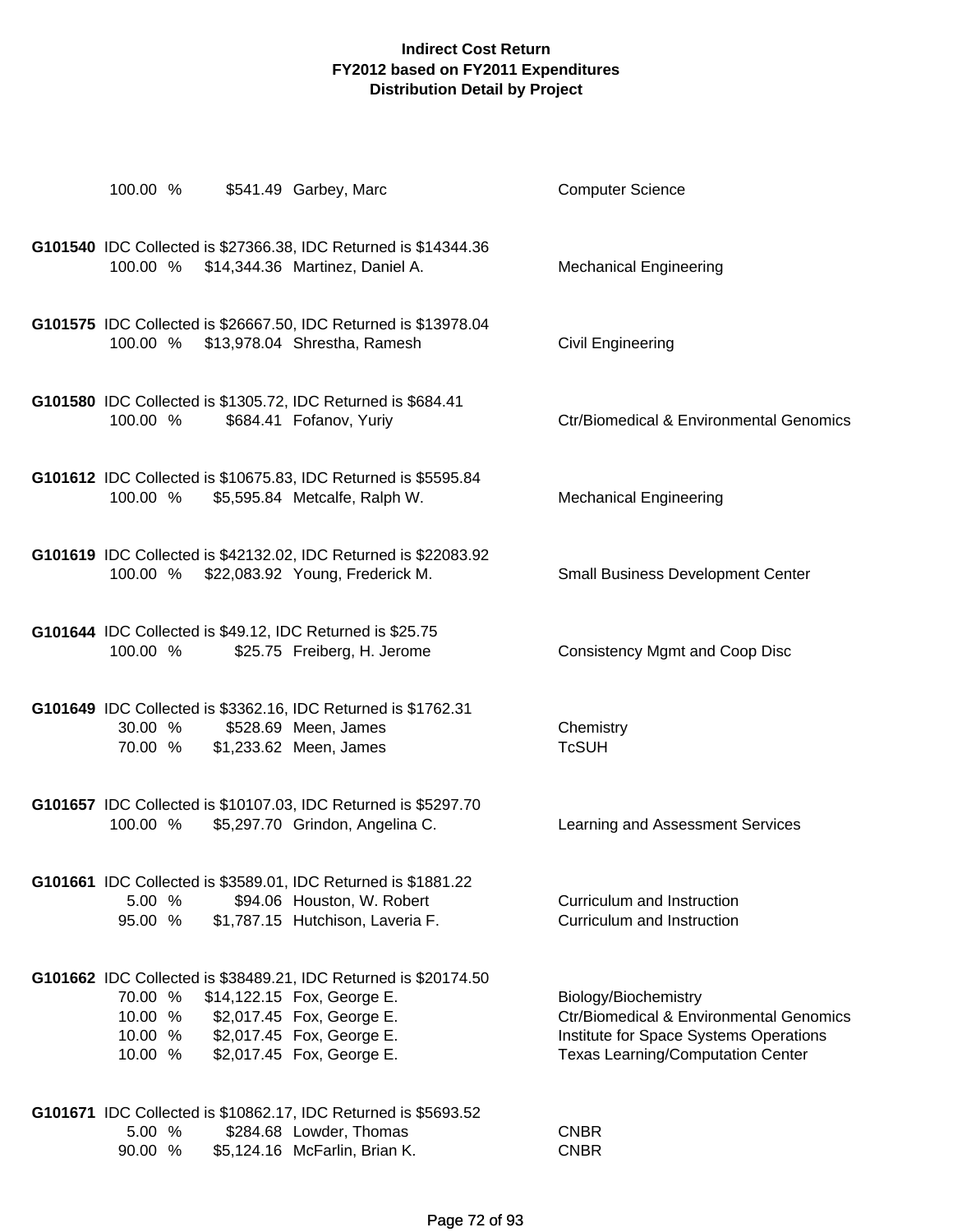| 5.00 %                                   |  | \$284.68 Simpson, Richard J.                                                                                                                                                                    | <b>CNBR</b>                                                                                               |
|------------------------------------------|--|-------------------------------------------------------------------------------------------------------------------------------------------------------------------------------------------------|-----------------------------------------------------------------------------------------------------------|
| 100.00 %                                 |  | G101676 IDC Collected is \$7873.83, IDC Returned is \$4127.15<br>\$4,127.15 Gunaratne, Preethi H.                                                                                               | Biology/Biochemistry                                                                                      |
| 33.00 %<br>34.00 %<br>33.00 %            |  | G101680 IDC Collected is \$1411.18, IDC Returned is \$739.68<br>\$244.10 Harold, Michael P.<br>\$251.49 Muncrief, Rachel<br>\$244.10 Rooks, Charles                                             | <b>Chemical Engineering</b><br><b>Chemical Engineering</b><br><b>Chemical Engineering</b>                 |
| 100.00 %                                 |  | G101694 IDC Collected is \$152360.20, IDC Returned is \$79861.12<br>\$79,861.12 Shrestha, Ramesh                                                                                                | Civil Engineering                                                                                         |
| 100.00 %                                 |  | G101696 IDC Collected is \$1393.84, IDC Returned is \$730.60<br>\$730.60 Willson, Richard C.                                                                                                    | <b>Chemical Engineering</b>                                                                               |
| 17.00 %<br>83.00 %                       |  | G101701 IDC Collected is \$32599.40, IDC Returned is \$17087.30<br>\$2,904.84 Briggs, James M.<br>\$14,182.46 Gilbertson, Scott R.                                                              | Biology/Biochemistry<br>Chemistry                                                                         |
| 25.00 %<br>25.00 %<br>25.00 %<br>25.00 % |  | G101706 IDC Collected is \$4037.85, IDC Returned is \$2116.48<br>\$529.12 Jiang, Xun<br>\$529.12 Lefer, Barry<br>\$529.12 Jiang, Xun<br>\$529.12 Lefer, Barry                                   | Geosciences<br>Geosciences<br><b>IMAQS</b><br><b>IMAQS</b>                                                |
| 24.00 %<br>25.00 %<br>25.00 %<br>26.00 % |  | G101723 IDC Collected is \$23841.94, IDC Returned is \$12496.99<br>\$2,999.28 Lefer, Barry<br>\$3,124.25 Rappenglueck, Bernhard<br>\$3,124.25 Lefer, Barry<br>\$3,249.22 Rappenglueck, Bernhard | Geosciences<br>Geosciences<br><b>IMAQS</b><br><b>IMAQS</b>                                                |
| 100.00 %                                 |  | G101731 IDC Collected is \$27832.37, IDC Returned is \$14588.62<br>\$14,588.62 Advincula, Rigoberto C.                                                                                          | Chemistry                                                                                                 |
| 70.00 %<br>20.00 %<br>10.00 %            |  | G101732 IDC Collected is \$-180.58, IDC Returned is \$-94.65<br>-\$66.26 Vipulanandan, Cumaraswamy<br>-\$18.93 Vipulanandan, Cumaraswamy<br>-\$9.47 Vipulanandan, Cumaraswamy                   | Center/Innovative Grouting Mat & Tech<br><b>Civil Engineering</b><br>Tx Hurricane Ctr for Innovative Tech |

**G101747** IDC Collected is \$22110.69, IDC Returned is \$11589.54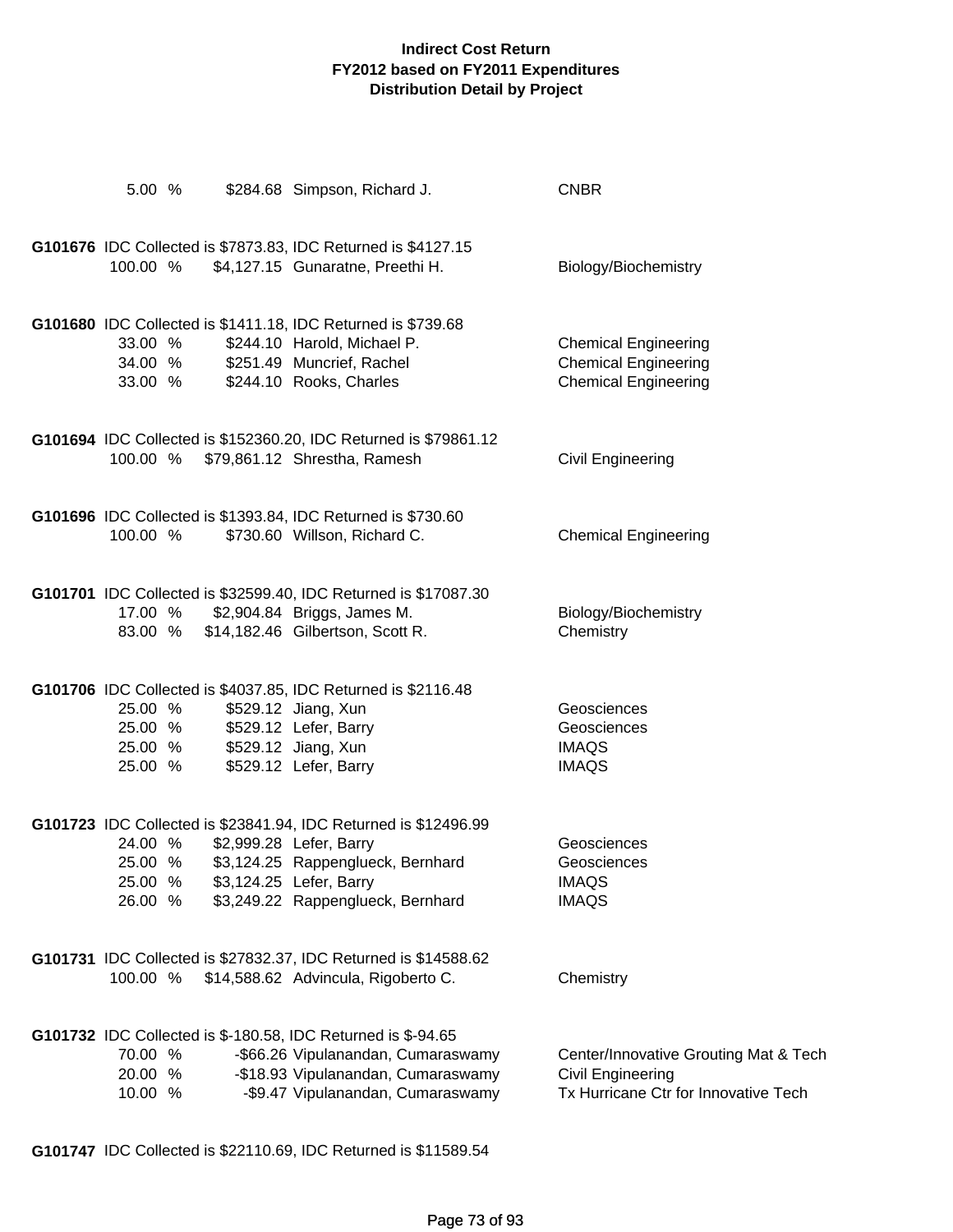| 25.00 %<br>75.00 %            |                     | \$2,897.38 Litvinchuk, Alexander<br>\$8,692.15 Litvinchuk, Alexander                                                                                         | Physics<br><b>TcSUH</b>                                                                      |
|-------------------------------|---------------------|--------------------------------------------------------------------------------------------------------------------------------------------------------------|----------------------------------------------------------------------------------------------|
| 30.00 %<br>10.00 %<br>60.00 % |                     | G101750 IDC Collected is \$120496.34, IDC Returned is \$63159.36<br>\$18,947.81 Carter, William<br>\$6,315.94 Glennie, Craig<br>\$37,895.62 Shrestha, Ramesh | <b>Civil Engineering</b><br>Civil Engineering<br>Civil Engineering                           |
| 75.00 %<br>25.00 %            |                     | G101752 IDC Collected is \$3595.08, IDC Returned is \$1884.40<br>\$1,413.30 Bensaoula, Abdelhak<br>\$471.10 Bensaoula, Abdelhak                              | Institute for Nanoenergy<br>Physics                                                          |
| 100.00 %                      |                     | G101762 IDC Collected is \$57598.11, IDC Returned is \$30190.63<br>\$30,190.63 Cheung, Monit                                                                 | Child & Family for Innovative Research                                                       |
| 100.00 %                      |                     | G101767 IDC Collected is \$40244.81, IDC Returned is \$21094.72<br>\$21,094.72 Dominey, Wallace                                                              | Curriculum and Instruction                                                                   |
| 80.00 %<br>20.00 %            | \$2,667.33 Chen, Ji | G101781 IDC Collected is \$6360.96, IDC Returned is \$3334.16<br>\$666.83 Kayali, Mohammad A.                                                                | <b>Electrical &amp; Computer Engineering</b><br><b>Electrical &amp; Computer Engineering</b> |
| 50.00 %<br>50.00 %            |                     | G101784 IDC Collected is \$32744.74, IDC Returned is \$17163.48<br>\$8,581.74 Pennings, Steve C.<br>\$8,581.74 Pennings, Steve C.                            | Biology/Biochemistry<br><b>Houston Coastal Center</b>                                        |
| 33.00 %<br>34.00 %<br>33.00 % |                     | G101794 IDC Collected is \$2480.22, IDC Returned is \$1300.03<br>\$429.01 Harold, Michael P.<br>\$442.01 Muncrief, Rachel<br>\$429.01 Rooks, Charles         | <b>Chemical Engineering</b><br><b>Chemical Engineering</b><br><b>Chemical Engineering</b>    |
| 100.00 %                      |                     | G101796 IDC Collected is \$946.94, IDC Returned is \$496.35<br>\$496.35 Feng, Qianmei                                                                        | <b>Industrial Engineering</b>                                                                |
| 100.00 %                      |                     | G101798 IDC Collected is \$1270.06, IDC Returned is \$665.71<br>\$665.71 Gunaratne, Preethi H.                                                               | Biology/Biochemistry                                                                         |
| 100.00 %                      |                     | G101799 IDC Collected is \$2040.00, IDC Returned is \$1069.29<br>\$1,069.29 Sharma, Pradeep                                                                  | <b>Mechanical Engineering</b>                                                                |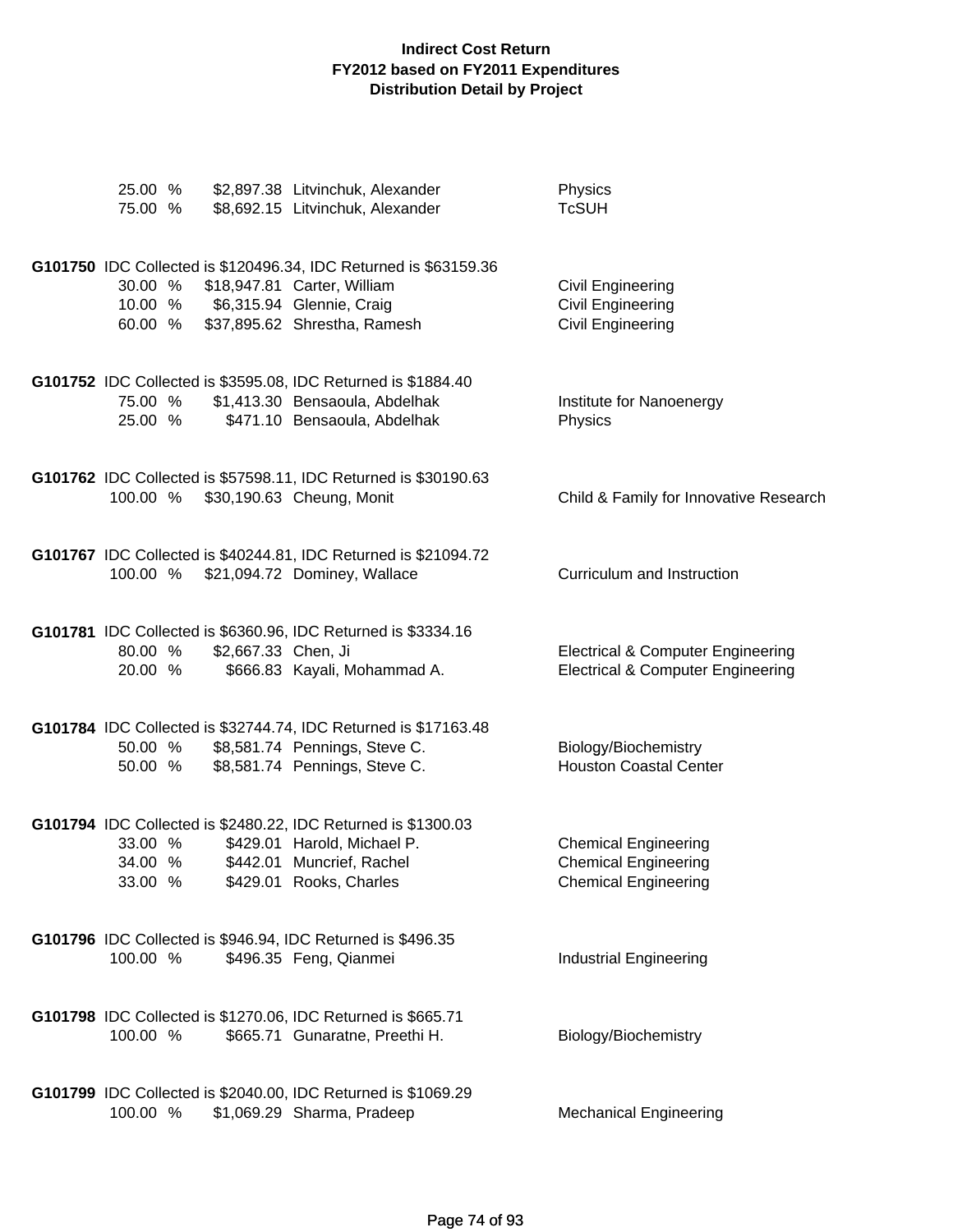| G101818 IDC Collected is \$295.02, IDC Returned is \$154.64<br>10.00 %<br>\$15.46 Wosik, Jarek<br>\$27.83 Brazdeikis, Audrius<br>18.00 %<br>\$64.95 Brazdeikis, Audrius<br>42.00 %<br>30.00 %<br>\$46.39 Wosik, Jarek                                                        | <b>Electrical &amp; Computer Engineering</b><br>Physics<br><b>TcSUH</b><br><b>TcSUH</b>                                                    |
|------------------------------------------------------------------------------------------------------------------------------------------------------------------------------------------------------------------------------------------------------------------------------|--------------------------------------------------------------------------------------------------------------------------------------------|
| G101827 IDC Collected is \$6301.08, IDC Returned is \$3302.77<br>\$1,651.39 Cline, Raymond E.<br>50.00 %<br>\$1,651.39 Conklin, William<br>50.00 %                                                                                                                           | Center for Technology Literacy<br>Information & Logistics Technology                                                                       |
| G101833 IDC Collected is \$6363.76, IDC Returned is \$3335.63<br>\$3,335.63 Frishman, Laura J.<br>100.00 %                                                                                                                                                                   | Optometry, Community                                                                                                                       |
| G101839 IDC Collected is \$125.00, IDC Returned is \$65.52<br>\$65.52 Sharma, Pradeep<br>100.00 %                                                                                                                                                                            | <b>Mechanical Engineering</b>                                                                                                              |
| G101840 IDC Collected is \$102294.25, IDC Returned is \$53618.55<br>50.00 % \$26,809.28 Chapman, Barbara M.<br>50.00 % \$26,809.28 Chapman, Barbara M.                                                                                                                       | <b>Ctr/Biomedical &amp; Environmental Genomics</b><br><b>Computer Science</b>                                                              |
| G101841 IDC Collected is \$4761.81, IDC Returned is \$2495.95<br>100.00 %<br>\$2,495.95 Brandon, Alan D.                                                                                                                                                                     | Geosciences                                                                                                                                |
| G101852 IDC Collected is \$25193.61, IDC Returned is \$13205.48<br>100.00 % \$13,205.48 Rixey, William G.                                                                                                                                                                    | Civil Engineering                                                                                                                          |
| G101857 IDC Collected is \$6880.54, IDC Returned is \$3606.50<br>\$450.81 Buddharaju, Pradeep<br>12.50 %<br>37.50 %<br>\$1,352.44 Pavlidis, Ioannis<br>12.50 %<br>\$450.81 Buddharaju, Pradeep<br>37.50 %<br>\$1,352.44 Pavlidis, Ioannis                                    | <b>Computer Science</b><br><b>Computer Science</b><br><b>Texas Learning/Computation Center</b><br><b>Texas Learning/Computation Center</b> |
| G101860 IDC Collected is \$8533.75, IDC Returned is \$4473.05<br>100.00 %<br>\$4,473.05 Evans, Barbara                                                                                                                                                                       | Law-UH                                                                                                                                     |
| G101871 IDC Collected is \$5779.18, IDC Returned is \$3029.21<br>20.00 %<br>\$605.84 Strych, Ulrich<br>10.00 %<br>\$302.92 Willson, Richard C.<br>\$757.30 Kourentzi, Ekaterini<br>25.00 %<br>\$151.46 Strych, Ulrich<br>5.00 %<br>\$1,211.69 Willson, Richard C.<br>40.00 % | Biology/Biochemistry<br>Biology/Biochemistry<br><b>Chemical Engineering</b><br><b>Chemical Engineering</b><br><b>Chemical Engineering</b>  |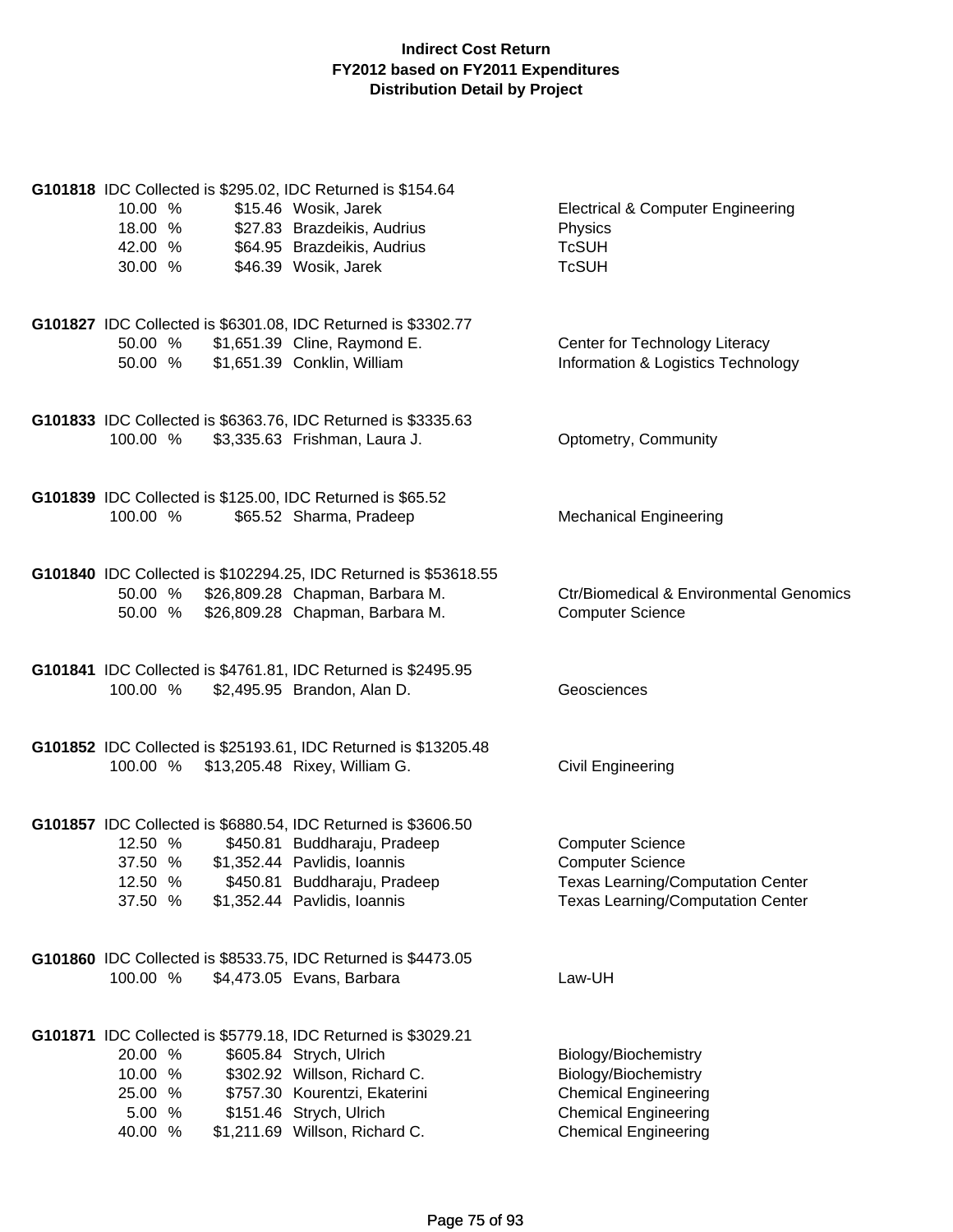| 100.00 %                                                                                                       | G101881 IDC Collected is \$19310.00, IDC Returned is \$10121.53<br>\$10,121.53 Valdez, Avelardo                                                                              | Drug and Social Policy Research                                                                                                                 |
|----------------------------------------------------------------------------------------------------------------|------------------------------------------------------------------------------------------------------------------------------------------------------------------------------|-------------------------------------------------------------------------------------------------------------------------------------------------|
| 25.00 %<br>25.00 %<br>24.00 % \$3,761.47 Lefer, Barry                                                          | G101891 IDC Collected is \$29900.80, IDC Returned is \$15672.80<br>\$3,918.20 Lefer, Barry<br>\$3,918.20 Rappenglueck, Bernhard<br>26.00 % \$4,074.93 Rappenglueck, Bernhard | Geosciences<br>Geosciences<br><b>IMAQS</b><br><b>IMAQS</b>                                                                                      |
| 100.00 %                                                                                                       | G101893 IDC Collected is \$4537.99, IDC Returned is \$2378.63<br>\$2,378.63 Evans, Barbara                                                                                   | Law-UH                                                                                                                                          |
| 25.00 %<br>\$1,240.79 Liu, Ce<br>25.00 % \$1,240.79 Franchek, Matthew<br>25.00 % \$1,240.79 Sun, Li<br>25.00 % | G101896 IDC Collected is \$9468.78, IDC Returned is \$4963.16<br>\$1,240.79 Zimmerman, David C.                                                                              | <b>Electrical &amp; Computer Engineering</b><br><b>Mechanical Engineering</b><br><b>Mechanical Engineering</b><br><b>Mechanical Engineering</b> |
| 100.00 %                                                                                                       | G101898 IDC Collected is \$4801.29, IDC Returned is \$2516.64<br>\$2,516.64 White, Cameron                                                                                   | Curriculum and Instruction                                                                                                                      |
| 50.00 %<br>50.00 %                                                                                             | G101901 IDC Collected is \$10510.50, IDC Returned is \$5509.18<br>\$2,754.59 Dempsey, Allison<br>\$2,754.59 Schanding, Thomas G.                                             | <b>Educational Psychology</b><br><b>Educational Psychology</b>                                                                                  |
| 100.00 %                                                                                                       | G101904 IDC Collected is \$4444.47, IDC Returned is \$2329.61<br>\$2,329.61 Neighbors, Clayton                                                                               | Psychology                                                                                                                                      |
| 80.00 %<br>10.00<br>%<br>10.00 %                                                                               | G101906 IDC Collected is \$3391.38, IDC Returned is \$1777.63<br>\$1,422.10 Garey, Kevin<br>\$177.76 Lewis, Russell<br>\$177.76 Trivedi, Meghana                             | <b>Clinical Sciences and Administration</b><br><b>Clinical Sciences and Administration</b><br><b>Clinical Sciences and Administration</b>       |
| 45.00 %<br>10.00 %<br>45.00 %                                                                                  | G101908 IDC Collected is \$3333.26, IDC Returned is \$1747.16<br>\$786.22 Ruchhoeft, Paul<br>\$174.72 Willson, Richard C.<br>\$786.22 Ruchhoeft, Paul                        | Center for Integrated Bio and Nano Systems<br><b>Chemical Engineering</b><br><b>Electrical &amp; Computer Engineering</b>                       |
| 90.00 %<br>10.00 %                                                                                             | G101909 IDC Collected is \$17113.22, IDC Returned is \$8970.07<br>\$8,073.06 McFarlin, Brian K.<br>\$897.01 O'Connor, Daniel                                                 | <b>CNBR</b><br><b>CNBR</b>                                                                                                                      |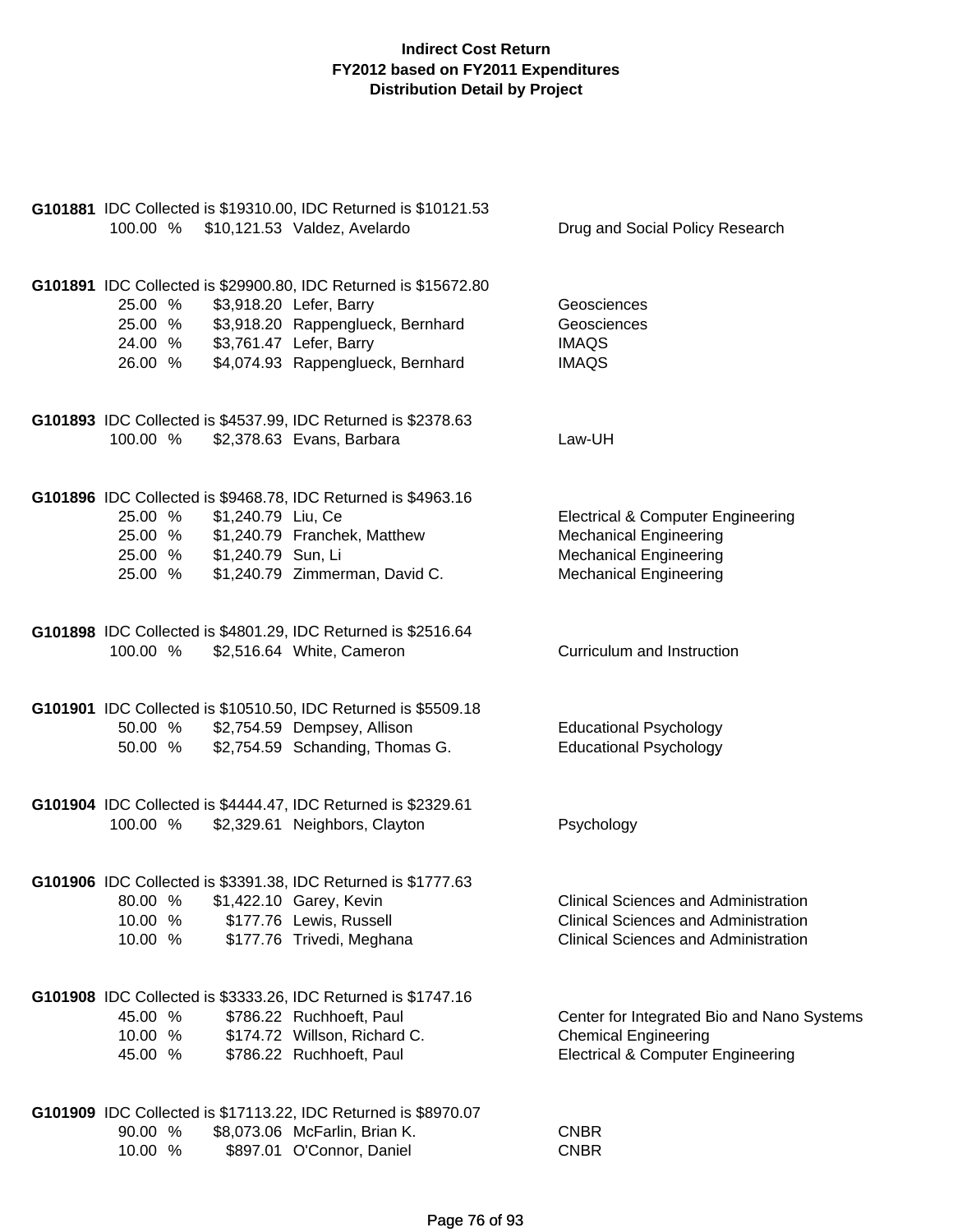| 10.00 %<br>10.00 %<br>5.00 %<br>5.00%<br>35.00 %<br>35.00 % | G101915 IDC Collected is \$9766.60, IDC Returned is \$5119.26<br>\$511.93 Cirino, Paul<br>\$511.93 Tolar, Tammy<br>\$255.96 Cirino, Paul<br>\$255.96 Tolar, Tammy<br>\$1,791.74 Cirino, Paul<br>\$1,791.74 Tolar, Tammy | Psychology<br>Psychology<br><b>Texas Learning/Computation Center</b><br><b>Texas Learning/Computation Center</b><br><b>TIMES</b><br><b>TIMES</b> |
|-------------------------------------------------------------|-------------------------------------------------------------------------------------------------------------------------------------------------------------------------------------------------------------------------|--------------------------------------------------------------------------------------------------------------------------------------------------|
|                                                             | G101918 IDC Collected is \$1512.84, IDC Returned is \$792.97                                                                                                                                                            |                                                                                                                                                  |
| 10.00 %                                                     | \$79.30 Carlson, Coleen                                                                                                                                                                                                 | Psychology                                                                                                                                       |
| 10.00 %                                                     | \$79.30 Francis, David J.                                                                                                                                                                                               | Psychology                                                                                                                                       |
| 5.00 %                                                      | \$39.65 Carlson, Coleen                                                                                                                                                                                                 | <b>Texas Learning/Computation Center</b>                                                                                                         |
| 5.00%                                                       | \$39.65 Francis, David J.                                                                                                                                                                                               | <b>Texas Learning/Computation Center</b>                                                                                                         |
| 35.00 %                                                     | \$277.54 Carlson, Coleen                                                                                                                                                                                                | <b>TIMES</b>                                                                                                                                     |
| 35.00 %                                                     | \$277.54 Francis, David J.                                                                                                                                                                                              | <b>TIMES</b>                                                                                                                                     |
|                                                             |                                                                                                                                                                                                                         |                                                                                                                                                  |
|                                                             | G101921 IDC Collected is \$10803.68, IDC Returned is \$5662.86                                                                                                                                                          |                                                                                                                                                  |
|                                                             | 50.00 % \$2,831.43 Lefer, Barry                                                                                                                                                                                         | Geosciences                                                                                                                                      |
| 50.00 %                                                     | \$2,831.43 Lefer, Barry                                                                                                                                                                                                 | <b>IMAQS</b>                                                                                                                                     |
|                                                             |                                                                                                                                                                                                                         |                                                                                                                                                  |
|                                                             | G101925 IDC Collected is \$48313.68, IDC Returned is \$25324.10                                                                                                                                                         |                                                                                                                                                  |
|                                                             | 50.00 % \$12,662.05 Pavlidis, Ioannis                                                                                                                                                                                   | <b>Computer Science</b>                                                                                                                          |
|                                                             | 50.00 % \$12,662.05 Pavlidis, Ioannis                                                                                                                                                                                   | <b>Texas Learning/Computation Center</b>                                                                                                         |
|                                                             |                                                                                                                                                                                                                         |                                                                                                                                                  |
|                                                             |                                                                                                                                                                                                                         |                                                                                                                                                  |
| 100.00 %                                                    | G101936 IDC Collected is \$12422.49, IDC Returned is \$6511.37<br>\$6,511.37 Chellam, Shankar                                                                                                                           | <b>Civil Engineering</b>                                                                                                                         |
|                                                             |                                                                                                                                                                                                                         |                                                                                                                                                  |
|                                                             |                                                                                                                                                                                                                         |                                                                                                                                                  |
|                                                             | G101940 IDC Collected is \$3708.20, IDC Returned is \$1943.69                                                                                                                                                           |                                                                                                                                                  |
| 100.00 %                                                    | \$1,943.69 Bergmanson, Jan P. G.                                                                                                                                                                                        | Optometry, Community                                                                                                                             |
|                                                             |                                                                                                                                                                                                                         |                                                                                                                                                  |
|                                                             | G101959 IDC Collected is \$32306.04, IDC Returned is \$16933.53                                                                                                                                                         |                                                                                                                                                  |
| 100.00 %                                                    | \$16,933.53 Azencott, Robert G.                                                                                                                                                                                         | <b>Mathematics</b>                                                                                                                               |
|                                                             |                                                                                                                                                                                                                         |                                                                                                                                                  |
|                                                             |                                                                                                                                                                                                                         |                                                                                                                                                  |
|                                                             | G101970 IDC Collected is \$34893.10, IDC Returned is \$18289.57                                                                                                                                                         |                                                                                                                                                  |
| 50.00 %                                                     | \$9,144.78 McIntyre, Maria Teresa                                                                                                                                                                                       | Psychology<br><b>TIMES</b>                                                                                                                       |
| 50.00 %                                                     | \$9,144.78 McIntyre, Maria Teresa                                                                                                                                                                                       |                                                                                                                                                  |
|                                                             |                                                                                                                                                                                                                         |                                                                                                                                                  |
|                                                             | G101971 IDC Collected is \$7432.21, IDC Returned is \$3895.67                                                                                                                                                           |                                                                                                                                                  |
| 50.00 %                                                     | \$1,947.83 Lefer, Barry                                                                                                                                                                                                 | Geosciences                                                                                                                                      |
| 50.00 %                                                     | \$1,947.83 Lefer, Barry                                                                                                                                                                                                 | <b>IMAQS</b>                                                                                                                                     |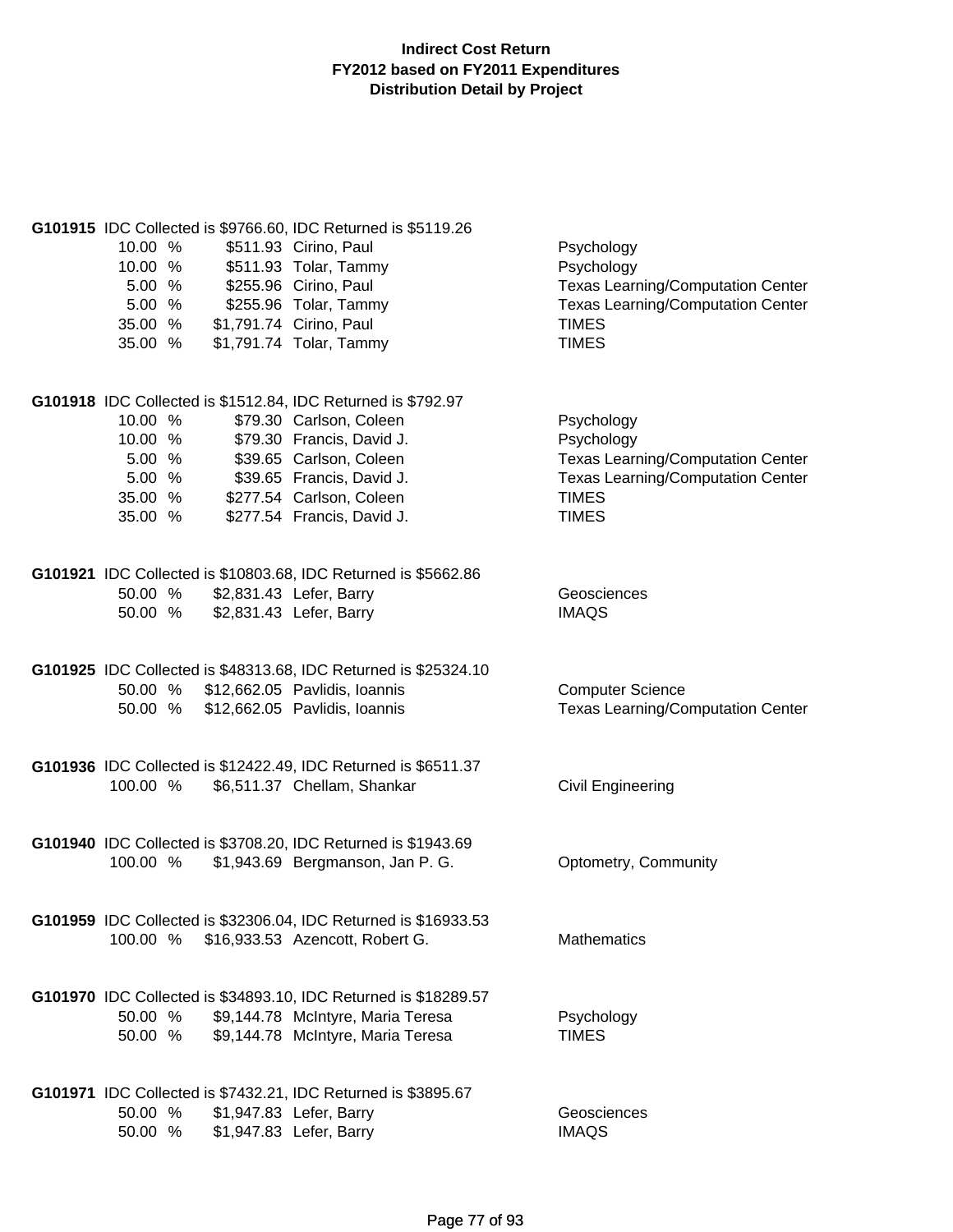|                                  |                  | G101983 IDC Collected is \$8526.13, IDC Returned is \$4469.06   |                                              |
|----------------------------------|------------------|-----------------------------------------------------------------|----------------------------------------------|
| 50.00 % \$2,234.53 Lefer, Barry  |                  |                                                                 | Geosciences                                  |
| 50.00 % \$2,234.53 Lefer, Barry  |                  |                                                                 | <b>IMAQS</b>                                 |
|                                  |                  |                                                                 |                                              |
|                                  |                  |                                                                 |                                              |
|                                  |                  | G101984 IDC Collected is \$45963.00, IDC Returned is \$24091.97 |                                              |
|                                  |                  | 100.00 % \$24,091.97 Shrestha, Ramesh                           | <b>Civil Engineering</b>                     |
|                                  |                  |                                                                 |                                              |
|                                  |                  |                                                                 |                                              |
|                                  |                  | G101999 IDC Collected is \$5371.89, IDC Returned is \$2815.73   |                                              |
|                                  |                  | 100.00 % \$2,815.73 Gunaratne, Preethi H.                       | Biology/Biochemistry                         |
|                                  |                  |                                                                 |                                              |
|                                  |                  | G102000 IDC Collected is \$832.17, IDC Returned is \$436.19     |                                              |
| 100.00 %                         |                  | \$436.19 Gunaratne, Preethi H.                                  | Biology/Biochemistry                         |
|                                  |                  |                                                                 |                                              |
|                                  |                  |                                                                 |                                              |
|                                  |                  | G102007 IDC Collected is \$19037.05, IDC Returned is \$9978.46  |                                              |
| 25.00 % \$2,494.62 Liu, Ce       |                  |                                                                 | <b>Electrical &amp; Computer Engineering</b> |
|                                  |                  | 25.00 % \$2,494.62 Franchek, Matthew                            | <b>Mechanical Engineering</b>                |
| 25.00 % \$2,494.62 Sun, Li       |                  |                                                                 | <b>Mechanical Engineering</b>                |
| 25.00 %                          |                  | \$2,494.62 Zimmerman, David C.                                  | <b>Mechanical Engineering</b>                |
|                                  |                  |                                                                 |                                              |
|                                  |                  |                                                                 |                                              |
|                                  |                  | G102008 IDC Collected is \$22757.61, IDC Returned is \$11928.63 |                                              |
| 25.00 % \$2,982.16 Liu, Ce       |                  |                                                                 | <b>Electrical &amp; Computer Engineering</b> |
|                                  |                  | 25.00 % \$2,982.16 Franchek, Matthew                            | <b>Mechanical Engineering</b>                |
| 25.00 % \$2,982.16 Sun, Li       |                  |                                                                 | <b>Mechanical Engineering</b>                |
| 25.00 %                          |                  | \$2,982.16 Zimmerman, David C.                                  | <b>Mechanical Engineering</b>                |
|                                  |                  |                                                                 |                                              |
|                                  |                  | G102017 IDC Collected is \$1693.19, IDC Returned is \$887.50    |                                              |
| 100.00 %                         | \$887.50 Liu, Yu |                                                                 | Biology/Biochemistry                         |
|                                  |                  |                                                                 |                                              |
|                                  |                  |                                                                 |                                              |
|                                  |                  | G102022 IDC Collected is \$25253.49, IDC Returned is \$13236.87 |                                              |
| 100.00 % \$13,236.87 Shauck, Max |                  |                                                                 | Geosciences                                  |
|                                  |                  |                                                                 |                                              |
|                                  |                  |                                                                 |                                              |
|                                  |                  | G102023 IDC Collected is \$21088.63, IDC Returned is \$11053.82 |                                              |
| 25.00 %                          |                  | \$2,763.45 Lefer, Barry                                         | Geosciences                                  |
| 24.00 %                          |                  | \$2,652.92 Rappenglueck, Bernhard                               | Geosciences                                  |
| 25.00 %<br>26.00 %               |                  | \$2,763.45 Lefer, Barry<br>\$2,873.99 Rappenglueck, Bernhard    | <b>IMAQS</b><br><b>IMAQS</b>                 |
|                                  |                  |                                                                 |                                              |
|                                  |                  |                                                                 |                                              |
|                                  |                  | G102028 IDC Collected is \$20579.30, IDC Returned is \$10786.85 |                                              |
| 50.00 %                          |                  | \$5,393.42 Metcalfe, Ralph W.                                   | <b>Mechanical Engineering</b>                |
| 50.00 %                          |                  | \$5,393.42 Sharma, Pradeep                                      | <b>Mechanical Engineering</b>                |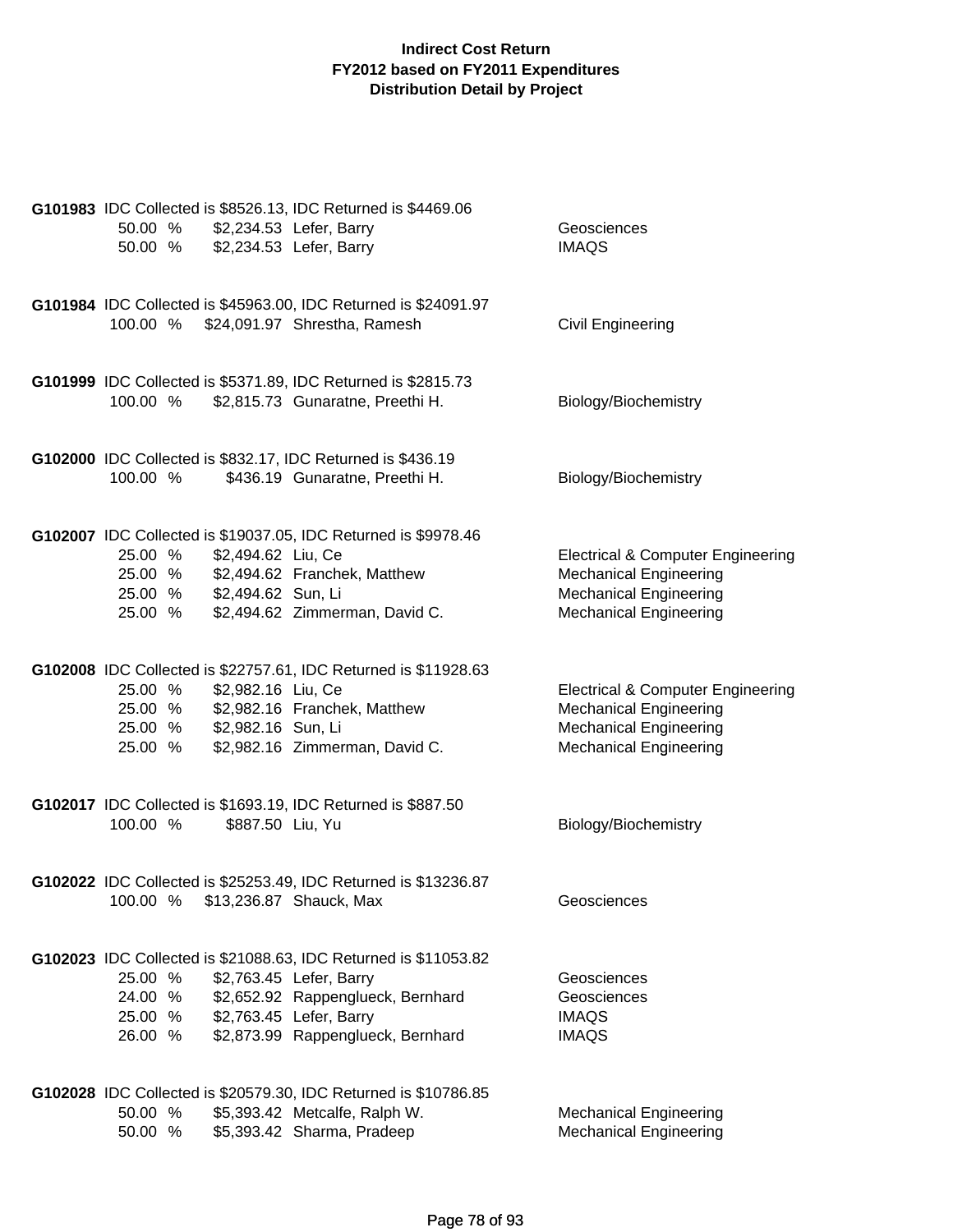|                    | G102049 IDC Collected is \$12342.20, IDC Returned is \$6469.29         |                                                            |
|--------------------|------------------------------------------------------------------------|------------------------------------------------------------|
| 50.00 %            | \$3,234.64 Lin, Chin-Yo                                                | Biology/Biochemistry                                       |
| 50.00 %            | \$3,234.64 Lin, Chin-Yo                                                | <b>CNRCS</b>                                               |
|                    |                                                                        |                                                            |
|                    | G102061 IDC Collected is \$16837.99, IDC Returned is \$8825.80         |                                                            |
| 100.00 %           | \$8,825.80 Bensaoula, Abdelhak                                         | Physics                                                    |
|                    |                                                                        |                                                            |
|                    |                                                                        |                                                            |
|                    | G102067 IDC Collected is \$145.00, IDC Returned is \$76.00             |                                                            |
| 70.00 %<br>20.00 % | \$53.20 Vipulanandan, Cumaraswamy<br>\$15.20 Vipulanandan, Cumaraswamy | Center/Innovative Grouting Mat & Tech<br>Civil Engineering |
| 10.00 %            | \$7.60 Vipulanandan, Cumaraswamy                                       | Tx Hurricane Ctr for Innovative Tech                       |
|                    |                                                                        |                                                            |
|                    |                                                                        |                                                            |
|                    | G102079 IDC Collected is \$242.40, IDC Returned is \$127.06            |                                                            |
| 100.00 %           | \$127.06 Layne, Charles S.                                             | Health and Human Performance                               |
|                    |                                                                        |                                                            |
|                    | G102081 IDC Collected is \$9244.47, IDC Returned is \$4845.58          |                                                            |
| 50.00 %            | \$2,422.79 Essien, Ekere J.                                            | <b>Clinical Sciences and Administration</b>                |
| 50.00 %            | \$2,422.79 Essien, Ekere J.                                            | Institute for Community Health                             |
|                    |                                                                        |                                                            |
|                    | G102100 IDC Collected is \$3611.36, IDC Returned is \$1892.93          |                                                            |
| 100.00 %           | \$1,892.93 Clarke, Mark S.                                             | <b>CNBR</b>                                                |
|                    |                                                                        |                                                            |
|                    |                                                                        |                                                            |
|                    | G102113 IDC Collected is \$1355.77, IDC Returned is \$710.64           |                                                            |
| 100.00 %           | \$710.64 Advincula, Rigoberto C.                                       | Chemistry                                                  |
|                    |                                                                        |                                                            |
|                    | G102116 IDC Collected is \$10888.26, IDC Returned is \$5707.19         |                                                            |
| 30.00 %            | \$1,712.16 Fletcher, Jack M.                                           | Psychology                                                 |
| 10.00 %            | \$570.72 Fletcher, Jack M.                                             | <b>Texas Learning/Computation Center</b>                   |
| 60.00 %            | \$3,424.31 Fletcher, Jack M.                                           | <b>TIMES</b>                                               |
|                    |                                                                        |                                                            |
|                    | G102124 IDC Collected is \$7340.08, IDC Returned is \$3847.38          |                                                            |
| 50.00 %            | \$1,923.69 Brandon, Alan D.                                            | Geosciences                                                |
| 50.00 %            | \$1,923.69 Lapen, Thomas J.                                            | Geosciences                                                |
|                    |                                                                        |                                                            |
|                    | G102136 IDC Collected is \$30278.35, IDC Returned is \$15870.70        |                                                            |
| 50.00 %            | \$7,935.35 Liner, Christopher                                          | Geosciences                                                |
| 50.00 %            | \$7,935.35 Stewart, Robert R.                                          | Geosciences                                                |
|                    |                                                                        |                                                            |
|                    |                                                                        |                                                            |
|                    | G102177 IDC Collected is \$3123.51, IDC Returned is \$1637.22          |                                                            |
| 20.00 %            | \$327.44 Mo, Yi-Lung                                                   | <b>Civil Engineering</b>                                   |
|                    |                                                                        |                                                            |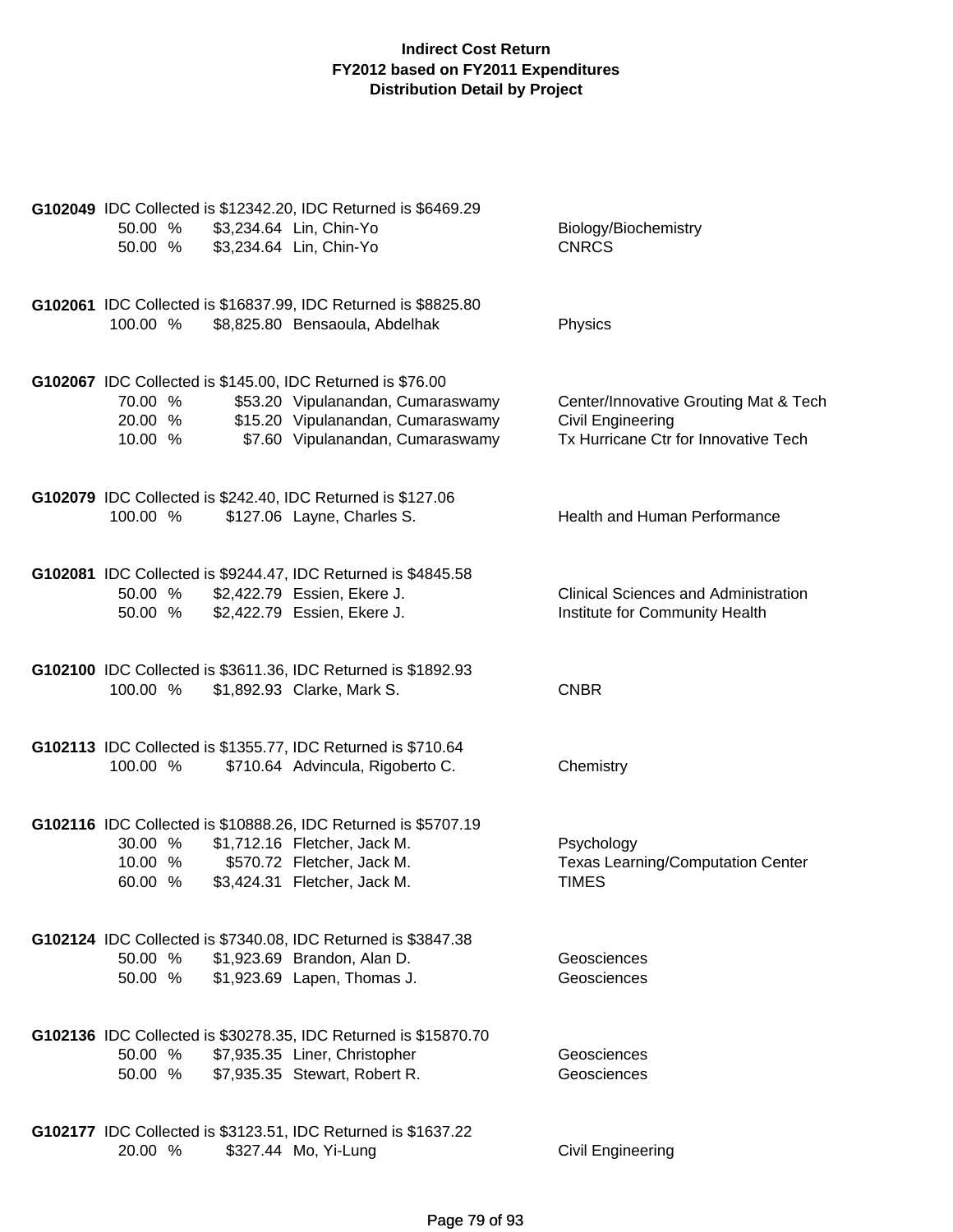| 80.00 %                                             | \$1,309.78 Song, Gangbing                                                                                                                                                                                          | <b>Mechanical Engineering</b>                                                                                                       |
|-----------------------------------------------------|--------------------------------------------------------------------------------------------------------------------------------------------------------------------------------------------------------------------|-------------------------------------------------------------------------------------------------------------------------------------|
| 100.00 %                                            | G102189 IDC Collected is \$37442.19, IDC Returned is \$19625.70<br>\$19,625.70 Young, Frederick M.                                                                                                                 | <b>Small Business Development Center</b>                                                                                            |
| 40.00 %<br>40.00 %<br>20.00 %                       | G102206 IDC Collected is \$15100.90, IDC Returned is \$7915.29<br>\$3,166.12 Vipulanandan, Cumaraswamy<br>\$3,166.12 Vipulanandan, Cumaraswamy<br>\$1,583.06 Vipulanandan, Cumaraswamy                             | Center/Innovative Grouting Mat & Tech<br>Civil Engineering<br>Tx Hurricane Ctr for Innovative Tech                                  |
| 100.00 %                                            | G102209 IDC Collected is \$12850.66, IDC Returned is \$6735.80<br>\$6,735.80 Morgan, Jeffrey J.                                                                                                                    | <b>Mathematics</b>                                                                                                                  |
| 35.00 %                                             | G102220 IDC Collected is \$41746.27, IDC Returned is \$21881.72<br>65.00 % \$14,223.12 Harold, Michael P.<br>\$7,658.60 Muncrief, Rachel                                                                           | <b>Chemical Engineering</b><br><b>Chemical Engineering</b>                                                                          |
|                                                     | G102226 IDC Collected is \$33962.37, IDC Returned is \$17801.72<br>100.00 % \$17,801.72 Chesnokov, Evgeni M.                                                                                                       | Geosciences                                                                                                                         |
| 100.00 %                                            | G102229 IDC Collected is \$13900.96, IDC Returned is \$7286.33<br>\$7,286.33 Lapen, Thomas J.                                                                                                                      | Geosciences                                                                                                                         |
| 100.00 %                                            | G102235 IDC Collected is \$1993.80, IDC Returned is \$1045.07<br>\$1,045.07 Leach, Norman                                                                                                                          | Optometry, Community                                                                                                                |
|                                                     | G102242 IDC Collected is \$2182.00, IDC Returned is \$1143.72<br>100.00 % \$1,143.72 Leach, Norman                                                                                                                 | Optometry, Community                                                                                                                |
| 100.00 %                                            | G102245 IDC Collected is \$1180.67, IDC Returned is \$618.86<br>\$618.86 Khan, Shuhab D.                                                                                                                           | Geosciences                                                                                                                         |
| 20.00 %<br>20.00 %<br>20.00 %<br>20.00 %<br>20.00 % | G102248 IDC Collected is \$8750.00, IDC Returned is \$4586.40<br>\$917.28 Huang, Shou-Hsuan<br>\$917.28 Kakadiaris, Ioannis<br>\$917.28 Leiss, Ernst L.<br>\$917.28 Pavlidis, Ioannis<br>\$917.28 Verma, Rakesh M. | <b>Computer Science</b><br><b>Computer Science</b><br><b>Computer Science</b><br><b>Computer Science</b><br><b>Computer Science</b> |

**G102250** IDC Collected is \$9328.41, IDC Returned is \$4889.58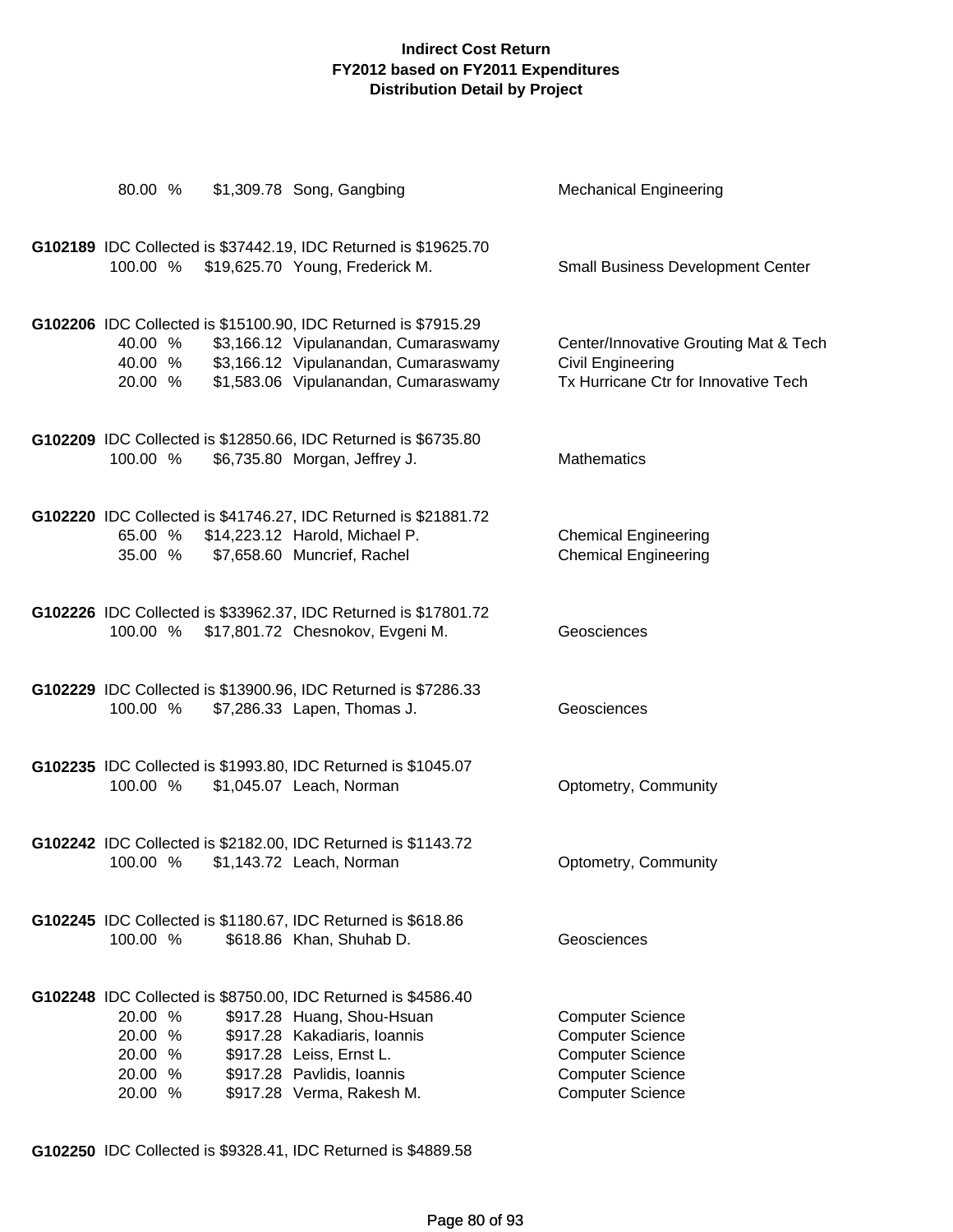| 50.00 %<br>50.00 % |                     | \$2,444.79 Pennings, Steve C.<br>\$2,444.79 Pennings, Steve C.     | Biology/Biochemistry<br><b>Houston Coastal Center</b>          |
|--------------------|---------------------|--------------------------------------------------------------------|----------------------------------------------------------------|
|                    |                     |                                                                    |                                                                |
|                    |                     | G102277 IDC Collected is \$12896.33, IDC Returned is \$6759.74     |                                                                |
| 25.00 %            |                     | \$1,689.94 Harold, Michael P.                                      | <b>Chemical Engineering</b>                                    |
| 25.00 %            |                     | \$1,689.94 Muncrief, Rachel                                        | <b>Chemical Engineering</b>                                    |
| 25.00 %<br>25.00 % |                     | \$1,689.94 Franchek, Matthew<br>\$1,689.94 Grigoriadis, Karolos M. | <b>Mechanical Engineering</b><br><b>Mechanical Engineering</b> |
|                    |                     |                                                                    |                                                                |
|                    |                     | G102285 IDC Collected is \$3161.87, IDC Returned is \$1657.33      |                                                                |
| 100.00 %           |                     | \$1,657.33 Freiberg, H. Jerome                                     | <b>Consistency Mgmt and Coop Disc</b>                          |
|                    |                     | G102297 IDC Collected is \$120032.19, IDC Returned is \$62916.07   |                                                                |
| 17.00 %            |                     | \$10,695.73 Curran, Seamus                                         | Institute for Nanoenergy                                       |
| 16.50 %            |                     | \$10,381.15 Forrest, Rebecca                                       | Institute for Nanoenergy                                       |
| 24.70 %            |                     | \$15,540.27 Liao, Kang-Shyang                                      | Institute for Nanoenergy                                       |
| 17.00 %            |                     | \$10,695.73 Curran, Seamus                                         | Physics                                                        |
| 16.50 %<br>8.30 %  |                     | \$10,381.15 Forrest, Rebecca<br>\$5,222.03 Liao, Kang-Shyang       | Physics<br>Physics                                             |
|                    |                     |                                                                    |                                                                |
|                    |                     | G102299 IDC Collected is \$1993.62, IDC Returned is \$1044.98      |                                                                |
| 100.00 %           |                     | \$1,044.98 McFarlin, Brian K.                                      | Health and Human Performance                                   |
|                    |                     | G102306 IDC Collected is \$3222.32, IDC Returned is \$1689.01      |                                                                |
| 5.00 %             |                     | \$84.45 Leung, Patrick                                             | Dean, Social Work                                              |
| 60.00 %            |                     | \$1,013.41 Olvera, Norma                                           | <b>Educational Psychology</b>                                  |
| 5.00 %             |                     | \$84.45 Smith, Dennis                                              | <b>Educational Psychology</b>                                  |
| 30.00 %            | \$506.70 Liu, Jian  |                                                                    | Health and Human Performance                                   |
|                    |                     | G102320 IDC Collected is \$24039.20, IDC Returned is \$12600.39    |                                                                |
| 20.00 %            |                     | \$2,520.08 Francis, David J.                                       | Psychology                                                     |
| 10.00 %            |                     | \$1,260.04 Francis, David J.                                       | <b>Texas Learning/Computation Center</b>                       |
| 70.00 %            |                     | \$8,820.27 Francis, David J.                                       | <b>TIMES</b>                                                   |
|                    |                     | G102356 IDC Collected is \$10745.49, IDC Returned is \$5632.36     |                                                                |
| 100.00 %           |                     | \$5,632.36 Frigo, Daniel                                           | <b>CNRCS</b>                                                   |
|                    |                     | G102367 IDC Collected is \$12500.01, IDC Returned is \$6552.01     |                                                                |
| 100.00 %           | \$6,552.01 Hu, Ming |                                                                    | <b>PPS</b>                                                     |
|                    |                     |                                                                    |                                                                |
|                    |                     | G102374 IDC Collected is \$27697.65, IDC Returned is \$14518.00    |                                                                |
| 60.00 %            |                     | \$8,710.80 Harold, Michael P.                                      | <b>Chemical Engineering</b>                                    |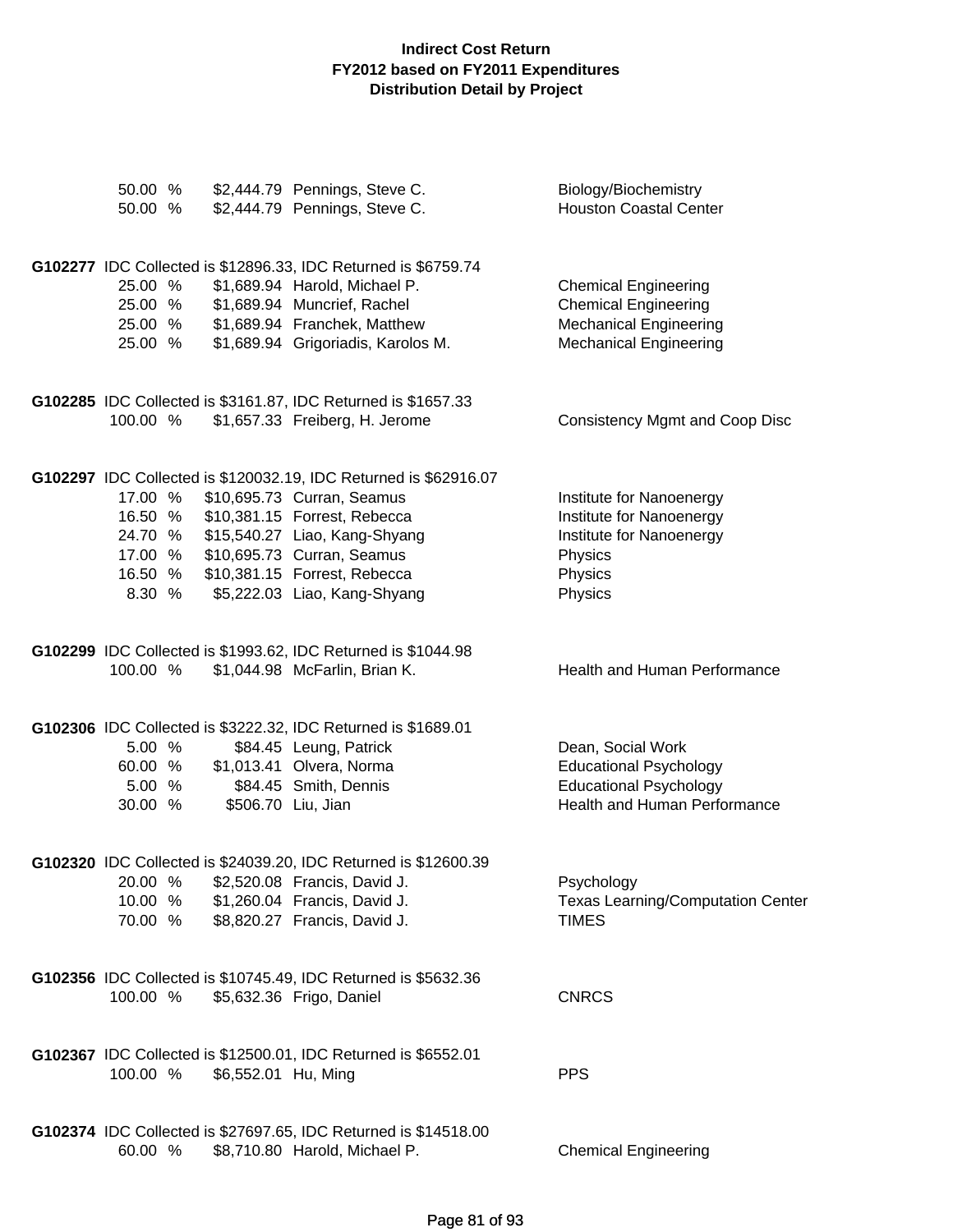| 40.00 %                       | \$5,807.20 Luss, Dan                 |                                                                                                                                                       | <b>Chemical Engineering</b>                                                           |
|-------------------------------|--------------------------------------|-------------------------------------------------------------------------------------------------------------------------------------------------------|---------------------------------------------------------------------------------------|
| 100.00 %                      |                                      | G102385 IDC Collected is \$4519.84, IDC Returned is \$2369.12<br>\$2,369.12 Smith, Dennis                                                             | <b>Educational Psychology</b>                                                         |
| 100.00 %                      |                                      | G102386 IDC Collected is \$7787.57, IDC Returned is \$4081.93<br>\$4,081.93 Thummel, Randolph P.                                                      | Chemistry                                                                             |
| 100.00 %                      |                                      | G102393 IDC Collected is \$12262.84, IDC Returned is \$6427.69<br>\$6,427.69 Pollonini, Luca                                                          | Abramson Center for the Future of Health                                              |
| 20.00 %<br>40.00 %<br>40.00 % |                                      | G102403 IDC Collected is \$19857.86, IDC Returned is \$10408.70<br>\$2,081.74 Ayoub, Ashraf<br>\$4,163.48 Hsu, Thomas T. C.<br>\$4,163.48 Mo, Yi-Lung | Civil Engineering<br><b>Civil Engineering</b><br><b>Civil Engineering</b>             |
| 100.00 %                      |                                      | G102404 IDC Collected is \$3409.89, IDC Returned is \$1787.33<br>\$1,787.33 Strom, Kyle                                                               | <b>Civil Engineering</b>                                                              |
| 100.00 %                      |                                      | G102422 IDC Collected is \$40437.85, IDC Returned is \$21195.90<br>\$21,195.90 Krishnamoorti, Ramanan                                                 | <b>Chemical Engineering</b>                                                           |
| 80.00 %<br>10.00 %<br>10.00 % |                                      | G102440 IDC Collected is \$1001.34, IDC Returned is \$524.86<br>\$419.89 Dawood, Mina<br>\$52.49 Willam, Kaspar<br>\$52.49 Song, Gangbing             | <b>Civil Engineering</b><br><b>Civil Engineering</b><br><b>Mechanical Engineering</b> |
| 60.00 %<br>40.00 %            |                                      | G102441 IDC Collected is \$7538.29, IDC Returned is \$3951.27<br>\$2,370.76 Ayoub, Ashraf<br>\$1,580.51 Belarbi, Abdeldjelil                          | <b>Civil Engineering</b><br>Civil Engineering                                         |
| 60.00 %<br>40.00 %            | \$1,184.40 Liu, Liping               | G102449 IDC Collected is \$3766.01, IDC Returned is \$1973.99<br>\$789.60 Liu, Liping                                                                 | <b>Mechanical Engineering</b><br><b>TcSUH</b>                                         |
| 60.00 %<br>40.00 %            | \$337.62 Sun, Li<br>\$225.08 Sun, Li | G102451 IDC Collected is \$1073.53, IDC Returned is \$562.70                                                                                          | <b>Mechanical Engineering</b><br><b>TcSUH</b>                                         |

**G102474** IDC Collected is \$13593.47, IDC Returned is \$7125.15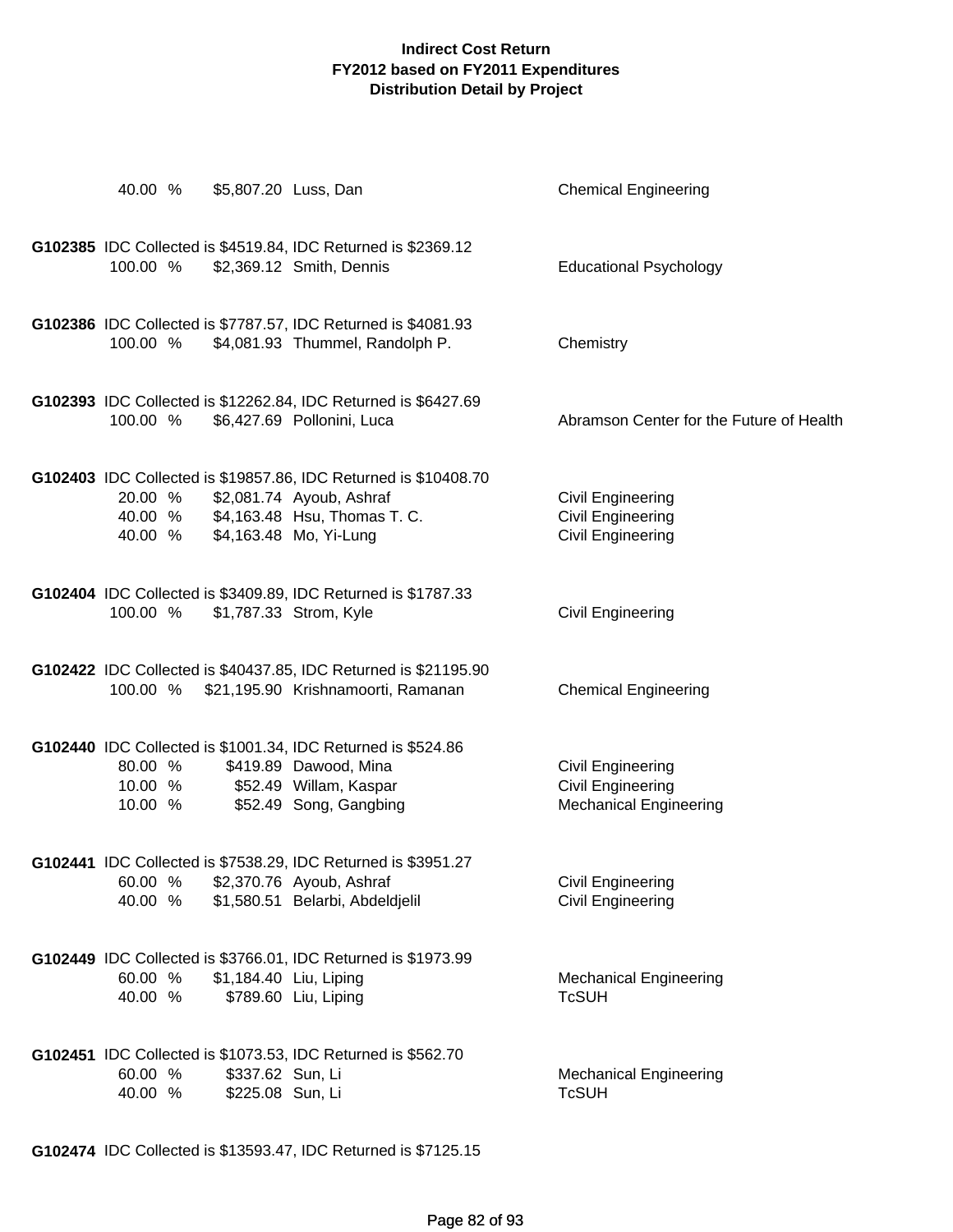|                                                              |                                | 100.00 % \$7,125.15 Nicol, Matthew                                                                                                                                                                                      | <b>Mathematics</b>                                                                                                                                                                 |
|--------------------------------------------------------------|--------------------------------|-------------------------------------------------------------------------------------------------------------------------------------------------------------------------------------------------------------------------|------------------------------------------------------------------------------------------------------------------------------------------------------------------------------------|
| 20.00 %<br>70.00 %                                           |                                | G102477 IDC Collected is \$77027.23, IDC Returned is \$40374.59<br>\$8,074.92 Francis, David J.<br>10.00 % \$4,037.46 Francis, David J.<br>\$28,262.22 Francis, David J.                                                | Psychology<br><b>Texas Learning/Computation Center</b><br><b>TIMES</b>                                                                                                             |
| 50.00 %<br>50.00 %                                           | \$4,164.39 Stein, Gila         | G102488 IDC Collected is \$15889.78, IDC Returned is \$8328.79<br>\$4,164.39 Doxastakis, Emmanouil                                                                                                                      | <b>Chemical Engineering</b><br><b>Chemical Engineering</b>                                                                                                                         |
| 100.00 %                                                     |                                | G102490 IDC Collected is \$7507.86, IDC Returned is \$3935.32<br>\$3,935.32 Draper, Jason                                                                                                                               | Hotel and Restaurant Management                                                                                                                                                    |
| 100.00 %                                                     |                                | G102494 IDC Collected is \$71783.64, IDC Returned is \$37626.11<br>\$37,626.11 Fitzgibbon, William E.                                                                                                                   | Dean, Technology                                                                                                                                                                   |
| 10.00 %<br>10.00 %<br>5.00 %<br>5.00 %<br>35.00 %<br>35.00 % |                                | G102509 IDC Collected is \$2660.64, IDC Returned is \$1394.60<br>\$139.46 Durand, Angie<br>\$139.46 York, Mary J.<br>\$69.73 Durand, Angie<br>\$69.73 York, Mary J.<br>\$488.11 Durand, Angie<br>\$488.11 York, Mary J. | Psychology<br>Psychology<br><b>Texas Learning/Computation Center</b><br><b>Texas Learning/Computation Center</b><br><b>TIMES</b><br><b>TIMES</b>                                   |
| 100.00 %                                                     |                                | G102510 IDC Collected is \$556.79, IDC Returned is \$291.85<br>\$291.85 Freiberg, H. Jerome                                                                                                                             | Consistency Mgmt and Coop Disc                                                                                                                                                     |
| 100.00 %                                                     |                                | G102515 IDC Collected is \$738.88, IDC Returned is \$387.29<br>\$387.29 Patel, Nimesh                                                                                                                                   | Optometry, Community                                                                                                                                                               |
| 100.00 %                                                     |                                | G102519 IDC Collected is \$171.90, IDC Returned is \$90.10<br>\$90.10 Glennie, Craig                                                                                                                                    | <b>Civil Engineering</b>                                                                                                                                                           |
| 25.00 %<br>25.00 %<br>25.00 %                                | 25.00 % \$3,536.17 Bao, Jiming | G102525 IDC Collected is \$26985.44, IDC Returned is \$14144.69<br>\$3,536.17 Yu, Qingkai<br>\$3,536.17 Bao, Jiming<br>\$3,536.17 Yu, Qingkai                                                                           | <b>Center for Advanced Materials</b><br>Center for Integrated Bio and Nano Systems<br><b>Electrical &amp; Computer Engineering</b><br><b>Electrical &amp; Computer Engineering</b> |

**G102540** IDC Collected is \$2485.34, IDC Returned is \$1302.72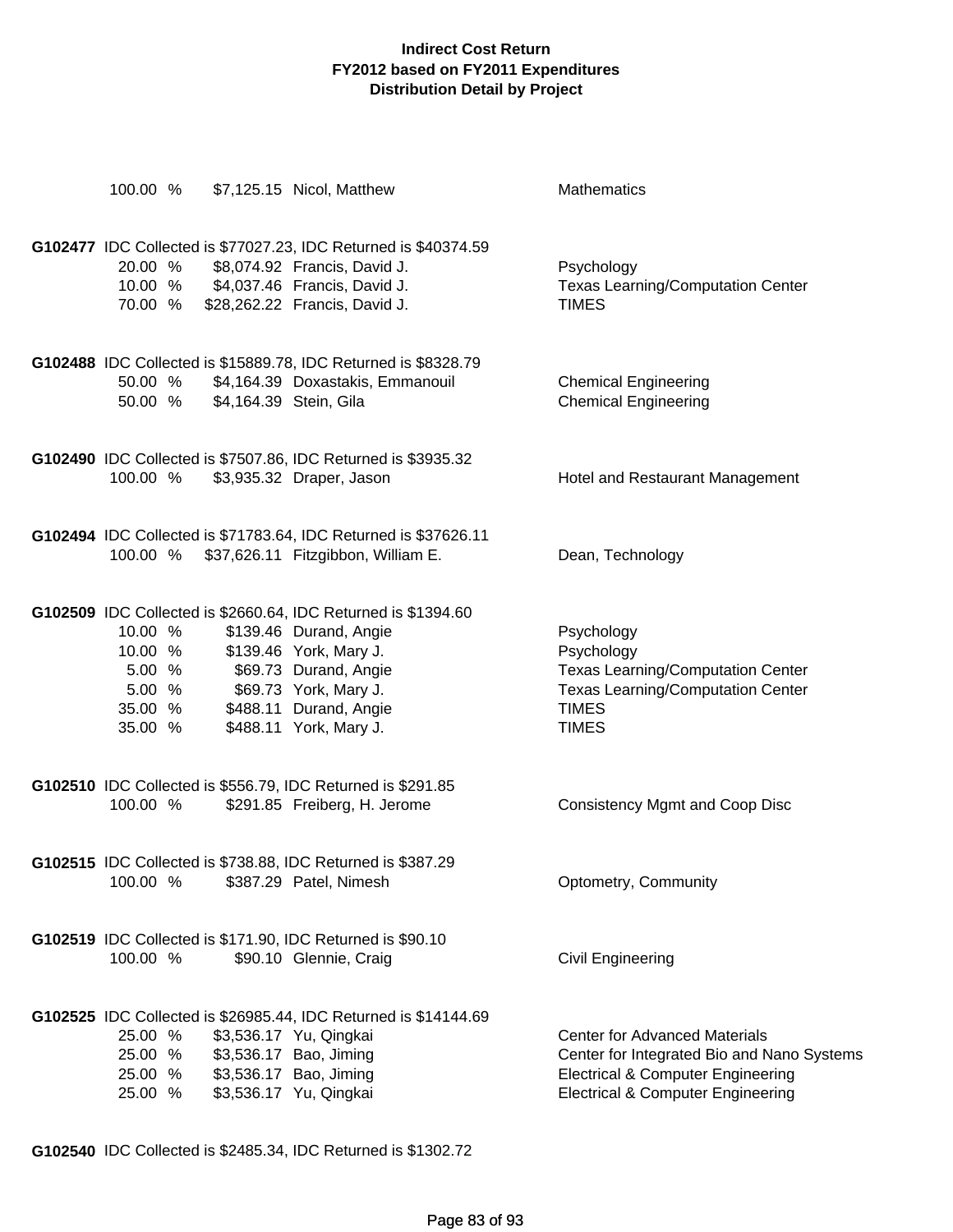| 100.00 %                                 |                     | \$1,302.72 Rifai, Hanadi                                                                                                                                                                  | <b>Civil Engineering</b>                                                      |
|------------------------------------------|---------------------|-------------------------------------------------------------------------------------------------------------------------------------------------------------------------------------------|-------------------------------------------------------------------------------|
| 100.00 %                                 |                     | G102593 IDC Collected is \$49215.81, IDC Returned is \$25796.96<br>\$25,796.96 Gilbertson, Scott R.                                                                                       | Chemistry                                                                     |
| 100.00 %                                 |                     | G102613 IDC Collected is \$4867.07, IDC Returned is \$2551.12<br>\$2,551.12 Wang, Keh-Han                                                                                                 | <b>Civil Engineering</b>                                                      |
| 12.00 %<br>13.00 %<br>38.00 %<br>37.00 % |                     | G102627 IDC Collected is \$49996.26, IDC Returned is \$26206.04<br>\$3,144.72 Sawh, Ravi-Persad<br>\$3,406.79 Weinstein, Roy<br>\$9,958.30 Sawh, Ravi-Persad<br>\$9,696.23 Weinstein, Roy | Physics<br>Physics<br><b>TcSUH</b><br><b>TcSUH</b>                            |
| 30.00 %                                  | \$1,812.71 Hu, Ming | G102643 IDC Collected is \$11527.72, IDC Returned is \$6042.37<br>70.00 % \$4,229.66 Yeh, Rosa F.                                                                                         | <b>Clinical Sciences and Administration</b><br><b>PPS</b>                     |
| 100.00 %                                 |                     | G102648 IDC Collected is \$1943.69, IDC Returned is \$1018.80<br>\$1,018.80 Talbot, Robert                                                                                                | Geosciences                                                                   |
| 100.00 %                                 |                     | G102705 IDC Collected is \$7208.30, IDC Returned is \$3778.30<br>\$3,778.30 Smith III, Earl L.                                                                                            | Optometry, Community                                                          |
| 30.00 %<br>37.50 %<br>12.50 %<br>20.00 % |                     | G102713 IDC Collected is \$2530.10, IDC Returned is \$1326.18<br>\$397.85 Lee, T. Randall<br>\$497.32 Bensaoula, Abdelhak<br>\$165.77 Bensaoula, Abdelhak<br>\$265.24 Lee, T. Randall     | Chemistry<br>Institute for Nanoenergy<br>Physics<br><b>TcSUH</b>              |
| 100.00 %                                 |                     | G102715 IDC Collected is \$5223.38, IDC Returned is \$2737.89<br>\$2,737.89 Mukherjee, Tania                                                                                              | Geosciences                                                                   |
| 50.00 %<br>50.00 %                       |                     | G102718 IDC Collected is \$19980.13, IDC Returned is \$10472.78<br>\$5,236.39 Chapman, Barbara M.<br>\$5,236.39 Chapman, Barbara M.                                                       | <b>Ctr/Biomedical &amp; Environmental Genomics</b><br><b>Computer Science</b> |
| 20.00 %<br>10.00 %<br>70.00 %            |                     | G102731 IDC Collected is \$21252.98, IDC Returned is \$11139.96<br>\$2,227.99 Carlson, Coleen<br>\$1,114.00 Carlson, Coleen<br>\$7,797.97 Carlson, Coleen                                 | Psychology<br><b>Texas Learning/Computation Center</b><br><b>TIMES</b>        |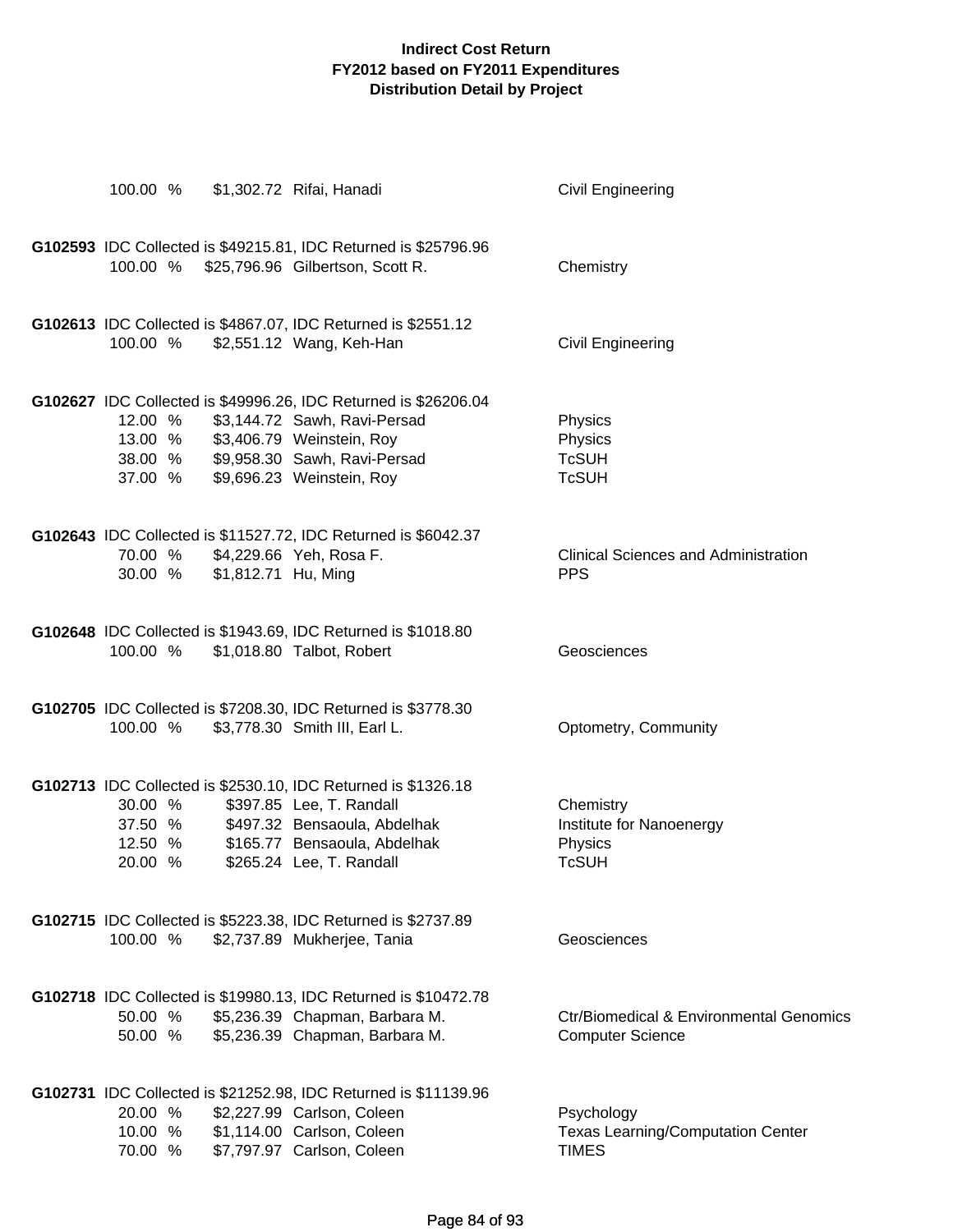| 100.00 %           | G102742 IDC Collected is \$1250.00, IDC Returned is \$655.20<br>\$655.20 Zheng, Rong         | <b>Computer Science</b>                                                                      |
|--------------------|----------------------------------------------------------------------------------------------|----------------------------------------------------------------------------------------------|
|                    | G102751 IDC Collected is \$9846.56, IDC Returned is \$5161.17                                |                                                                                              |
|                    | 100.00 % \$5,161.17 Perepelitsa, Mikhail                                                     | Mathematics                                                                                  |
|                    | G102773 IDC Collected is \$34810.80, IDC Returned is \$18246.43                              |                                                                                              |
|                    | 20.00 % \$3,649.29 Carlson, Coleen<br>10.00 % \$1,824.64 Carlson, Coleen                     | Psychology<br><b>Texas Learning/Computation Center</b>                                       |
|                    | 70.00 % \$12,772.50 Carlson, Coleen                                                          | <b>TIMES</b>                                                                                 |
| 50.00 %            | G102787 IDC Collected is \$956.07, IDC Returned is \$501.13<br>\$250.57 Canic, Suncica       | <b>Mathematics</b>                                                                           |
| 50.00 %            | \$250.57 Quaini, Annalisa                                                                    | <b>Mathematics</b>                                                                           |
|                    |                                                                                              |                                                                                              |
| 100.00 %           | G102807 IDC Collected is \$1717.20, IDC Returned is \$900.09<br>\$900.09 Gustafsson, Jan-Ake | <b>CNRCS</b>                                                                                 |
|                    |                                                                                              |                                                                                              |
| 30.00 %            | G102852 IDC Collected is \$325.61, IDC Returned is \$170.67<br>\$51.20 Hadjiev, Viktor       | <b>Mechanical Engineering</b>                                                                |
| 70.00 %            | \$119.47 Hadjiev, Viktor                                                                     | <b>TcSUH</b>                                                                                 |
|                    | G102853 IDC Collected is \$6736.55, IDC Returned is \$3531.03                                |                                                                                              |
|                    | 100.00 % \$3,531.03 McFarlin, Brian K.                                                       | Health and Human Performance                                                                 |
|                    | G102854 IDC Collected is \$8161.66, IDC Returned is \$4278.02                                |                                                                                              |
| 50.00 %            | 50.00 % \$2,139.01 Talbot, Robert<br>\$2,139.01 Talbot, Robert                               | Geosciences<br><b>IMAQS</b>                                                                  |
|                    |                                                                                              |                                                                                              |
|                    | G102869 IDC Collected is \$2482.61, IDC Returned is \$1301.28                                |                                                                                              |
| 100.00 %           | \$1,301.28 Chen, Ji                                                                          | <b>Electrical &amp; Computer Engineering</b>                                                 |
|                    | G102886 IDC Collected is \$4519.11, IDC Returned is \$2368.74                                |                                                                                              |
| 30.00 %<br>70.00 % | \$710.62 Meen, James<br>\$1,658.12 Meen, James                                               | Chemistry<br><b>TcSUH</b>                                                                    |
|                    |                                                                                              |                                                                                              |
|                    | G102887 IDC Collected is \$3098.33, IDC Returned is \$1624.02                                |                                                                                              |
| 80.00 %<br>20.00 % | \$1,299.22 Chen, Ji<br>\$324.80 Kayali, Mohammad A.                                          | <b>Electrical &amp; Computer Engineering</b><br><b>Electrical &amp; Computer Engineering</b> |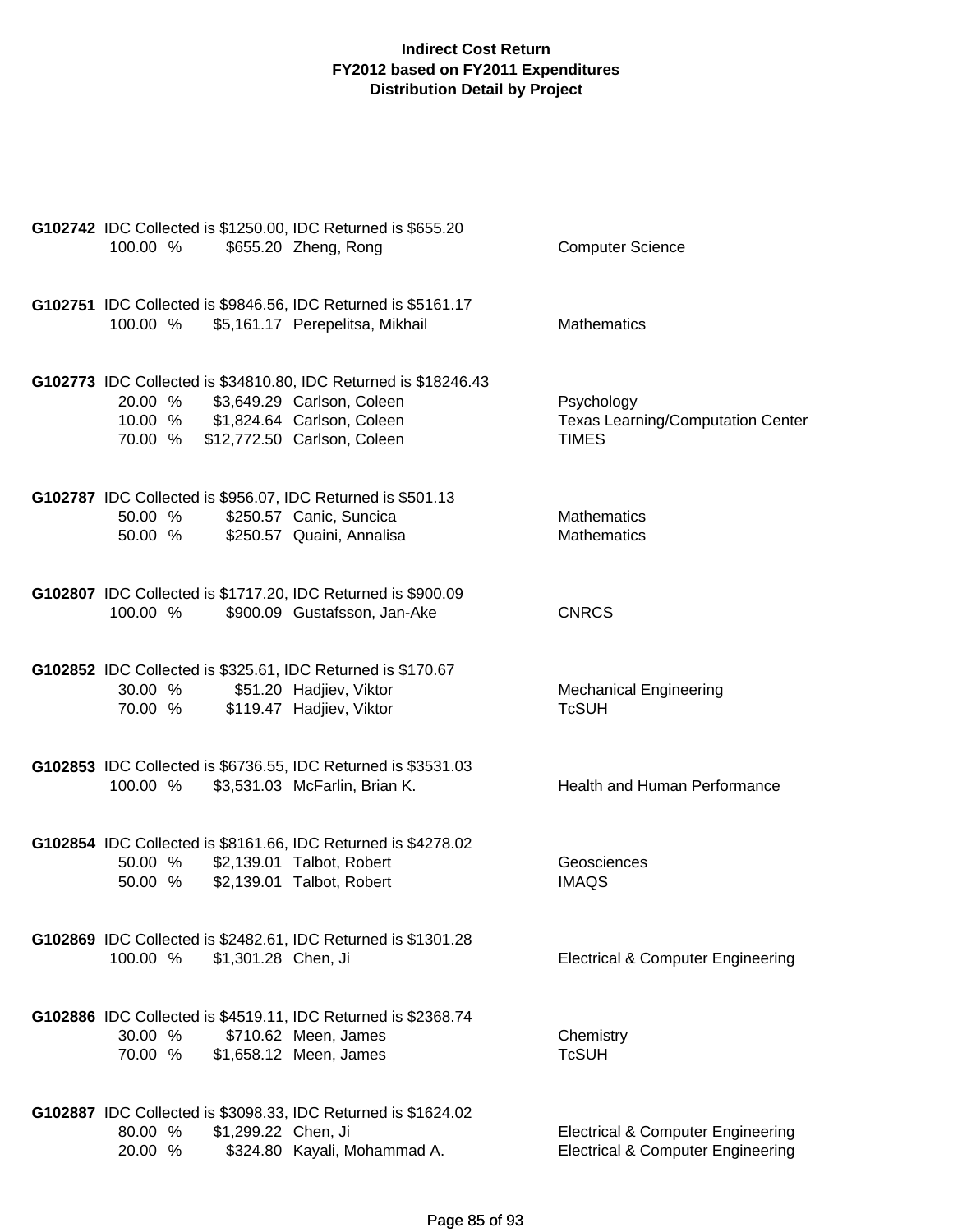| G102902 IDC Collected is \$51917.60, IDC Returned is \$27213.13<br>100.00 % \$27,213.13 Manny, Ruth E.                                   | Optometry, Community                                         |
|------------------------------------------------------------------------------------------------------------------------------------------|--------------------------------------------------------------|
| G102906 IDC Collected is \$23358.24, IDC Returned is \$12243.46<br>\$5,509.55 Roman, Gregg<br>45.00 %<br>55.00 % \$6,733.90 Roman, Gregg | <b>Biology of Behavior Institute</b><br>Biology/Biochemistry |
| G102908 IDC Collected is \$23593.22, IDC Returned is \$12366.62<br>\$12,366.62 Rifai, Hanadi<br>100.00 %                                 | Civil Engineering                                            |
| G102909 IDC Collected is \$7988.00, IDC Returned is \$4186.99<br>100.00 %<br>\$4,186.99 Shrestha, Ramesh                                 | <b>Civil Engineering</b>                                     |
| G102925 IDC Collected is \$696.30, IDC Returned is \$364.97<br>100.00 %<br>\$364.97 Dominey, Wallace                                     | Curriculum and Instruction                                   |
| G102932 IDC Collected is \$1607.43, IDC Returned is \$842.55<br>100.00 %<br>\$842.55 Layne, Charles S.                                   | Health and Human Performance                                 |
| G102933 IDC Collected is \$11468.43, IDC Returned is \$6011.29<br>\$6,011.29 Kuznetsov, Yuri<br>100.00 %                                 | <b>Mathematics</b>                                           |
| G102934 IDC Collected is \$17683.05, IDC Returned is \$9268.75<br>100.00 %<br>\$9,268.75 Kuznetsov, Yuri                                 | <b>Mathematics</b>                                           |
| G102935 IDC Collected is \$7059.27, IDC Returned is \$3700.19<br>\$3,700.19 Advincula, Rigoberto C.<br>100.00 %                          | Chemistry                                                    |
| G102948 IDC Collected is \$27653.37, IDC Returned is \$14494.79<br>100.00 %<br>\$14,494.79 Roysam, Badrinath                             | <b>Electrical &amp; Computer Engineering</b>                 |
| G102950 IDC Collected is \$7985.81, IDC Returned is \$4185.84<br>100.00 %<br>\$4,185.84 Varadarajan, Navin                               | <b>Chemical Engineering</b>                                  |
| G102953 IDC Collected is \$5010.36, IDC Returned is \$2626.23<br>100.00 %<br>\$2,626.23 Metcalfe, Ralph W.                               | <b>Mechanical Engineering</b>                                |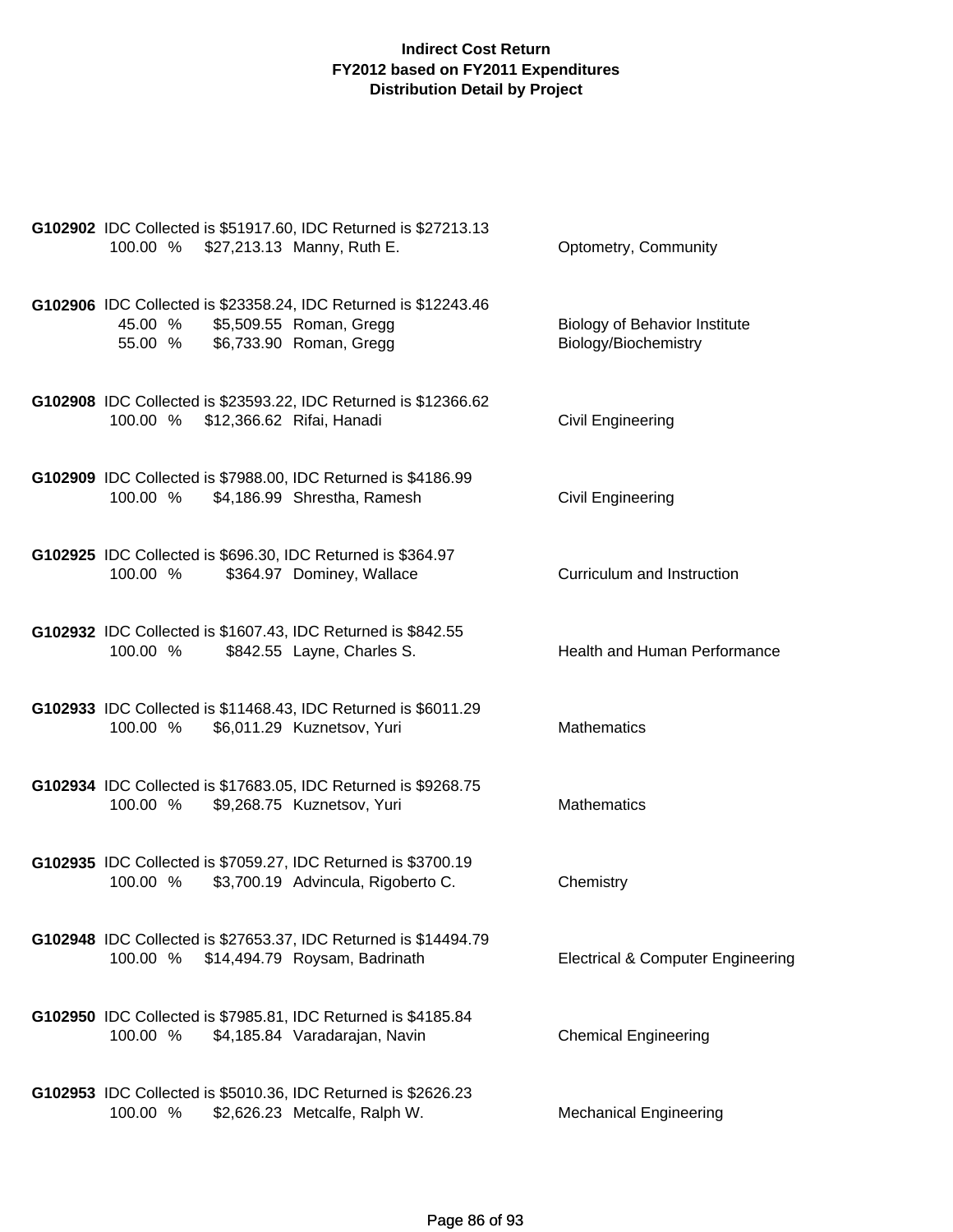| 15.00 %<br>10.00 %<br>15.00 %<br>10.00 %<br>10.00 %<br>15.00 %<br>10.00 %<br>15.00 % | G102958 IDC Collected is \$9463.97, IDC Returned is \$4960.63<br>\$744.10 Johnsson, S. Lennart<br>\$496.06 Pavlidis, Ioannis<br>\$744.10 Price, Daniel M.<br>\$496.06 Lefer, Barry<br>\$496.06 Lefer, Barry<br>\$744.10 Johnsson, S. Lennart<br>\$496.06 Pavlidis, Ioannis<br>\$744.10 Price, Daniel M. | <b>Computer Science</b><br><b>Computer Science</b><br>Dean, Honors College<br>Geosciences<br><b>IMAQS</b><br><b>Texas Learning/Computation Center</b><br><b>Texas Learning/Computation Center</b><br><b>Texas Learning/Computation Center</b> |
|--------------------------------------------------------------------------------------|---------------------------------------------------------------------------------------------------------------------------------------------------------------------------------------------------------------------------------------------------------------------------------------------------------|-----------------------------------------------------------------------------------------------------------------------------------------------------------------------------------------------------------------------------------------------|
| G102964 IDC Collected is \$551.12, IDC Returned is \$288.88<br>100.00 %              | \$288.88 Freiberg, H. Jerome                                                                                                                                                                                                                                                                            | Consistency Mgmt and Coop Disc                                                                                                                                                                                                                |
| 100.00 %                                                                             | G102975 IDC Collected is \$5294.55, IDC Returned is \$2775.19<br>\$2,775.19 Leach, Norman                                                                                                                                                                                                               | Optometry, Community                                                                                                                                                                                                                          |
| 100.00 %                                                                             | G102983 IDC Collected is \$9687.80, IDC Returned is \$5077.96<br>\$5,077.96 Hofer, Heidi                                                                                                                                                                                                                | Optometry, Community                                                                                                                                                                                                                          |
| 50.00 %                                                                              | G102989 IDC Collected is \$15498.20, IDC Returned is \$8123.54<br>50.00 % \$4,061.77 Rappenglueck, Bernhard<br>\$4,061.77 Rappenglueck, Bernhard                                                                                                                                                        | Geosciences<br><b>IMAQS</b>                                                                                                                                                                                                                   |
| G103013 IDC Collected is \$185.91, IDC Returned is \$97.45<br>100.00 %               | \$97.45 Freiberg, H. Jerome                                                                                                                                                                                                                                                                             | Consistency Mgmt and Coop Disc                                                                                                                                                                                                                |
| 100.00 %                                                                             | G103014 IDC Collected is \$5015.68, IDC Returned is \$2629.02<br>\$2,629.02 Gustafsson, Jan-Ake                                                                                                                                                                                                         | <b>CNRCS</b>                                                                                                                                                                                                                                  |
| G103024 IDC Collected is \$258.39, IDC Returned is \$135.44<br>100.00 %              | \$135.44 Freiberg, H. Jerome                                                                                                                                                                                                                                                                            | <b>Consistency Mgmt and Coop Disc</b>                                                                                                                                                                                                         |
| 100.00 %                                                                             | G103040 IDC Collected is \$143444.43, IDC Returned is \$75187.83<br>\$75,187.83 Roysam, Badrinath                                                                                                                                                                                                       | <b>Electrical &amp; Computer Engineering</b>                                                                                                                                                                                                  |
| 75.00 %<br>25.00 %                                                                   | G103047 IDC Collected is \$16798.98, IDC Returned is \$8805.35<br>\$6,604.02 Gray, Patricia<br>\$2,201.34 Marietta, Cynthia                                                                                                                                                                             | Law-UH<br>Law-UH                                                                                                                                                                                                                              |
| 50.00 %                                                                              | G103062 IDC Collected is \$4888.69, IDC Returned is \$2562.46<br>\$1,281.23 Briggs, James M.                                                                                                                                                                                                            | Biology/Biochemistry                                                                                                                                                                                                                          |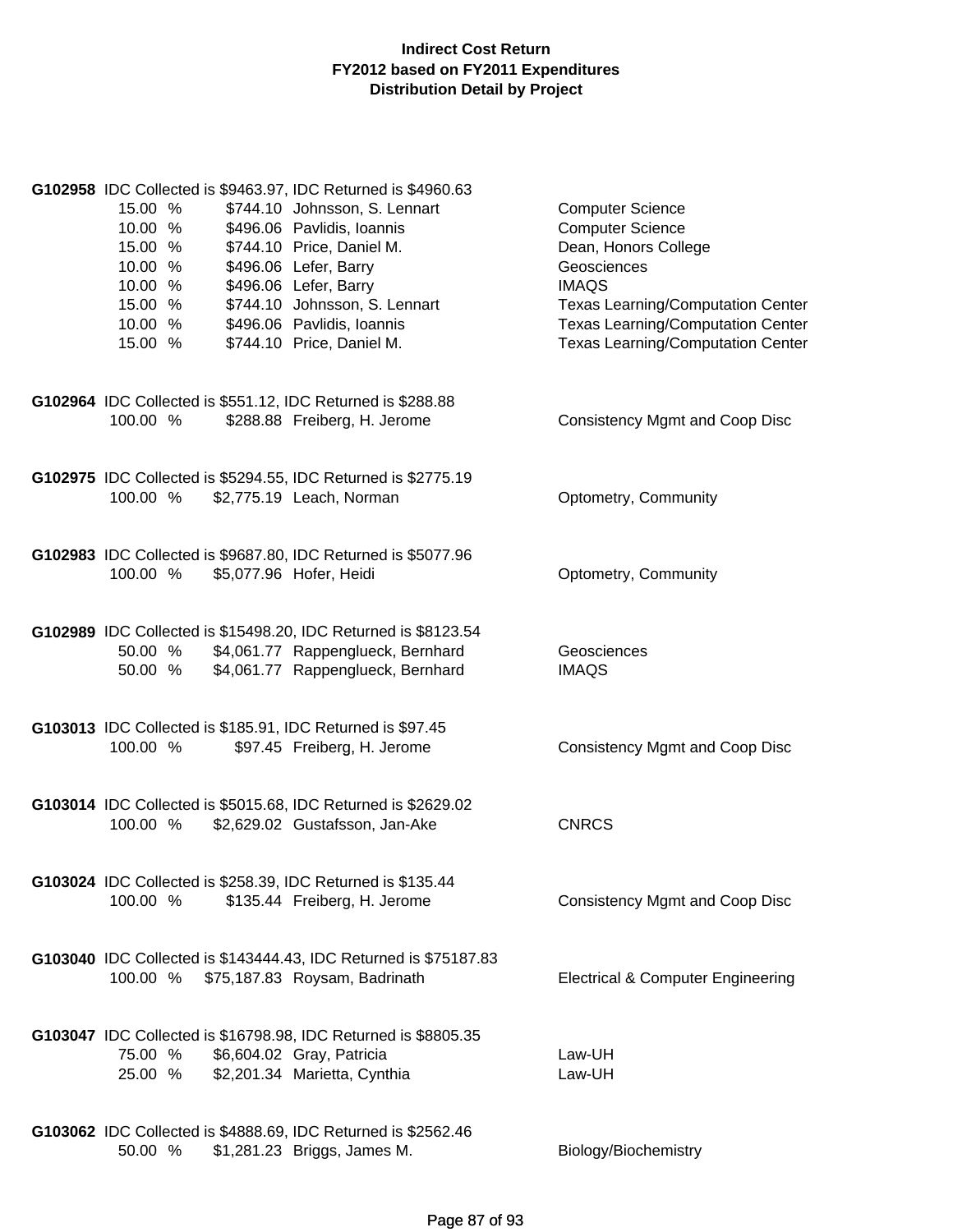| 50.00 %                       |                      | \$1,281.23 Fox, George E.                                                                                                                                             | Biology/Biochemistry                                                                          |
|-------------------------------|----------------------|-----------------------------------------------------------------------------------------------------------------------------------------------------------------------|-----------------------------------------------------------------------------------------------|
| 100.00 %                      |                      | G103124 IDC Collected is \$607.41, IDC Returned is \$318.38<br>\$318.38 Freiberg, H. Jerome                                                                           | <b>Consistency Mgmt and Coop Disc</b>                                                         |
| 25.00 %<br>50.00 %<br>25.00 % |                      | G103127 IDC Collected is \$20661.29, IDC Returned is \$10829.82<br>\$2,707.46 Pinsky, Lawrence S.<br>\$5,414.91 Pinsky, Lawrence S.<br>\$2,707.46 Pinsky, Lawrence S. | Institute for Space Systems Operations<br>Physics<br><b>Texas Learning/Computation Center</b> |
| 50.00 %                       |                      | G103147 IDC Collected is \$7017.83, IDC Returned is \$3678.47<br>50.00 % \$1,839.23 Briggs, James M.<br>\$1,839.23 Fox, George E.                                     | Biology/Biochemistry<br>Biology/Biochemistry                                                  |
| 100.00 %                      |                      | G103156 IDC Collected is \$3603.72, IDC Returned is \$1888.93<br>\$1,888.93 Bensaoula, Abdelhak                                                                       | Physics                                                                                       |
| 100.00 %                      |                      | G103180 IDC Collected is \$356.23, IDC Returned is \$186.72<br>\$186.72 Rifai, Hanadi                                                                                 | Civil Engineering                                                                             |
| 100.00 %                      | \$23,372.86 Hu, Ming | G103220 IDC Collected is \$44591.07, IDC Returned is \$23372.86                                                                                                       | <b>PPS</b>                                                                                    |
| 100.00 %                      |                      | G103298 IDC Collected is \$5343.79, IDC Returned is \$2801.00<br>\$2,801.00 Song, Gangbing                                                                            | <b>Mechanical Engineering</b>                                                                 |
|                               |                      | G103309 IDC Collected is \$1605.66, IDC Returned is \$841.62<br>100.00 % \$841.62 Torres, Isabel                                                                      | <b>CHEER</b>                                                                                  |
|                               |                      | G103317 IDC Collected is \$2444.33, IDC Returned is \$1281.22<br>100.00 % \$1,281.22 Roysam, Badrinath                                                                | <b>Electrical &amp; Computer Engineering</b>                                                  |
| 100.00 % \$30,710.32 Hu, Ming |                      | G103334 IDC Collected is \$58589.60, IDC Returned is \$30710.32                                                                                                       | <b>PPS</b>                                                                                    |
| 100.00 %                      |                      | G103347 IDC Collected is \$1047.72, IDC Returned is \$549.17<br>\$549.17 McFarlin, Brian K.                                                                           | <b>Health and Human Performance</b>                                                           |
|                               |                      | G103367 IDC Collected is \$9894.99, IDC Returned is \$5186.56                                                                                                         |                                                                                               |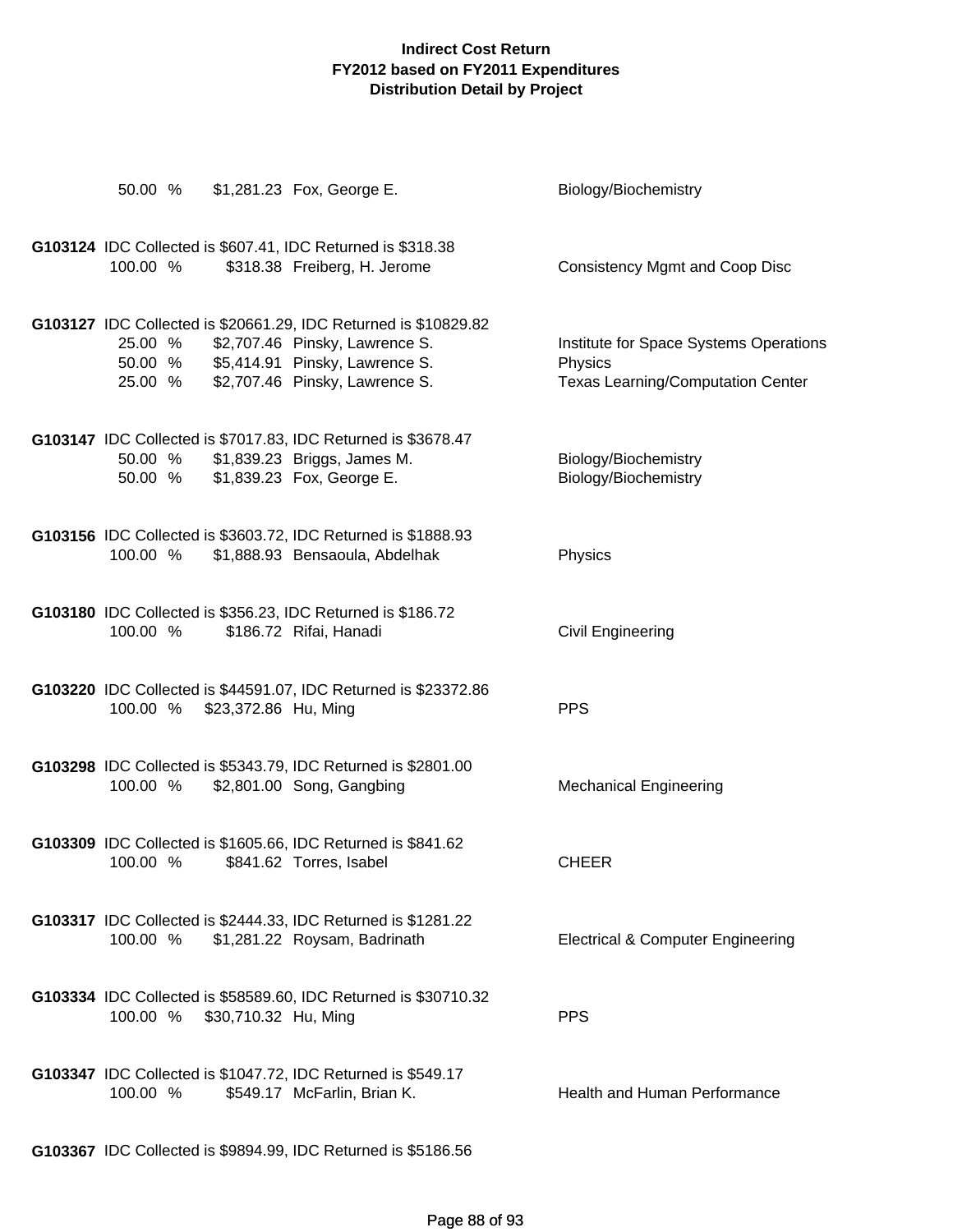| 50.00 %<br>50.00 %                       | \$2,593.28 Talbot, Robert<br>\$2,593.28 Talbot, Robert                                                                                                                            | Geosciences<br><b>IMAQS</b>                                                                                                         |
|------------------------------------------|-----------------------------------------------------------------------------------------------------------------------------------------------------------------------------------|-------------------------------------------------------------------------------------------------------------------------------------|
| 100.00 %                                 | G103370 IDC Collected is \$875.00, IDC Returned is \$458.64<br>\$458.64 Advincula, Rigoberto C.                                                                                   | Chemistry                                                                                                                           |
| 100.00 %                                 | G103372 IDC Collected is \$5221.61, IDC Returned is \$2736.96<br>\$2,736.96 Bedell, Harold E.                                                                                     | Optometry, Community                                                                                                                |
| 100.00 %                                 | G103400 IDC Collected is \$742.09, IDC Returned is \$388.97<br>\$388.97 Bergmanson, Jan P. G.                                                                                     | Optometry, Community                                                                                                                |
| 80.00 %<br>20.00 %                       | G103402 IDC Collected is \$2333.33, IDC Returned is \$1223.04<br>\$978.43 Fox, George E.<br>\$244.61 Criswell, David R.                                                           | Biology/Biochemistry<br>Institute for Space Systems Operations                                                                      |
| 50.00 %                                  | G103412 IDC Collected is \$5267.57, IDC Returned is \$2761.05<br>50.00 % \$1,380.52 Shih, Wei-Chuan<br>\$1,380.52 Wolfe, John C.                                                  | <b>Electrical &amp; Computer Engineering</b><br><b>Electrical &amp; Computer Engineering</b>                                        |
| 100.00 %                                 | G103415 IDC Collected is \$1195.26, IDC Returned is \$626.51<br>\$626.51 Dominey, Wallace                                                                                         | Curriculum and Instruction                                                                                                          |
| 100.00 %                                 | G103480 IDC Collected is \$10015.75, IDC Returned is \$5249.86<br>\$5,249.86 Cirino, Patrick C.                                                                                   | <b>Chemical Engineering</b>                                                                                                         |
| 25.00 %<br>25.00 %<br>25.00 %<br>25.00 % | G103484 IDC Collected is \$6226.84, IDC Returned is \$3263.86<br>\$815.97 Kakadiaris, Ioannis<br>\$815.97 Shah, Shishir<br>\$815.97 Kakadiaris, Ioannis<br>\$815.97 Shah, Shishir | <b>Computer Science</b><br><b>Computer Science</b><br>Texas Learning/Computation Center<br><b>Texas Learning/Computation Center</b> |
| 50.00 %<br>45.00 %<br>5.00 %             | G103491 IDC Collected is \$1448.72, IDC Returned is \$759.36<br>\$379.68 Pettitt, B. Montgomery<br>\$341.71 Pettitt, B. Montgomery<br>\$37.97 Pettitt, B. Montgomery              | Chemistry<br>Institute for Molecular Design<br><b>Texas Learning/Computation Center</b>                                             |
| 100.00 %                                 | G103508 IDC Collected is \$2161.64, IDC Returned is \$1133.05<br>\$1,133.05 Dempsey, Allison                                                                                      | <b>Educational Psychology</b>                                                                                                       |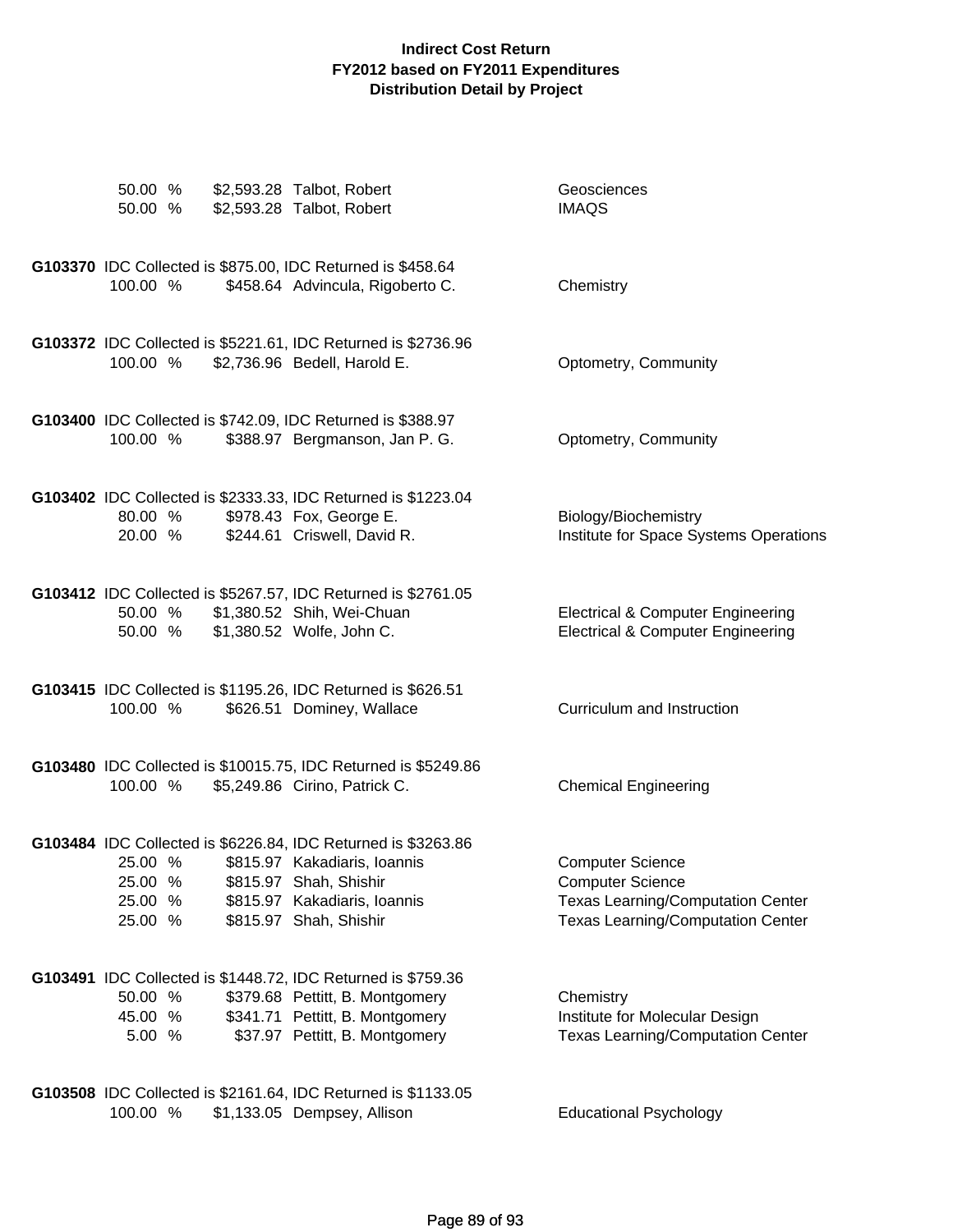| G103520 IDC Collected is \$806.66, IDC Returned is \$422.82<br>10.00 %<br>18.00 %<br>42.00 %<br>30.00 % | \$42.28 Wosik, Jarek<br>\$76.11 Brazdeikis, Audrius<br>\$177.58 Brazdeikis, Audrius<br>\$126.85 Wosik, Jarek                                                                                                                      | <b>Electrical &amp; Computer Engineering</b><br>Physics<br><b>TcSUH</b><br><b>TcSUH</b>                                                                                                         |
|---------------------------------------------------------------------------------------------------------|-----------------------------------------------------------------------------------------------------------------------------------------------------------------------------------------------------------------------------------|-------------------------------------------------------------------------------------------------------------------------------------------------------------------------------------------------|
| G103552 IDC Collected is \$282.40, IDC Returned is \$148.02<br>100.00 %                                 | \$148.02 Josic, Kresimir                                                                                                                                                                                                          | Mathematics                                                                                                                                                                                     |
| 100.00 %                                                                                                | G103556 IDC Collected is \$2688.52, IDC Returned is \$1409.21<br>\$1,409.21 Young, Frederick M.                                                                                                                                   | <b>Small Business Development Center</b>                                                                                                                                                        |
| 100.00 %                                                                                                | G103578 IDC Collected is \$11524.30, IDC Returned is \$6040.58<br>\$6,040.58 Willson, Richard C.                                                                                                                                  | <b>Chemical Engineering</b>                                                                                                                                                                     |
| 8.00 %<br>20.00 %<br>10.00 %<br>41.00 %<br>21.00 %                                                      | G103579 IDC Collected is \$32658.54, IDC Returned is \$17118.30<br>\$1,369.46 Willson, Richard C.<br>\$3,423.66 Ruchhoeft, Paul<br>\$1,711.83 Willson, Richard C.<br>\$7,018.50 Willson, Richard C.<br>\$3,594.84 Ruchhoeft, Paul | Biology/Biochemistry<br>Center for Integrated Bio and Nano Systems<br>Center for Integrated Bio and Nano Systems<br><b>Chemical Engineering</b><br><b>Electrical &amp; Computer Engineering</b> |
| 100.00 % \$20,192.10 Khurana, Seema                                                                     | G103608 IDC Collected is \$38522.78, IDC Returned is \$20192.10                                                                                                                                                                   | Biology/Biochemistry                                                                                                                                                                            |
| 25.00 %<br>25.00 %<br>25.00 %<br>25.00 %                                                                | G103613 IDC Collected is \$6920.98, IDC Returned is \$3627.70<br>\$906.93 Craig, Steven G.<br>\$906.93 Kohlhase, Janet E.<br>\$906.93 Craig, Steven G.<br>\$906.93 Kohlhase, Janet E.                                             | Economics<br>Economics<br>Hobby Center for Public Policy<br>Hobby Center for Public Policy                                                                                                      |
| 100.00 %                                                                                                | G103624 IDC Collected is \$11654.41, IDC Returned is \$6108.78<br>\$6,108.78 Song, Gangbing                                                                                                                                       | <b>Mechanical Engineering</b>                                                                                                                                                                   |
| 100.00 %                                                                                                | G103632 IDC Collected is \$9174.66, IDC Returned is \$4808.99<br>\$4,808.99 Krishnamoorti, Ramanan                                                                                                                                | <b>Chemical Engineering</b>                                                                                                                                                                     |
| G103640 IDC Collected is \$932.30, IDC Returned is \$488.67<br>50.00 %<br>50.00 %                       | \$244.34 Fofanov, Yuriy<br>\$244.34 Fofanov, Yuriy                                                                                                                                                                                | <b>Ctr/Biomedical &amp; Environmental Genomics</b><br><b>Computer Science</b>                                                                                                                   |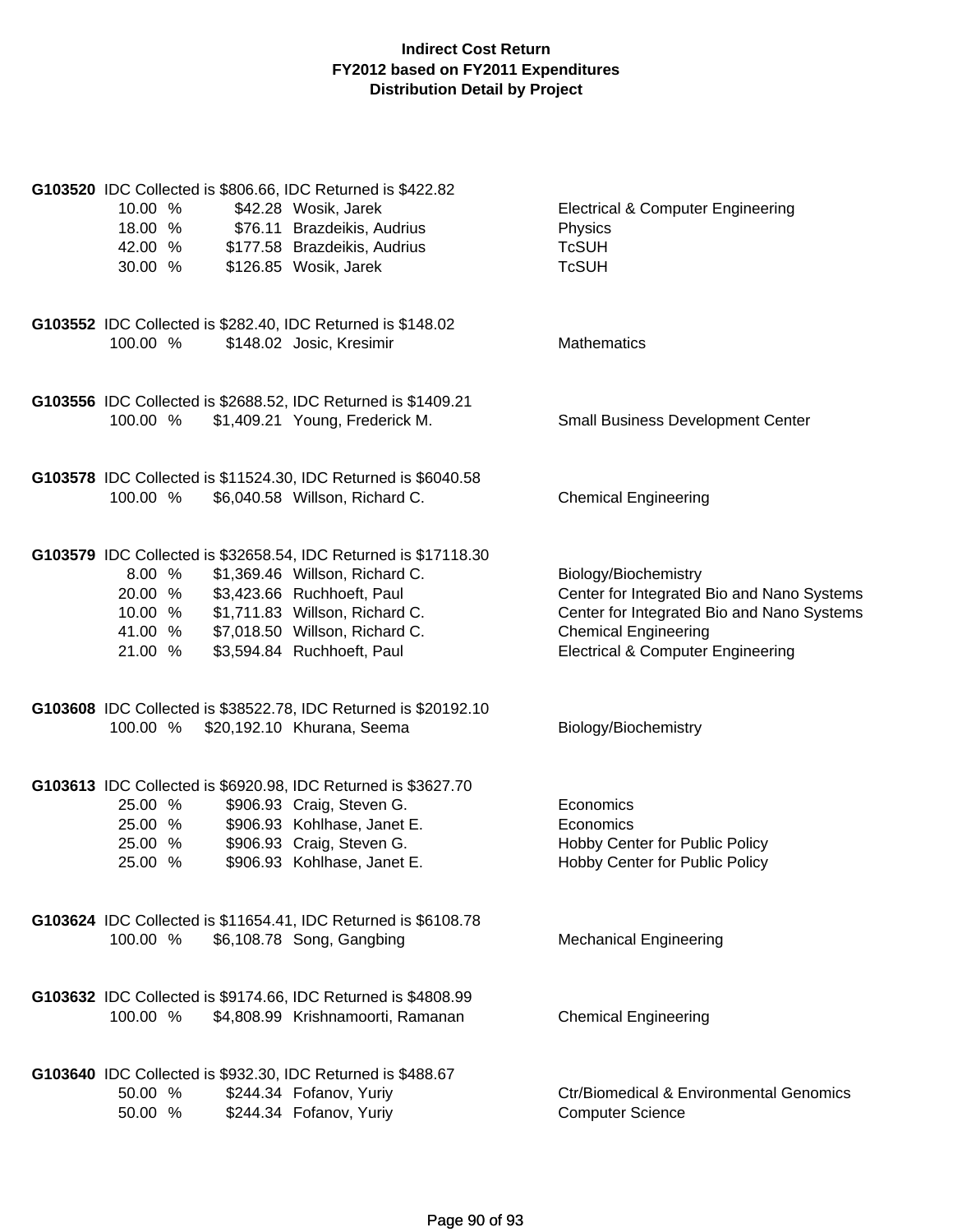| G103689 IDC Collected is \$2809.68, IDC Returned is \$1472.72<br>100.00 %                                                                     | \$1,472.72 Song, Gangbing                                                                                                                                                                     | <b>Mechanical Engineering</b>                                                                                                                                                                   |
|-----------------------------------------------------------------------------------------------------------------------------------------------|-----------------------------------------------------------------------------------------------------------------------------------------------------------------------------------------------|-------------------------------------------------------------------------------------------------------------------------------------------------------------------------------------------------|
| G103724 IDC Collected is \$1363.81, IDC Returned is \$714.85<br>8.00%<br>20.00 %<br>10.00 % \$71.49 Willson, Richard C.<br>41.00 %<br>21.00 % | \$57.19 Willson, Richard C.<br>\$142.97 Ruchhoeft, Paul<br>\$293.09 Willson, Richard C.<br>\$150.12 Ruchhoeft, Paul                                                                           | Biology/Biochemistry<br>Center for Integrated Bio and Nano Systems<br>Center for Integrated Bio and Nano Systems<br><b>Chemical Engineering</b><br><b>Electrical &amp; Computer Engineering</b> |
| G103733 IDC Collected is \$3544.21, IDC Returned is \$1857.73<br>100.00 %                                                                     | \$1,857.73 Gurkan, Deniz                                                                                                                                                                      | <b>Engineering Technology</b>                                                                                                                                                                   |
| 8.00%<br>20.00 %<br>10.00 %<br>41.00 % \$4,727.72 Willson, Richard C.<br>21.00 %                                                              | G103734 IDC Collected is \$21999.04, IDC Returned is \$11531.02<br>\$922.48 Willson, Richard C.<br>\$2,306.20 Ruchhoeft, Paul<br>\$1,153.10 Willson, Richard C.<br>\$2,421.51 Ruchhoeft, Paul | Biology/Biochemistry<br>Center for Integrated Bio and Nano Systems<br>Center for Integrated Bio and Nano Systems<br><b>Chemical Engineering</b><br><b>Electrical &amp; Computer Engineering</b> |
| 100.00 %                                                                                                                                      | G103745 IDC Collected is \$16823.08, IDC Returned is \$8817.99<br>\$8,817.99 Cheung, Monit                                                                                                    | Child & Family for Innovative Research                                                                                                                                                          |
| 100.00 %                                                                                                                                      | G103759 IDC Collected is \$25000.00, IDC Returned is \$13104.00<br>\$13,104.00 Roysam, Badrinath                                                                                              | <b>Electrical &amp; Computer Engineering</b>                                                                                                                                                    |
| 100.00 %                                                                                                                                      | G103788 IDC Collected is \$13098.16, IDC Returned is \$6865.53<br>\$6,865.53 Willam, Kaspar                                                                                                   | Civil Engineering                                                                                                                                                                               |
| G103813 IDC Collected is \$4333.50, IDC Returned is \$2271.45<br>50.00 %<br>50.00 %                                                           | \$1,135.72 Fofanov, Yuriy<br>\$1,135.72 Fofanov, Yuriy                                                                                                                                        | <b>Ctr/Biomedical &amp; Environmental Genomics</b><br><b>Computer Science</b>                                                                                                                   |
| G103822 IDC Collected is \$2652.15, IDC Returned is \$1390.15<br>100.00 %                                                                     | \$1,390.15 Rifai, Hanadi                                                                                                                                                                      | <b>Civil Engineering</b>                                                                                                                                                                        |
| G103823 IDC Collected is \$2735.79, IDC Returned is \$1433.99<br>100.00 %                                                                     | \$1,433.99 Rifai, Hanadi                                                                                                                                                                      | <b>Civil Engineering</b>                                                                                                                                                                        |
| G103824 IDC Collected is \$3430.93, IDC Returned is \$1798.36<br>50.00 %                                                                      | \$899.18 Gustafsson, Jan-Ake                                                                                                                                                                  | <b>CNRCS</b>                                                                                                                                                                                    |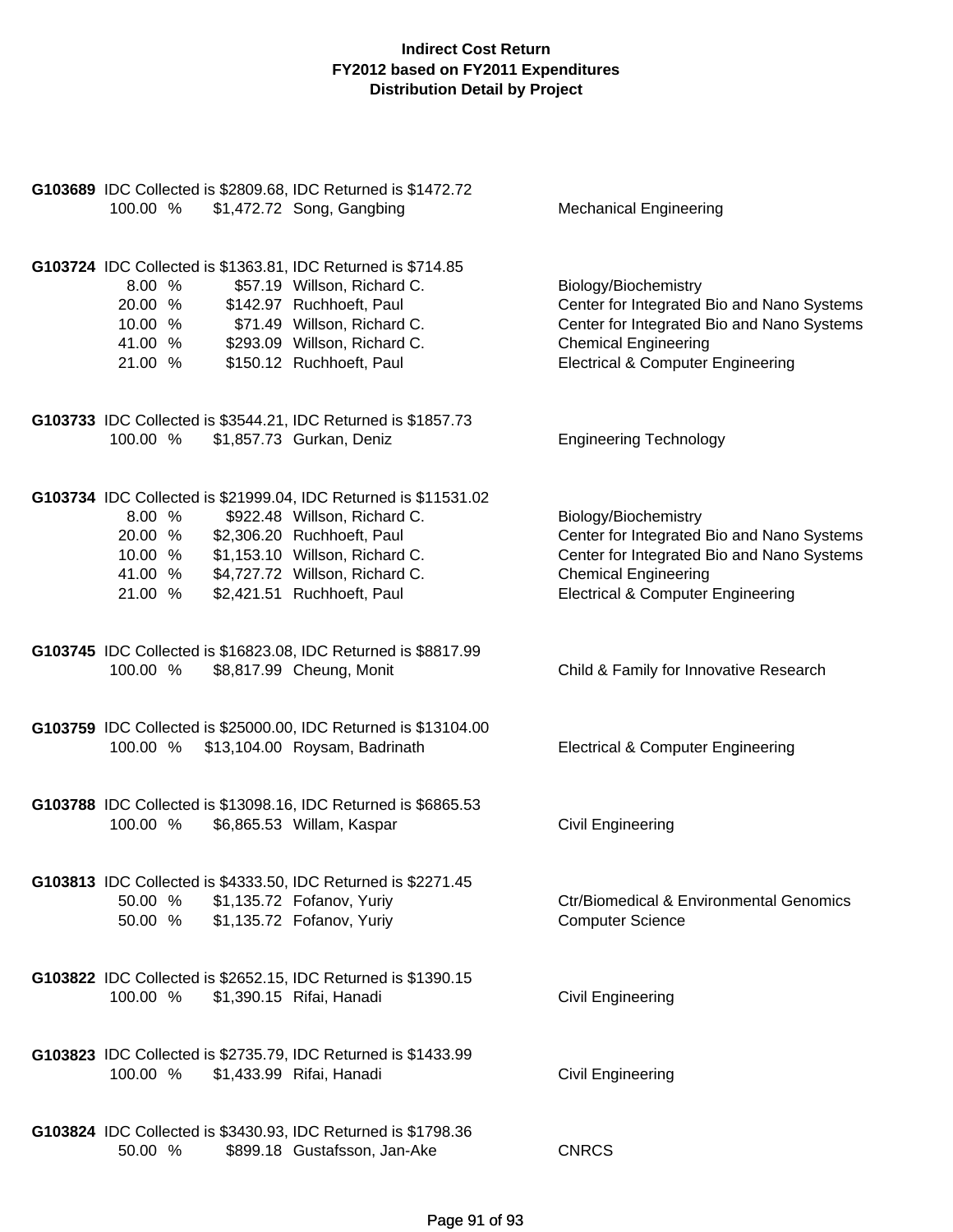| 20.00 %<br>30.00 %            |                  | \$359.67 Strom, Anders M.<br>\$539.51 Warner, Margaret                                                                           | <b>CNRCS</b><br><b>CNRCS</b>                                              |
|-------------------------------|------------------|----------------------------------------------------------------------------------------------------------------------------------|---------------------------------------------------------------------------|
| 50.00 %<br>50.00 %            |                  | G103825 IDC Collected is \$1764.81, IDC Returned is \$925.04<br>\$462.52 Gustafsson, Jan-Ake<br>\$462.52 Warner, Margaret        | <b>CNRCS</b><br><b>CNRCS</b>                                              |
| 100.00 %                      |                  | G103862 IDC Collected is \$19.39, IDC Returned is \$10.16<br>\$10.16 Bergmanson, Jan P. G.                                       | Optometry, Community                                                      |
| 50.00 %<br>50.00 %            |                  | G103865 IDC Collected is \$2462.52, IDC Returned is \$1290.75<br>\$645.38 Khabashesku, Valery<br>\$645.38 Krishnamoorti, Ramanan | <b>Chemical Engineering</b><br><b>Chemical Engineering</b>                |
| 100.00 %                      |                  | G103905 IDC Collected is \$27.69, IDC Returned is \$14.51<br>\$14.51 Freiberg, H. Jerome                                         | <b>Consistency Mgmt and Coop Disc</b>                                     |
| 50.00 %<br>50.00 %            |                  | G103907 IDC Collected is \$1870.91, IDC Returned is \$980.66<br>\$490.33 Chow, Diana S. L.<br>\$490.33 Chow, Diana S. L.         | Institute for Drug Education and Research<br><b>PPS</b>                   |
|                               |                  | G103965 IDC Collected is \$22338.83, IDC Returned is \$11709.12<br>100.00 % \$11,709.12 Young, Frederick M.                      | <b>Small Business Development Center</b>                                  |
| 100.00 %                      |                  | G104011 IDC Collected is \$11509.25, IDC Returned is \$6032.69<br>\$6,032.69 Cai, Chengzhi                                       | Chemistry                                                                 |
| 100.00 %                      |                  | G104013 IDC Collected is \$4051.37, IDC Returned is \$2123.57<br>\$2,123.57 Eriksen, Jason                                       | <b>PPS</b>                                                                |
| 100.00 %                      |                  | G104014 IDC Collected is \$9654.20, IDC Returned is \$5060.35<br>\$5,060.35 Gunaratne, Preethi H.                                | Biology/Biochemistry                                                      |
| 60.00 %<br>15.00 %<br>25.00 % | \$184.63 Sun, Li | G104015 IDC Collected is \$2348.26, IDC Returned is \$1230.86<br>\$738.52 Song, Gangbing<br>\$307.72 Chen, Chonglin              | <b>Mechanical Engineering</b><br><b>Mechanical Engineering</b><br>Physics |
| 30.00 %                       |                  | G104017 IDC Collected is \$72.21, IDC Returned is \$37.85<br>\$11.35 Capitano, Adam                                              | <b>Biomedical Engineering</b>                                             |